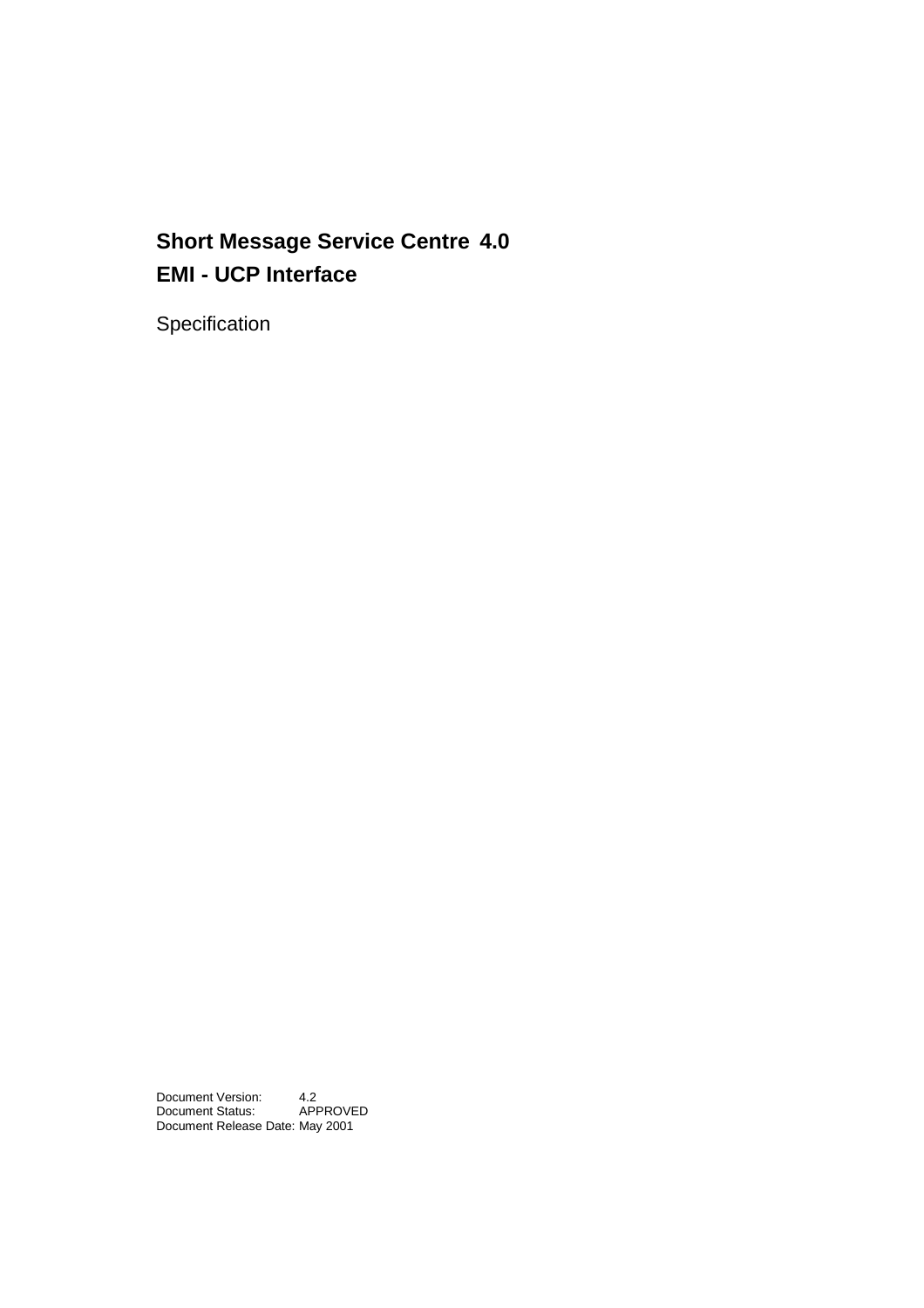© 2001 by CMG Wireless Data Solutions All rights reserved. This document may not be copied in whole or in part without the prior written consent of CMG Wireless Data Solutions

The information in this document is subject to change without notice and should not be construed as a commitment by CMG Wireless Data Solutions. CMG Wireless Data Solutions assumes no responsibility for any errors that may appear in this document.

The software described in this document is furnished under license and may be used or copied only in accordance with the terms of such license.

Products mentioned in this document are identified by the trademarks or service marks of their respective companies or organisations.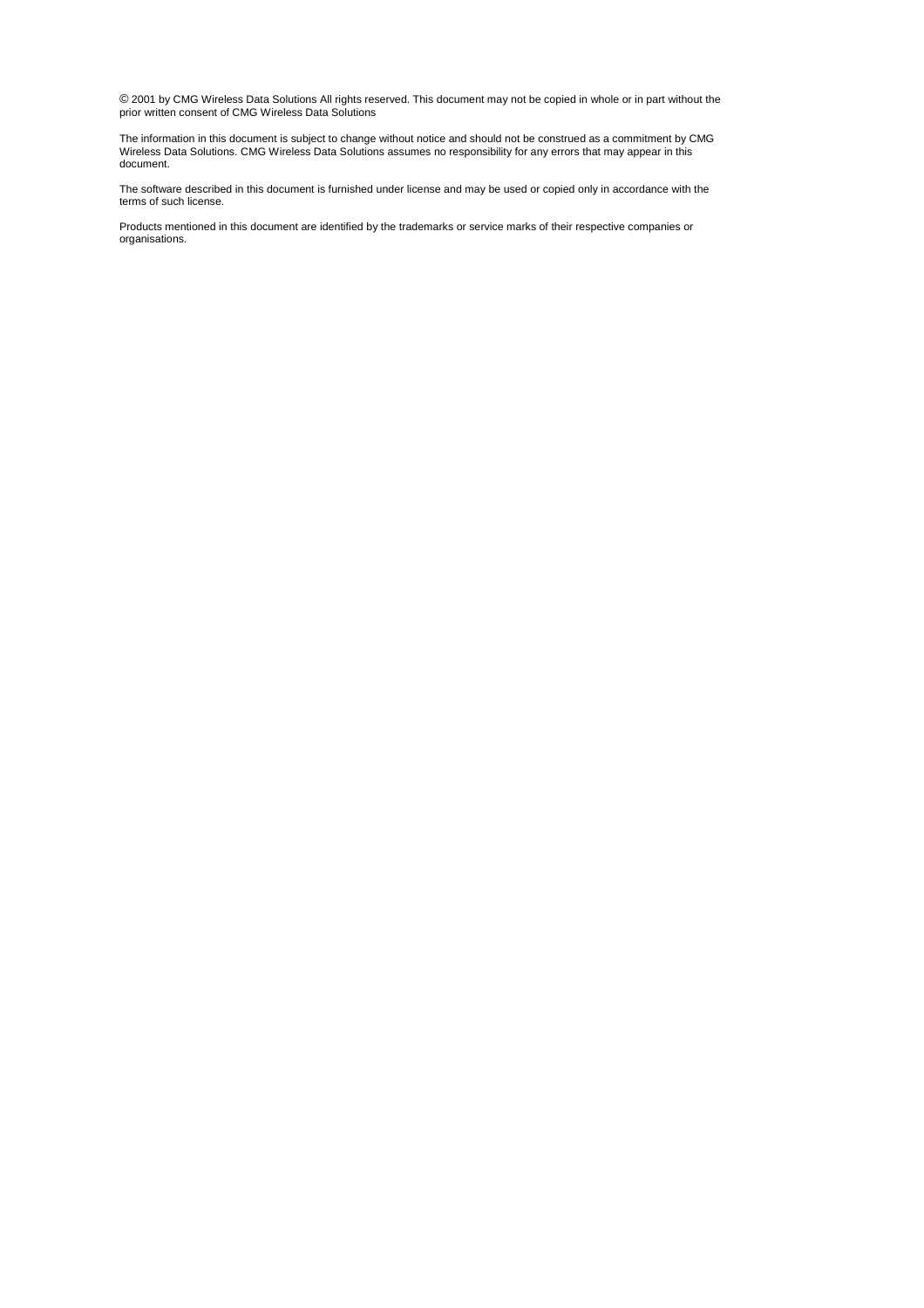

## **Table of Contents**

| 1            |     |                |                                                                        |  |
|--------------|-----|----------------|------------------------------------------------------------------------|--|
|              | 1.1 |                |                                                                        |  |
|              | 1.2 |                |                                                                        |  |
| $\mathbf{2}$ |     |                |                                                                        |  |
|              | 2.1 |                |                                                                        |  |
| 3            |     |                |                                                                        |  |
|              | 3.1 |                |                                                                        |  |
|              | 3.2 |                |                                                                        |  |
|              | 3.3 |                |                                                                        |  |
| 4            |     |                |                                                                        |  |
|              | 4.1 |                |                                                                        |  |
|              | 4.2 |                |                                                                        |  |
|              |     | 4.2.1          |                                                                        |  |
|              |     | 4.2.2          |                                                                        |  |
|              | 4.3 |                |                                                                        |  |
|              |     | 4.3.1<br>4.3.2 |                                                                        |  |
|              | 4.4 |                |                                                                        |  |
|              |     | 4.4.1          | Call input with supplementary services operation (positive result 15   |  |
|              |     | 4.4.2          | Call input with supplementary services operation (negative result)  16 |  |
|              | 4.5 |                |                                                                        |  |
|              |     | 4.5.1          |                                                                        |  |
|              |     | 4.5.2          |                                                                        |  |
|              | 4.6 |                |                                                                        |  |
|              |     | 4.6.1<br>4.6.2 |                                                                        |  |
|              |     |                |                                                                        |  |
| 5            |     |                |                                                                        |  |
|              | 5.1 |                |                                                                        |  |
|              |     | 5.1.1          |                                                                        |  |
|              |     | 5.1.2          |                                                                        |  |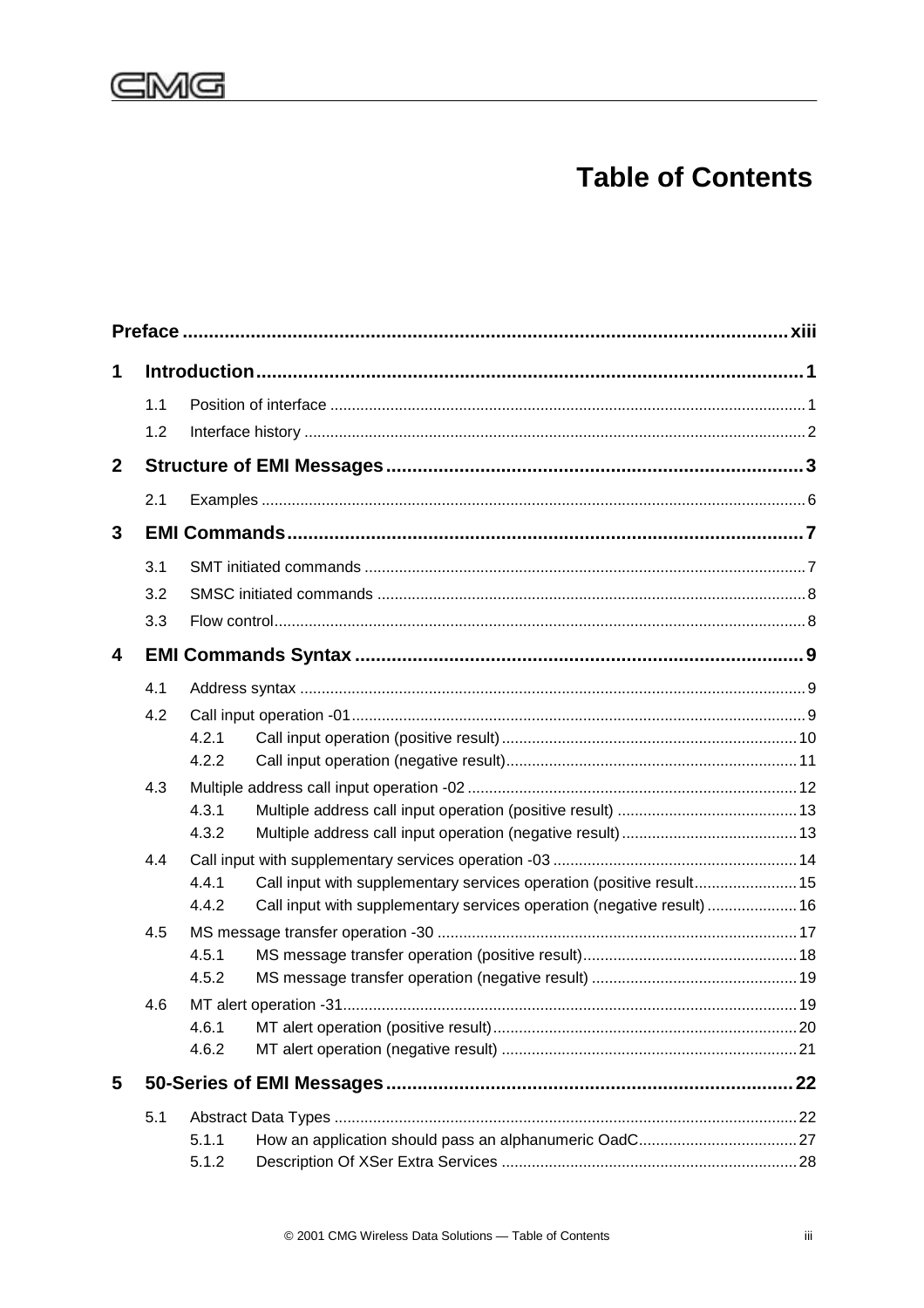## GMG

|   |             |                |                                                     | 71 |  |  |  |  |  |
|---|-------------|----------------|-----------------------------------------------------|----|--|--|--|--|--|
|   | Appendix B. |                | Error Messages and Reason Codes in Notifications 69 |    |  |  |  |  |  |
|   | Appendix A. |                | Changes with respect to previous versions 67        |    |  |  |  |  |  |
|   | 7.1         |                |                                                     |    |  |  |  |  |  |
| 7 |             |                |                                                     |    |  |  |  |  |  |
|   |             | 6.4.2          |                                                     |    |  |  |  |  |  |
|   | 6.4         | 6.4.1          |                                                     |    |  |  |  |  |  |
|   |             | 6.3.2          |                                                     |    |  |  |  |  |  |
|   | 6.3         | 6.3.1          |                                                     |    |  |  |  |  |  |
|   | 6.2         |                |                                                     |    |  |  |  |  |  |
|   | 6.1         |                |                                                     |    |  |  |  |  |  |
| 6 |             |                |                                                     |    |  |  |  |  |  |
|   |             | 5.10.2         |                                                     |    |  |  |  |  |  |
|   |             | 5.10.1         |                                                     |    |  |  |  |  |  |
|   | 5.10        |                |                                                     |    |  |  |  |  |  |
|   |             | 5.9.1<br>5.9.2 |                                                     |    |  |  |  |  |  |
|   | 5.9         |                |                                                     |    |  |  |  |  |  |
|   |             | 5.8.2          |                                                     |    |  |  |  |  |  |
|   |             | 5.8.1          |                                                     |    |  |  |  |  |  |
|   | 5.8         |                |                                                     |    |  |  |  |  |  |
|   |             | 5.7.1<br>5.7.2 |                                                     |    |  |  |  |  |  |
|   | 5.7         |                |                                                     |    |  |  |  |  |  |
|   |             | 5.6.2          |                                                     |    |  |  |  |  |  |
|   |             | 5.6.1          |                                                     |    |  |  |  |  |  |
|   | 5.6         |                |                                                     |    |  |  |  |  |  |
|   |             | 5.5.1<br>5.5.2 |                                                     |    |  |  |  |  |  |
|   | 5.5         |                |                                                     |    |  |  |  |  |  |
|   |             | 5.4.1<br>5.4.2 |                                                     |    |  |  |  |  |  |
|   | 5.4         |                |                                                     |    |  |  |  |  |  |
|   |             | 5.3.1<br>5.3.2 |                                                     |    |  |  |  |  |  |
|   | 5.3         |                |                                                     |    |  |  |  |  |  |
|   | 5.2         |                |                                                     |    |  |  |  |  |  |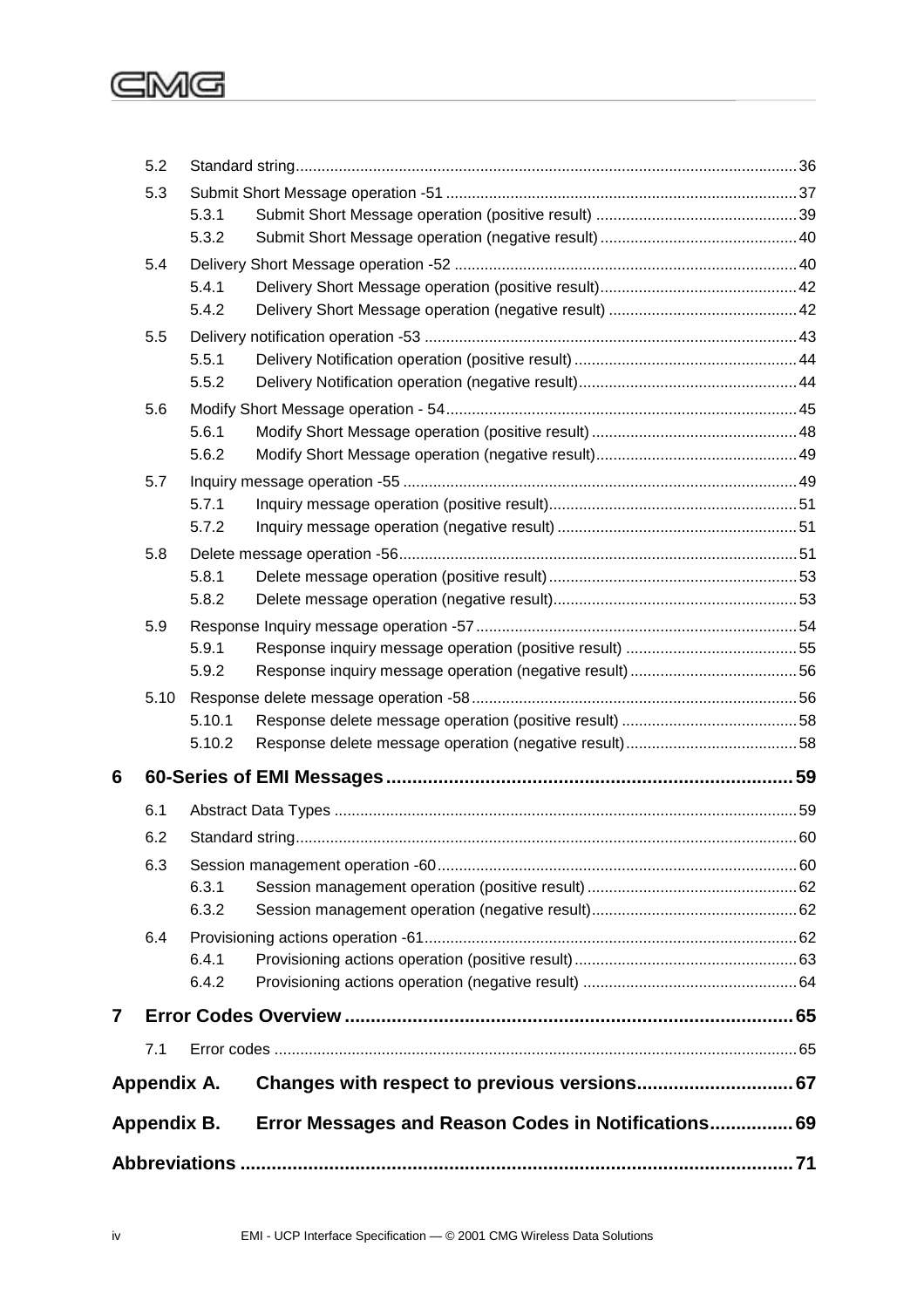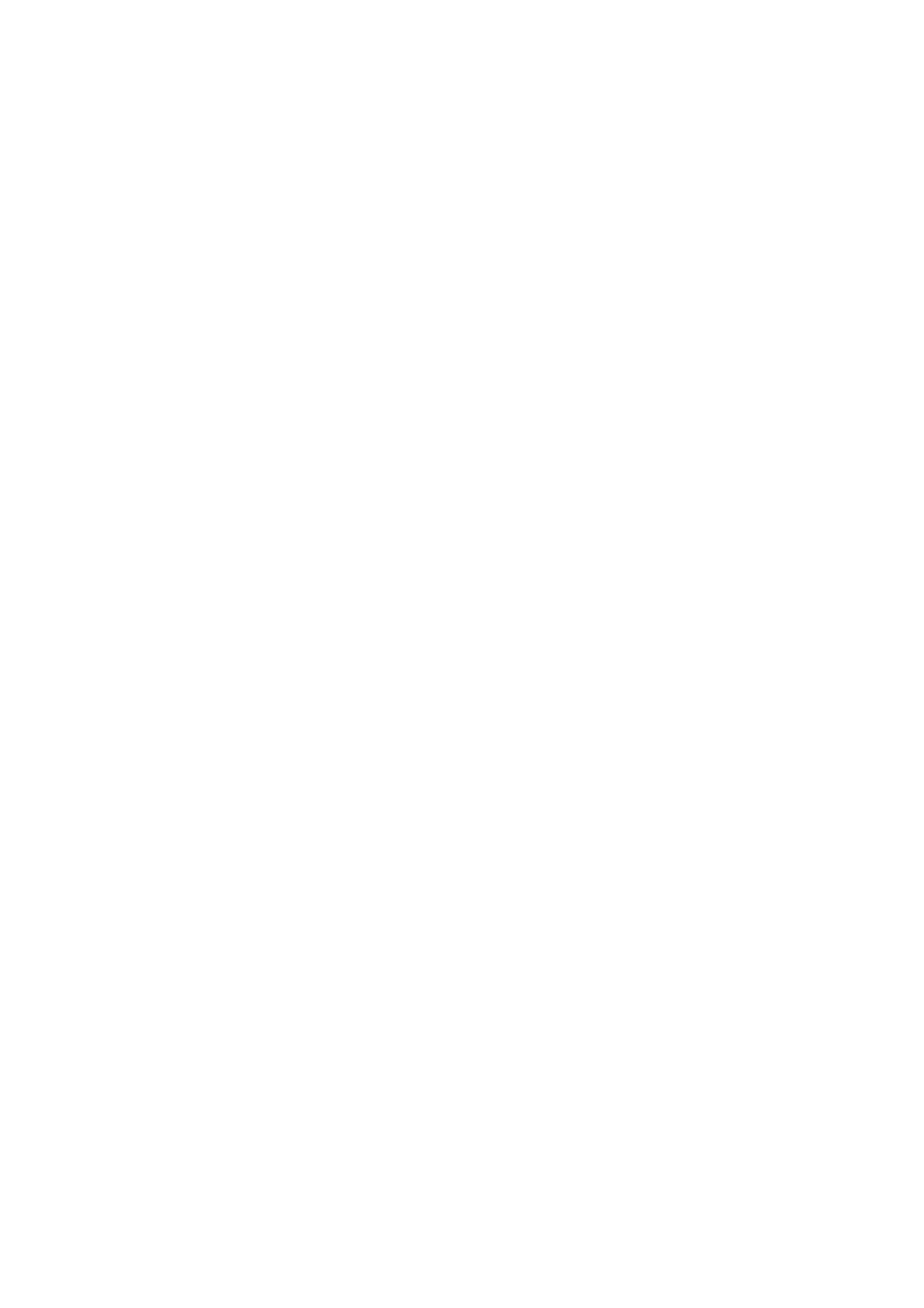# **List of Figures**

[Figure 1-1: EMI External View .................................................................................................................1](#page-14-0)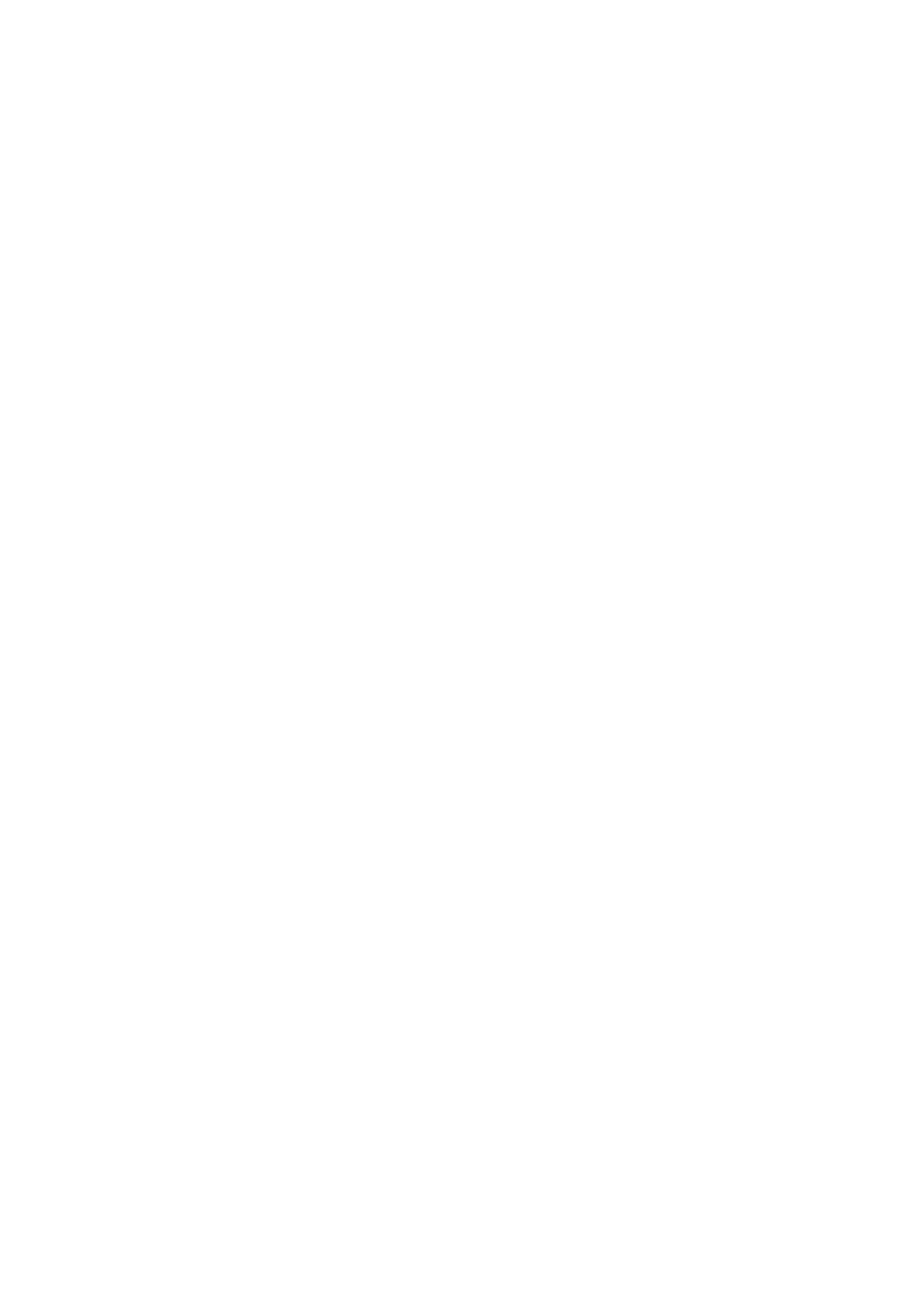## GMG

## **List of Tables**

| 12 Table 4-5: Parameters Operation Data Field Multiple Address Call Input Operation  12      |  |
|----------------------------------------------------------------------------------------------|--|
| 13. Table 4-6: Parameter Positive Result Data Field Multiple Address Call Input Operation 13 |  |
| Table 4-7: Short Message Parameter Field Multiple Address Call Input Operation 13            |  |
| Table 4-8: Parameter Negative Result Data Field Multiple Address Call Input Operation  13    |  |
| Table 4-9: Parameter Operation Data Field Call Input with Services Operation  14             |  |
| 16. Table 4-10: Parameter Positive Result Data Field Call Input with Services Operation  16  |  |
| Table 4-11: Short Message Parameter Field Call Input with Services Operation  16             |  |
| Table 4-12: Parameter Negative Result Data Field Call Input with Services Operation 16       |  |
| Table 4-13: Parameter Operation Data Field MS Message Transfer Operation  17                 |  |
| Table 4-14: Parameter Positive Result Data Field MS Message Transfer Operation  18           |  |
|                                                                                              |  |
| Table 4-16: Parameter Negative Result Data Field MS Message Transfer Operation 19            |  |
|                                                                                              |  |
|                                                                                              |  |
|                                                                                              |  |
|                                                                                              |  |
|                                                                                              |  |
|                                                                                              |  |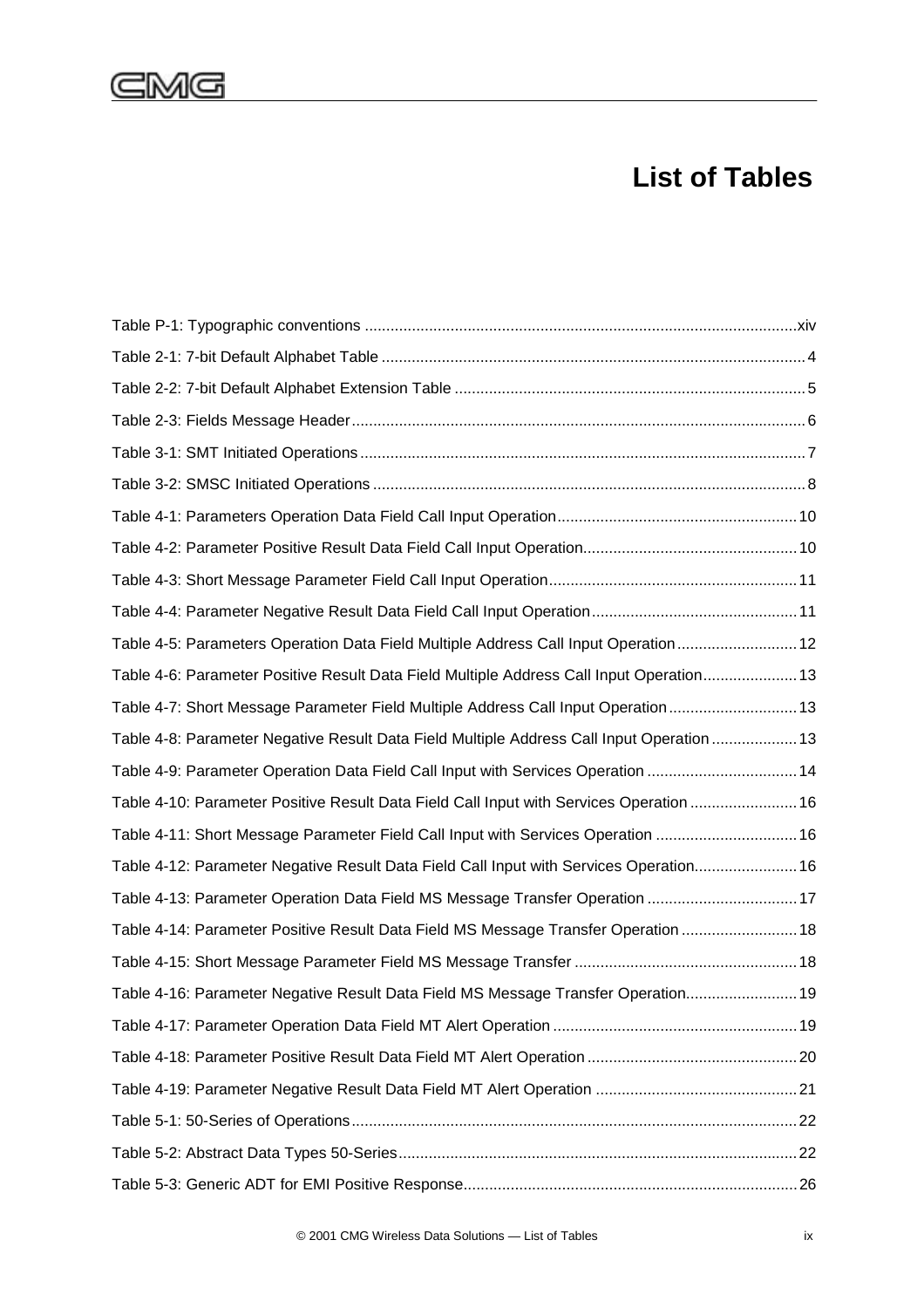# **GMG**

| Table 5-20: Parameter Positive Result Data Field Submit Short Message Operation 39    |  |
|---------------------------------------------------------------------------------------|--|
| Table 5-21: Short Message Parameter Field Submit Short Message Operation 39           |  |
| Table 5-22: Parameter Negative Result Data Field Submit Short Message Operation 40    |  |
|                                                                                       |  |
| Table 5-24: Parameter Positive Result Data Field Delivery Short Message Operation  42 |  |
| Table 5-25: Parameter Negative Result Data Field Delivery Short Message Operation 42  |  |
|                                                                                       |  |
| Table 5-27: Parameter Positive Result Data Field Delivery Notification Operation44    |  |
| Table 5-28: Parameter Negative Result Data Field Delivery Notification Operation 45   |  |
|                                                                                       |  |
| Table 5-30: Parameter Positive Result Data Field Modify Short Message Operation 48    |  |
| 49. Table 5-31: Short Message Parameter Field Modify Short Message Operation 49       |  |
| Table 5-32: Parameter Negative Result Data Field Modify Short Message Operation  49   |  |
|                                                                                       |  |
| Table 5-34: Parameter Positive Result Data Field Inquiry Message Operation 51         |  |
| Table 5-35: Parameter Negative Result Data Field Inquiry Message Operation51          |  |
|                                                                                       |  |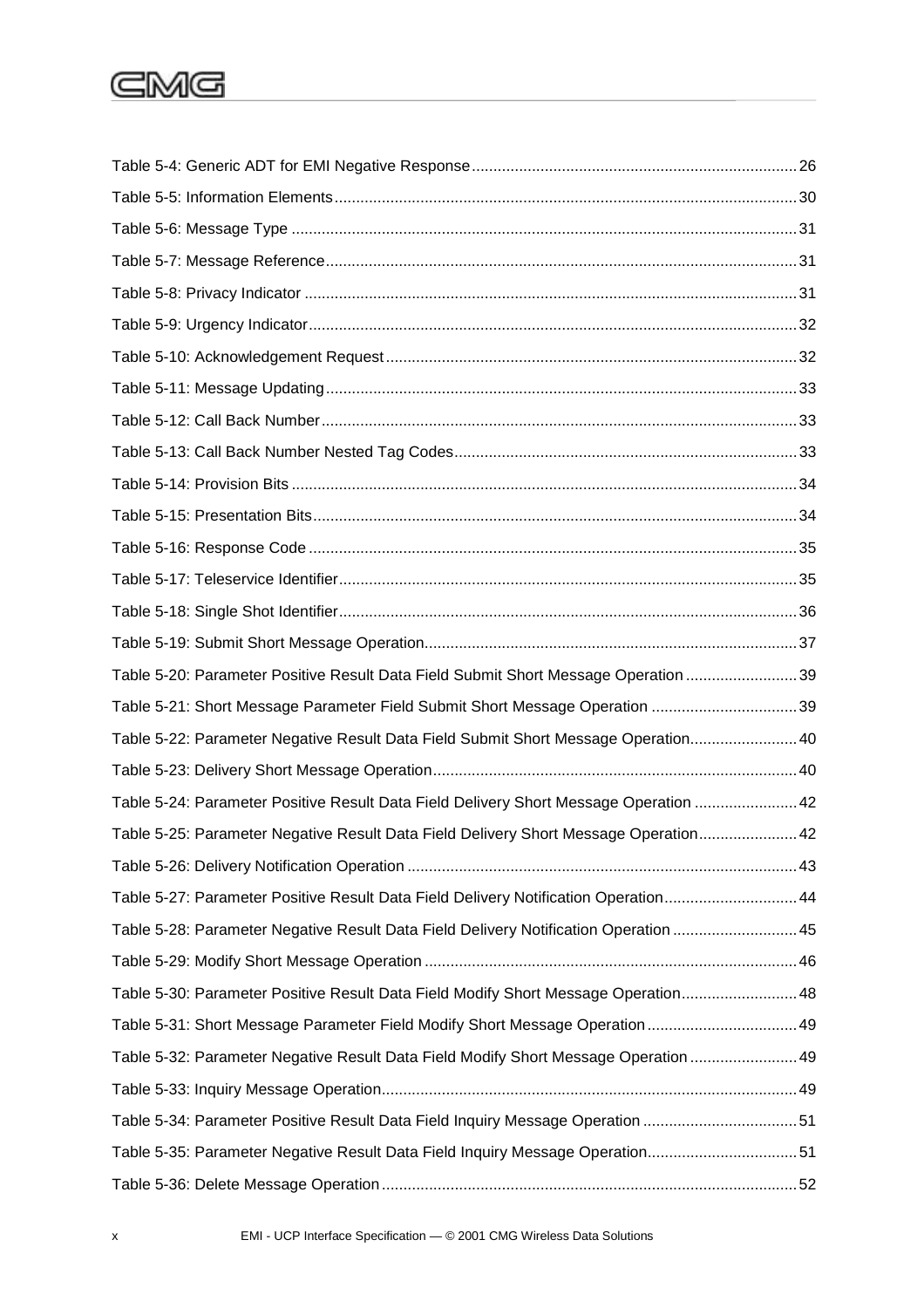# CMG

| Table 5-37: Parameter Positive Result Data Field Delete Message Operation53            |  |
|----------------------------------------------------------------------------------------|--|
| Table 5-38: Parameter Negative Result Data Field Delete Message Operation 53           |  |
|                                                                                        |  |
| Table 5-40: Parameter Positive Result Data Field Response Inquiry Message Operation 55 |  |
| Table 5-41: Parameter Negative Result Data Field Response Inquiry Operation 56         |  |
|                                                                                        |  |
| Table 5-43: Parameter Positive Result Data Field Response Delete Message Operation  58 |  |
| Table 5-44: Parameter Negative Result Data Field Response Inquiry Operation 58         |  |
|                                                                                        |  |
|                                                                                        |  |
|                                                                                        |  |
|                                                                                        |  |
|                                                                                        |  |
| Table 6-6: Parameter Positive Result Data Field Session Management Operation 62        |  |
| Table 6-7: Parameter Negative Result Data Field Session Management Operation 62        |  |
|                                                                                        |  |
| Table 6-9: Parameter Positive Result Data Field Provisioning Actions Operation 63      |  |
| Table 6-10: Parameter Negative Result Data Field Provisioning Actions Operation 64     |  |
|                                                                                        |  |
|                                                                                        |  |
|                                                                                        |  |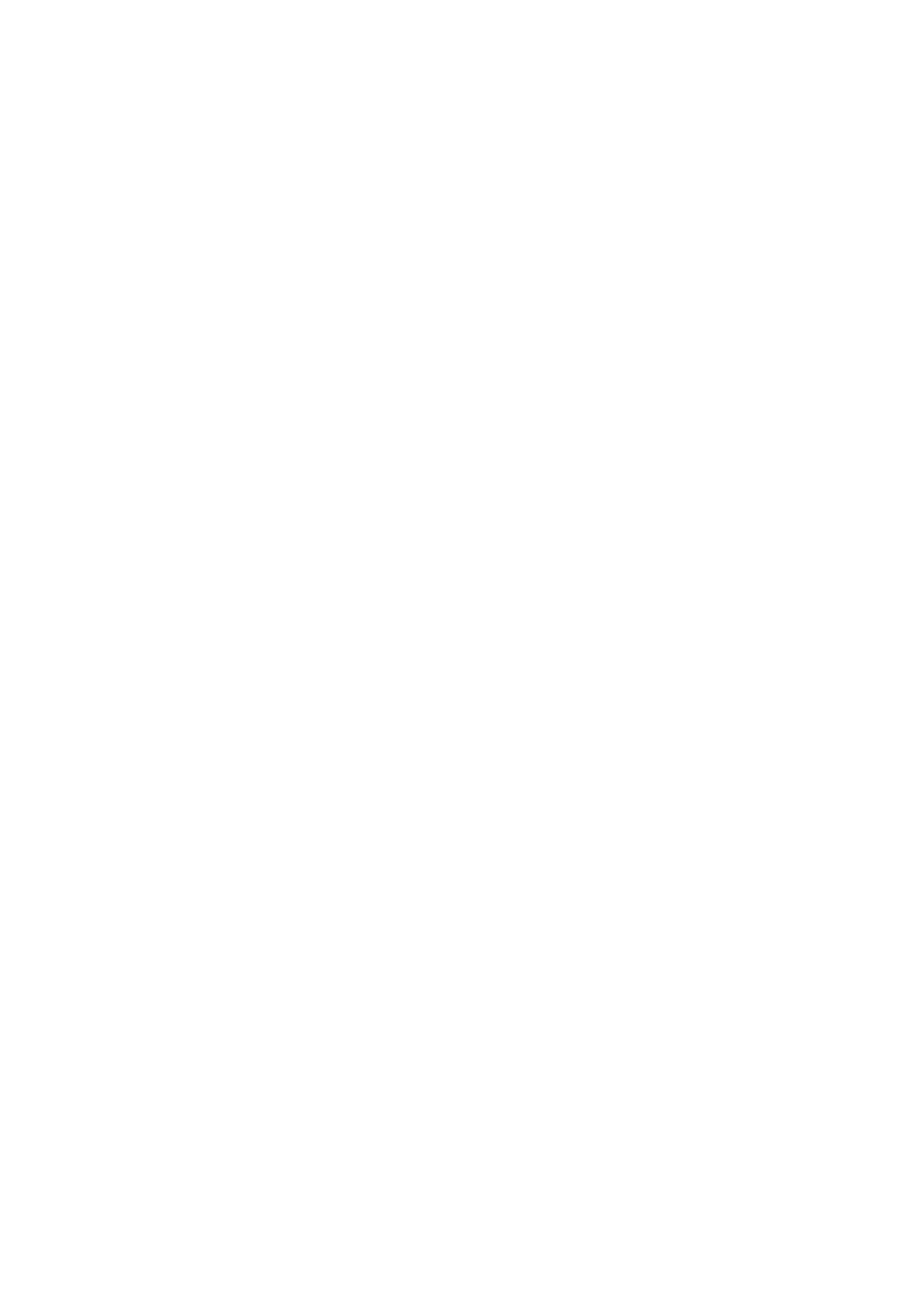

<span id="page-12-0"></span>

This manual specifies the interface used between the SMSC System and other computer systems and applications. The interface is based on the ERMES UCP (Universal Computer Protocol) with some SMSC-specific extensions.

Throughout this document the interface is called 'EMI': External Machine Interface.

The protocol that is described in this document has been implemented in an API built by CMG. Hereby, application programmers are able to build applications for communication with a Short Message Service Centre (SMSC) of CMG in order to send and receive short messages to/from mobile stations.

## **Audience**

All persons involved in the design and implementation of applications on external computer systems that have to interact with the SMSC.

## **Organisation**

This document is structured as follows:

- Chapter 1 contains the introduction to the EMI. It describes the position of the EMI between the SMSC components and the external machines.
- Chapter 2 shows the structure of EMI messages and provides examples of valid exchanges of commands between the SMSC and the applications.
- Chapter 3 defines the EMI operations, and describes briefly the actions that are expected from the SMSC and the Application upon reception of the commands (these are further detailed in the respective design documents).
- Chapter 4 shows the syntax of EMI command messages.
- Chapter 5 shows the syntax of the 50-series of EMI command messages.
- Chapter 6 shows the syntax of the 60-series of EMI command messages.
- Chapter 7 summarises the error codes for the EMI operations.

The External Machine Interface specification specifies the features that can be used in the EMI operations. However, many of the features can only be used when the operator of the SMSC has bought the corresponding licenses. Also many features are subject to provisioning by the SMSC operator, i.e. did the operator grant you the rights to use these features in the EMI operations.

## **Typographic conventions**

In this document, the typographic conventions listed in

[Table P-1](#page-13-0) are used.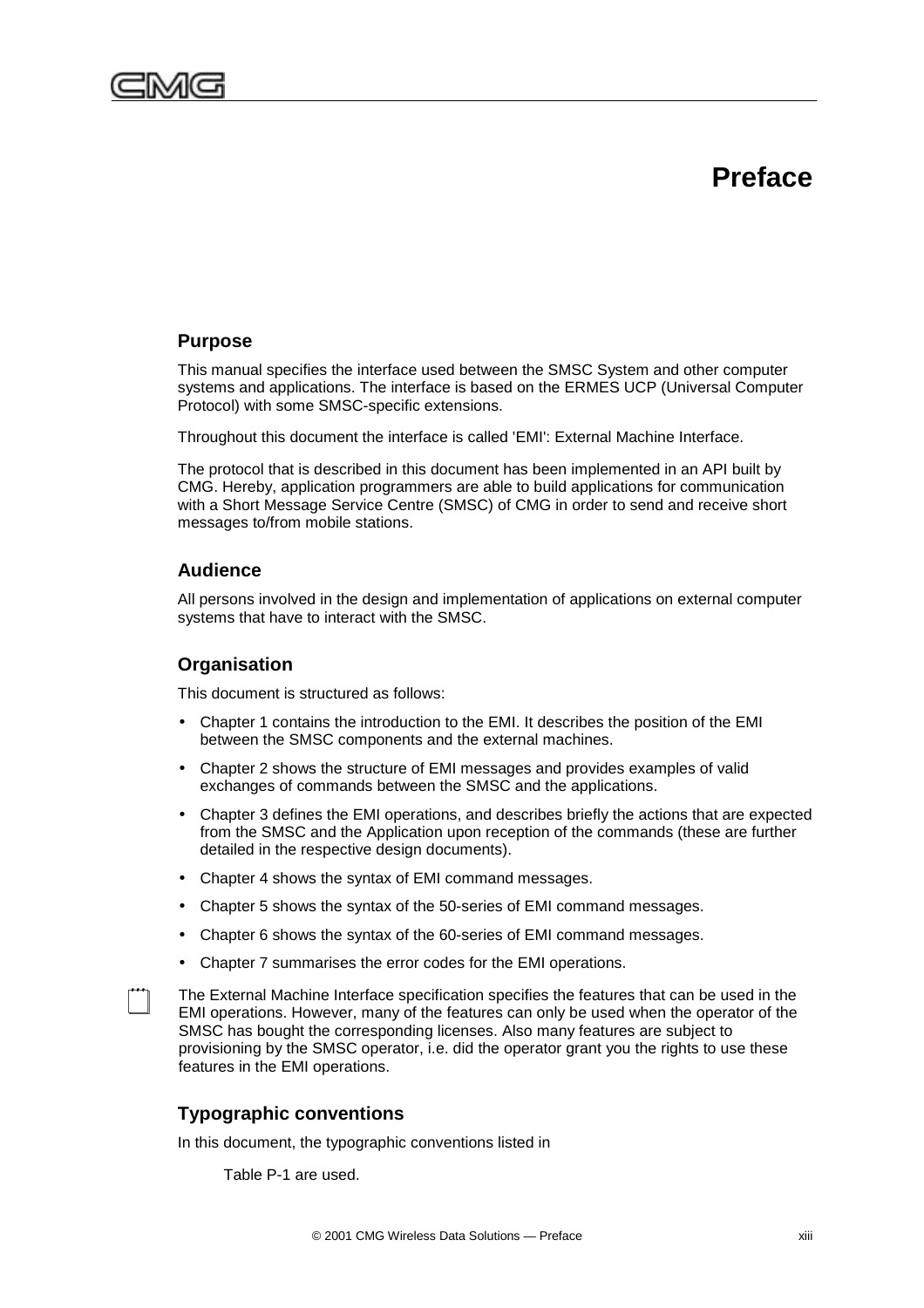|  | Table P-1: Typographic conventions |  |
|--|------------------------------------|--|
|--|------------------------------------|--|

<span id="page-13-0"></span>

| <b>Typeface or Symbol</b>                       | <b>Meaning/Used for</b>                                                                                   | <b>Example</b>                                 |  |  |  |  |
|-------------------------------------------------|-----------------------------------------------------------------------------------------------------------|------------------------------------------------|--|--|--|--|
| Courier                                         | Refers to a keyboard key, system<br>command, label, button, filename,                                     | The directory data contains                    |  |  |  |  |
|                                                 | window, or other computer component<br>or output.                                                         | Click the Close button to                      |  |  |  |  |
| <courier></courier>                             | Serves as a placeholder for variable<br>text that the user will replace as<br>appropriate to its context. | Use the file name <entity>.cfq for</entity>    |  |  |  |  |
| $\left[ \begin{array}{c} 1 \end{array} \right]$ | Refers the user to external<br>documentation listed in the References<br>section.                         | [ETSI 03.38]                                   |  |  |  |  |
| italic                                          | Emphasises a new word or term of<br>significance.                                                         | apply a <i>style</i> to the                    |  |  |  |  |
| \$                                              | Denotes an OpenVMS Digital<br>Command Language prompt.                                                    | \$ dir                                         |  |  |  |  |
| $\setminus$ (Unix)<br>or                        | Denotes line continuation; the<br>character should be ignored as the<br>user types the example, and Enter | % grep searchforthis \<br>$data/*$ .dat        |  |  |  |  |
| - (OpenVMS)                                     | should only be pressed after the last<br>line.                                                            | \$ search [.data]*.dat -<br>searchforthis      |  |  |  |  |
|                                                 | Bridges two keystrokes that should be<br>pressed simultaneously.                                          | If Ctrl-C does not work, use Ctrl-<br>Alt-Del. |  |  |  |  |
|                                                 | Denotes a "note", a piece of text<br>alongside the normal text requiring<br>extra attention.              | $\Box$ Note that the system is usually         |  |  |  |  |

This document contains the general specification of the external machine interface of CMG's<br>SMSC. Since the available functions depend on the specific SMSC implementation of the Mobile Telecommunication Operator, please contact your local operator for the available implemented SMSC functions and features.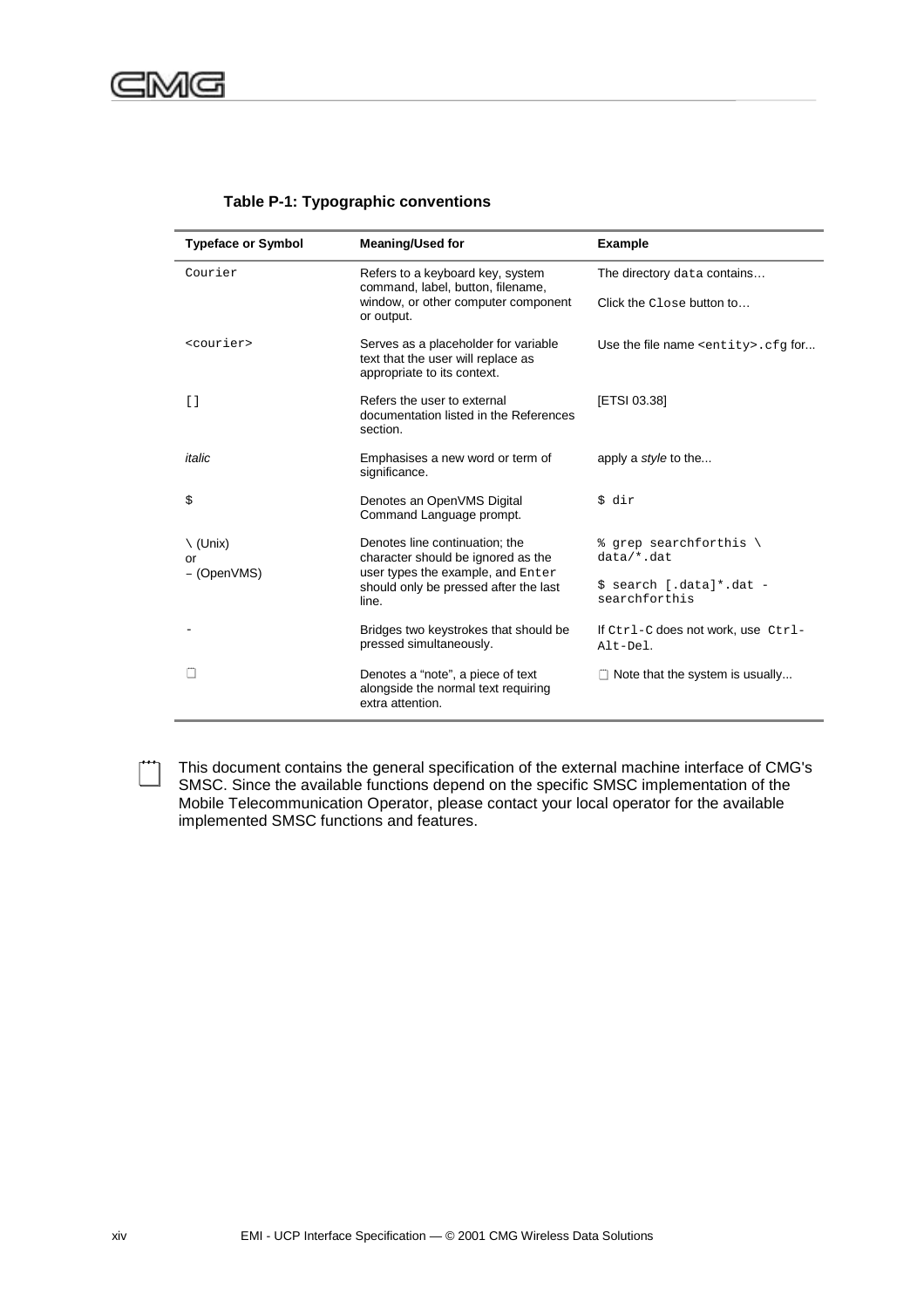<span id="page-14-0"></span>

## **1 Introduction**

For submission and reception of Short Messages the Short Message Service Centre can interface with (among others):

- GSM/GPRS/UMTS/TDMA/CDMA Mobile Telephones (PLMN),
- Interactive Voice Response systems,
- Voice Messaging systems,
- a MENU application accessed from PC's through terminal emulation,
- Dedicated PC applications.

! Throughout this document the External Machine will be referred to as 'SMT'. This can of course be any application system.

In order to allow any service provider to develop dedicated applications an interface was developed to access SMSC functions. This manual specifies that interface.

## **1.1 Position of interface**



#### **Figure 1-1: EMI External View**

When viewed from the SMT/PC side, the EMI provides access to the SMSC functions:

- Submission of Short Messages
- Reception of Short Messages
- Reception of Notifications

The SMSC can be viewed as a Black Box: Short Messages are directed to the GSM mobile telephone of the recipient. The SMSC and the PLMN only function as relay mechanisms for those Messages. The only visible action of the SMSC apart from this, is the provision of Notifications: upon request the SMSC will notify the originator of the SM regarding the status of the SM.

EMI can use the following lower level protocols as a carrier: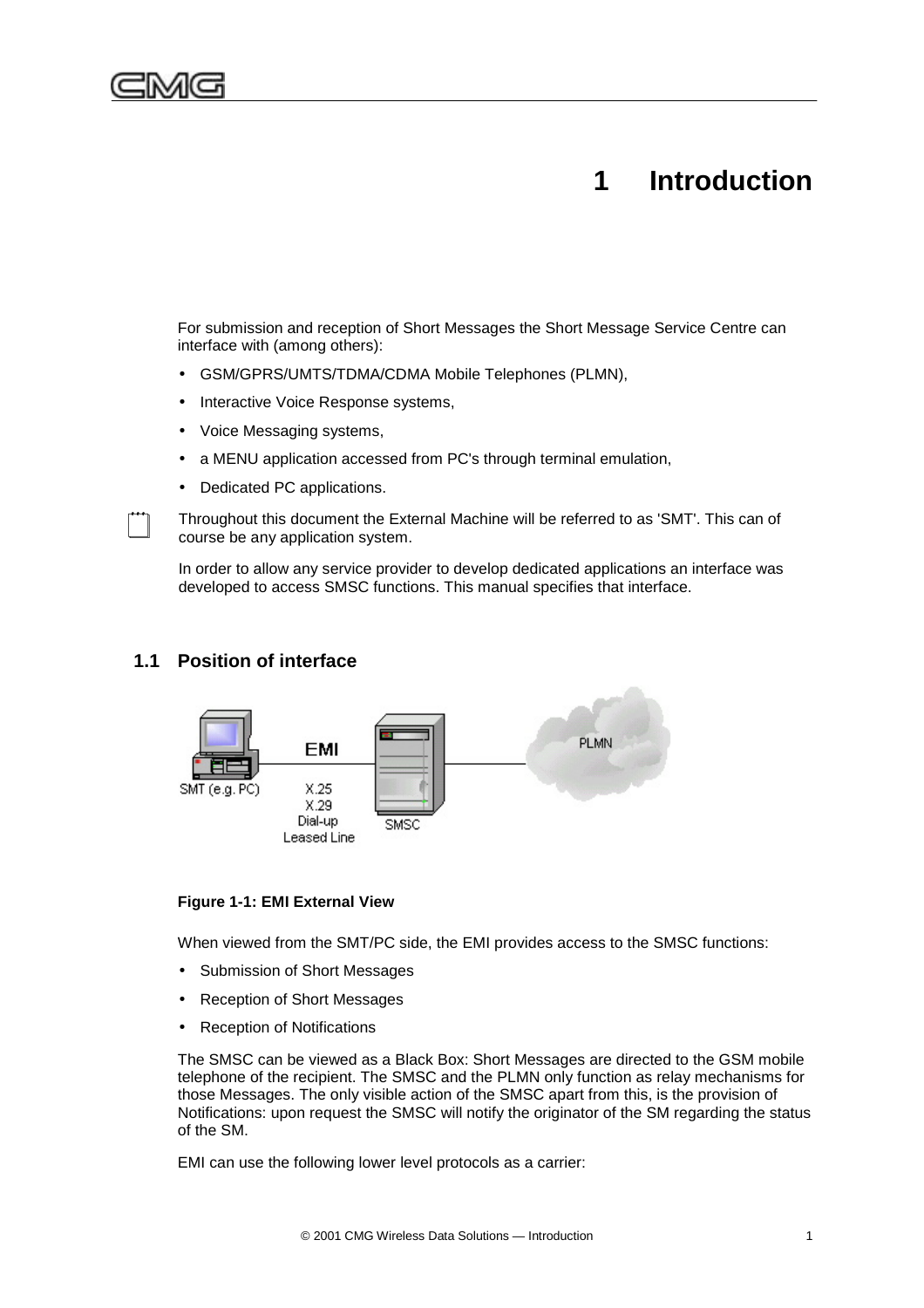<span id="page-15-0"></span>

- X.25 (X.121)
- X.29
- PSTN (E.164)
- ISDN (E.164)
- TCP/IP
- other on request

The set-up of the connection between the SMSC platform and the SMT depends on the carrier used. Once the connection is established, the EMI operations can be used.

### **1.2 Interface history**

The SMSC External Machine Interface (EMI) is based on an extended subset of the UCP protocol defined for the ERMES paging system in ETS 300 133-3. When referring to 'UCP' in the context of the SMSC, almost always the EMI, the extended subset of the ERMES UCP, is meant.

In the SMSC the UCP protocol was chosen as the basis for the EMI because:

- 1. The first operators that used the SMSC required to use the UCP protocol to interact with external machines.
- 2. It allows service providers to use a single mechanism to interface to both ERMES based paging systems and the SMSC.
- 3. No re-invention of 'yet another' protocol had to take place.

In order to provide access to the more extensive set of SMS commands, it was necessary to extend the UCP definition with some additional, SMSC specific commands, such as 'SMS message transfer operation' and 'SMT alert operation'.

! All new applications should only use the SMT alert operation, UCP5x and UCP6x operations. All other UCP operations are only referenced for existing applications and compatibility with previous SMSC releases.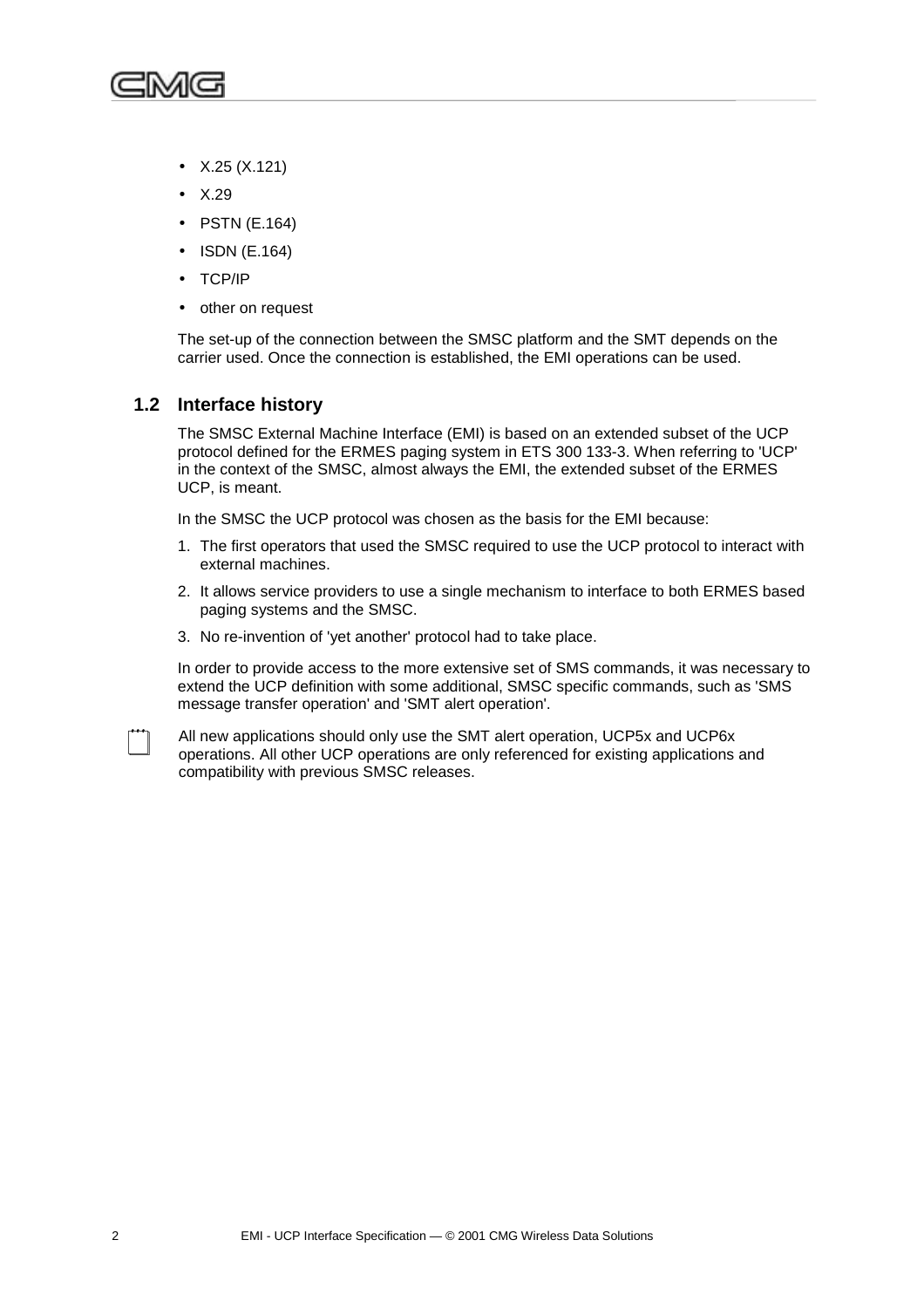## **2 Structure of EMI Messages**

<span id="page-16-0"></span>In the ERMES/UCP-based EMI protocol, the message structure is as follows:

stx <header> / <data> / <checksum> etx

 $o$  stx = 02(hex)

 $o$  etx = 03(hex)

Note that in the examples "stx", "etx" and "/" each represent only one character.

As separator between header and data, between data and checksum, as well as between parameters, a "/" (2F(hex)) is used.

In parameters that contain a list, the items are separated by a "," (2C(hex)). Numeric characters (0..F) are encoded as in IRA. Alphanumeric characters are encoded as two numeric IRA characters, the higher 3 bits (0..7) first, the lower 4 bits (0..F) thereafter, according to the following 7 bit default alphabet table.

This section provides tables for all the alphabets to be supported by SMS. The default alphabet is mandatory. Additional alphabets are optional. Irrespective of support of an individual alphabet, a MS shall have the ability to store a short message coded in any alphabet on the SIM.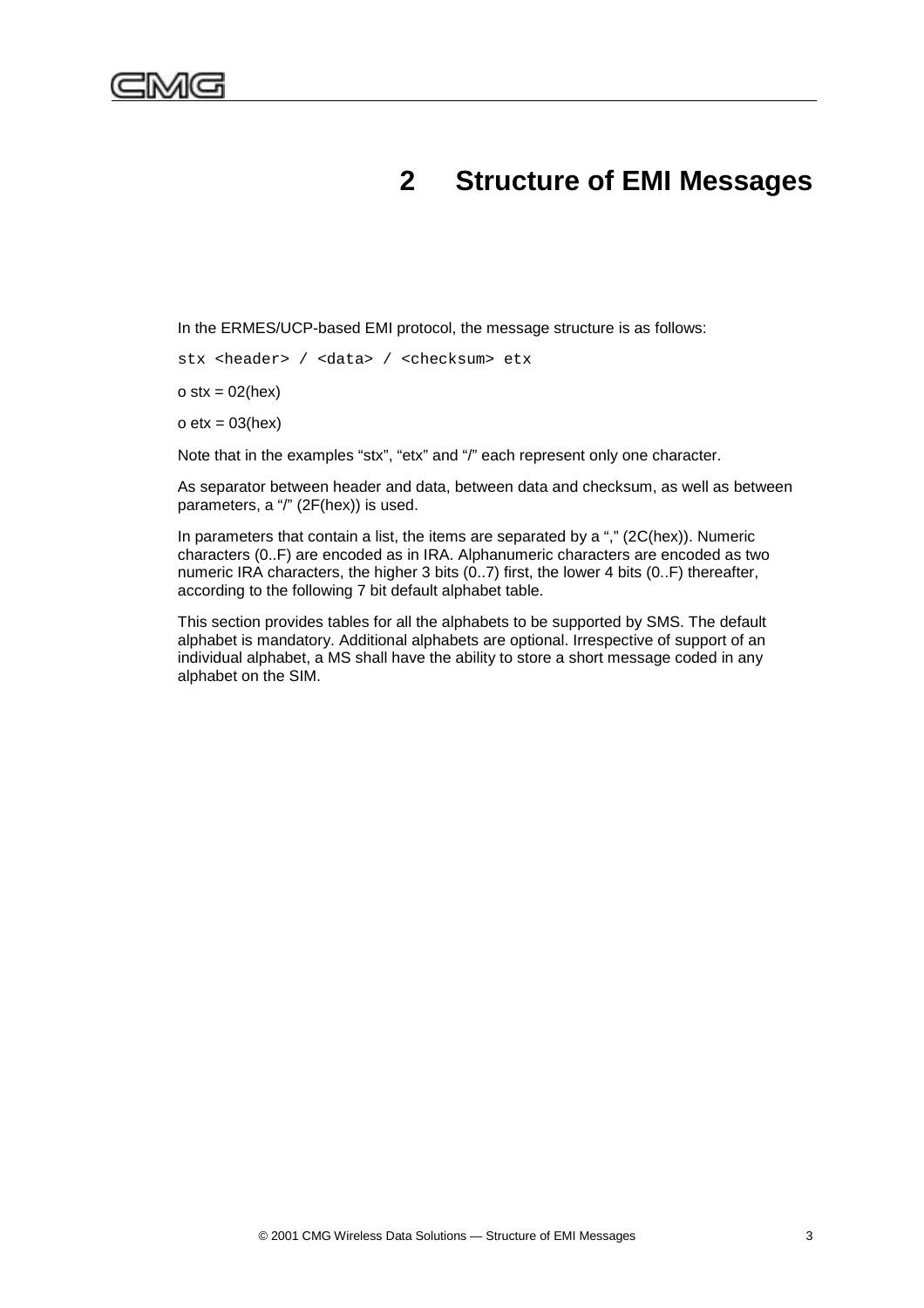<span id="page-17-0"></span>

|              |              |              |              | b7             | $\overline{0}$ | $\mathbf 0$           | $\mathbf 0$              | $\mathbf 0$          | $\mathbf{1}$   | $\mathbf{1}$ | $\mathbf{1}$ | $\mathbf{1}$ |
|--------------|--------------|--------------|--------------|----------------|----------------|-----------------------|--------------------------|----------------------|----------------|--------------|--------------|--------------|
|              |              |              |              | b6             | $\mathbf 0$    | $\mathbf 0$           | $\mathbf{1}$             | $\mathbf{1}$         | $\mathbf 0$    | $\mathbf 0$  | $\mathbf{1}$ | $\mathbf{1}$ |
|              |              |              |              | b <sub>5</sub> | $\mathbf 0$    | $\mathbf 1$           | $\mathbf 0$              | $\mathbf{1}$         | $\mathbf 0$    | $\mathbf{1}$ | $\mathbf 0$  | $\mathbf{1}$ |
| B4           | b3           | b2           | <b>B1</b>    |                | $\Omega$       | $\mathbf{1}$          | $\overline{2}$           | 3                    | $\overline{4}$ | 5            | 6            | 7            |
| $\mathbf 0$  | $\mathbf 0$  | $\mathbf 0$  | $\mathbf 0$  | $\mathbf 0$    | @              |                       | SP                       | $\mathbf 0$          | i.             | $\, {\bf P}$ | تح           | $\rm p$      |
| $\mathbf 0$  | $\mathbf 0$  | $\mathbf 0$  | $\mathbf{1}$ | $\mathbf{1}$   | £              | DC1                   | $\mathbf{I}$             | $\mathbf{1}$         | Α              | Q            | $\mathsf a$  | đ            |
| $\mathbf 0$  | $\mathbf 0$  | $\mathbf{1}$ | $\mathbf 0$  | $\overline{a}$ | \$             |                       | $\boldsymbol{n}$         | 2                    | В              | $\mathbb{R}$ | $\mathbf b$  | $\mathtt{r}$ |
| $\mathbf 0$  | $\mathbf 0$  | $\mathbf{1}$ | $\mathbf{1}$ | 3              | ¥              |                       | $\#$                     | 3                    | $\mathsf C$    | $\rm S$      | C            | $\mathtt{s}$ |
| $\mathbf 0$  | $\mathbf{1}$ | $\mathbf 0$  | $\mathbf 0$  | $\overline{4}$ | è              |                       | $\alpha$                 | $\overline{4}$       | D              | $\mathbf T$  | d            | t            |
| $\Omega$     | $\mathbf{1}$ | $\mathsf 0$  | $\mathbf{1}$ | 5              | $\acute{e}$    |                       | $\,$ $\,$ $\,$           | 5                    | $\mathbf E$    | U            | $\epsilon$   | u            |
| $\mathbf 0$  | $\mathbf{1}$ | $\mathbf{1}$ | $\mathbf 0$  | 6              | ù              |                       | $\delta$                 | 6                    | $\mathbf F$    | $\mathbf{V}$ | $\mathbf f$  | $\rm v$      |
| $\mathbf 0$  | $\mathbf{1}$ | $\mathbf{1}$ | $\mathbf{1}$ | 7              | ì              |                       | $\mathbf v$              | 7                    | G              | W            | g            | W            |
| $\mathbf{1}$ | $\mathbf 0$  | $\mathbf 0$  | $\mathbf 0$  | 8              | ò              |                       | $\overline{(\ }$         | 8                    | Η              | X            | h            | $\mathbf x$  |
| $\mathbf{1}$ | $\mathbf 0$  | $\mathbf 0$  | $\mathbf{1}$ | 9              | Ç              | $\boldsymbol{\theta}$ | $\lambda$                | 9                    | $\mathbf I$    | Y            | i            | У            |
| $\mathbf{1}$ | $\mathbf 0$  | $\mathbf{1}$ | $\mathbf 0$  | 10             | LF             |                       | $\ast$                   | $\ddot{\phantom{a}}$ | J              | Ζ            | j            | Ζ            |
| $\mathbf{1}$ | $\mathbf 0$  | $\mathbf{1}$ | $\mathbf{1}$ | 11             | Ø              | 1)                    | $+$                      | $\mathbf{r}$         | Κ              | Ä            | k            | ä            |
| $\mathbf{1}$ | $\mathbf{1}$ | $\mathbf 0$  | $\mathbf 0$  | 12             | Ø              | Æ                     | $\mathbf{r}$             | $\,<\,$              | L              | Ö            | $\mathbf{1}$ | ö            |
| $\mathbf{1}$ | $\mathbf{1}$ | $\mathbf 0$  | $\mathbf{1}$ | 13             | <b>CR</b>      | Æ                     | $\overline{\phantom{a}}$ | $=$                  | M              | Ñ            | m            | ñ            |
| $\mathbf{1}$ | $\mathbf{1}$ | $\mathbf{1}$ | $\mathsf 0$  | 14             | Å              | ß                     | $\bullet$                | $\, >$               | N              | Ü            | n            | ü            |
| $\mathbf{1}$ | $\mathbf 1$  | $\mathbf{1}$ | $\mathbf 1$  | 15             | å              | É                     | $\sqrt{2}$               | $\ddot{\phantom{0}}$ | $\circ$        | g            | $\circ$      | à            |

### Table 2-1: 7-bit Default Alphabet Table

1) This code is an escape to an extension of the 7 bit default alphabet table. A receiving entity, which does not understand the meaning of this escape mechanism, shall display it as a space character.

This table is the default setting for computer interworking. Operators might select to change this mapping to accommodate other national characters. Character coding above "7F"(hex) can be filled as well.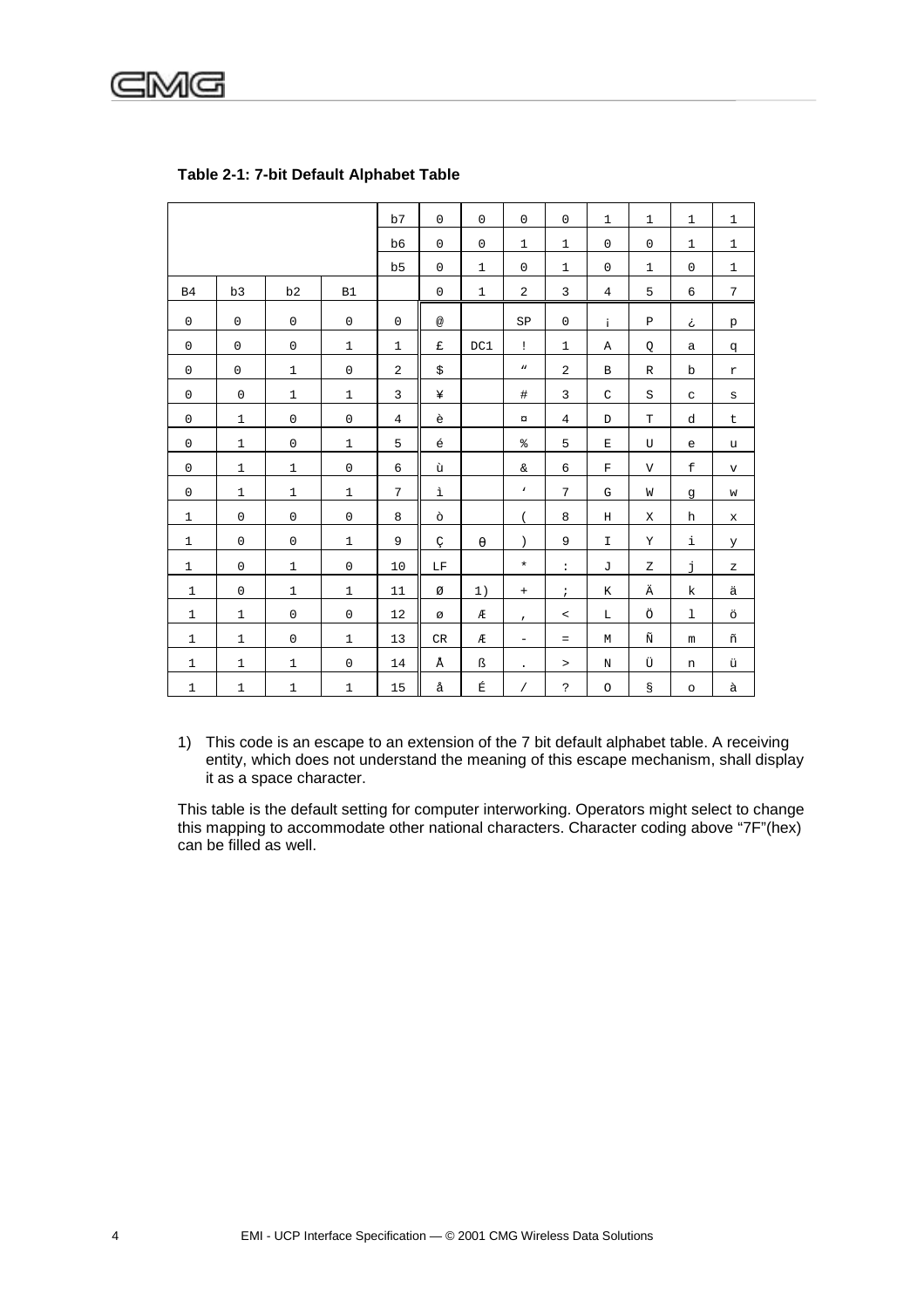<span id="page-18-0"></span>

|                     |                     |                     |                     | b7              | $\mathsf{O}\xspace$ | $\mathsf{O}\xspace$ | $\mathsf{O}\xspace$ | $\mathsf 0$    | $\mathbf{1}$        | $\mathbf{1}$ | $\mathbf{1}$ | $1\,$       |
|---------------------|---------------------|---------------------|---------------------|-----------------|---------------------|---------------------|---------------------|----------------|---------------------|--------------|--------------|-------------|
|                     |                     |                     |                     | $_{\rm b6}$     | $\mathsf 0$         | $\mathsf{O}\xspace$ | $\mathbf 1$         | $\mathbf{1}$   | $\mathsf{O}\xspace$ | $\mathsf 0$  | $\mathbf{1}$ | $\mathbf 1$ |
|                     |                     |                     |                     | b5              | $\mathsf{O}\xspace$ | $\mathbf 1$         | $\mathsf 0$         | $\mathbf{1}$   | $\mathsf{O}\xspace$ | $\mathbf{1}$ | $\mathbf 0$  | $1\,$       |
| B4                  | b3                  | b2                  |                     |                 | $\mathsf{O}\xspace$ | $\mathbf{1}$        | $\overline{2}$      | $\overline{3}$ | $\overline{4}$      | 5            | 6            | 7           |
|                     |                     |                     | B1                  |                 |                     |                     |                     |                |                     |              |              |             |
| $\mathsf 0$         | $\mathsf{O}\xspace$ | $\mathsf 0$         | $\mathsf{O}\xspace$ | $\mathsf 0$     |                     |                     |                     |                |                     |              |              |             |
| $\mathsf 0$         | $\mathsf 0$         | $\mathbb O$         | $\mathbf 1$         | $\mathbf{1}$    |                     |                     |                     |                |                     |              |              |             |
| $\mathsf{O}\xspace$ | $\mathsf{O}\xspace$ | $\mathbf{1}$        | $\mathsf{O}\xspace$ | $\overline{a}$  |                     |                     |                     |                |                     |              |              |             |
| $\mathsf 0$         | $\mathsf{O}\xspace$ | $\mathbf 1$         | $\mathbf 1$         | $\mathbf{3}$    |                     |                     |                     |                |                     |              |              |             |
| $\mathsf{O}\xspace$ | $1\,$               | $\mathsf{O}$        | $\mathbb O$         | $\overline{4}$  |                     | $\hat{\phantom{a}}$ |                     |                |                     |              |              |             |
| $\mathsf{O}\xspace$ | $\,1$               | $\mathsf{O}\xspace$ | $\,1$               | 5               |                     |                     |                     |                |                     |              | $2\,)$       |             |
| $\mathsf 0$         | $\mathbf 1$         | $\,1\,$             | $\mathsf{O}\xspace$ | $\epsilon$      |                     |                     |                     |                |                     |              |              |             |
| $\mathsf 0$         | $\mathbf 1$         | $\mathbf 1$         | $\mathbf 1$         | $7\overline{ }$ |                     |                     |                     |                |                     |              |              |             |
| $\,1$               | $\mathsf{O}$        | $\mathsf{O}\xspace$ | $\mathsf{O}\xspace$ | 8               |                     |                     | $\{$                |                |                     |              |              |             |
| $1\,$               | $\mathsf{O}\xspace$ | $\mathsf{O}\xspace$ | $\mathbf 1$         | 9               |                     |                     | $\left\{ \right.$   |                |                     |              |              |             |
| $\mathbf{1}$        | $\mathsf{O}\xspace$ | $\mathbf 1$         | $\mathbb O$         | 10              | 3)                  |                     |                     |                |                     |              |              |             |
| $\mathbf 1$         | $\mathsf{O}\xspace$ | $\mathbf 1$         | $\mathbf 1$         | $11\,$          |                     | 1)                  |                     |                |                     |              |              |             |
| $\mathbf{1}$        | $\mathbf{1}$        | $\mathsf{O}$        | $\mathsf{O}$        | 12              |                     |                     |                     | $\overline{a}$ |                     |              |              |             |
| $\mathbf{1}$        | $\mathbf{1}$        | $\mathsf 0$         | $1\,$               | 13              |                     |                     |                     | $\sim$         |                     |              |              |             |
| $\,1$               | $\,1$               | $\,1\,$             | $\mathsf{O}\xspace$ | $14$            |                     |                     |                     | J              |                     |              |              |             |
| $\mathbf 1$         | $\mathbf 1$         | $\mathbf 1$         | $\mathbf 1$         | $15\,$          |                     |                     | $\Delta$            |                |                     |              |              |             |

#### **Table 2-2: 7-bit Default Alphabet Extension Table**

In the event that an MS receives a code where a symbol is not represented in the above table then the MS shall display the character shown in the main default 7 bit alphabet table.

- 1) This code value is reserved for the extension to another extension table. On receipt of this code, a receiving entity shall display a space until another extension table is defined.
- 2) This code represents the EURO currency symbol. The code value is that used for the character "e". Therefore a receiving entity which is incapable of displaying the EURO currency symbol will display the character "e" instead.
- 3) This code is defined as a Page Break character. Any mobile which does not understand the 7 bit default alphabet table extension mechanism will treat this character as Line Feed.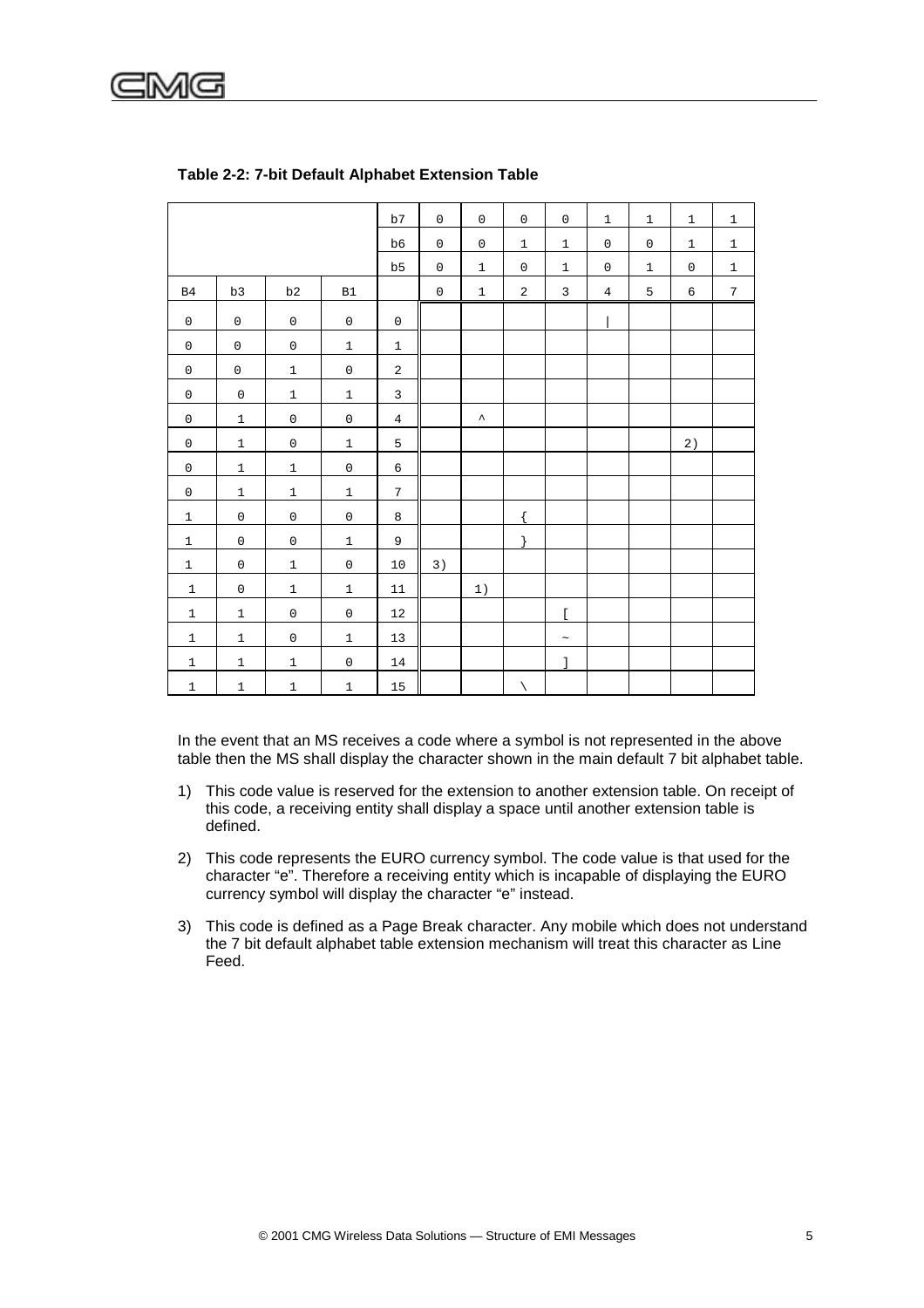<span id="page-19-0"></span>The <**header**> consists of the following 4 mandatory fields:

| <b>Parameter</b> | Type                    | <b>Description</b>                                                                                      |
|------------------|-------------------------|---------------------------------------------------------------------------------------------------------|
| <b>TRN</b>       | 2 num. char.            | Transaction reference number, right justified with<br>leading zero.                                     |
| LEN              | 5 num. char.            | Total number of IRA characters contained<br>between stx and etx, right justified with leading<br>zeros. |
| O/R              | Char " $O$ " or " $R$ " | "O" indicates operation, "R" indicates result                                                           |
| ОТ               | 2 num. char.            | Operation Type (see list in Chapter 3).                                                                 |

#### **Table 2-3: Fields Message Header**

Errors in the message <header> are not recognised by the SMSC.

The <**data**> fields depend on the Operation Type. For each Operation Type they are listed in the next chapters.

The <**checksum**> is derived by the addition of all bytes of the header, data field separators and data fields (i.e. all characters after the stx-character, up to and including the last "/" before the checksum field). The 8 Least Significant Bits (LSB) of the result is then represented as two printable characters. The character containing 4 Most Significant Bits (MSB) (of those 8 LSB) shall be transmitted first. For example, if the checksum is 3A(hex) the representation shall be the characters "3" (33(hex)) and "A" (41(hex)).

### **2.1 Examples**

Below you will find examples of the SMS message transfer operation and responses. The message sent is "hello":

stx01/00045/O/30/66677789///1//////68656C6C6F/CEetx

stx01/00041/R/30/A//66677789:180594141236/F3etx

stx01/00052/O/30/66677789///1/558/0138////68656C6C6F/3Aetx

stx01/00041/R/30/A//66677789:180594141430/EFetx

In the acknowledgement, the 'system message' parameter is used to indicate the recipient address and timestamp. Note that the 'Authentication Code' parameter is not used. The Notification requested in the first example will be sent to the originator of the short message, only as long as this session exists.

Other examples are given in the description of the specific EMI commands. Note that the stx and etx in these examples are skipped.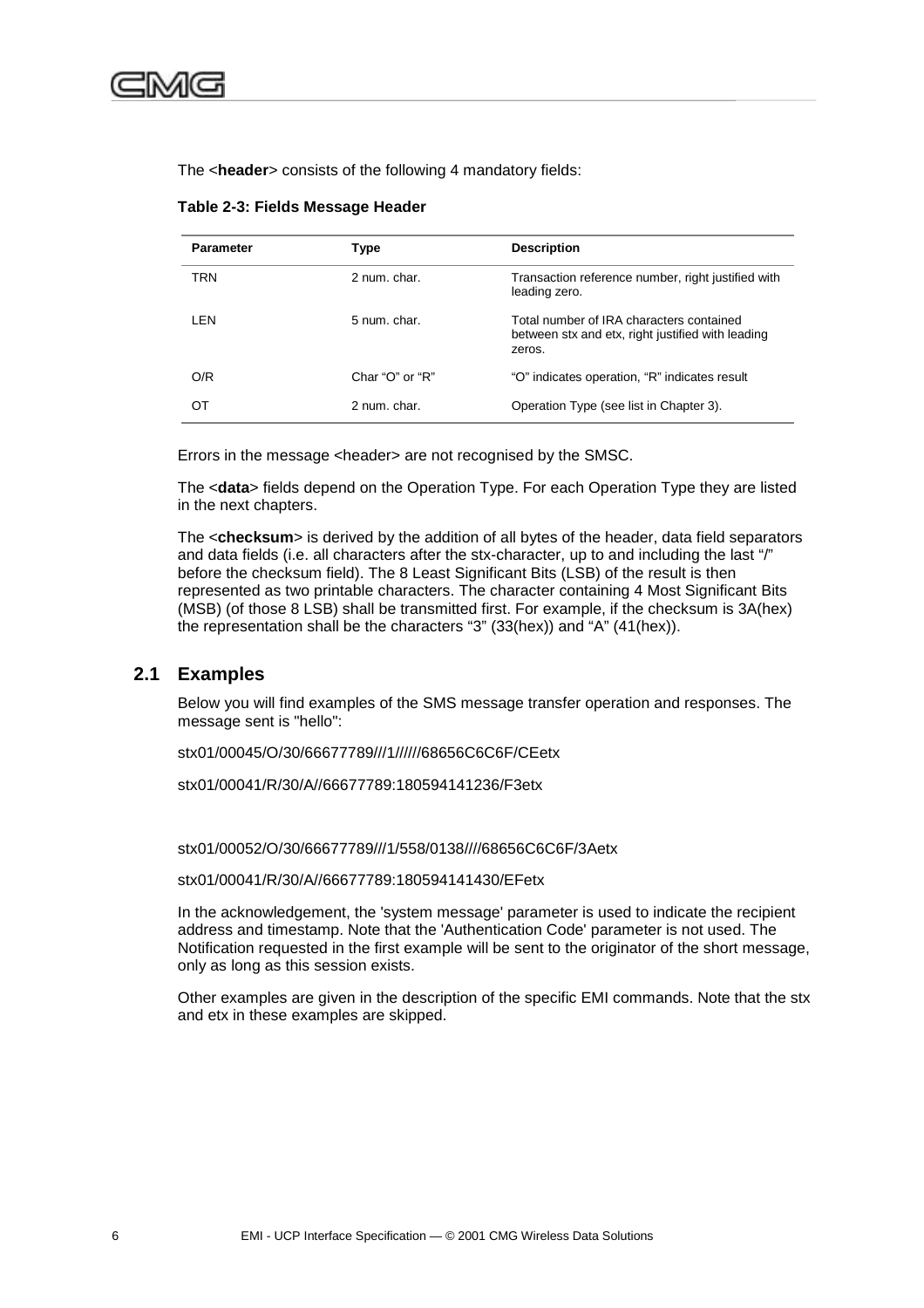<span id="page-20-0"></span>

## **3 EMI Commands**

EMI commands can be initiated either from the SMT, or from the SMSC. Each command will lead to an action on the other side. The other side will respond with a positive or negative acknowledgement.

### **3.1 SMT initiated commands**

The following SMT initiated operations are available:

| <b>Command ID</b> | <b>Command Name</b>                              |  |
|-------------------|--------------------------------------------------|--|
| 01                | Call input operation                             |  |
| 02                | Multiple address call input operation            |  |
| 03                | Call input with supplementary services operation |  |
| 30                | SMS message transfer operation                   |  |
| 31                | SMT alert operation                              |  |
| 32                | (reserved)                                       |  |
| 33                | (reserved)                                       |  |
| 38                | (reserved)                                       |  |
| 40                | (reserved)                                       |  |
| 41                | (reserved)                                       |  |
| 5x                | 50-series, see chapter 5, 7                      |  |
| 6x                | 60-series, see chapter 6, 7                      |  |

#### **Table 3-1: SMT Initiated Operations**

The definitions of operations '01', '02' and '03' are identical to the corresponding operations defined in [1].

The 'Call input operation' is the normal means of submitting a Short Message. The SMSC must, when it receives this command, send the message to the recipient address that is specified in the command.

The 'Multiple address call input operation' is used to address a number of recipients in one operation. The command contains a list of recipient addresses. The SMSC will send the same message to all addresses in this list.

The 'Call input with supplementary services operation' is used when a message is to be scheduled for deferred delivery.

The 'SMS message transfer operation' is used to submit a message when SMSC specific services are required, such as notification request, deferred delivery, or validity period.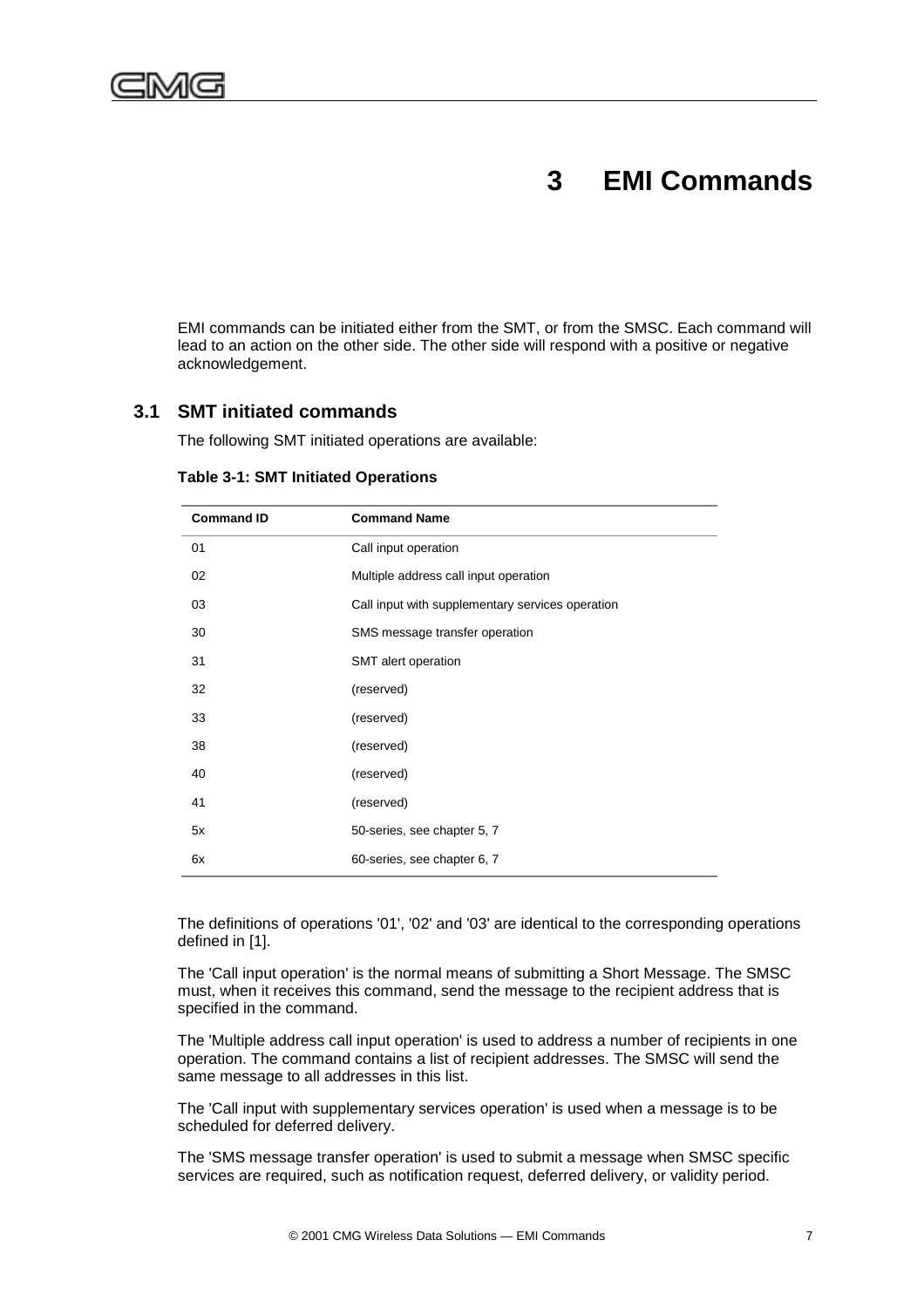<span id="page-21-0"></span>

The 'SMT alert operation' can be used by the application to alert the SMSC to send messages and notifications to the application. It can only be used when the application uses a connection that supports Calling Line Identification, such as X.25.

### **3.2 SMSC initiated commands**

SMSC initiated operations (used to deliver Notifications or Mobile Originated Short Messages) are:

| <b>Command ID</b> | <b>Command Name</b>         |  |
|-------------------|-----------------------------|--|
| 01                | Call input operation        |  |
| 34                | (reserved)                  |  |
| 36                | (reserved)                  |  |
| 42                | (reserved)                  |  |
| 43                | (reserved)                  |  |
| 5x                | 50-series, see chapter 5, 7 |  |

**Table 3-2: SMSC Initiated Operations**

The SMSC uses the 'Call input operation' to transfer Notifications and Mobile Originated Short Messages to the Short Message Terminal (SMT). The initiative to do so lies either with the SMSC (Notifications on messages submitted in the current session) or with the SMT (the SMT has to issue an SMT alert command).

## **3.3 Flow control**

The SMSC can support two types of flow control. The first type of flow control is a 'stop-andwait' protocol, i.e. during the handling of commands, no other commands shall be sent before the a response is received. Any command that is sent before the reception of the response will be discarded.

The second type of flow control that can be supported by the SMSC is 'windowing'. In this case a maximum of n commands can be sent before a response is received. The transaction number of the command (field TRN) will be used to determine if a command is in the current 'window'.

The SMSC will discard a command if its transaction number is outside the current window (message n+1 in a window of n).The SMSC will give transaction numbers to the commands it sends as much as possible in a cyclic manner.

If the SMSC receives an invalid response on a command, then the transaction number of that command can only be used again after the delivery operation has been cancelled due to a delivery time-out.

Windowing is only supported in combination with UCP5x series operations and the windowing functionality has to be provisioned by the SMSC operator.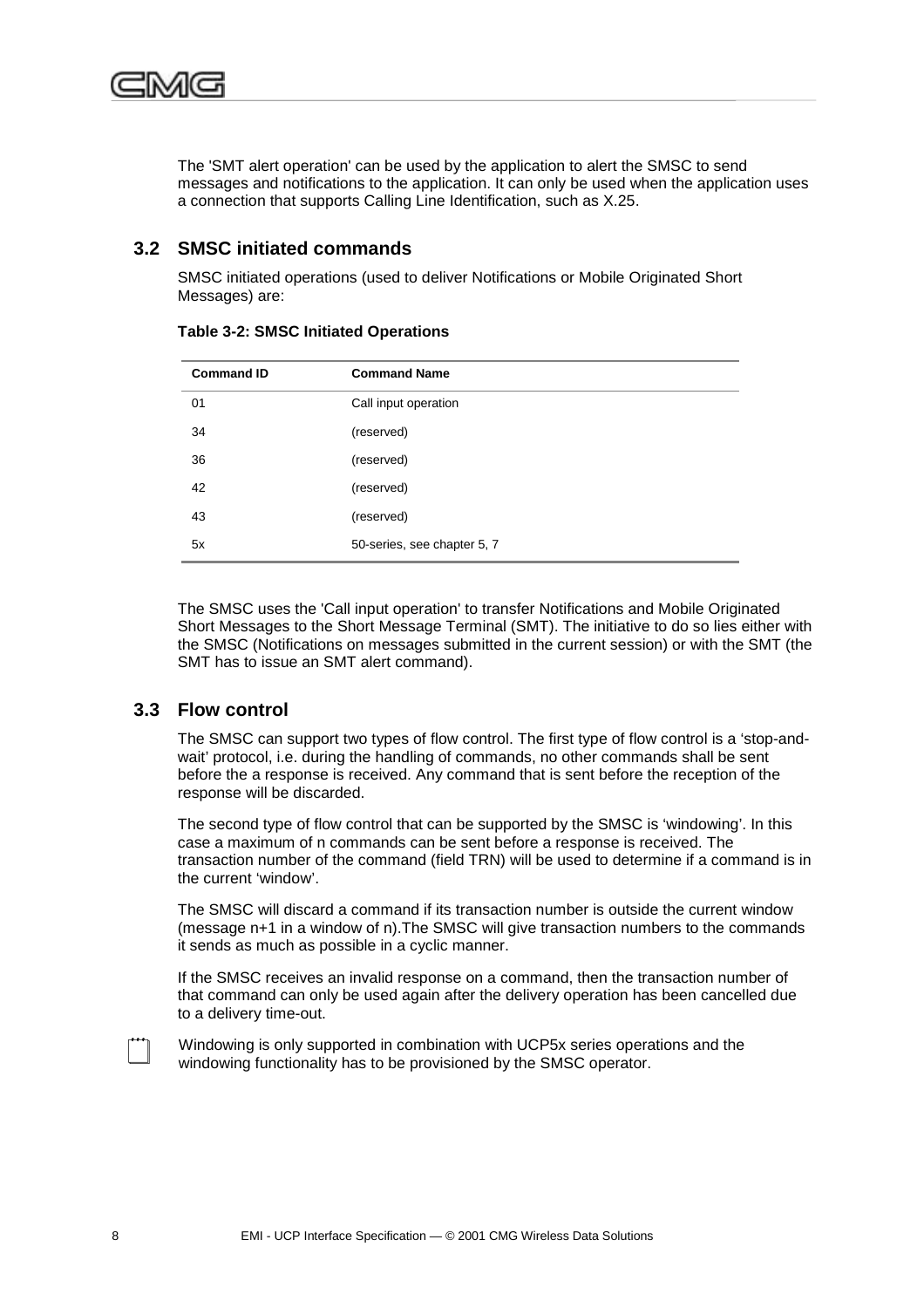<span id="page-22-0"></span>

## **4 EMI Commands Syntax**

This chapter shows the syntax of the data fields of the EMI commands. For the syntax of the complete messages, please refer to Chapter 2, Structure of EMI messages. For each command also the format of the positive and negative responses is given, including the possible error codes. For convenience, all error codes are summarised in Chapter [7,](#page-78-0) [7.1,](#page-78-0) Error Codes Overview. The order in which the commands are listed is:

- 1. General commands, used for normal SM transfer.
- 2. SMSC specific extensions, used to address SMS functions not foreseen in the UCP definition.

In the column marked 'Presence', "M" indicates that the field is Mandatory, "O" indicates that it is Optional, "C" indicates Conditional and "-" indicates Not Applicable.

### **4.1 Address syntax**

Most addresses used in the EMI-messages are formatted according to E.164 addresses. The following syntax rules are valid:

• In the case the national prefix is used in the network the following syntax is seen as valid addresses:

<trunk-prefix><trunk-code><telephone-nr>

<international-prefix><country-code><trunk-code><telephone-nr>

• In case the national prefix is not used in the network, the following syntax is seen as valid addresses (in these situations, a valid telephone number will be recognised by its length):

```
<international-prefix><country-code><telephone-nr>
```
<telephone-nr>

For TCP/IP addresses every byte expressed in decimal form should be left zero padded so that they all have a length of 3 characters. The TCP/IP port number shall be concatenated to the IP address. All dots (".") in the address shall be omitted.

Example:

IP address 192.87.25.9 with port number 5000 shall be filled in as 1920870250095000.

### **4.2 Call input operation -01**

This operation can be used by the SMT to submit a message to the SMSC. This operation is also used by the SMSC to deliver Short Messages and Notifications to a SMT user in the following cases:

• The SMSC operator provides the UCP behaviour of previous SMSC releases, i.e. the UCP01 operation is used to deliver a Mobile Originated Short Message (MO-SM) when the MO-SM functionality does not require the UCP50 series operations or the UCP01 is used to deliver a notification to the SMT as a result of a SMT initiated UCP30 operation.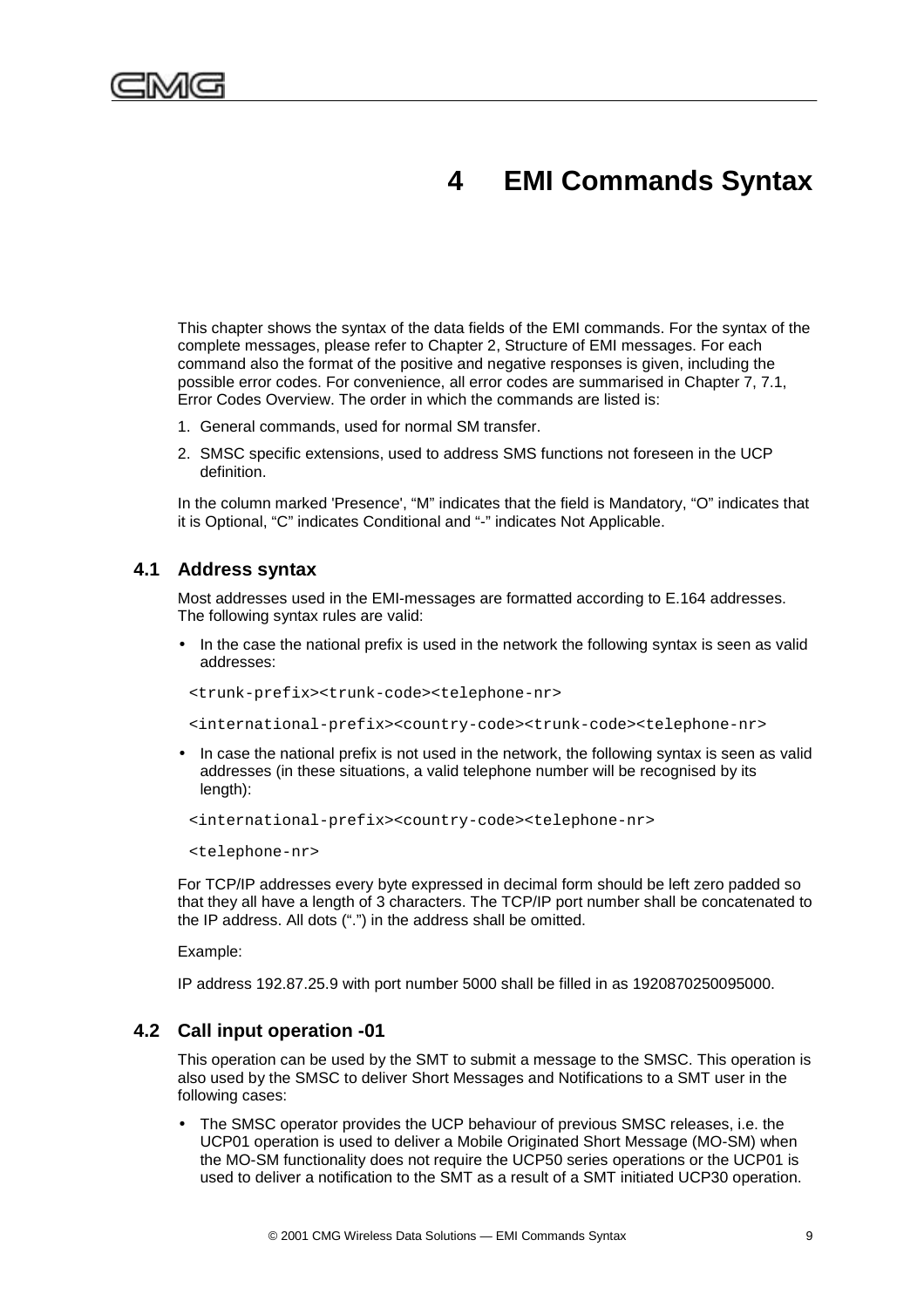<span id="page-23-0"></span>• The SMSC operator provides the default UCP behaviour of the current SMSC release. I.e. a UCP01 is used for a MO-SM or notification for a UCP30 operation, when a UCP50 series operation is negatively acknowledged by the application with Error Code 03 (Operation not supported on system) and the functionality of the UCP01 operation is sufficient to do the requested operation.

The following table shows the parameters in the operation data field:

| <b>Parameter</b> | <b>Type</b>          | <b>Presence</b> | <b>Description</b>                                                                                     |
|------------------|----------------------|-----------------|--------------------------------------------------------------------------------------------------------|
| AdC              | String of num. char. | M               | Address code recipient, maximum length<br>is 16 digits.                                                |
| <b>OAdC</b>      | String of num. char  | O               | Address code originator, maximum length<br>is 16 digits.                                               |
| AC               | String of char.      | O               | Authentication code originator.                                                                        |
| MT               | 1 num. char.         | M               | Message type. Associated parameters<br>depend on the value of the message type.                        |
| $MT=2$ :<br>NMsq | String of num. char. | O               | Numeric message, maximum length is<br>160 digits.                                                      |
| $MT=3$ :<br>AMsg | String of char.      | O               | Alphanumeric message encoded into IRA<br>characters, maximum length is<br>representing 640 characters. |

#### **Table 4-1: Parameters Operation Data Field Call Input Operation**

- The AC parameter is discarded if present.
- If the option 'Long Message' is not enabled on the SMSC, the maximum length of AMsg represents 160 characters.

Examples:

• Alphanumeric message 'Short Message'

00/00070/O/01/01234567890/09876543210//3/53686F7274204D657373616765/D9

• Numeric message '716436383334'

00/00041/O/01/0888444///2/716436383334/C5

#### **4.2.1 Call input operation (positive result)**

The following table shows the parameters in the positive result data field:

#### **Table 4-2: Parameter Positive Result Data Field Call Input Operation**

| <b>Parameter</b> | Type            | <b>Presence</b> | <b>Description</b>       |
|------------------|-----------------|-----------------|--------------------------|
| ACK              | Char "A"        | м               | Positive acknowledgement |
| SМ               | String of char. |                 | System message           |

The SM parameter contains the following three fields: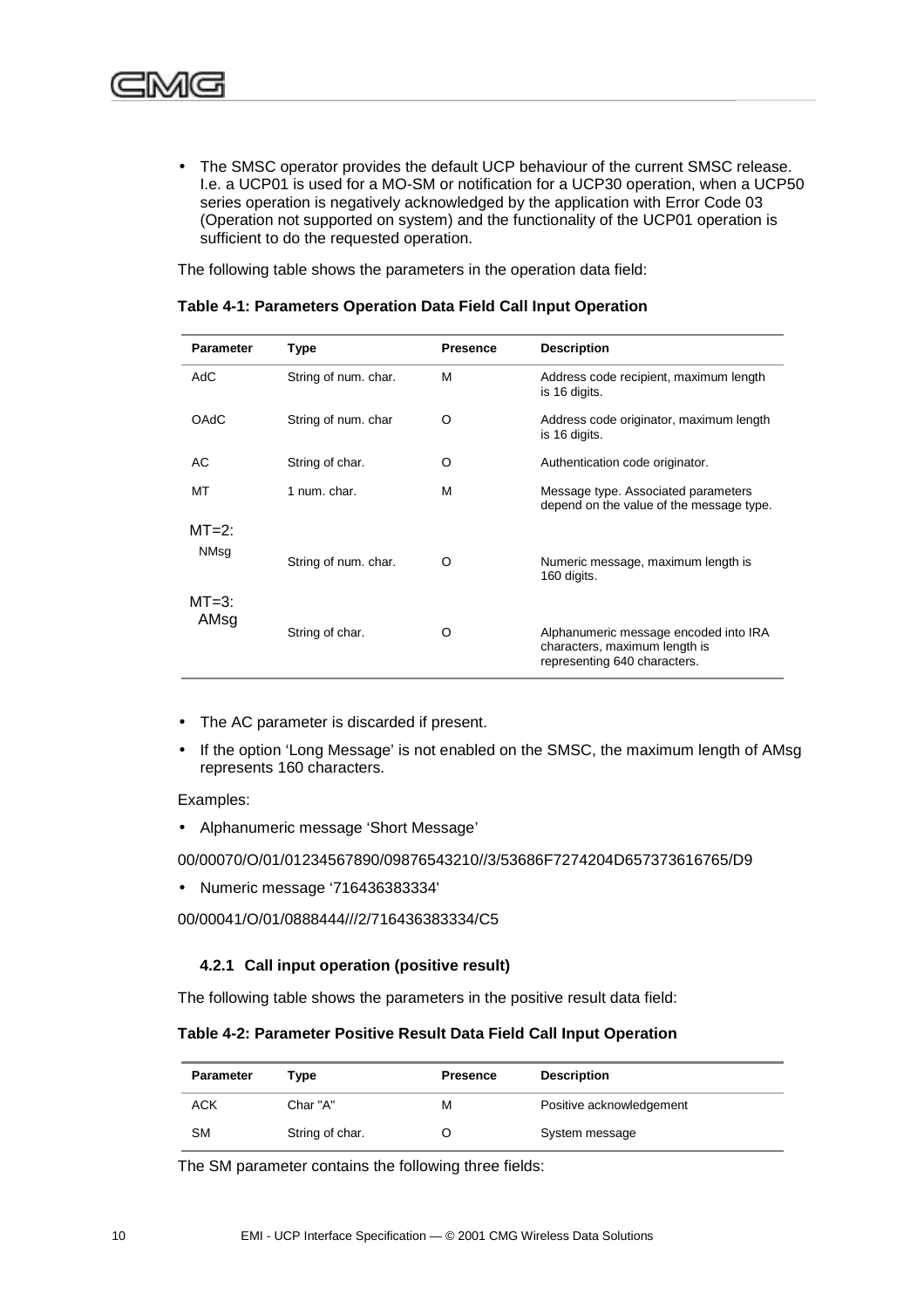| <b>SM Parameter</b> | Type                    | <b>Description</b>                                      |
|---------------------|-------------------------|---------------------------------------------------------|
| AdC                 | String of num. char.    | Address code recipient, maximum length is<br>16 digits. |
| <b>SEP</b>          | char ":"                | Separator                                               |
| <b>SCTS</b>         | String of 12 num. char. | Service Centre time-stamp<br><b>DDMMYYhhmmss</b>        |

#### <span id="page-24-0"></span>**Table 4-3: Short Message Parameter Field Call Input Operation**

When the SMSC initiates this operation, the contents of the SM parameter will be discarded. Example:

• 06/00043/R/01/A/01234567890:090196103258/4E

#### **4.2.2 Call input operation (negative result)**

The following table shows the parameters in the negative result data field:

#### **Table 4-4: Parameter Negative Result Data Field Call Input Operation**

| <b>Parameter</b> | Type            | <b>Presence</b> | <b>Description</b>       |
|------------------|-----------------|-----------------|--------------------------|
| <b>NACK</b>      | Char "N"        | М               | Negative acknowledgement |
| EС               | 2 num. char.    | м               | Error code               |
| <b>SM</b>        | String of char. |                 | System message           |

The following error codes can be returned in the operation negative result:

| 01 | Checksum error                                |
|----|-----------------------------------------------|
| 02 | Syntax error                                  |
| 03 | Operation not supported by system             |
| 04 | Operation not allowed (at this point in time) |
| 05 | Call barring active                           |
| 06 | AdC invalid                                   |
| 07 | Authentication failure                        |
| 08 | Legitimisation code for all calls, failure    |
| 24 | Message too long                              |
| 23 | Message type not supported by system          |
| 26 | Message type not valid for the pager type     |
|    |                                               |

Example:

• 12/00022/R/01/N/02//03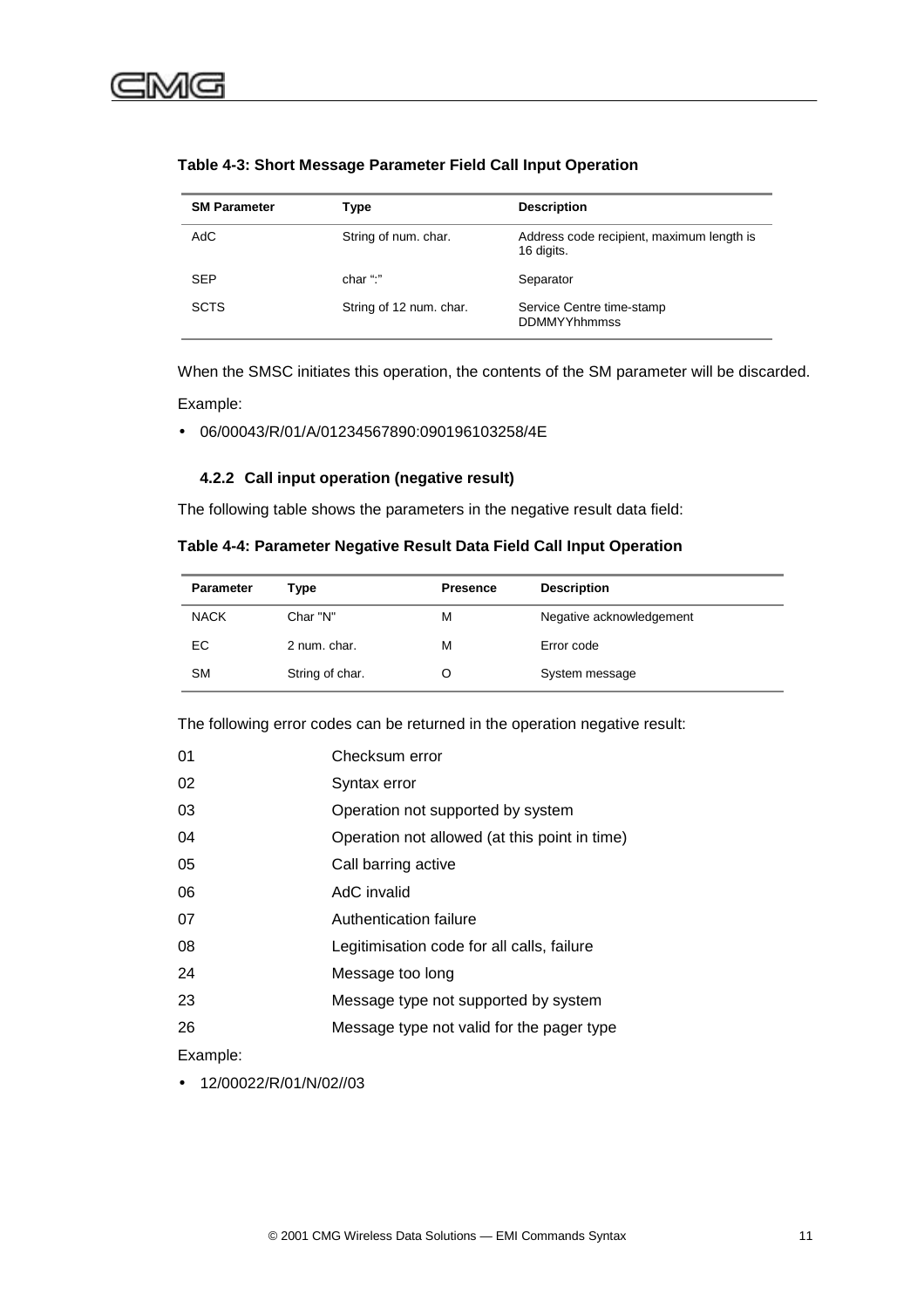## <span id="page-25-0"></span>**4.3 Multiple address call input operation -02**

This message can be used by the SMT to submit a message to the SMSC. With this operation a list of recipients of the message may be specified thus reducing the traffic between the SMSC and the SMT.

The following table shows the parameters in the operation data field:

| <b>Parameter</b> | Type                 | <b>Presence</b> | <b>Description</b>                                                                                                                                               |
|------------------|----------------------|-----------------|------------------------------------------------------------------------------------------------------------------------------------------------------------------|
| <b>NPL</b>       | String of num. char  | M               | Number of parameters in the following<br>RAd:s list                                                                                                              |
| RAd:s            | String of num. char. | м               | List of parameters: Each parameter<br>consists of AdC Address code recipient,<br>maximum length is 16 digits with optional<br>legitimisation code for all calls. |
| OAdC             | String of num. char. | Ω               | Address code originator, maximum length<br>is 16 digits.                                                                                                         |
| АC               | String of char       | O               | Authentication code originator.                                                                                                                                  |
| МT               | 1 numeric char.      | м               | Message type. Associated parameters<br>depend on the value of the message type.                                                                                  |
| $MT=2$ :         |                      |                 |                                                                                                                                                                  |
| NMsg             | String of num. char. | O               | Numeric message, maximum length is<br>160 digits.                                                                                                                |
| $MT=3$ :         |                      |                 |                                                                                                                                                                  |
| AMsg             | String of char.      | O               | Alphanumeric message encoded into IRA<br>characters, maximum length is<br>representing 640 characters.                                                           |

**Table 4-5: Parameters Operation Data Field Multiple Address Call Input Operation**

- The SMSC does currently not support the Multiple call input operation for Large Accounts in combination with throughput regulation.
- The SMSC does not support the Multiple call input operation for Multiple Address Large Accounts.
- The NPL parameter must range from 1 to 20 thus limiting the length of the RAd:s list to 20. An IW also contains the DEST\_MAX parameter. The NPL must also have a value less than or equal to this parameter.
- The RAd:s is a list of NPL RAd fields. A RAd field contains an address and optionally a legitimisation code. If the legitimisation code is present it is separated from the address by a comma ",". If the legitimisation code is not present the comma may be omitted. If present the legitimisation code is discarded by the IW.
- If the option 'Long Message' is not enabled on the SMSC, the maximum length of AMsg represents 160 characters.
- The AC parameter is discarded if present.

Examples:

• Alphanumeric message 'SMSC' to 3 subscribers

05/00059/O/02/3/01111/02222/03333/0123456789//3/534D5343/52

• Numeric message '563444' to 5 subscribers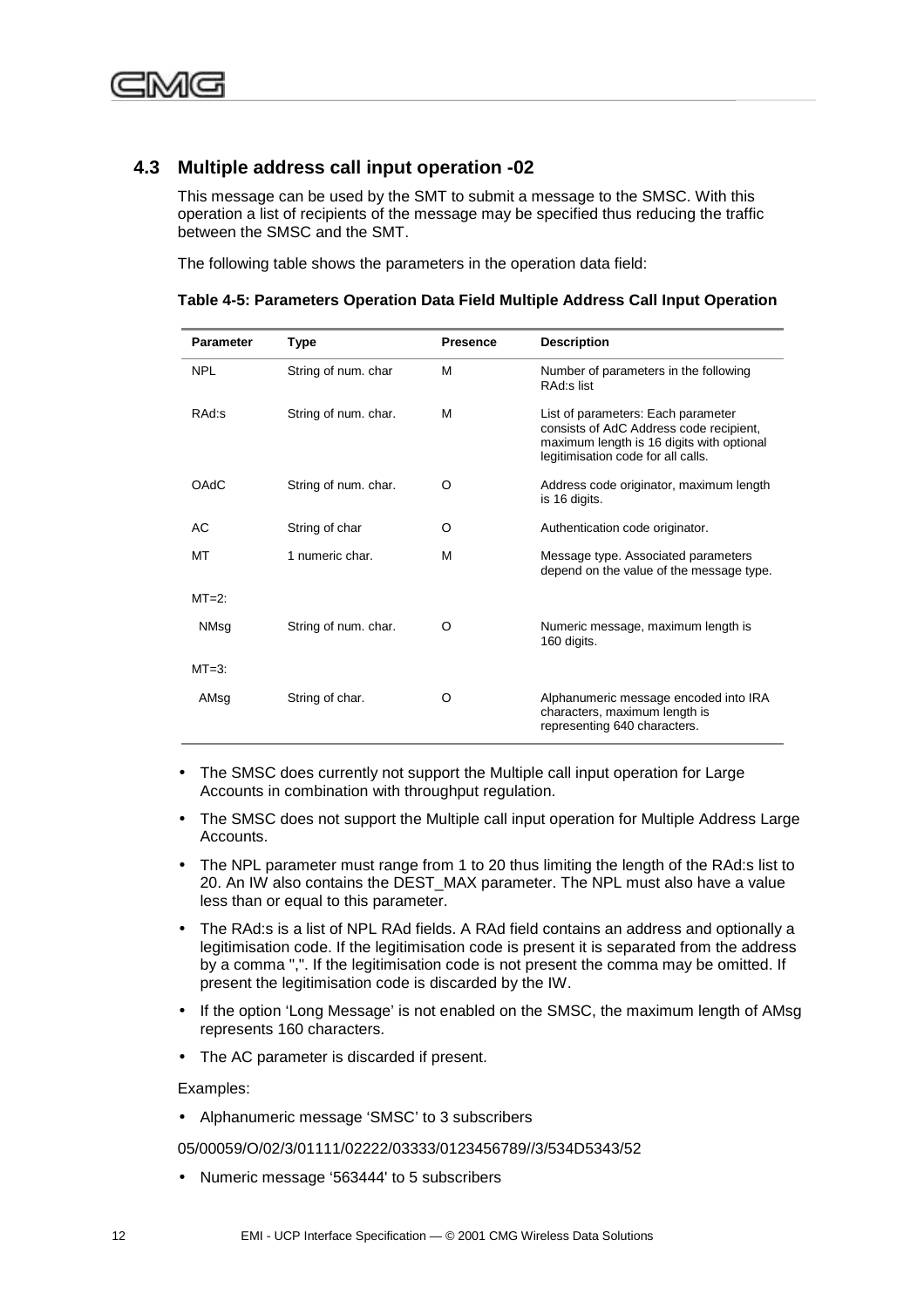#### <span id="page-26-0"></span>17/00069/O/02/5/01111/02222/03333/04444/05555/0123456789//2/563444/44

#### **4.3.1 Multiple address call input operation (positive result)**

The following table shows the parameters in the positive result data field:

**Table 4-6: Parameter Positive Result Data Field Multiple Address Call Input Operation**

| <b>Parameter</b> | түре            | <b>Presence</b> | <b>Description</b>       |
|------------------|-----------------|-----------------|--------------------------|
| ACK              | Char "A"        | м               | Positive acknowledgement |
| <b>SM</b>        | String of char. |                 | System message           |

The SM field contains the following three fields:

#### **Table 4-7: Short Message Parameter Field Multiple Address Call Input Operation**

| <b>SM Parameter</b> | Type                    | <b>Description</b>                                      |
|---------------------|-------------------------|---------------------------------------------------------|
| AdC                 | String of num. char.    | Address code recipient, maximum length is<br>16 digits. |
| <b>SEP</b>          | char ":"                | Separator                                               |
| <b>SCTS</b>         | String of 12 num. char. | Service Centre time-stamp<br><b>DDMMYYhhmmss</b>        |

Since the operation allows for a maximum of 20 addresses to be provided the positive result may also contain a maximum of 20 address:time-stamp combinations.

If some of the addresses are invalid, and some are valid, the invalid addresses can be recognised by the absence of the timestamp field. If all addresses are invalid, a negative result is returned.

#### Example

• 82/00059/R/02/A/0654321:090196113940,065432:090196113940/86

#### **4.3.2 Multiple address call input operation (negative result)**

The following table shows the parameters in the negative result data field:

#### **Table 4-8: Parameter Negative Result Data Field Multiple Address Call Input Operation**

| <b>Parameter</b> | Type            | <b>Presence</b> | <b>Description</b>       |
|------------------|-----------------|-----------------|--------------------------|
| <b>NACK</b>      | Char "N"        | М               | Negative acknowledgement |
| ЕC               | 2 num. char.    | м               | Error code               |
| <b>SM</b>        | String of char. |                 | System message           |

The following error codes can be returned in the operation negative result:

| 01 | Checksum error |
|----|----------------|
| 02 | Syntax error   |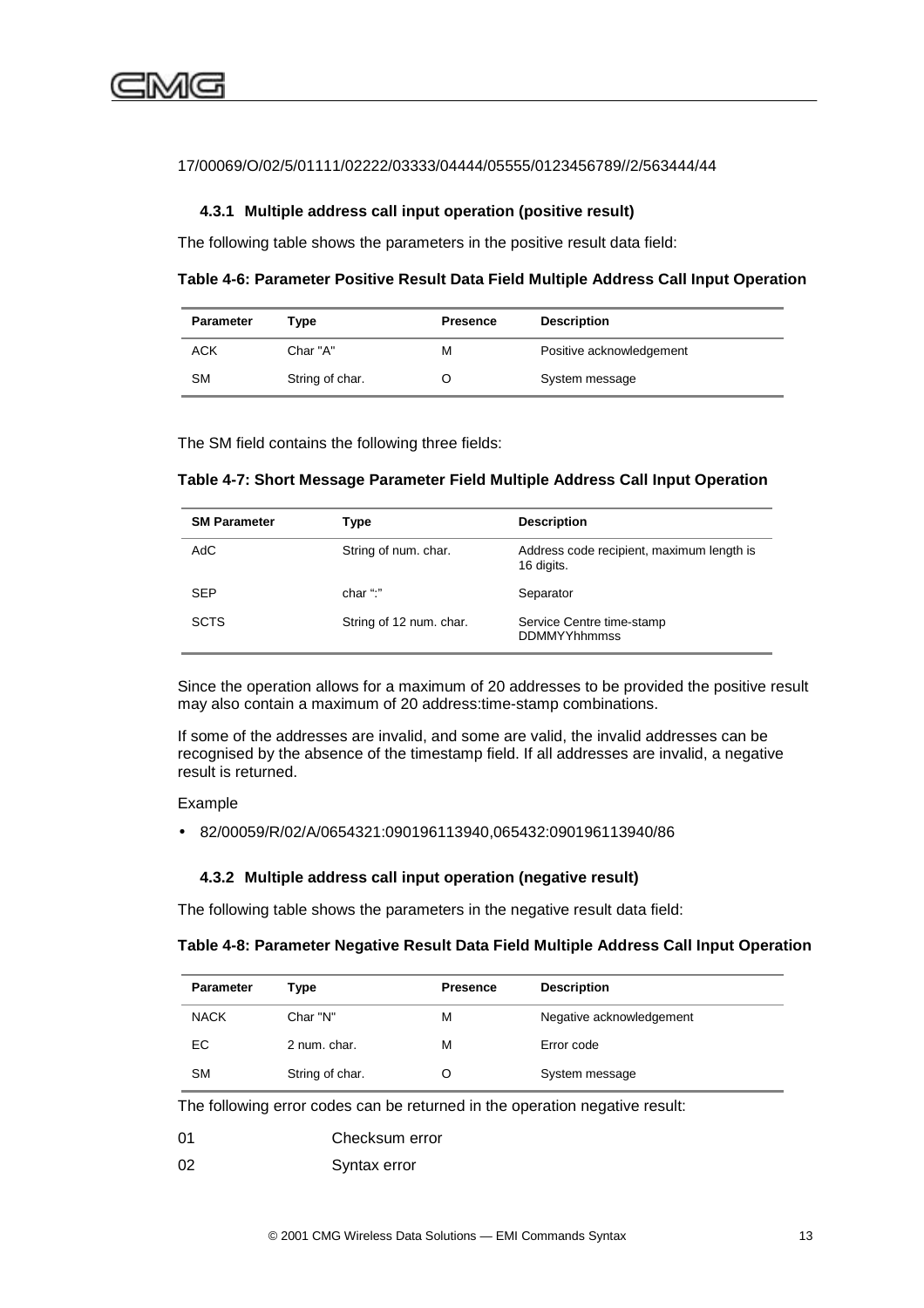<span id="page-27-0"></span>

| 04       | Operation not allowed (at this point in time) |
|----------|-----------------------------------------------|
| 05       | Call barring active                           |
| 06       | AdC invalid                                   |
| 07       | Authentication failure                        |
| 08       | Legitimisation code for all calls, failure    |
| 23       | Message type not supported by system          |
| 24       | Message too long                              |
| 26       | Message type not valid for the pager type     |
| Example: |                                               |

• 47/00022/R/02/N/01//0B

## **4.4 Call input with supplementary services operation -03**

This operation can be used by the SMT to submit a short message to the SMSC. The following table shows the parameters in the operation data field:

| <b>Parameter</b> | <b>Type</b>          | <b>Presence</b> | <b>Description</b>                                                                                                       |
|------------------|----------------------|-----------------|--------------------------------------------------------------------------------------------------------------------------|
| RAd              | String of num. char. | M               | AdC Address code recipient, maximum<br>length is 16 digits, combined with optional<br>legitimisation code for all calls. |
| OAdC             | String of num. char. | O               | Address code originator, maximum length<br>is 16 digits.                                                                 |
| AC               | String of char.      | O               | Authentication code originator.                                                                                          |
| <b>NPL</b>       | String of num. char. | М               | Number of parameters in the following<br>GA:s list. Must be "0".                                                         |
| GA:s             | String of char.      | O               | List of additional GA:s requested by the<br>calling party. Not present because $NPL =$<br>$\Omega$ .                     |
| <b>RP</b>        | Char "1"             | O               | Repetition requested. Must be left empty.                                                                                |
| <b>PR</b>        | Char "1" or char "3" | O               | Priority request 1 or 3. Must be left empty.                                                                             |
| <b>LPR</b>       | String of num. char. | O               | Legitimisation code for priority requested.<br>Must be left empty.                                                       |
| <b>UR</b>        | Char "1"             | O               | Urgent message indicator request. Must<br>be left empty.                                                                 |
| <b>LUR</b>       | String of num. char. | O               | Legitimisation code for urgent message.<br>Must be left empty.                                                           |
| RC.              | Char "1"             | O               | Reverse charging request. Must be left<br>empty.                                                                         |
| <b>LRC</b>       | String of num. char. | O               | Legitimisation code for reverse charging.<br>Must be left empty.                                                         |
| DD               | Char "1"             | O               | Deferred delivery request.                                                                                               |
| DDT              | 10 num. char.        | O               | Deferred delivery time DDMMYYHHmm.                                                                                       |

**Table 4-9: Parameter Operation Data Field Call Input with Services Operation**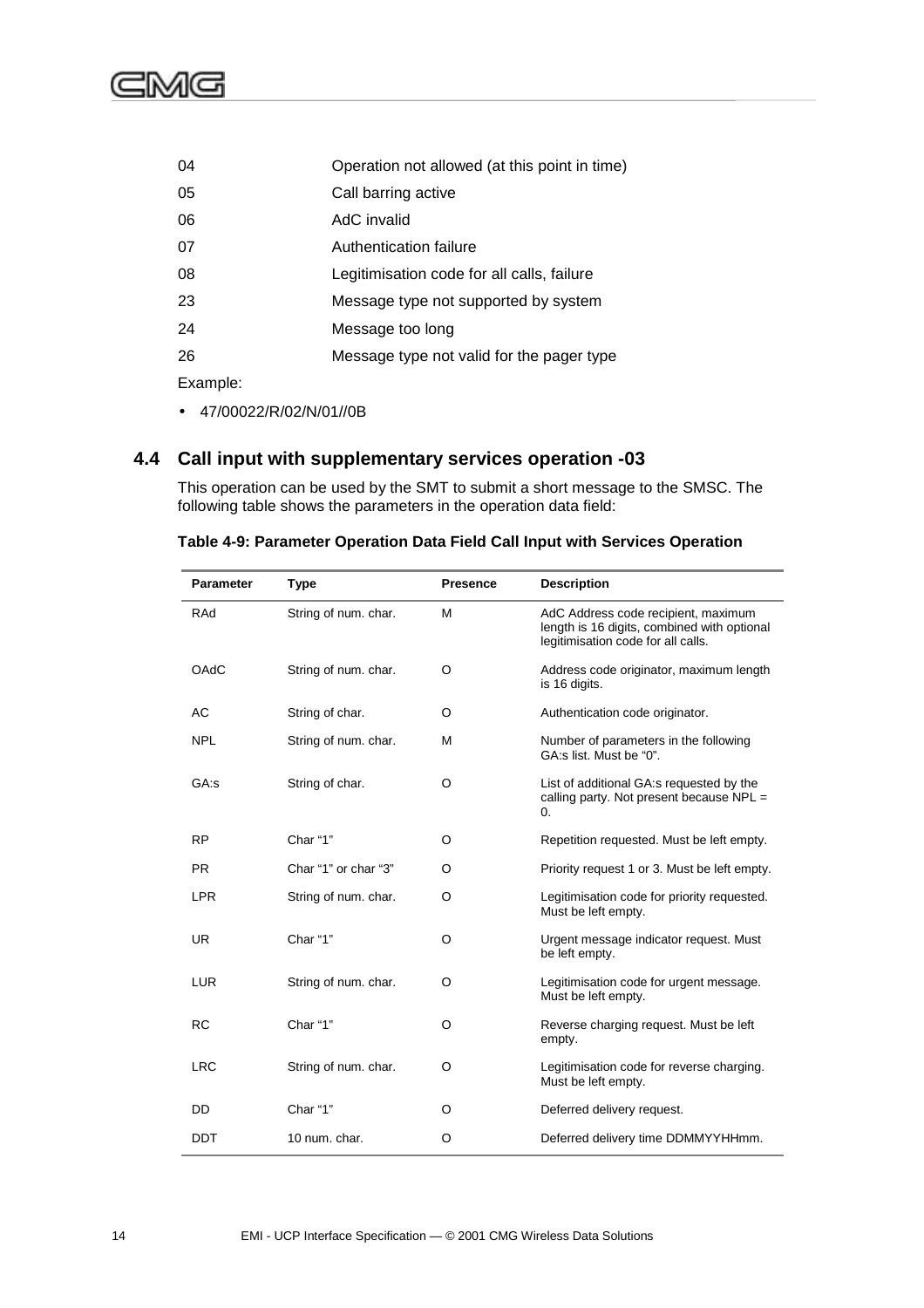<span id="page-28-0"></span>

| <b>Parameter</b> | <b>Type</b>          | <b>Presence</b> | <b>Description</b>                                                                                     |
|------------------|----------------------|-----------------|--------------------------------------------------------------------------------------------------------|
| MT               | 1 numeric char.      | M               | Message type. Associated parameters<br>depend on the value of the message type.                        |
| $MT=2$ :         |                      |                 |                                                                                                        |
| NMsq             | String of num. char. | O               | Numeric message, maximum length is<br>160 digits.                                                      |
| $MT=3$ :         |                      |                 |                                                                                                        |
| AMsq             | String of char.      | O               | Alphanumeric message encoded into IRA<br>characters, maximum length is<br>representing 640 characters. |

- The RAd field contains an address and optionally a legitimisation code. If the legitimisation code is present it is separated from the address by a comma ",". If the legitimisation code is not present the comma may be omitted. If present the legitimisation code is discarded by the IW.
- The NPL must be equal to zero. If the NPL contains anything else than zero a negative response with "GA not valid" (09) must be sent to the message sender. Since NPL must be equal to zero the GA:s list may not be used.
- The RP parameter may not be set. If the RP parameter is set a negative response with "Repetition not allowed" (10) must be sent to the message sender.
- The PR parameter may not be set. If the PR parameter is set a negative response with "Priority call not allowed" (12) must be sent to the message sender.
- The LPR parameter may not be set. If the LPR parameter is set a negative response with "Priority call not allowed" (12) must be sent to the message sender.
- The UR parameter may not be set. If the UR parameter is set a negative response with "Urgent message not allowed" (14) must be sent to the message sender.
- The LUR parameter may not be set. If the LUR parameter is set a negative response with "Urgent message not allowed" (14) must be sent to the message sender.
- The RC parameter may not be set. If the RC parameter is set a negative response with "Reverse charging not allowed" (16) must be sent to the message sender.
- The LRC parameter may not be set. If the LRC parameter is set a negative response with "Reverse charging not allowed" (16) must be sent to the message sender.
- If the option 'Long Message' is not enabled on the SMSC, the maximum length of AMsg represents 160 characters.
- The AC parameter is discarded if present.

Examples:

• Alphanumeric message 'CMG'

15/00058/O/03/01234568/0756663/2435/0//////////3/434D47/1B

• Numeric message '89123334' with deferred delivery

22/00067/O/03/01234568/0756663//0////////1/0602961500/2/89123334/CF

#### **4.4.1 Call input with supplementary services operation (positive result**

The following table shows the parameters in the positive result data field: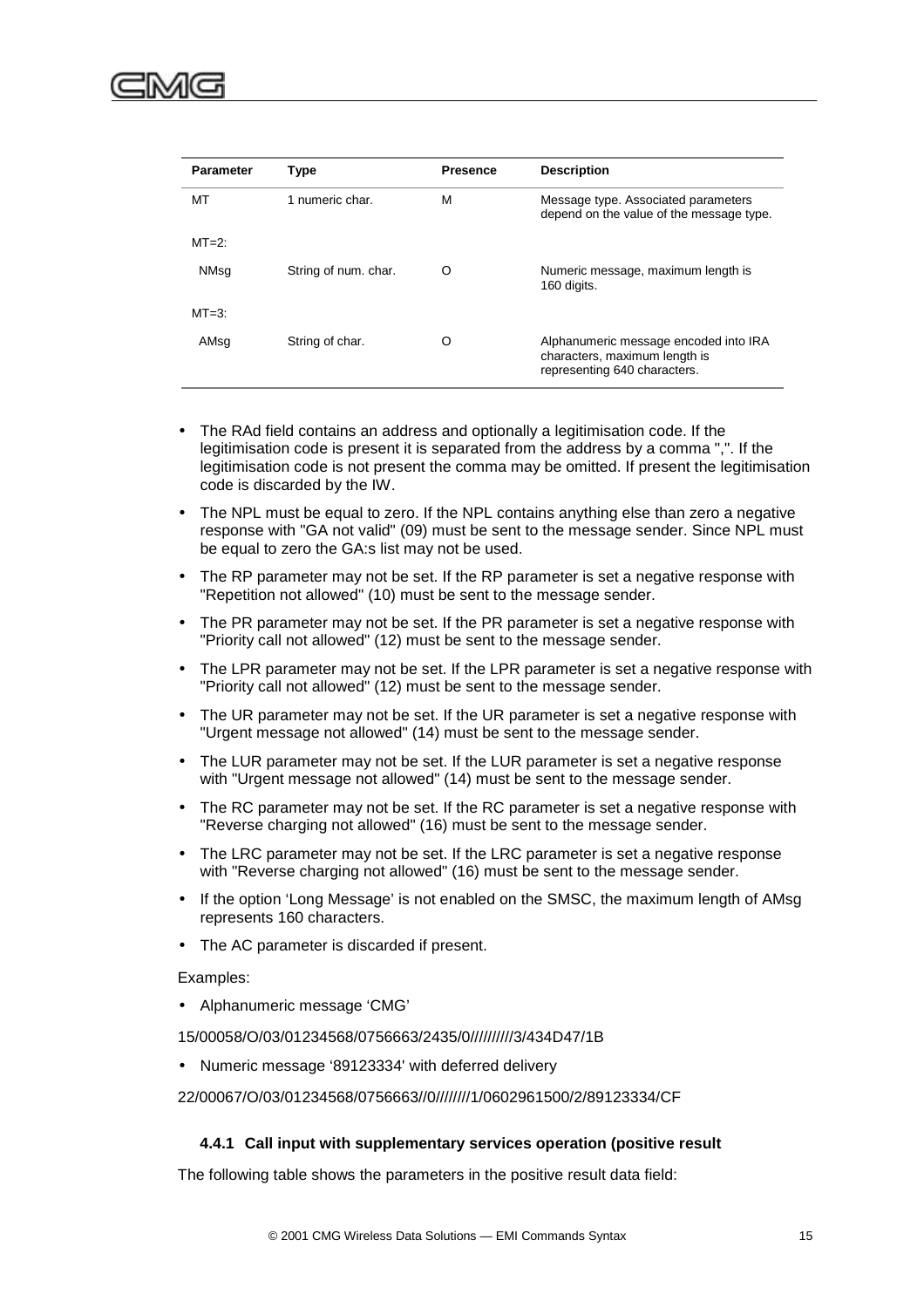| Parameter  | Type            | <b>Presence</b> | <b>Description</b>       |
|------------|-----------------|-----------------|--------------------------|
| <b>ACK</b> | Char "A"        | м               | Positive acknowledgement |
| SM         | String of char. |                 | System message           |

<span id="page-29-0"></span>**Table 4-10: Parameter Positive Result Data Field Call Input with Services Operation**

The SM parameter contains the following three fields:

**Table 4-11: Short Message Parameter Field Call Input with Services Operation**

| <b>SM Parameter</b> | Type                    | <b>Description</b>                                      |
|---------------------|-------------------------|---------------------------------------------------------|
| AdC                 | String of num. char.    | Address code recipient, maximum length is<br>16 digits. |
| <b>SEP</b>          | char ":"                | Separator                                               |
| <b>SCTS</b>         | String of 12 num. char. | Service Centre time-stamp<br><b>DDMMYYhhmmss</b>        |

#### Example:

• 01/00038/R/03/A/066666:090296103355/4F

#### **4.4.2 Call input with supplementary services operation (negative result)**

The following table shows the parameters in the negative result data field:

**Table 4-12: Parameter Negative Result Data Field Call Input with Services Operation**

| <b>Parameter</b> | Type            | <b>Presence</b> | <b>Description</b>       |
|------------------|-----------------|-----------------|--------------------------|
| <b>NACK</b>      | Char "N"        | M               | Negative acknowledgement |
| EC               | 2 num. char.    | M               | Error code               |
| <b>SM</b>        | String of char. | Ő               | System message           |

The following error codes can be returned in the operation negative result:

| 01 | Checksum error                                |  |  |
|----|-----------------------------------------------|--|--|
| 02 | Syntax error                                  |  |  |
| 03 | Operation not supported by system             |  |  |
| 04 | Operation not allowed (at this point in time) |  |  |
| 05 | Call barring active                           |  |  |
| 06 | AdC invalid                                   |  |  |
| 07 | Authentication failure                        |  |  |
| 08 | Legitimisation code for all calls, failure    |  |  |
| 09 | GA not valid                                  |  |  |
| 10 | Repetition not allowed                        |  |  |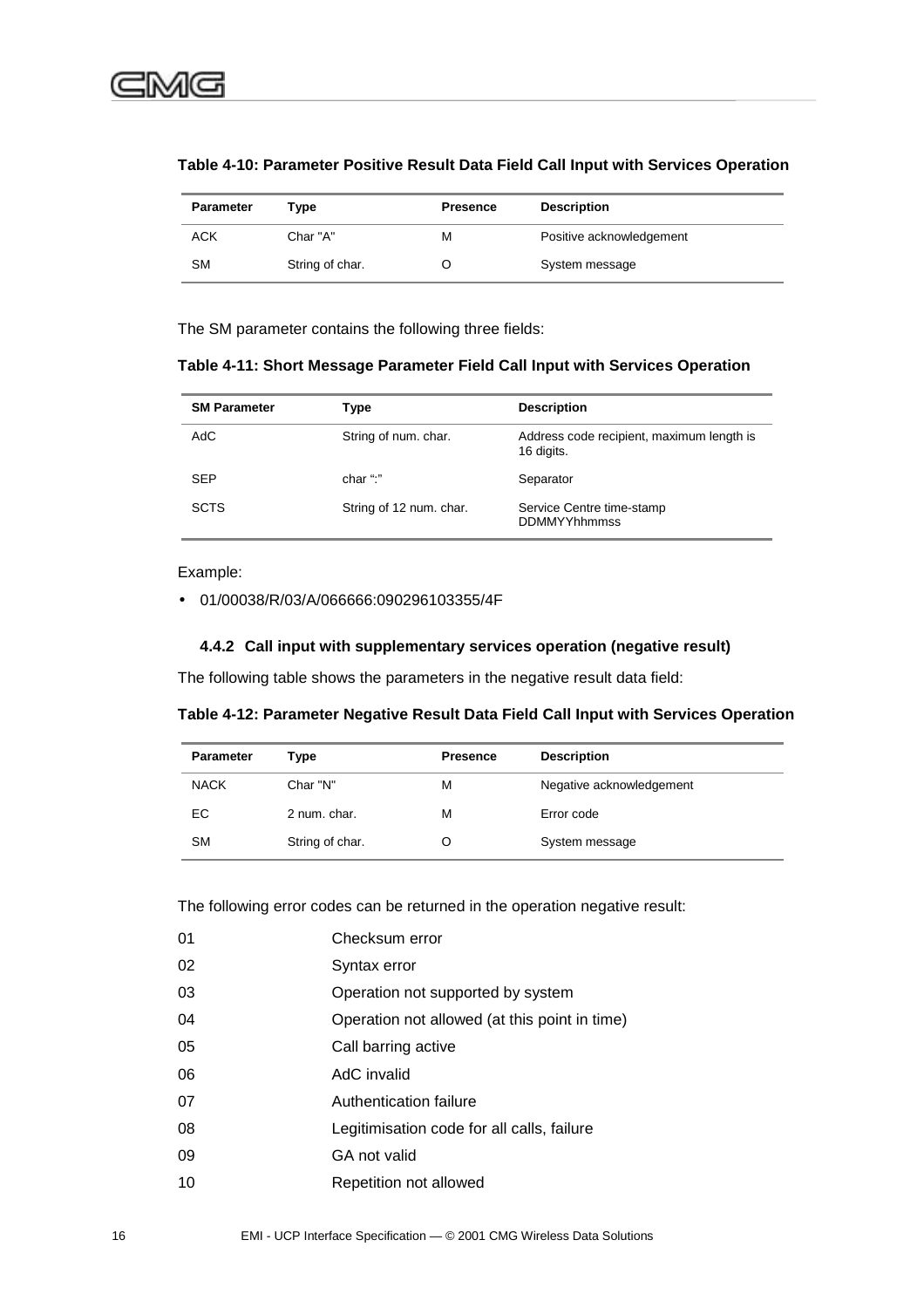<span id="page-30-0"></span>

| 11       | Legitimisation code for repetition, failure       |  |  |
|----------|---------------------------------------------------|--|--|
| 12       | Priority call not allowed                         |  |  |
| 13       | Legitimisation code for priority call, failure    |  |  |
| 14       | Urgent message not allowed                        |  |  |
| 15       | Legitimisation code for urgent message, failure   |  |  |
| 16       | Reverse charging not allowed                      |  |  |
| 17       | Legitimisation code for reverse charging, failure |  |  |
| 18       | Deferred delivery not allowed                     |  |  |
| 21       | Standard text not valid                           |  |  |
| 22       | Time period not valid                             |  |  |
| 23       | Message type not supported by system              |  |  |
| 24       | Message too long                                  |  |  |
| 26       | Message type not valid for the pager type         |  |  |
| Example: |                                                   |  |  |

01/00022/R/03/N/22//05

## **4.5 MS message transfer operation -30**

This operation can be used by the SMT to submit a message to the SMSC. With this operation Short Message specific services can be requested. The following table shows the parameters in the operation data field:

| <b>Parameter</b> | <b>Type</b>          | <b>Presence</b> | <b>Description</b>                                       |
|------------------|----------------------|-----------------|----------------------------------------------------------|
| AdC              | String of num. char. | M               | Address code recipient, maximum length<br>is 16 digits.  |
| <b>OAdC</b>      | String of num. char. | O               | Address code originator, maximum length<br>is 16 digits. |
| AC               | String of char.      | O               | Authentication code originator.                          |
| <b>NRq</b>       | Char "1"             | O               | Notification requested.                                  |
| <b>NAd</b>       | String of num. char. | O               | Notification address.                                    |
| <b>NPID</b>      | 4 num. char.         | O               | Notification PID value:                                  |
|                  |                      |                 | 0100<br><b>Mobile Station</b>                            |
|                  |                      |                 | 0122<br>Fax Group 3                                      |
|                  |                      |                 | 0131<br>X.400                                            |
|                  |                      |                 | 0138<br>Menu over PSTN                                   |
|                  |                      |                 | 0139<br>PC appl. over PSTN                               |
|                  |                      |                 | 0339<br>PC appl. over X.25                               |
|                  |                      |                 | 0439<br>PC appl. over ISDN                               |
|                  |                      |                 | 0539<br>PC appl. over TCP/IP                             |

| Table 4-13: Parameter Operation Data Field MS Message Transfer Operation |  |  |
|--------------------------------------------------------------------------|--|--|
|                                                                          |  |  |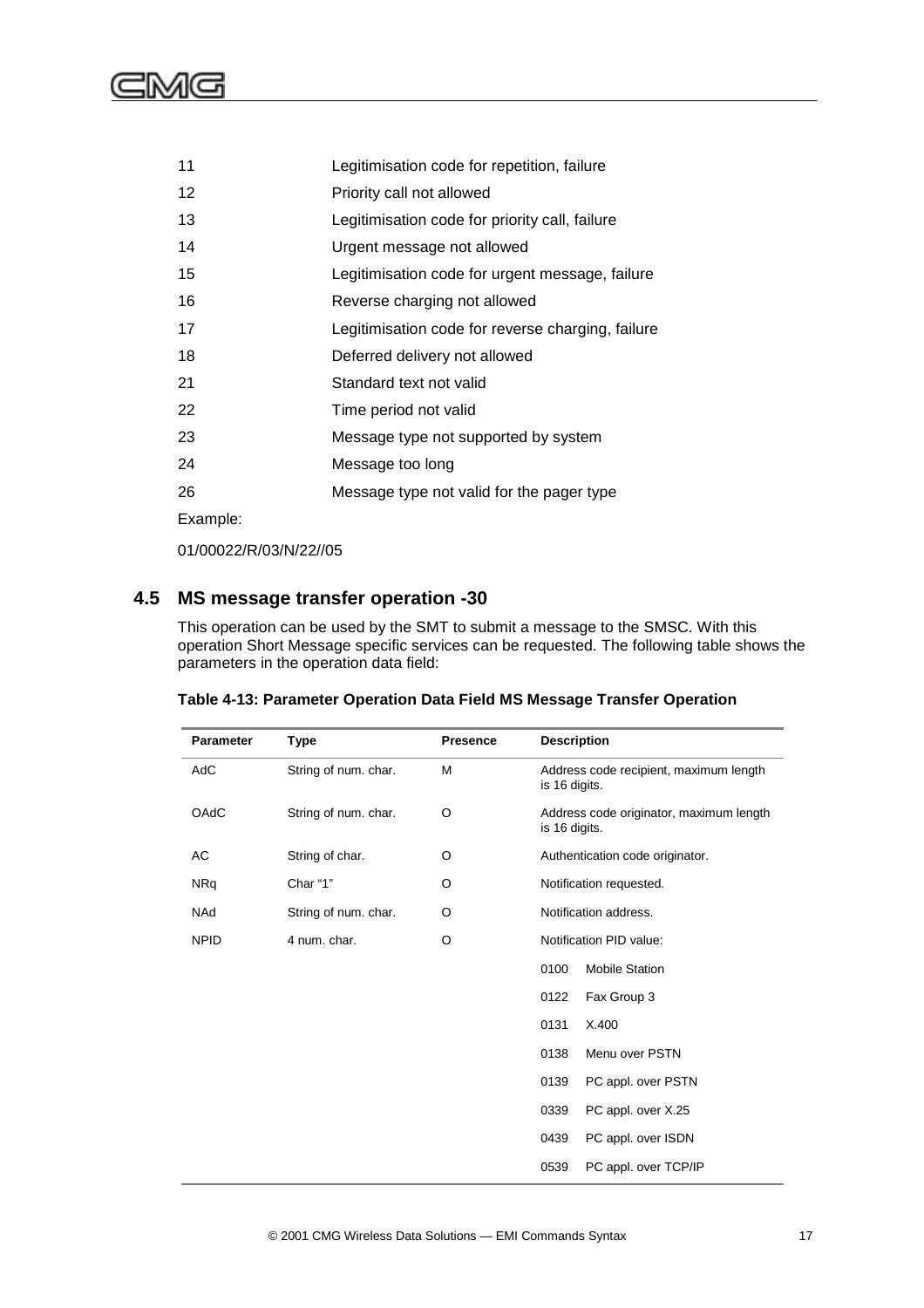<span id="page-31-0"></span>

| <b>Parameter</b> | Type                     | <b>Presence</b> | <b>Description</b>                                                                                  |
|------------------|--------------------------|-----------------|-----------------------------------------------------------------------------------------------------|
| DD               | Char "1"                 | O               | Deferred delivery request.                                                                          |
| DDT              | $10 \text{ num}$ . char. | O               | Deferred delivery time DDMMYYHHmm.                                                                  |
| VP               | $10 \text{ num}$ . char. | O               | Validity period DDMMYYHHmm.                                                                         |
| AMsq             | String of char.          | O               | Alphanumeric message encoded into IRA<br>characters, maximum length representing<br>640 characters. |

- The AC parameter is discarded if present.
- If NRq is used, then NAd and NPID must be both empty or both used.
- If NRq is used and NAdC and NPID are left empty, then the notification is sent to the originator in the current session. If, in this case :
	- the session is ended,
	- and the originator is not known to the SMSC to have more than one address,
	- ⋅ and the notification has not yet been delivered then the notification is deleted by the SMSC.
- If the option 'Long Message' is not supported on the SMSC, the maximum length of AMsg represents 160 characters.

#### Examples:

• Alphanumeric message 'EMI specification' with notification requested to a PC application over PSTN

56/00089/O/30/0123456/0568243//1/0296877842/0139////454D49207370656369666963617 4696F6E/D4

• Alphanumeric message 'Message OK' with deferred delivery and validity period set

44/00077/O/30/0673845336//////1/1003961344/1203961200/4D657373616765204F4B/27

#### **4.5.1 MS message transfer operation (positive result)**

The following table shows the parameters in the positive result data field:

#### **Table 4-14: Parameter Positive Result Data Field MS Message Transfer Operation**

| <b>Parameter</b> | Type            | <b>Presence</b> | <b>Description</b>       |
|------------------|-----------------|-----------------|--------------------------|
| <b>ACK</b>       | Char "A"        | М               | Positive acknowledgement |
| <b>MVP</b>       | 10 num. char.   |                 | Modified validity period |
| <b>SM</b>        | String of char. |                 | System message           |

The SM parameter contains the following three fields:

#### **Table 4-15: Short Message Parameter Field MS Message Transfer**

| <b>SM Parameter</b> | vpe <sup>-</sup> | <b>Description</b> |
|---------------------|------------------|--------------------|
|                     |                  |                    |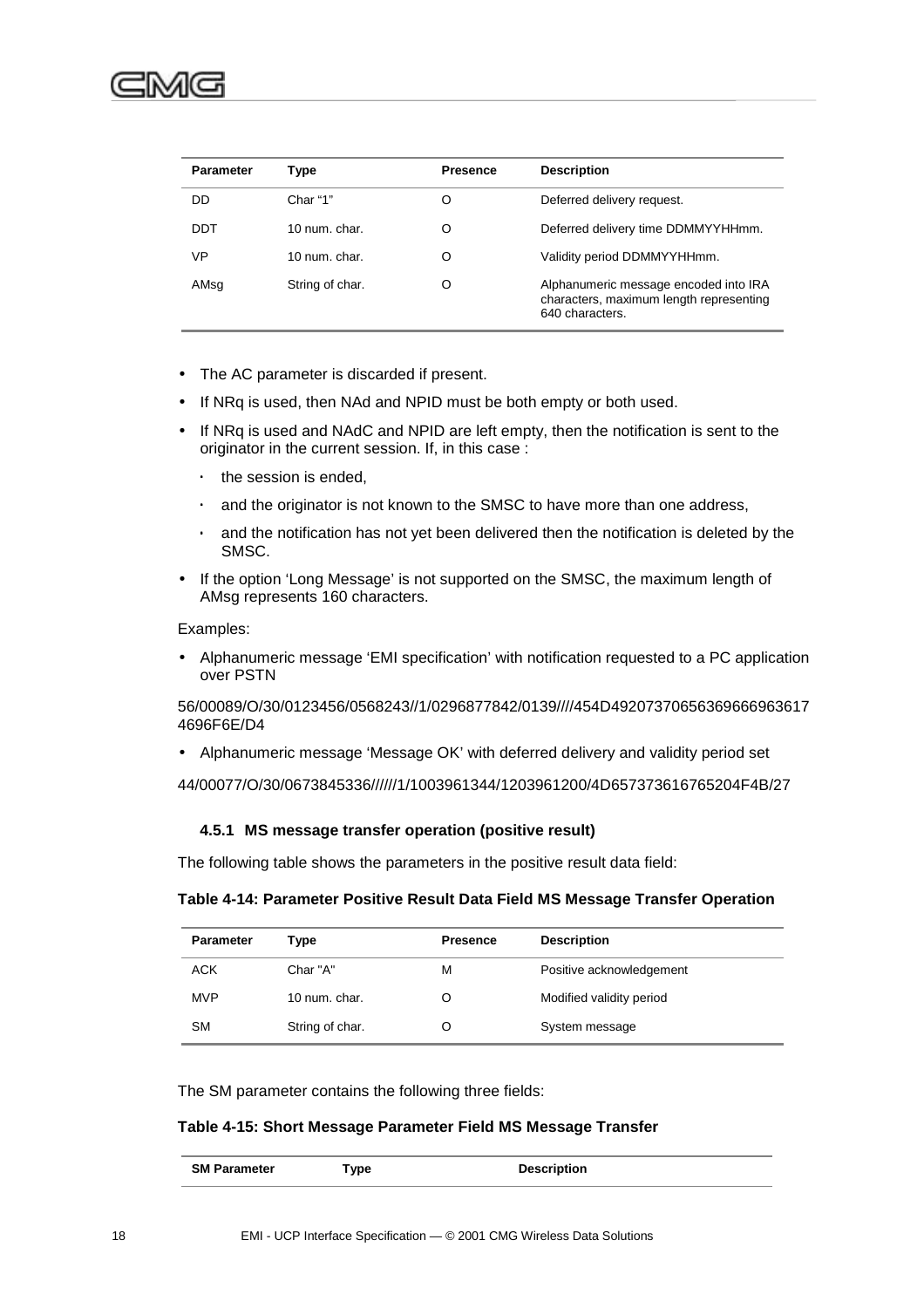<span id="page-32-0"></span>

| AdC         | String of num. char.    | Address code recipient, maximum length is<br>16 digits. |
|-------------|-------------------------|---------------------------------------------------------|
| <b>SEP</b>  | char ":"                | Separator                                               |
| <b>SCTS</b> | String of 12 num. char. | Service Centre time-stamp<br><b>DDMMYYhhmmss</b>        |

Example:

• 10/00039/R/30/A//067345:070295121212/6F

#### **4.5.2 MS message transfer operation (negative result)**

The following table shows the parameters in the negative result data field:

| Table 4-16: Parameter Negative Result Data Field MS Message Transfer Operation |  |  |  |
|--------------------------------------------------------------------------------|--|--|--|
|                                                                                |  |  |  |

| <b>Parameter</b> | Type            | <b>Presence</b> | <b>Description</b>       |
|------------------|-----------------|-----------------|--------------------------|
| <b>NACK</b>      | Char "N"        | М               | Negative acknowledgement |
| EC               | 2 num. char.    | м               | Error code               |
| <b>SM</b>        | String of char. | O               | System message           |

The following error codes can be returned in the operation negative result:

| 01       | Checksum error                                |
|----------|-----------------------------------------------|
| 02       | Syntax error                                  |
| 04       | Operation not allowed (at this point in time) |
| 05       | Call barring active                           |
| 06       | AdC invalid                                   |
| 07       | Authentication failure                        |
| 08       | Legitimisation code for all calls, failure    |
| 22       | Time period not valid                         |
| 24       | Message too long                              |
| 26       | Message type not valid for the pager type     |
| Example: |                                               |

• 11/00022/R/30/N/24//08

### **4.6 MT alert operation -31**

This operation can be used by a SMT to alert the SC. The following table shows the parameters in the operation data field:

#### **Table 4-17: Parameter Operation Data Field MT Alert Operation**

| <b>Parameter</b> | Type | <b>Presence</b> | <b>Description</b> |  |
|------------------|------|-----------------|--------------------|--|
|------------------|------|-----------------|--------------------|--|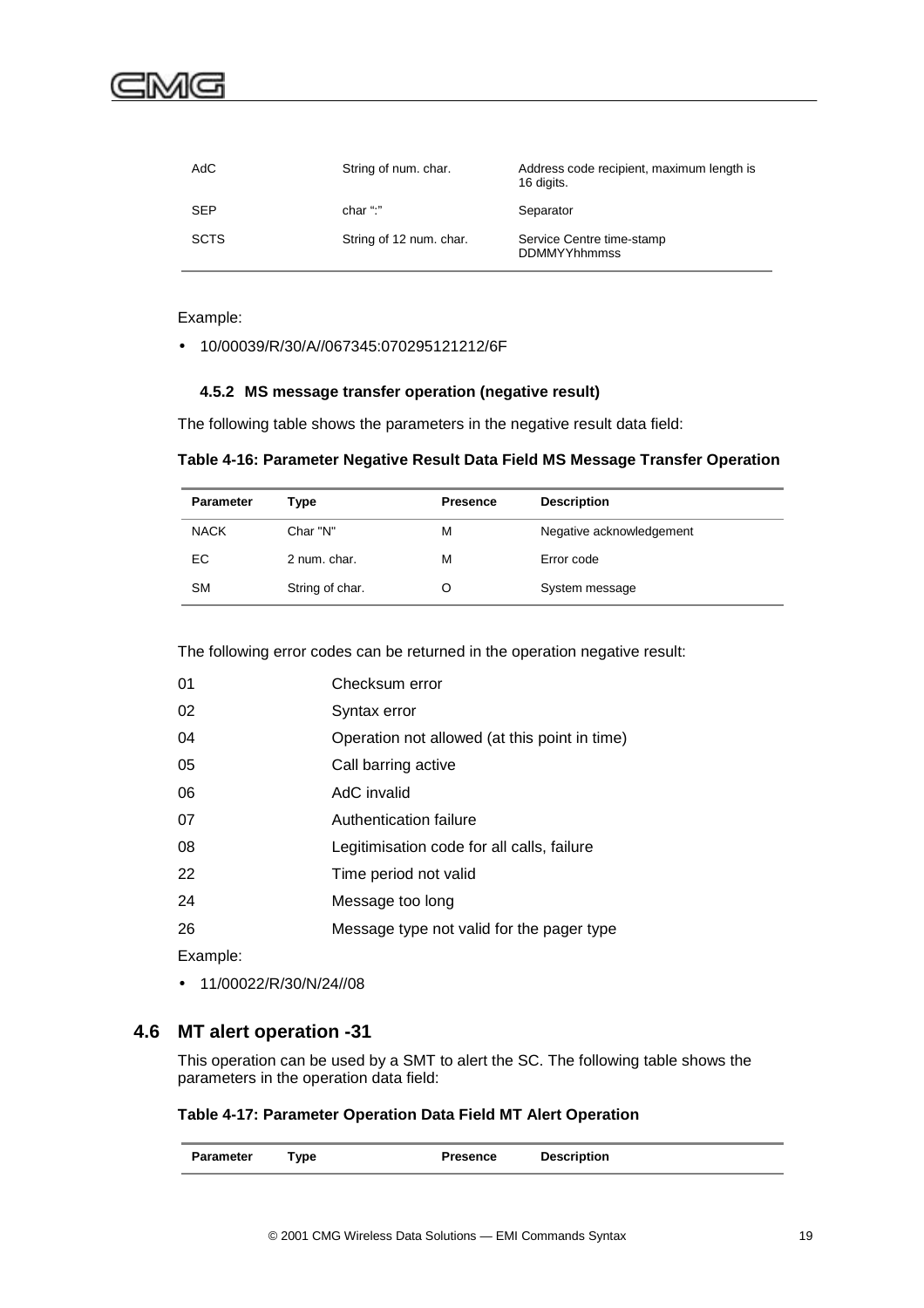<span id="page-33-0"></span>

| <b>Parameter</b> | <b>Type</b>          | <b>Presence</b> | <b>Description</b>                                        |
|------------------|----------------------|-----------------|-----------------------------------------------------------|
| AdC              | String of num. char. | M               | Address code for the SMT, maximum<br>length is 16 digits. |
| <b>PID</b>       | 4 num. char.         | M               | SMT PID value:                                            |
|                  |                      |                 | 0100<br><b>Mobile Station</b>                             |
|                  |                      |                 | 0122<br>Fax Group 3                                       |
|                  |                      |                 | 0131<br>X.400                                             |
|                  |                      |                 | Menu over PSTN<br>0138                                    |
|                  |                      |                 | PC appl. via PSTN<br>0139                                 |
|                  |                      |                 | PC appl. via X.25<br>0339                                 |
|                  |                      |                 | PC appl. via ISDN<br>0439                                 |
|                  |                      |                 | PC appl. via TCP/IP<br>0539                               |
|                  |                      |                 | 0639PC appl. via abbreviated number                       |

! PID value 0639 can only be used to alert for the own (originator) address and if the abbreviated number is known to the SMSC to be related with multiple physical addresses.

#### Example:

• Alert requested on PSTN number 0234765439845

02/00035/O/31/0234765439845/0139/A0

#### **4.6.1 MT alert operation (positive result)**

The following table shows the parameters in the positive result data field:

**Table 4-18: Parameter Positive Result Data Field MT Alert Operation**

| <b>Parameter</b> | Type            | <b>Presence</b> | <b>Description</b>       |
|------------------|-----------------|-----------------|--------------------------|
| ACK              | Char "A"        | М               | Positive acknowledgement |
| <b>SM</b>        | String of char. |                 | System message           |

The positive SMT alert operation result text SM parameter must contain the number of messages waiting in the SC destined for the subscriber the alert was generated for. The number consists of four digits and contains leading zeros. When the number of messages waiting in the SC is more than 9,999, then 9999 will be returned as the number of messages waiting. In case the alert address is a Multiple Address Large Account, the number of messages waiting is always returned as '0000', independent of the actual number of waiting messages.

Example:

• 04/00024/R/31/A//0003/5D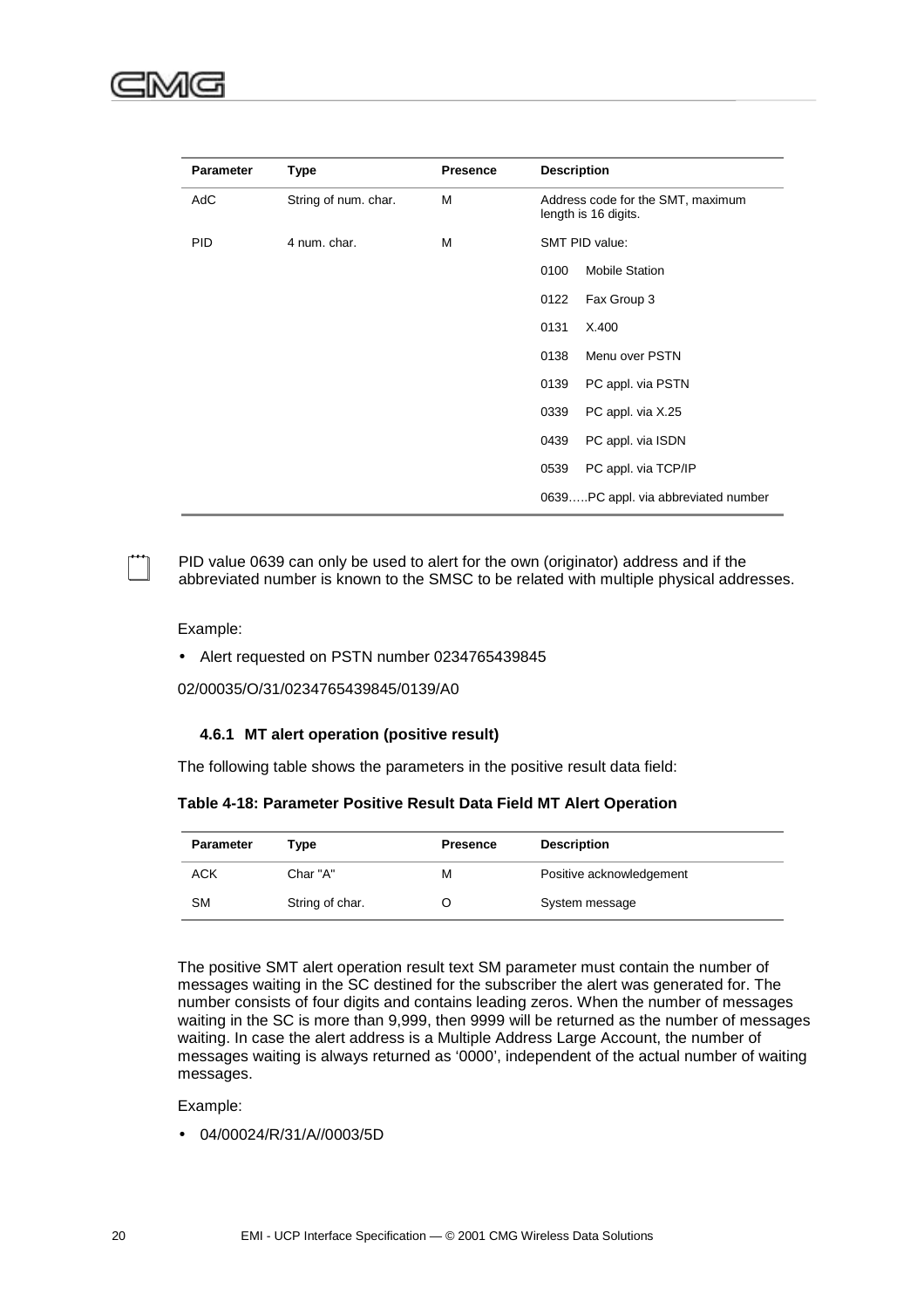### <span id="page-34-0"></span>**4.6.2 MT alert operation (negative result)**

The following table shows the parameters in the negative result data field:

**Table 4-19: Parameter Negative Result Data Field MT Alert Operation**

| <b>Parameter</b> | Type            | <b>Presence</b> | <b>Description</b>       |
|------------------|-----------------|-----------------|--------------------------|
| <b>NACK</b>      | Char "N"        | м               | Negative acknowledgement |
| EC.              | 2 num. char.    | м               | Error code               |
| <b>SM</b>        | String of char. |                 | System message           |

The following error codes can be returned in the operation negative result:

| 01       | Checksum error                                |
|----------|-----------------------------------------------|
| 02       | Syntax error                                  |
| 04       | Operation not allowed (at this point in time) |
| 05       | Call barring active                           |
| 06       | AdC invalid                                   |
| 07       | Authentication failure                        |
| 08       | Legitimisation code for all calls, failure    |
| 24       | Message too long                              |
| 26       | Message type not valid for the pager type     |
| Example: |                                               |

• 00/00022/R/31/N/06//07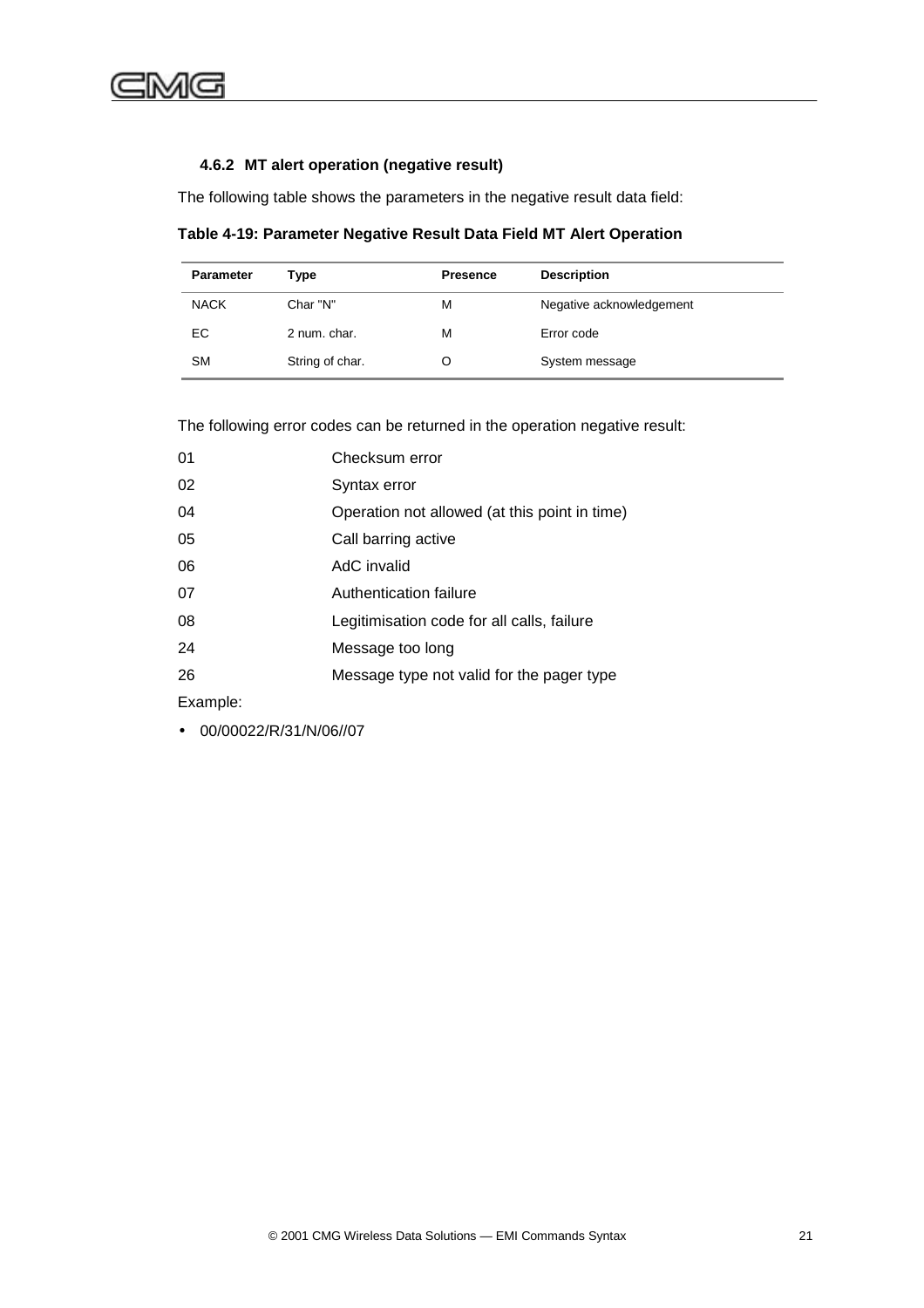## **5 50-Series of EMI Messages**

<span id="page-35-0"></span>This chapter introduces the 50-series of operations. The following table defines these operations:

| <b>EMI Operation</b> | <b>Name</b>              | Initiated by |
|----------------------|--------------------------|--------------|
| 51                   | Submit_short_message     | <b>SMT</b>   |
| 52                   | Deliver_short_message    | <b>SMSC</b>  |
| 53                   | Deliver notification     | <b>SMSC</b>  |
| 54                   | Modify_message           | <b>SMT</b>   |
| 55                   | Inquiry_message          | <b>SMT</b>   |
| 56                   | Delete message           | <b>SMT</b>   |
| 57                   | Response_inquiry_message | <b>SMSC</b>  |
| 58                   | Response_delete_message  | <b>SMSC</b>  |

**Table 5-1: 50-Series of Operations**

These messages have been introduced in order to provide more facilities to the SMSC users. If a user has used one of these operations during a session, it is assumed that the other (output) operations are supported as well. The SMSC initiated operations will always be those of the 50-series. Only in the cases that are mentioned in section 4.2, the SMSC will use the UCP01 operation.

## **5.1 Abstract Data Types**

For a higher maintainability a generic Abstract Data Type (ADT) is introduced for all operations described in this chapter. This means that all 50-series of EMI strings, including responses, shall contain all fields listed. In exception to this, depending on the value of 'MT', only one of the fields NMsg, AMsg or NB + TMsg shall be included. Fields not appropriate shall be left empty.

The following is a description of this generic ADT (where 'Num. string' indicates 'string of numeric char.'):

| Member | Lenath | Type        | Meaning                                                                                                                              |
|--------|--------|-------------|--------------------------------------------------------------------------------------------------------------------------------------|
| AdC    | 16     | Num. string | Address code recipient for the SM OadC 16 Num.<br>String Address code originator                                                     |
|        | 22     | Char string | If the OTOA field indicates alphanumeric OAdC. A 22<br>character string corresponds with a max. 11 character<br>alphanumeric string. |

**Table 5-2: Abstract Data Types 50-Series**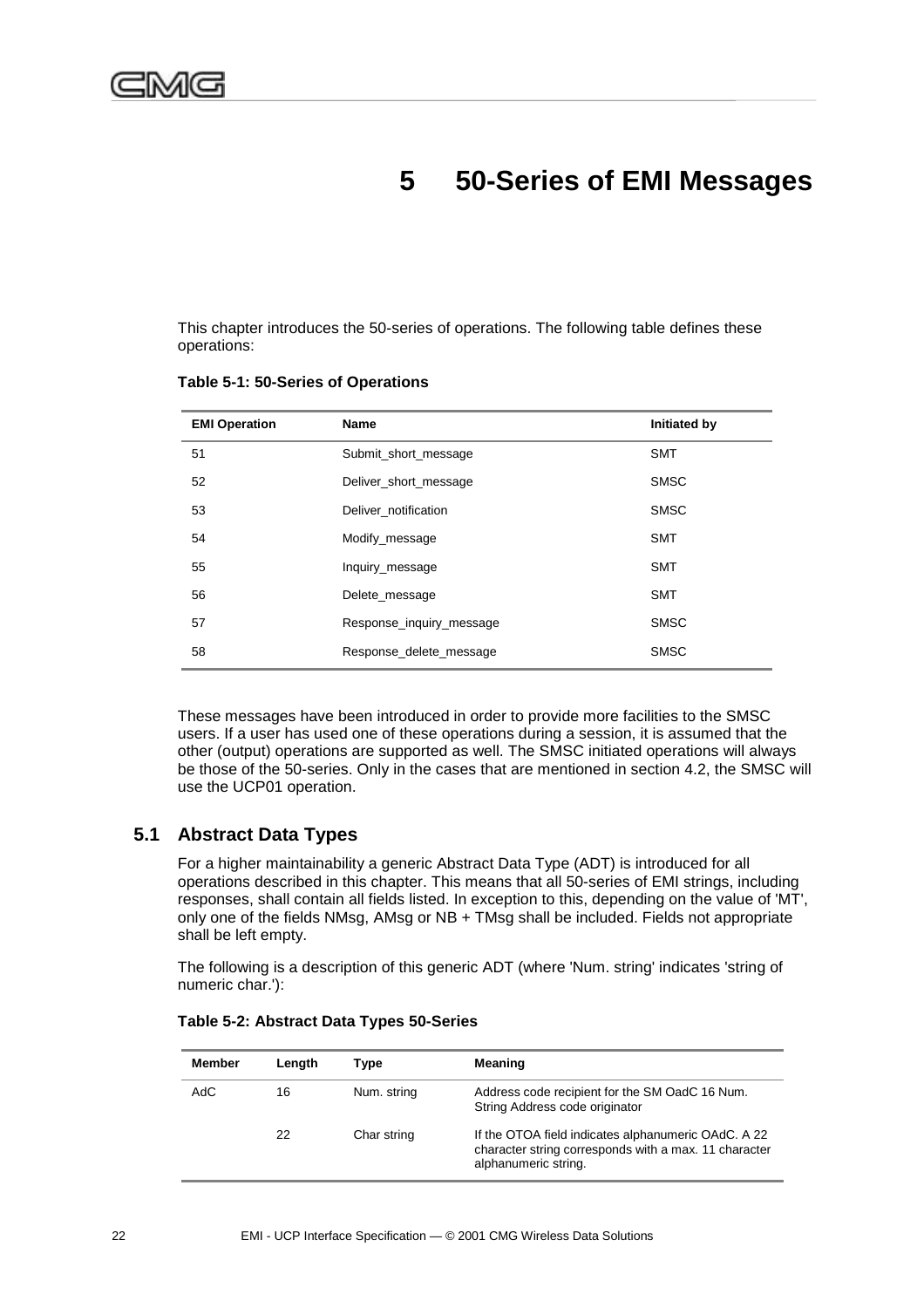l

| Member      | Length | <b>Type</b>  | Meaning                                                                                                          |  |
|-------------|--------|--------------|------------------------------------------------------------------------------------------------------------------|--|
| АC          | 16     | Num. string  | Authentication code originator (min 4 char., max 16<br>char)                                                     |  |
| <b>NRq</b>  | 1      | Num. char.   | <b>Notification Request</b>                                                                                      |  |
|             |        |              | $0 = NAddC$ not used                                                                                             |  |
|             |        |              | $1 = NAddC$ used                                                                                                 |  |
| <b>NAdC</b> | 16     | Num. string  | <b>Notification Address</b>                                                                                      |  |
| <b>NT</b>   | 1      | Num. char.   | Notification Type <sup>1</sup> :                                                                                 |  |
|             |        |              | Buffered message notification (BN),                                                                              |  |
|             |        |              | Delivery Notification (DN),                                                                                      |  |
|             |        |              | Non-delivery notification (ND),                                                                                  |  |
|             |        |              | 0 default value, $1 = DN$ , $2 = ND$ , $3 = DN + ND$ , $4 = BN$ ,<br>$5 = BN + DN$ , $6 = BN + ND$ , $7 = all$ . |  |
| <b>NPID</b> | 4      | 4 num. char. | Notification PID value:                                                                                          |  |
|             |        |              | <b>Mobile Station</b><br>0100                                                                                    |  |
|             |        |              | Fax Group 3<br>0122                                                                                              |  |
|             |        |              | X.400<br>0131                                                                                                    |  |
|             |        |              | 0138<br>Menu over PSTN                                                                                           |  |
|             |        |              | 0139<br>PC appl. over PSTN (E.164)                                                                               |  |
|             |        |              | 0339<br>PC appl. over X.25 (X.121)                                                                               |  |
|             |        |              | 0439<br>PC appl. over ISDN (E.164)                                                                               |  |
|             |        |              | 0539<br>PC appl. over TCP/IP                                                                                     |  |
| LRq         | 1      | 1 num. char. | Last Resort Address request:                                                                                     |  |
|             |        |              | $0 = LRAd$ not used                                                                                              |  |
|             |        |              | $1 = LRAd$ used                                                                                                  |  |
| LRAd        | 16     | Num. string  | <b>Last Resort Address</b>                                                                                       |  |

 $1$ ) Compared to the GSM 03.39 specification the following differences can be noted: EMI implementation : As mentioned above; GSM Specification: 1=BN, 2=DN, 3=ND, 4=BN+DN, 5=BN+DN, 6=DN+ND, 7=all.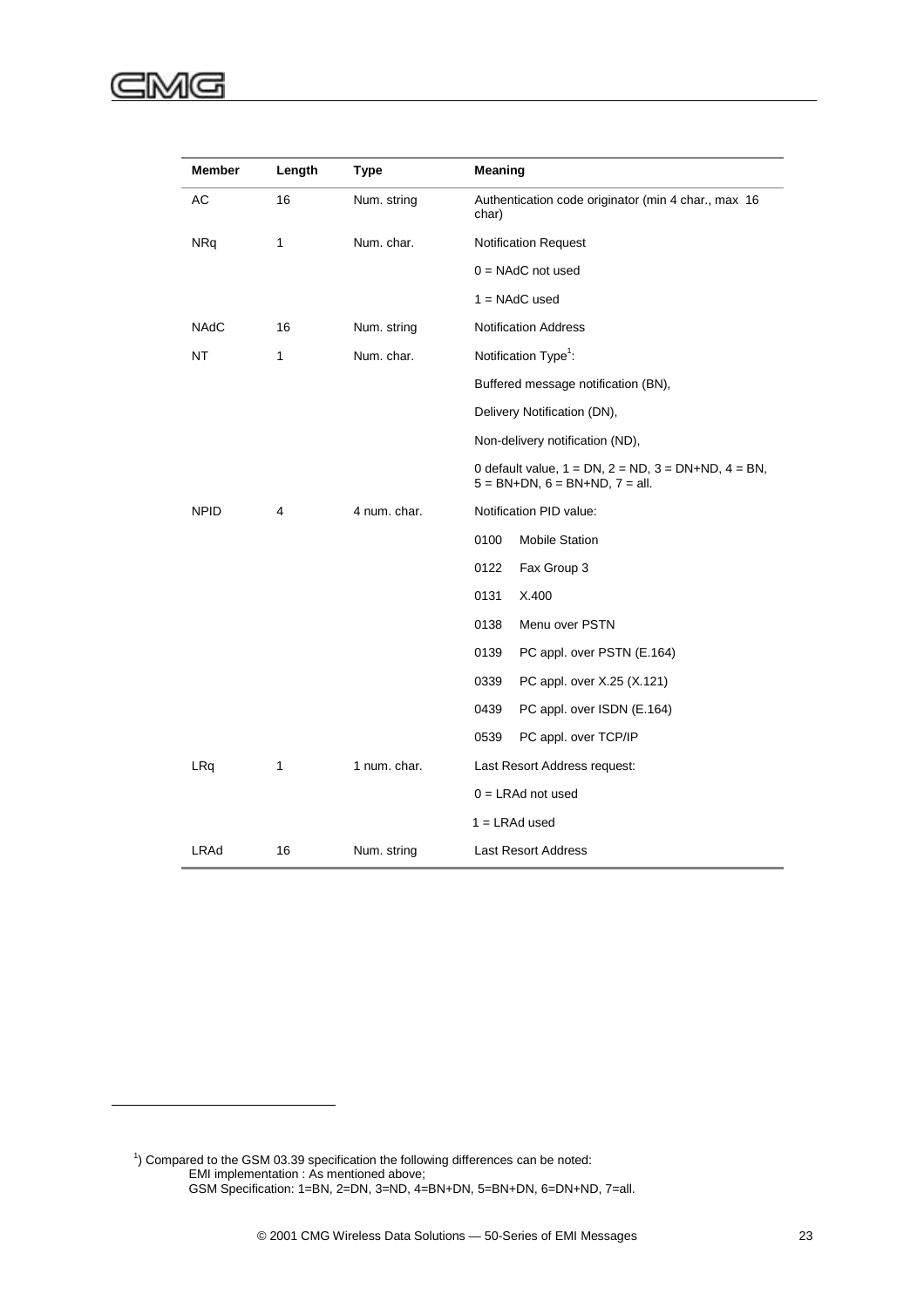| <b>Member</b> | Length | Type          | <b>Meaning</b>                                                                                                                                              |  |
|---------------|--------|---------------|-------------------------------------------------------------------------------------------------------------------------------------------------------------|--|
| <b>LPID</b>   | 4      | 4 num. char.  | LRAd PID value:                                                                                                                                             |  |
|               |        |               | <b>Mobile Station</b><br>0100                                                                                                                               |  |
|               |        |               | 0122<br>Fax Group 3                                                                                                                                         |  |
|               |        |               | X.400<br>0131                                                                                                                                               |  |
|               |        |               | Menu over PSTN<br>0138                                                                                                                                      |  |
|               |        |               | 0139<br>PC appl. over PSTN                                                                                                                                  |  |
|               |        |               | 0339<br>PC appl. over X.25 (X121)                                                                                                                           |  |
|               |        |               | 0439<br>PC appl. over ISDN (E.164)                                                                                                                          |  |
|               |        |               | 0539<br>PC appl. over TCP/IP                                                                                                                                |  |
| DD            | 1      | 1 num. char   | Deferred Delivery requested:                                                                                                                                |  |
|               |        |               | $0 =$ DDT not used                                                                                                                                          |  |
|               |        |               | $1 =$ DDT used                                                                                                                                              |  |
| DDT           | 10     | 10 num. char. | Deferred delivery time in DDMMYYHHmm                                                                                                                        |  |
| VP            | 10     | 10 num. char. | Validity period in DDMMYYHHmm                                                                                                                               |  |
| <b>RPID</b>   | 4      | Num. string   | Replace PID <sup>2,</sup> value 00000071, 0095, 0127(SIM<br>Data Download), 01920255.                                                                       |  |
| SCTS          | 12     | Num. string   | Service Centre Time Stamp in DDMMYYHHmmss.                                                                                                                  |  |
|               |        |               | For a Short Message this is the time stamp of the<br>Short Message itself. For a Notification this is the time<br>stamp of the corresponding Short Message. |  |
| Dst           | 1      | 1 num. char.  | Delivery status:                                                                                                                                            |  |
|               |        |               | $0 =$ delivered                                                                                                                                             |  |
|               |        |               | $1 =$ buffered (see Rsn)                                                                                                                                    |  |
|               |        |               | $2 = not$ delivered (see Rsn)                                                                                                                               |  |
| Rsn           | 3      | 3 num. char.  | Reason code, value '000''255'. Code can be found in<br>an SMSC configuration file witch can be changed by<br>the operator. (See appendix A)                 |  |
| <b>DSCTS</b>  | 12     | Num. string   | Delivery time stamp in DDMMYYHHmmss. Indicates<br>the actual time of delivery of the Short Message.                                                         |  |
| МT            | 1      | 1 num. char.  | Message Type. Associated parameters depend on the<br>value of MT.                                                                                           |  |
| $MT=2$ :      |        |               | Numeric message.                                                                                                                                            |  |
| NMsg          | 640    | Num. string   |                                                                                                                                                             |  |
| $MT=3:$       |        |               |                                                                                                                                                             |  |
| AMsg          | 640    | Char. string  | Alphanumeric message encoded into IRA characters.                                                                                                           |  |

 $^{2}$ ) RPID will be filled with the content of the TP-PID as specified in the GSM 03.40 specification.

l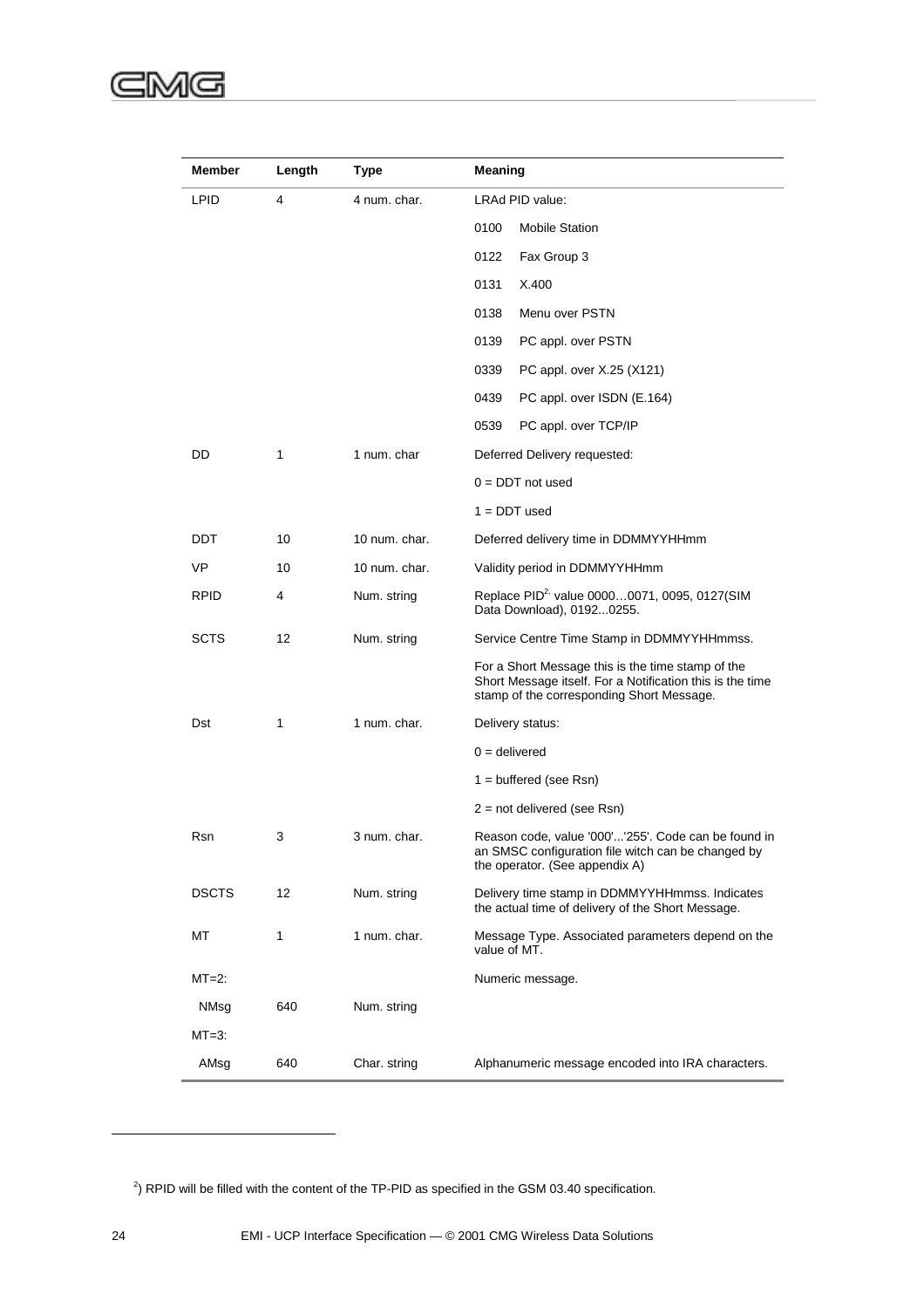#### ⋐ :MG

l

| Member          | Length       | <b>Type</b>  | Meaning                                                                 |
|-----------------|--------------|--------------|-------------------------------------------------------------------------|
| $MT=4$ :        |              |              |                                                                         |
| <b>NB</b>       | 4            | Num. char.   | No. of bits in Transparent Data (TD) message.                           |
| TMsg            | $140^{3}$    | Char. string | TD message encoded into IRA characters.                                 |
| <b>MMS</b>      | 1            | 1 num. char. | More Messages to Send (to the same SME)                                 |
| <b>PR</b>       | 1            | 1 char.      | <b>Priority Requested</b>                                               |
| <b>DCs</b>      | 1            | 1 num. char. | Deprecated. Data Coding scheme:                                         |
|                 |              |              | $0 =$ default alphabet                                                  |
|                 |              |              | $1 =$ user defined data ('8 bit')                                       |
| <b>MCLs</b>     | 1            | 1 num. char. | Message Class:                                                          |
|                 |              |              | $0 =$ message class $0$                                                 |
|                 |              |              | $1 =$ message class 1                                                   |
|                 |              |              | 2 = message class 2                                                     |
|                 |              |              | $3$ = message class $3$                                                 |
| <b>RPI</b>      | $\mathbf{1}$ | 1 num. char. | Reply Path:                                                             |
|                 |              |              | $1 =$ request                                                           |
|                 |              |              | $2 =$ response                                                          |
| CP <sub>g</sub> | 1            | Num. string  | (reserved for Code Page)                                                |
| <b>RPLy</b>     | 1            | 1 num. char. | (reserved for Reply type)                                               |
| <b>OTOA</b>     | 4            | 4 num. char. | Originator Type Of Address:                                             |
|                 |              |              | 1139 The OadC is set to NPI telephone and TON<br>international.         |
|                 |              |              | 5039 The OAdC contains an alphanumeric address<br>(see OAdC and below). |
|                 |              |              | Leave OTOA empty for a numeric address in the<br>OAdC.                  |
| <b>HPLMN</b>    | 16           | Num. string  | Home PLMN Address                                                       |

<u> 1989 - Johann Barbara, martxa amerikan per</u>

 $\overline{\phantom{a}}$ 

 $3$  The length is 140 octets when the SMSC is used in a GSM environment and 160 octets when used in a TDMA environment.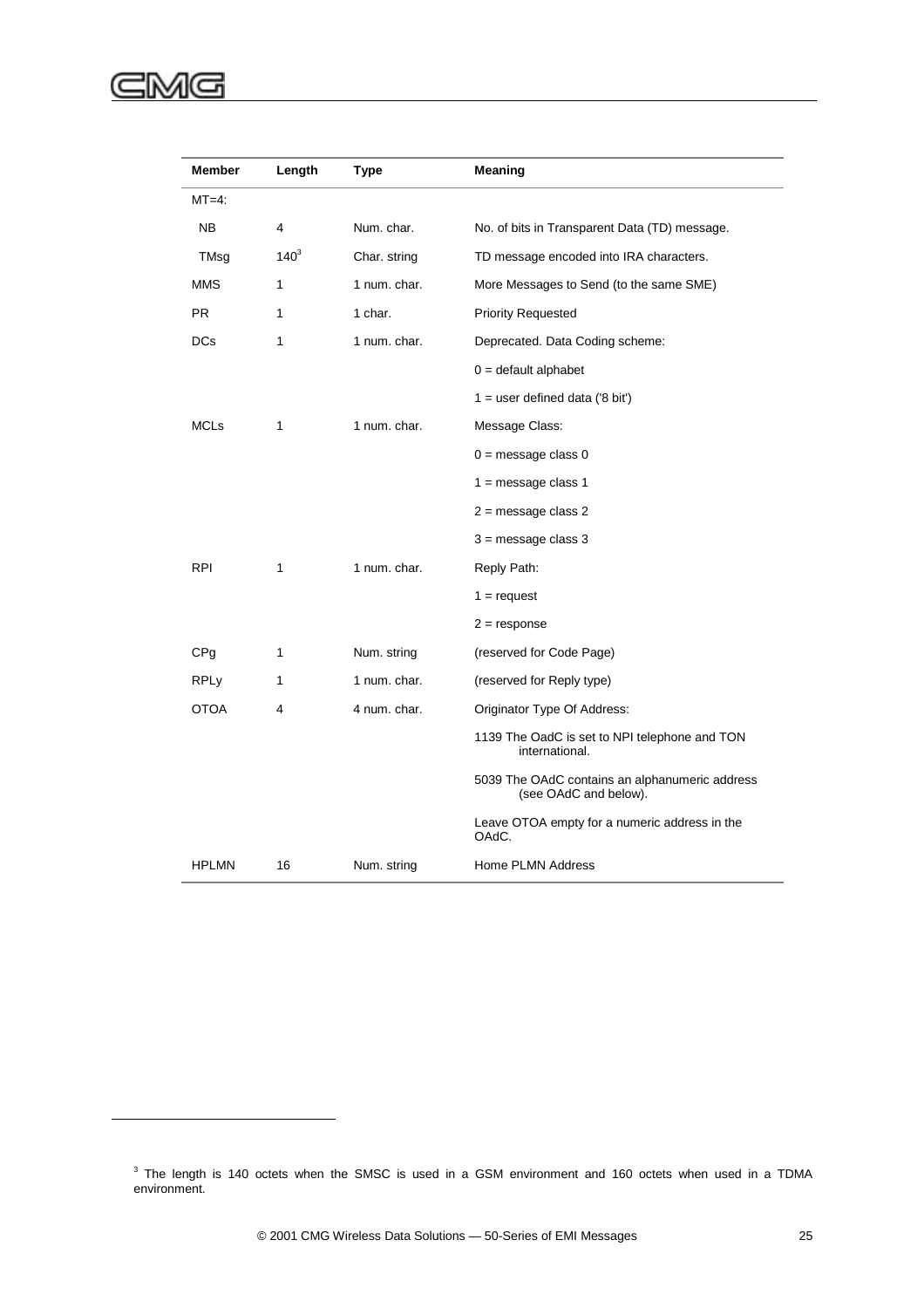| <b>Member</b>    | Length | <b>Type</b> | <b>Meaning</b>                                                                                                                                                                               |
|------------------|--------|-------------|----------------------------------------------------------------------------------------------------------------------------------------------------------------------------------------------|
| <b>XSer</b>      | 400    | Num. string | <b>Extra Services</b>                                                                                                                                                                        |
|                  |        |             | With the XSer field one or more additional services<br>can be specified. These services consist of IRA<br>encoded data constructed in the following common<br>format: TTLLDD                 |
|                  |        |             | TT: represents two HEX characters defining the type<br>of service. For a description of available services<br>refer to section "Description Of XSer Extra<br>Services"                       |
|                  |        |             | LL: represents two HEX characters defining the<br>number of octets present in the data field DD.<br>(Note that the number of HEX characters in the<br>data DD is twice the number of octets) |
|                  |        |             | DD: represents a stream of HEX characters defining<br>the service specific data itself.                                                                                                      |
|                  |        |             | If more than one additional service is to be specified in<br>one message, this service information is concatenated<br>without any separators, i.e.                                           |
|                  |        |             | $TT_1LL_1DD_1DD_1TT_2LL_2DD_2DD_2$                                                                                                                                                           |
|                  |        |             | The above construction is designed such that in the<br>future additional service types can be added to the<br>XSer field.                                                                    |
| RES4             | x      | Num. string | (reserved for future use)                                                                                                                                                                    |
| RES <sub>5</sub> | x      | Num. string | (reserved for future use)                                                                                                                                                                    |

 $x = not specified yet$ 

A generic ADT for the EMI response is defined as follows:

For a positive response:

### **Table 5-3: Generic ADT for EMI Positive Response**

| <b>Member</b> | Type                            |
|---------------|---------------------------------|
| <b>ACK</b>    | Positive acknowledgement        |
| <b>MVP</b>    | <b>Modified Validity Period</b> |
| <b>SM</b>     | System Message                  |

For a negative response:

### **Table 5-4: Generic ADT for EMI Negative Response**

| <b>Member</b> | Type                     |
|---------------|--------------------------|
| <b>NAcK</b>   | Negative acknowledgement |
| EC            | Error code               |
| <b>SM</b>     | <b>System Message</b>    |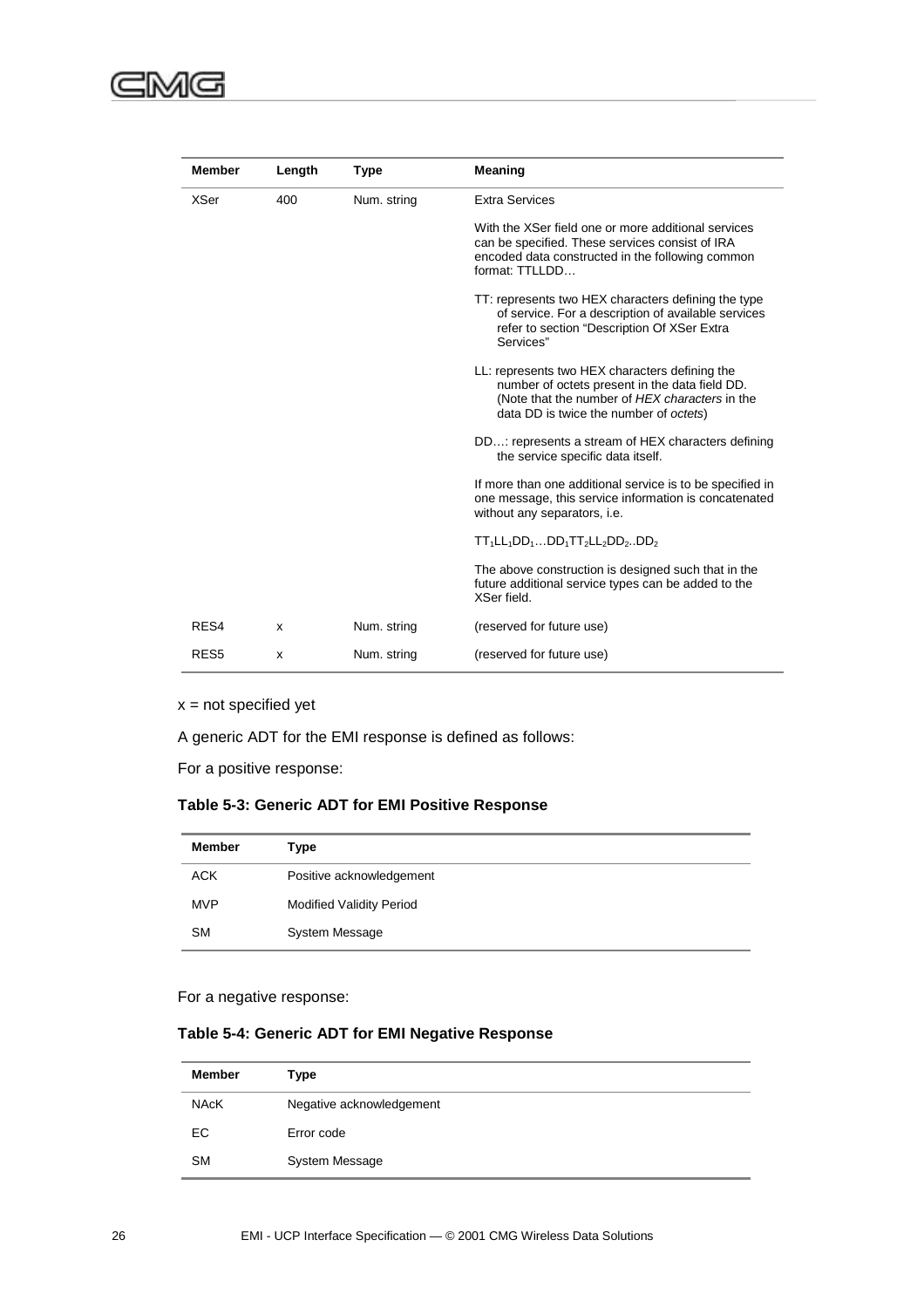

#### **5.1.1 How an application should pass an alphanumeric OadC**

5.1.1.1 How to encode the alphanumeric OAdC

This paragraph describes how an alphanumeric OAdC should be sent, this will be done using an example.

Suppose that the alphanumeric address is: [ALPHA@NUM](mailto:ALPHA@NUM)

The hexadecimal values of this string are:

0x41 0x4C 0x50 0x48 0x41 0x00 0x4E 0x55 0x4D

This alphanumeric address (IRA) should first be coded into 7 bits, according to

*ETSI's 3.38*, by the application.

In GSM 03.38 chapter "Default alphabet" the 7-bit codes can be derived from the table.

These codes are:

| A |     | 100 0001 |
|---|-----|----------|
| L |     | 100 1100 |
| P | $=$ | 101 0000 |
| н | $=$ | 100 1000 |
| A | $=$ | 100 0001 |
| @ | $=$ | 000 0000 |
| N |     | 100 1110 |
| Ù | $=$ | 101 0101 |
| M |     | 100 1101 |

The 7 bits characters are packed in octets as defined in chapter "SMS Point-to-Point Packing". The result is:

| b7          | B <sub>6</sub> | b <sub>5</sub> | b <sub>4</sub> | b <sub>3</sub> | b <sub>2</sub> | b <sub>1</sub> | b <sub>0</sub> | Result |
|-------------|----------------|----------------|----------------|----------------|----------------|----------------|----------------|--------|
| $\mathbf 0$ | 1              | 0              | 0              | $\bf{0}$       | $\bf{0}$       | $\bf{0}$       | 1              | 41     |
| $\bf{0}$    | 0              | 1              | 0              | 0              | 1              | 1              | 0              | 26     |
| 0           | $\mathbf 0$    | $\mathbf 0$    | 1              | $\mathbf 0$    | 1              | $\mathbf 0$    | 0              | 14     |
| 0           | 0              | 0              | 1              | 1              | $\mathbf 0$    | $\mathbf 0$    | 4              | 19     |
| 0           | $\mathbf 0$    | $\mathbf 0$    | 0              | $\mathbf 0$    | 1              | $\bf{0}$       | $\mathbf 0$    | 04     |
| 0           | 0              | 1              | 1              | 1              | $\mathbf 0$    | 0              | 0              | 38     |
| 1           | $\mathbf 0$    | 1              | 0              | 1              | $\mathbf 0$    | 1              | 1              | AB     |
| 0           | 1              | $\bf{0}$       | 0              | 1              | 1              | $\bf{0}$       | 1              | 4D     |

This results in the following hexadecimal values: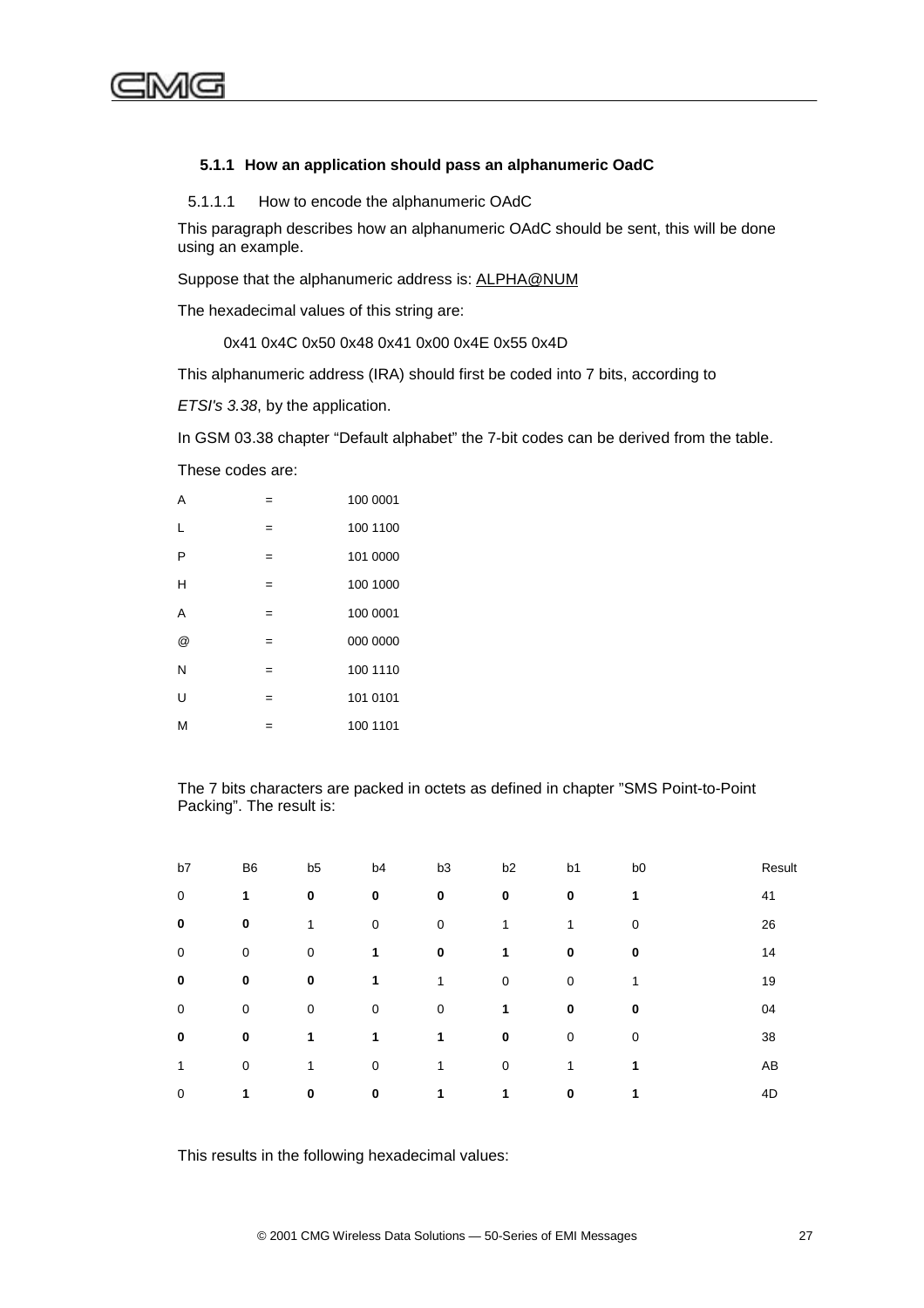<span id="page-41-0"></span>

0x41 0x26 0x14 0x19 0x04 0x38 0xAB 0x4D

The application should add the number of useful semi-octets within the alphanumeric address in front of these values, according to *ETSI's 3.40*. The length should be added in a byte (octet). In case of ALPHA@NUM, the number of useful semi-octets in the 7 bit encoded representation is 16 decimal (0x10 hexadecimal). This results in the following hexadecimal values:

0x10 0x41 0x26 0x14 0x19 0x04 0x38 0xAB 0x4D

Finally this string should be converted to an ASCII string that can be used in the UCP message. Each nibble (4 bits) should be stored as ASCII character. The resulting ASCII string is:

#### 10412614190438AB4D

This is the OAdC as it should be stored in a UCP message. The OTOA should be set to '5039' in the UCP message

Restrictions of the used IRA characters in an alphanumeric OAdC

There are no restrictions. All characters from the IRA alphabet can be used.

#### **5.1.2 Description Of XSer Extra Services**

The XSer field allows the specification of one or more additional services, all in the format TTLLDD…DD, where TT field specifies the type of service, LL indicates the length of data and DD indicates zero or more data elements. The following subsections specify the supported service types.

It is possible to combine various Services in the XSer field. The order of the various Services in the XSer field is not important. However, each Type of Service should not occur more than once since each repeated occurrence would overwrite the previously set values.

#### **5.1.2.1 XSer Type of service 00, Not Used**

This service type is reserved and should not be used.

#### **5.1.2.2 XSer Type of service 01, GSM UDH information**

With this service type *GSM User Data Header information* can be specified. The data field DD of this service type contains the octets of the GSM User Data Header as specified in GSM 03.40. (UDHL, IEIa, IEIDLa, IEDa, IEIb, …, IEIn, IEDLn, IEDn). Every UDH octet is encoded in two IRA hex characters, as usual in UCP. An example is given below.

The length of the *GSM UDH information,* related to the length of the Msg field content, is restricted to the maximum length of the GSM TP-UD field: 140 octets c.q. 160 septets. Depending on the MT field this is checked as follows:

- If  $MT = 2$  or 3 then: The length of the UDH field (in octets), multiplied by 8/7, rounded up to the nearest integer value, plus the length of the NMsg/AMsg field (in octets) must not exceed 160 (septets).
- If MT = 4 then: The length of the UDH field (in octets) plus the length of the TMsg field (in octets) must not exceed 140 (octets).

There must be only one occurrence of *Type of service 01, GSM UDH information* in XSer.

*Example encoding of XSer Type of service 01, GSM UDH information:*

The GSM UDH information field consisting of the following two UDH information elements is to be encoded: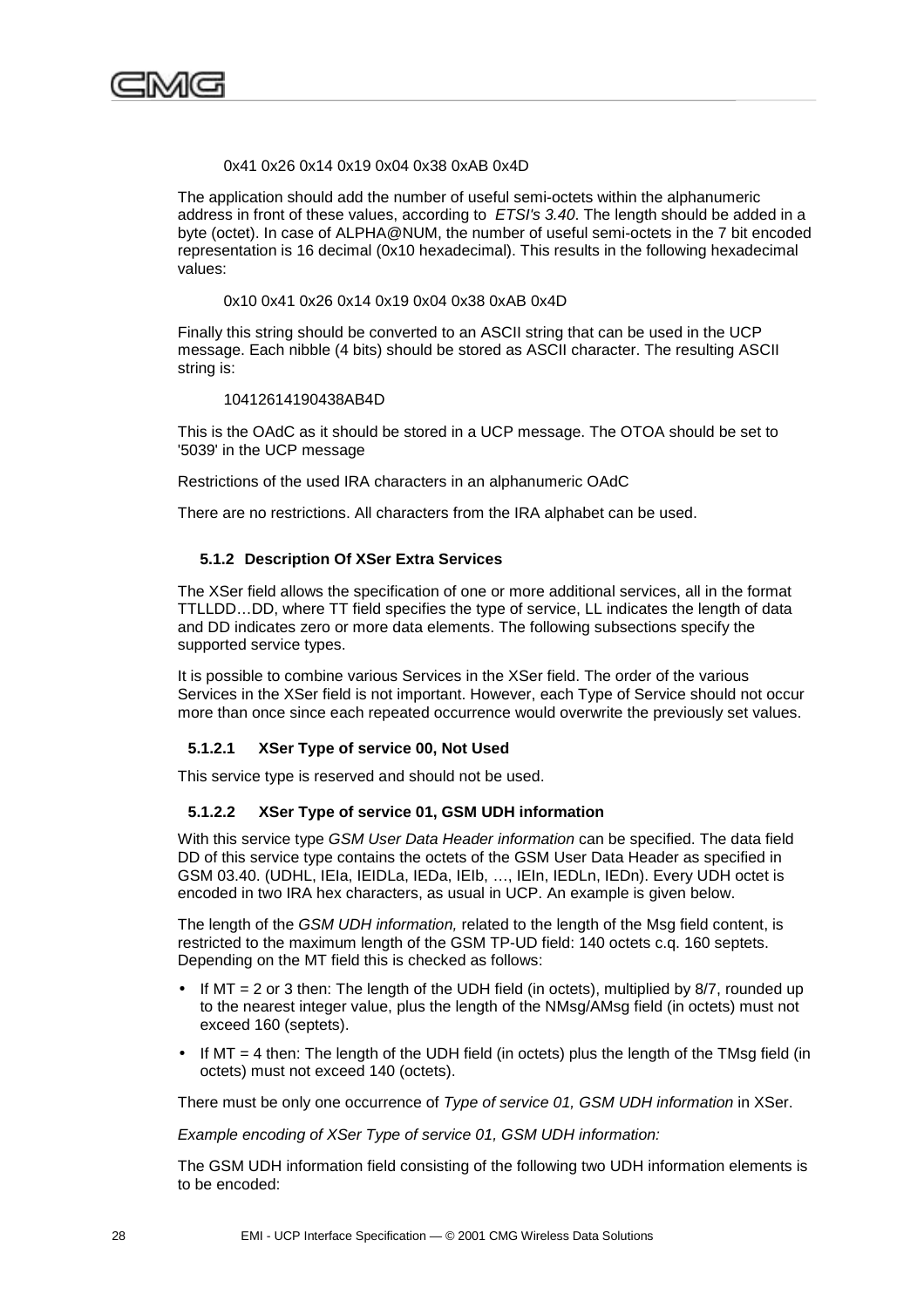- 1. Concatenated short messages, Concatenated short message reference number  $= 64$ , Maximum number of short messages in the concatenated short message  $= 4$ , Sequence number of the current short message  $= 2$
- 2. Application Port Addressing 8 bit address, destination port = 240, originator port = 250

TTLLDD.. encoding in IRA characters: 010A0900034004020402F0FA

This same TTLLDD... encoding annotated:

- 01 = TT, specifies XSer Type of service 01, GSM UDH information
- 0A = LL, specifies that DD part contains 10 octets
- 09 = DD, UDHL, Length of user data header = 9 octets
- 00 = DD, IEIa, Information-Element-Identifier a, Concatenated short messages
- 03 = DD, IEIDLa, Length of information element a = 3 octets
- 40 = DD, IEDa, Concatenated short message reference number = 64
- 04 = DD, IEDa, Max number of short messages in the concatenated message  $= 4$
- 02 = DD, IEDa, Sequence number of the current short message = 2
- 04 = DD, IEIb, Information-Element-Identifier b, Application Port Addressing 8 bit
- 02 = DD, IEIDLb, Length of information element b = 2 octets

 $F0 = DD$ , IEDb, destination port = 240

FA = DD, IEDb, originator port = 250

This function is only applicable when the SMSC is operating in a GSM environment. For TDMA this function has no meaning and is therefore ignored.

#### **5.1.2.3 XSer Type of service 02, GSM DCS information**

The type of service always has a total length of 6 numeric characters. So the sequence TTLLDD is set to:

 $TT = 02$ 

 $LL=01$ 

 $DD=00.$  FF.

The meaning of the DCS values are explained in GSM 03.38.

Use the GSM DCS information field to send UCS2 coded short messages. The MT field must be set to the value 4.

Use the GSM DCS information field to send 8-bit data coded short messages. The MT field must be set to the value 4. If the GSM DCS information field is not specified, MT=4 indicates an 8-bit coded short message and the MCLs (Message Class) must be specified.

Use the GSM DCS information field to send "Message Waiting Indication" updates to the mobile station.

Use the GSM DCS information field to send "Message Class Meaning". If the MCLs field is specified too, the GSM DCS information field overrules the MCLs field.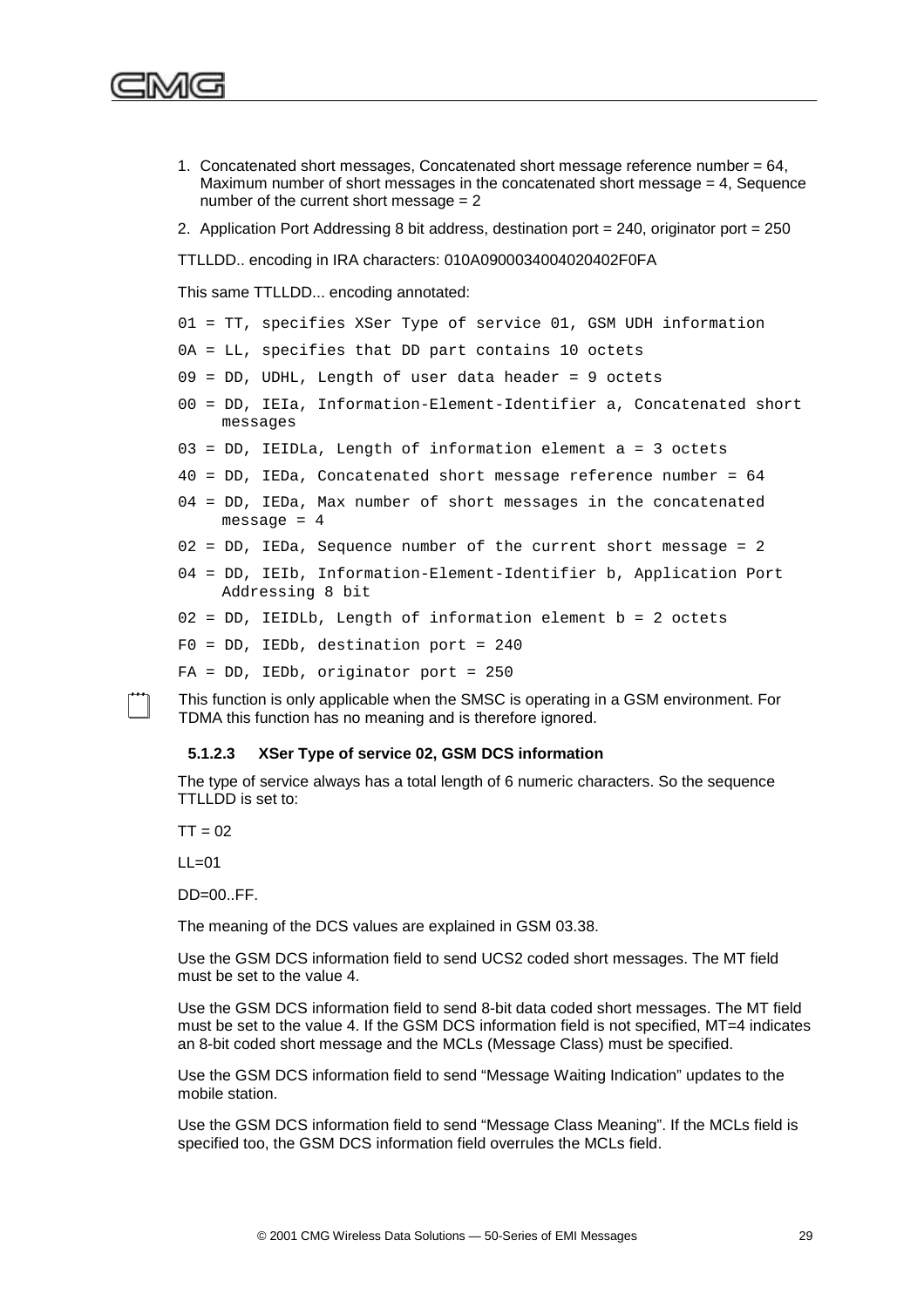

The use of the GSM DCS information field in the XSER field is limited to the UCP 51 and UCP 52 messages.

Note: this function is only applicable when the SMSC is operating in a GSM environment. For TDMA this function has no meaning and is therefore ignored.

*Example encoding of XSer Type of service 02, GSM DCS information:*

020100, meaning that the DCS value 00 (0000 0000 binary) is used.

According to the GSM03.38 specification, this means 7-bit default alphabet, no compression, no message class meaning.

#### **5.1.2.4 XSer Types of Service 03-0B, TDMA information exchange**

This section introduces 9 Types of Service that can be defined in the XSer (Extra Services) field. These services offer support for the information exchange to Time Division Multiple Access (TDMA) networks (see reference [3]).

The TDMA information XSER Types of Services are only applicable for UCP51 and UCP52 operations. Other operations do not support this extension.

The next table shows which information elements can be accessed or retrieved using the UCP protocol operations. The first column is the Type of Service in the TTLLDD sequence (some examples will follow). The second column describes the information element.

| <b>Type of Service (hex)</b> | <b>Information Element</b>     |
|------------------------------|--------------------------------|
| 03                           | Message Type                   |
| 04                           | Message Reference              |
| 05                           | Privacy Indicator              |
| 06                           | <b>Urgency Indicator</b>       |
| 07                           | <b>Acknowledgement Request</b> |
| 08                           | <b>Message Updating</b>        |
| 09                           | <b>Call Back Number</b>        |
| 0A                           | Response Code                  |
| 0 <sub>B</sub>               | Teleservice ID                 |

#### **Table 5-5: Information Elements**

This section continues with a detailed description of these Types of Services. This section ends with an example showing the XSer field when some services are used simultaneously.

**Important**: these functions are only applicable for a SMSC operating in a TDMA environment. When the SMSC is operating in a GSM environment these functions are ignored.

#### **Type of Service 03: Message Type**

This Service indicates the type of a message. It is only present in a delivery when the message involves an acknowledgement. It has exactly one data element (octet), which can have the following values: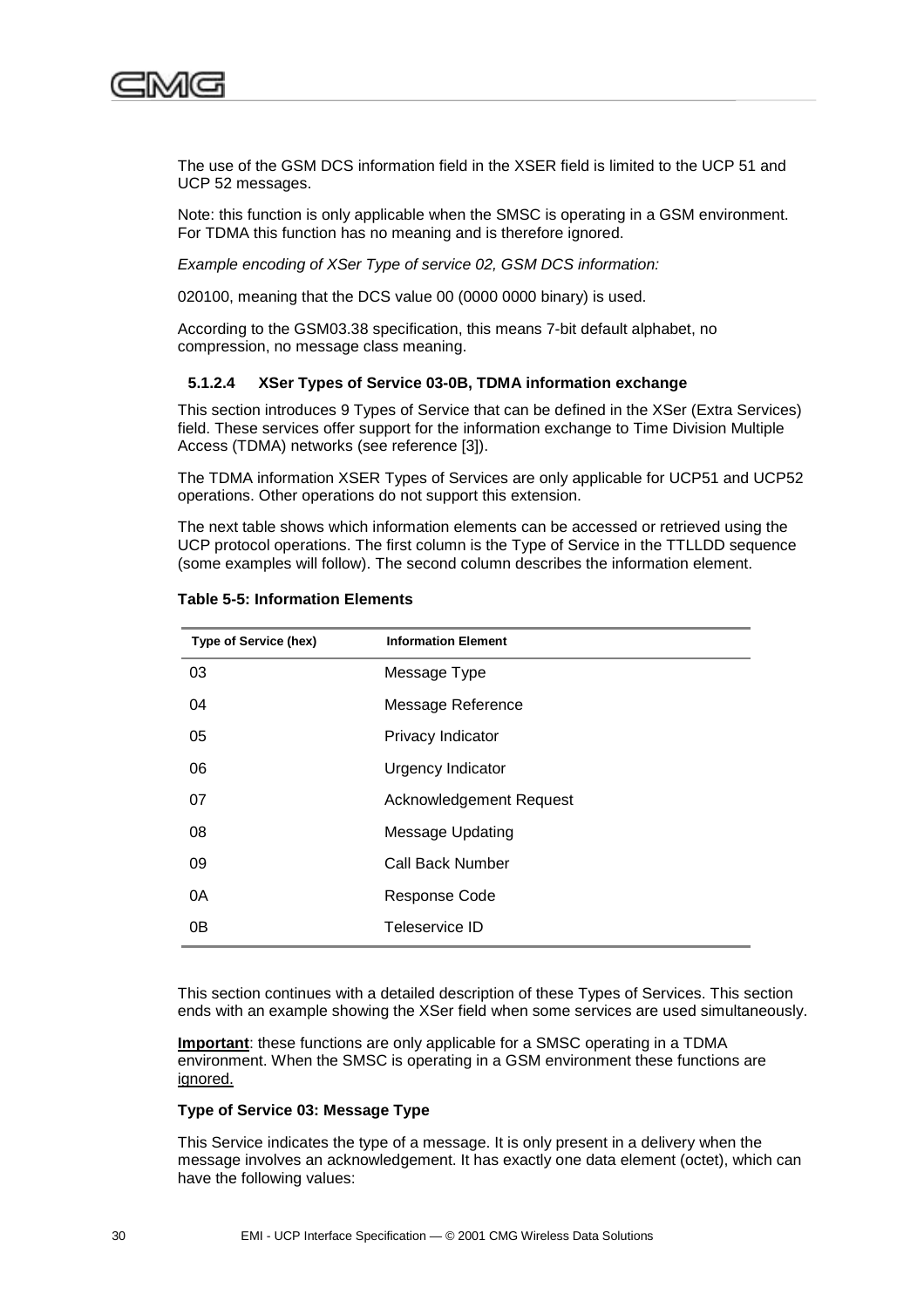

| Value (hex) | Meaning                               |
|-------------|---------------------------------------|
| 00          | Short Message (Default)               |
| 01          | Delivery Acknowledgement message type |
| 02          | Manual Acknowledgement message type   |
| $03$ -FF    | Reserved, do not use                  |

#### **Table 5-6: Message Type**

The default value 00 may only be present for messages submitted via UCP. It shall not be set when delivering a message. If this Type of Service is absent from the XSer field, the default value indicating a normal short message, is assumed.

An example of the Service 03 in the XSer field is the sequence **030102** (TTLLDD), which means a *Manual Acknowledgement* message type.

#### **Type of Service 04: Message Reference**

The Message Reference is an identifier for a Short Message. The end user can use it as a handle to refer to an earlier submitted message. The data element is two octets long and represents a 16-bit integer number (for TDMA only the lower 13 bits may be used). The first data element in the sequence contains the most significant bits. If this Service is absent, the default value 0 is assumed.

|  |  |  | Table 5-7: Message Reference |
|--|--|--|------------------------------|
|--|--|--|------------------------------|

| Value (hex)    | Meaning              |
|----------------|----------------------|
| $0000 - 1$ FFF | Message Reference    |
| 2000 - FFFF    | Reserved, do not use |

For example, the sequence **0402020A** (TTLLDD) contains 522 as a Short Message identifier.

#### **Type of Service 05: Privacy indicator**

This Type of Service indicates the privacy level of the Short Message. The size of the data element is one octet, which can have the following values:

#### **Table 5-8: Privacy Indicator**

| Value (hex) | Meaning                  |  |
|-------------|--------------------------|--|
| 00          | Not Restricted (Default) |  |
| 01          | Restricted               |  |
| 02          | Confidential             |  |
| 03          | Secret                   |  |
| $04$ -FF    | Reserved, do not use     |  |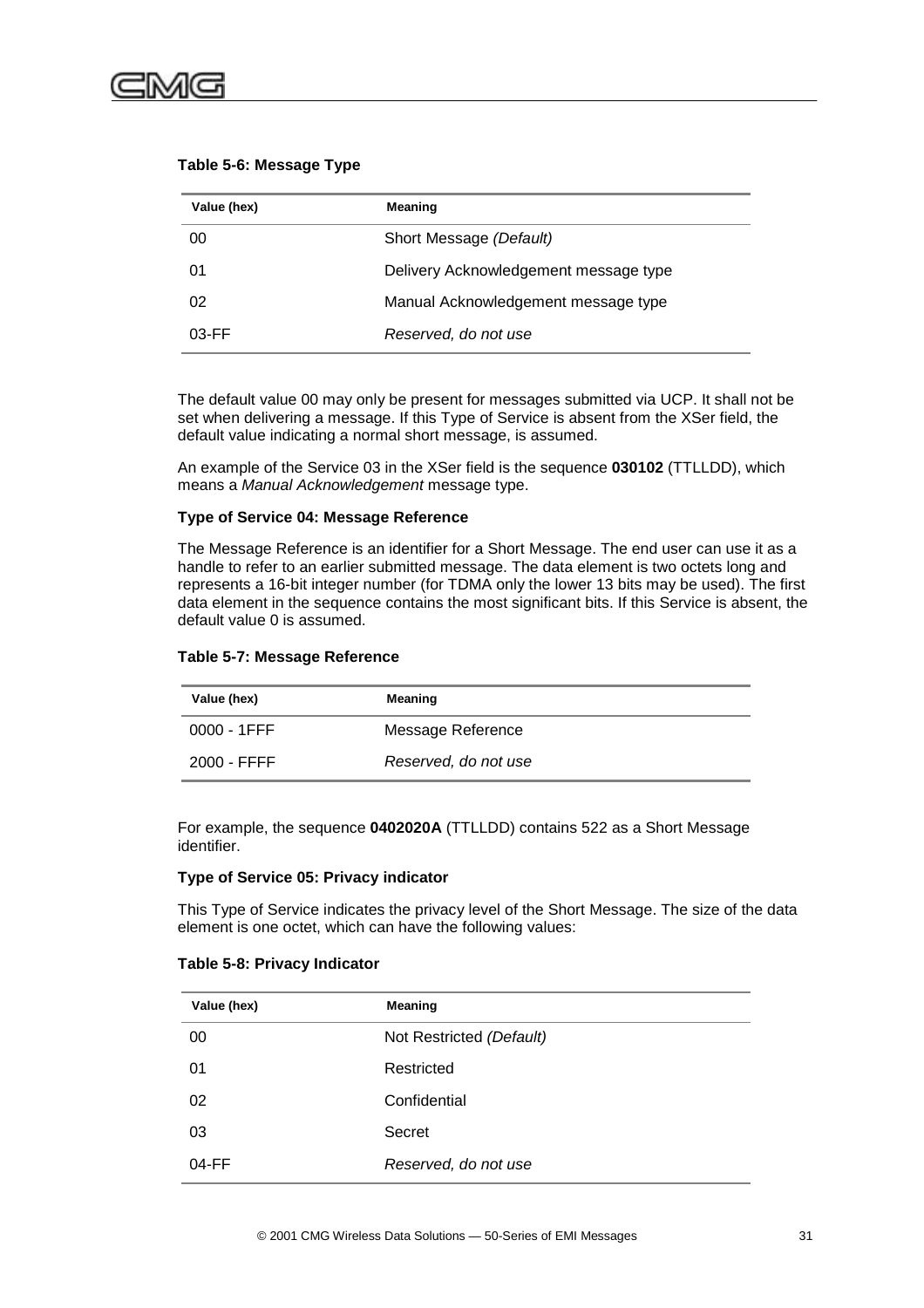

 If the Privacy Indicator is not specified in the submitted message, the default value *Not Restricted* is assumed. The next example shows the XSer sequence (TTLLDD) indicating a Privacy Level of *Secret*: **050103**.

#### **Type of Service 06: Urgency Indicator**

This Type of Service indicates the priority of the Short Message to the end user. The size of this data element is one octet, which can have the following values:

| Value (hex) | Meaning              |
|-------------|----------------------|
| 00          | <b>Bulk</b>          |
| 01          | Normal (Default)     |
| 02          | Urgent               |
| 03          | Very Urgent          |
| $04$ -FF    | Reserved, do not use |

#### **Table 5-9: Urgency Indicator**

When the Urgency Indicator has a value of 02 or 03, the SMSC shall attempt to deliver the message with priority. This can also be realized by setting the UCP field *Priority Requested*. However, both ways are independent and do not affect each other.

An example of the Service 06 is the sequence **060102** (TTLLDD), which means: Urgency Indicator set to *Urgent*.

#### **Type of Service 07: Acknowledgement Request**

 This service indicates whether or not the sender of the Short Message requests an Acknowledgement. This Type of Service is absent in a delivery when no acknowledgement is requested. The size of the data element is one octet, which can have the following values:

| Value (hex) | <b>Meaning</b>                                        |  |
|-------------|-------------------------------------------------------|--|
| 00          | No Acknowledgement requested (Default)                |  |
| 01          | Delivery Acknowledgement requested                    |  |
| 02          | Manual Acknowledgement requested                      |  |
| 03          | Both delivery and Manual Acknowledgement<br>requested |  |
| $04$ -FF    | Reserved, do not use                                  |  |

#### **Table 5-10: Acknowledgement Request**

An example of a valid XSer entry is **070101** (TTLLDD), which means that the field Acknowledgement Request is set to request a *Delivery Acknowledgement*.

**Type of Service 08: Message Updating**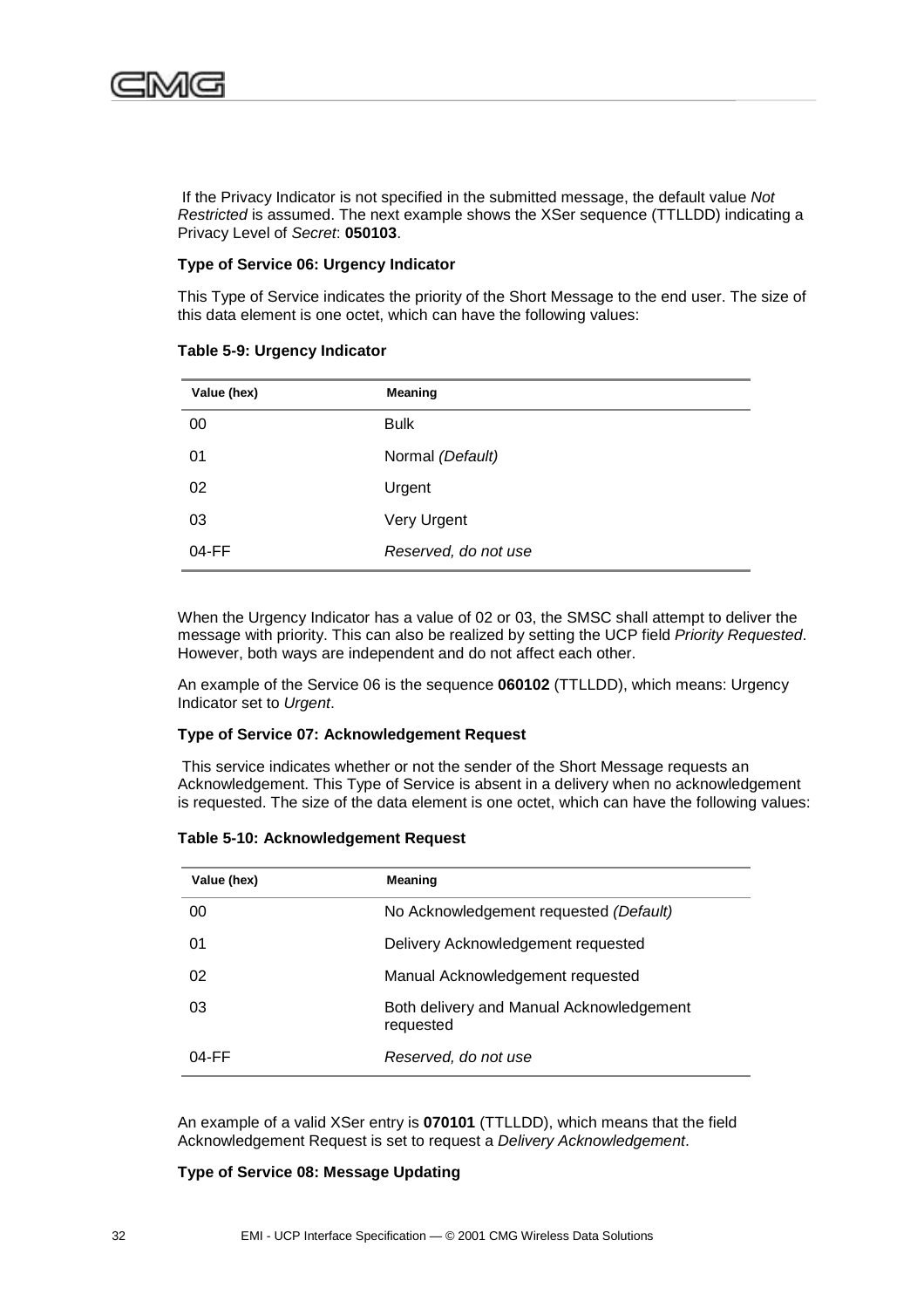This Type of Service requests to replace a previously submitted message. It is only present when an update is requested. By default a message is assumed to be a new message. The size of the data element is one octet, which can have the following values:

| Value (hex) | Meaning                 |  |
|-------------|-------------------------|--|
| 00          | New (Default)           |  |
| 01          | Replace in SMSC and SME |  |
| $02$ -FF    | Reserved, do not use    |  |

#### **Table 5-11: Message Updating**

For example, **080101** (TTLLDD) is a valid XSer entry with the meaning: Message Updating set, replace the corresponding message in both the SMSC and the SME, if applicable.

#### **Type of Service 09: Call Back Number**

This Service associates a Call Back Number information element with the Short Message. A Call Back Number information element consist of the call back number itself, Type of Number, Numbering Plan Identification, Presentation Indicator and Alpha Tag. See next table.

#### **Table 5-12: Call Back Number**

| <b>Description</b>                         | <b>Abbreviation</b> | Mandatory (M) or<br>Optional (O) | <b>Comment</b>                                                                     |
|--------------------------------------------|---------------------|----------------------------------|------------------------------------------------------------------------------------|
| Call Back Number                           | CBN                 | м                                |                                                                                    |
| Call Back Type Of Number                   | CBN TON             | O                                | If not defined, TON is set<br>to 'Unknown' as default.                             |
| Call Back Numbering Plan<br>Identification | CBN NPI             | O                                | If not defined, NPI is set to<br>'ISDN/Telephony<br>Numbering Plan' as<br>default. |
| Call Back Number<br>Presentation Indicator | CBNPI               | Ω                                | If not defined zero is taken<br>as default.                                        |
| Call Back Number Alpha<br>Tag              | <b>CBNAT</b>        | ∩                                | For future use.                                                                    |

The Call Back Number Type of Service data part, contains a (TTLLDD..DD) on itself (the TTLLD's are nested). The next table presents the nested tag codes, which should be used within the Call Back Number Type of Service.

#### **Table 5-13: Call Back Number Nested Tag Codes**

| <b>Abbreviation</b> | <b>Nested Tag Code</b> | Length                                                |
|---------------------|------------------------|-------------------------------------------------------|
| <b>CBN</b>          | ()1                    | 1 to 16 octets.                                       |
| CBN TON             | 02                     | Optional, when defined always one octet<br>of length. |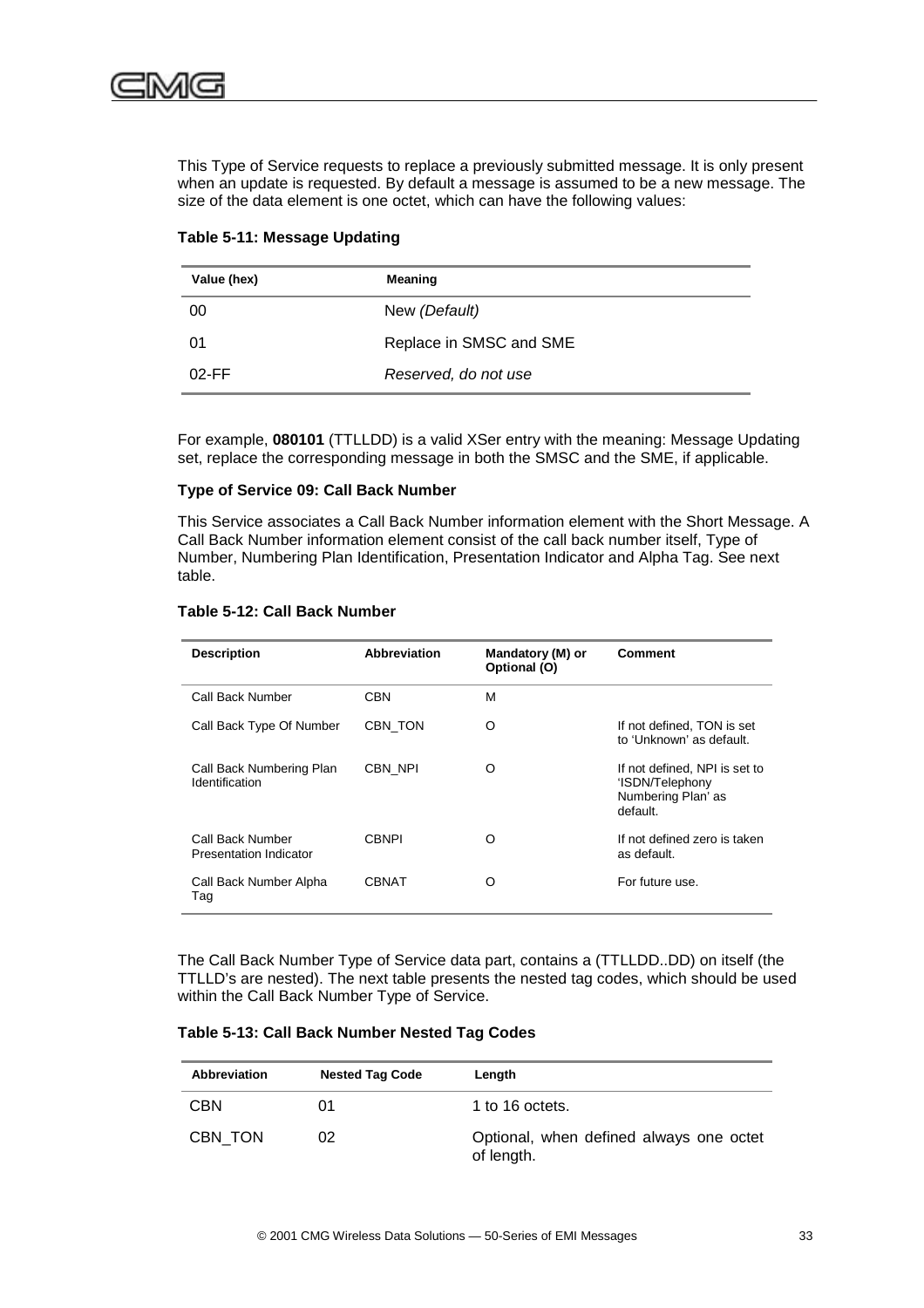

| CBN NPI      | 03 | Optional, when defined always one octet<br>of length.         |
|--------------|----|---------------------------------------------------------------|
| <b>CBNPI</b> | 04 | Optional, when defined always one octet<br>of length.         |
| <b>CBNAT</b> | 05 | Optional, length between 0 and 64<br>characters, IRA encoded. |

For each of the optional parameters the default is taken when not defined. The Call Back Number Type of Service can be used to associate multiple<sup>4</sup> Call Back Numbers information elements with the Short Message. To do this, define multiple 09 tags in the XSER field: for each Call Back Number information element, one tag. See the examples at the end of this section.

Each of the elements CBN, CBN\_TON, CBN\_NPI, CBNPI and CBNAT will now be described in more detail. The CBN consist of 1 to 16 digits IRA encoded. The CBN\_TON and CBN\_NPI elements are according the TDMA specifications TIA/EIA-136-123-A.

The Call Back Number Presentation Indicator (CBNPI) controls the presentation and screening of the Call Back Number at the mobile station. The CBNPI is a bit field with the size of one octet. The bit field is arranged  $b_7..b_0$ , where  $b_7$  means most significant bit. Bits b7..b4 are reserved and should always be set to zero. Bit 3 and 2 are the Provision bits. Bit 1 and 0 are the Presentation bits. The next tables show the different settings for the Provision and Presentation bits.

|  |  | <b>Table 5-14: Provision Bits</b> |  |
|--|--|-----------------------------------|--|
|--|--|-----------------------------------|--|

| Provision bits $(b_3b_2)$ | Meaning                            |  |
|---------------------------|------------------------------------|--|
| 00                        | User provided, not screened        |  |
| 01                        | User provided, verified and passed |  |
| 10                        | User provided, verified and failed |  |
| 11                        | Network provided                   |  |

| Presentation bits $(b_1b_0)$ | Meaning                        |
|------------------------------|--------------------------------|
| 00                           | <b>Presentation Allowed</b>    |
| 01                           | <b>Presentation Restricted</b> |
| 10                           | Number not available           |
| 11                           | Reserved, do not use.          |

l

<sup>&</sup>lt;sup>4</sup> At this moment the SMSC accepts multiple definitions of Call Back Number information elements. However, only the first definition is really processed, others are ignored.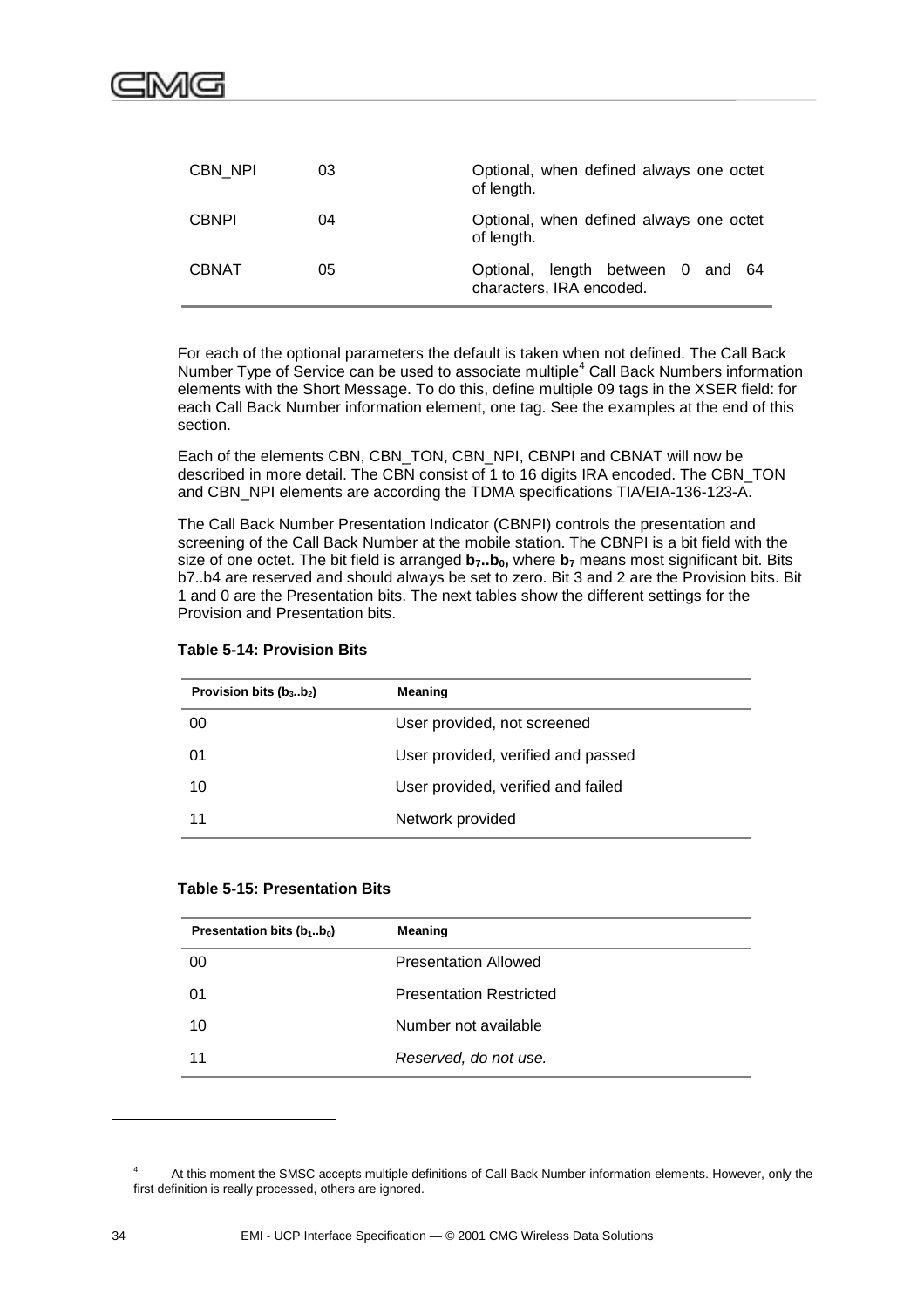

When submitting a Short Message, the value of the screening part should be set to 00 in order to prevent rejection of the message. The default value for the Presentation Indicator is 00, *i.e.*, the presentation is set to *Presentation Allowed* and the screening is set to *User provided, not screened*.

The CBNAT $<sup>5</sup>$  is a string with a maximum length of 64 characters.</sup>

Examples of the use of Type of Service 09 Call Back Number. First example defines call back number 3456, default CBN\_TON and CBN\_NPI, CBNPI set to zero and CBNAT set to "Hello"

0910010433343536040100050B48656C6C6F

Example of multiple Call Back Number definitions. Two definitions are made, first call back number 3456, default CBN\_TON and CBN\_NPI, CBNPI set to zero and CBNAT set to "Hello World". Second call back number 7777, default CBN\_TON and CBN\_NPI, CBNPI set to 01 and CBNAT not defined.

0910010433343536040100050B48656C6C6F0909010437373737040101

#### **Type of Service 0A: Response Code**

The user may optionally set the Response Code in the Manual Acknowledgement Message. The meaning of the Response Code is specific for the Message Center. The length of the data element is one octet.

#### **Table 5-16: Response Code**

| Value (hex) | <b>Description</b>   |
|-------------|----------------------|
| $00 - 0F$   | Response Code        |
| $10 - FF$   | Reserved, do not use |

An example of a valid XSer entry is **0A010F** (TTLLDD), which means: Response Code, code set to 0F (hex).

#### **Type of Service 0B: Teleservice Identifier**

This Type of Service enables the user to select a specific teleservice for the message. The size of the Teleservice Identifier field is one octet and the value of this field should be according to the table below:

#### **Table 5-17: Teleservice Identifier**

l

| Value (hex) | <b>Description</b>                       |  |
|-------------|------------------------------------------|--|
| 00          | Cellular Messaging Teleservice (Default) |  |
| 01 - FF     | Reserved, do not use                     |  |

<sup>&</sup>lt;sup>5</sup> At this moment the CBNAT string is accepted by the SMSC but not associated with the message. Instead an empty string is associated.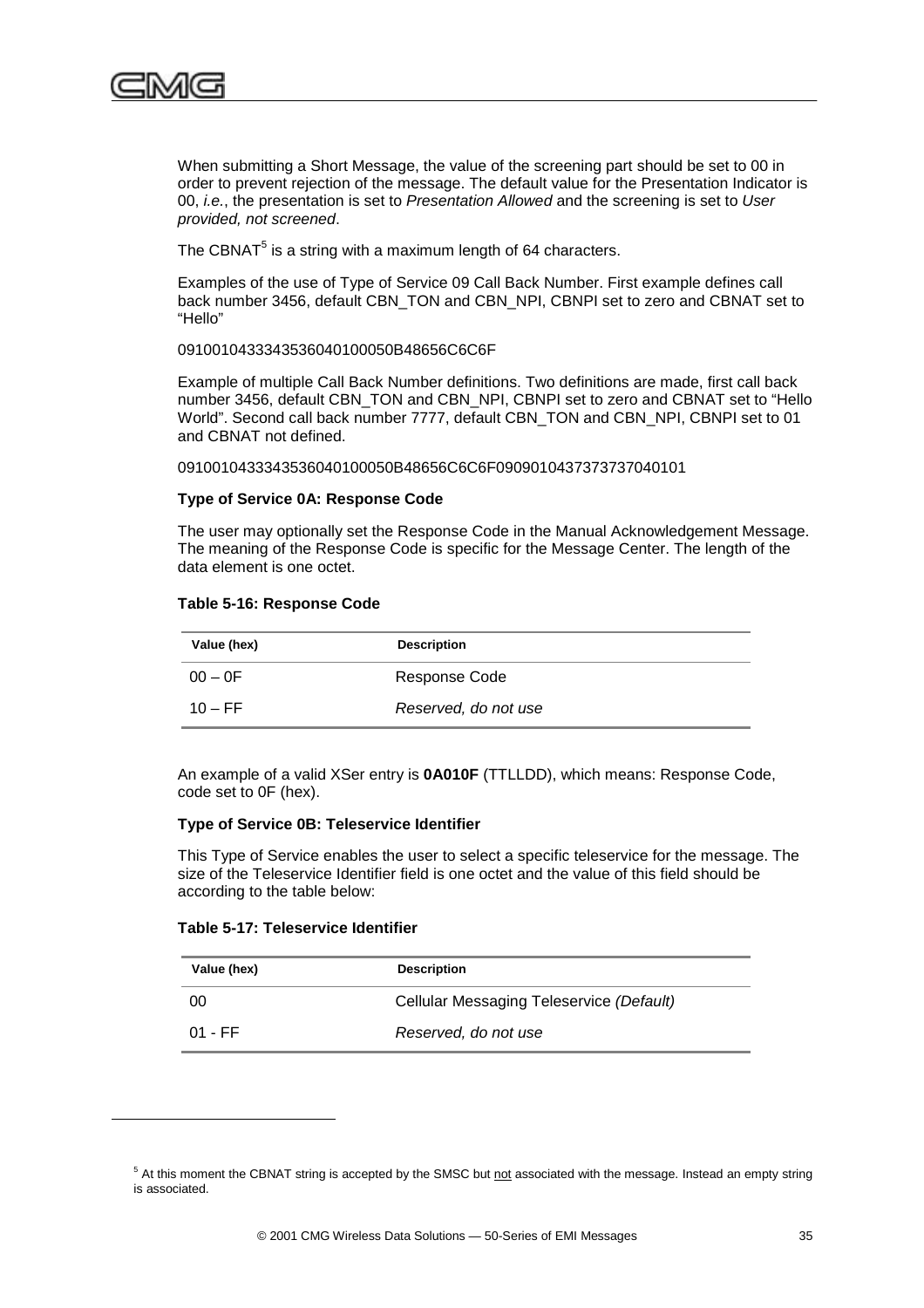

At present the only valid occurrence of the Teleservice Identifier is the sequence **0B0100**.

Example: using multiple Types of Service together in XSer

An example of combining various Services in the XSer field is the following sequence: **0301020601020402020A.** This sequence can be decomposed in three parts, namely **030102**, **060102** and **0402020A**. These three parts are the individual examples shown before for the Services Message Type (03), Urgency Indicator (06) and Message Reference (04). The explanations of the three parts can be found in the descriptions of the corresponding services.

#### **5.1.2.5 XSer Type of service 0C: Billing Identifier**

This type of service enables Large Accounts to send additional billing information to the SMSC. The Billing Identifier is only allowed in UCP51 and UCP54 messages sent by Large Accounts. All other UCP messages containing the Billing Identifier will be rejected.

The Billing Identifier data element is an alphanumeric field with a variable length of at least 0 and at most 20 characters. These characters need to be part of the Visible String character set as defined in *ITU-T*. Each character takes two hexadecimal positions.

#### **5.1.2.6 XSer Type of service 0D: Single Shot indicator**

This type of service indicates wether a short message is treated as Single Shot or not. Only Single Shot indications in UCP51 and UCP52 messages will be supported. The size of the data element is one octet, which can have the following values:

| Value (hex) | <b>Description</b>                      |  |
|-------------|-----------------------------------------|--|
| 00          | non-Single Shot short message (Default) |  |
| 01          | Single Shot short message               |  |
| $02$ -FF    | Reserved, do not use                    |  |

#### **Table 5-18: Single Shot Identifier**

#### **5.1.2.7 XSer Types of service 0E – FF, Reserved**

These types are reserved for future use and should not be used.

#### **5.2 Standard string**

The advantage of using the generic ADT for all new EMI operations is, that one standard string can be used for all operations. The string is build according to the specifications in [1] as follows:

stx <header> / <data> / <checksum> etx

 $o$  stx = 02(hex)

 $o etx = 03(hex)$ 

The string header is build up in the same way as is done in UCP.

The data field shall always contain **ALL fields** listed in the 5x series generic ADT. These fields are separated by "/". If a member of the ADT is not used in a specific message type, its place in the data string is empty, but the field separators will be present ("//").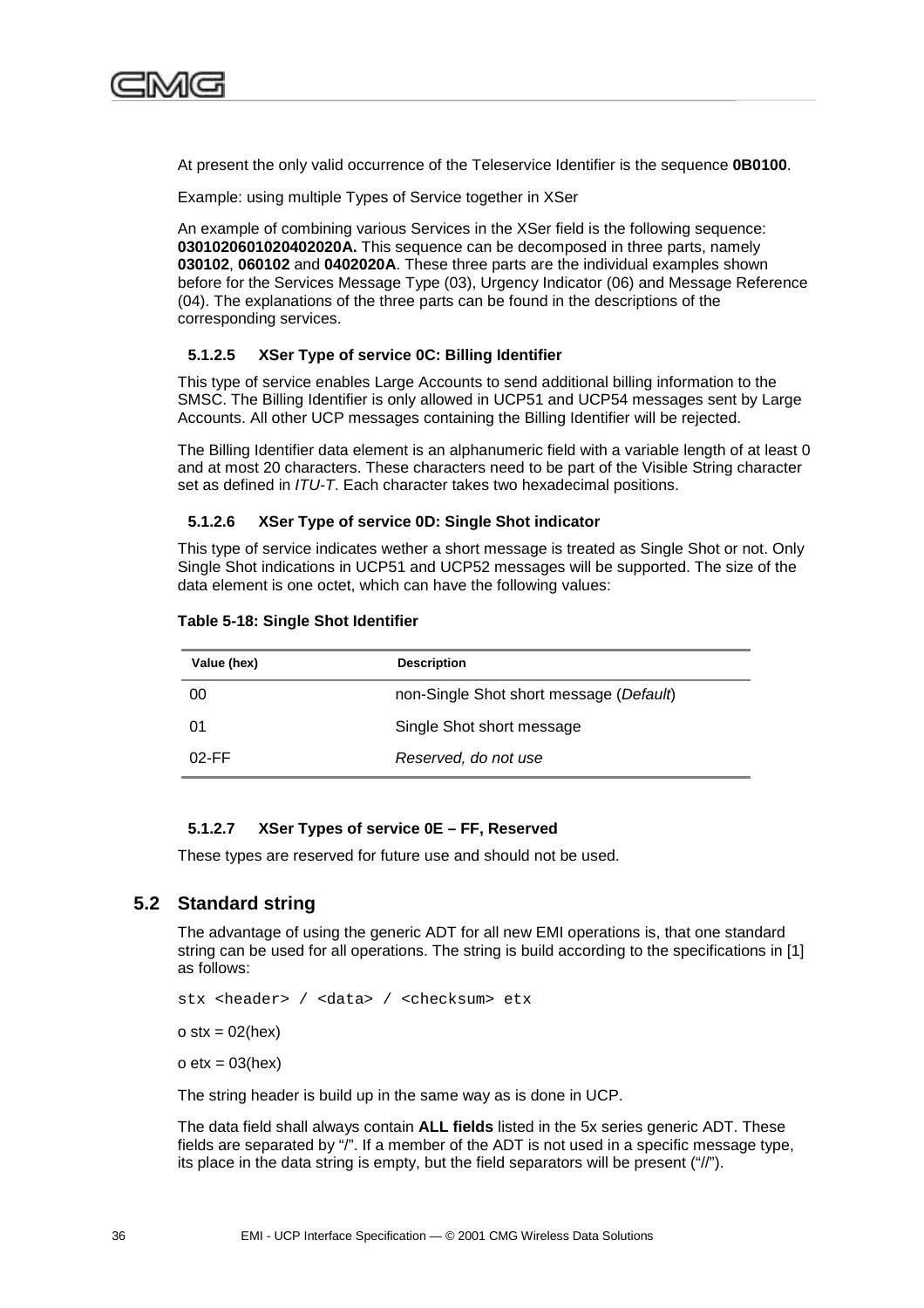<span id="page-50-0"></span>

For example the data block for INQM (OAdC and AdC fields only) will look like:

../55/O/012345/0324///////////......

This format provides a high degree of flexibility as well as upwards compatibility to future EMI specifications.

This does also apply for the responses. For example, the positive response message contains the MVP field. This field is only used for the SUBS message positive response; in all other cases this field is left empty.

In the columns marked 'Presence' of the sections to follow, "M" indicates that the field is Mandatory, "O" indicates that the parameter is Optional and "-" indicates that the parameter shall be empty.

### **5.3 Submit Short Message operation -51**

This operation is used to submit a Short Message to the SMSC. The operation can be used for Short Messages with an alphanumeric or a binary message text field. In the latter case the MT parameter shall be set to "4".

| <b>Member</b> | <b>Presence</b> | <b>Meaning</b>                                |  |
|---------------|-----------------|-----------------------------------------------|--|
| AdC           | M               | Address code recipient for the SM             |  |
| OAdC          | M               | Address code originator                       |  |
| AC            | O               | Authentication code originator                |  |
| <b>NRq</b>    | O               | <b>Notification Request</b>                   |  |
| <b>NAdC</b>   | O               | <b>Notification Address</b>                   |  |
| <b>NT</b>     | O               | Notification Type                             |  |
| <b>NPID</b>   | O               | Notification PID value                        |  |
| LRq           | O               | Last Resort Address request                   |  |
| LRAd          | M               | <b>Last Resort Address</b>                    |  |
| <b>LPID</b>   | M               | <b>LRAD PID value</b>                         |  |
| DD            | O               | Deferred Delivery requested                   |  |
| <b>DDT</b>    | O               | Deferred delivery time in DDMMYYHHmm          |  |
| <b>VP</b>     | O               | Validity period in DDMMYYHHmm                 |  |
| <b>RPID</b>   | O               | Replace PID value                             |  |
| <b>SCTS</b>   |                 | Service Centre Time Stamp in DDMMYYHHmmss.    |  |
| Dst           |                 | Delivery status                               |  |
| Rsn           |                 | Reason code                                   |  |
| <b>DSCTS</b>  |                 | Delivery time stamp in DDMMYYHHmmss.          |  |
| MT            | M               | Message Type.                                 |  |
| $MT=2$ :      |                 |                                               |  |
| <b>NB</b>     |                 | No. of bits in Transparent Data (TD) message. |  |

#### **Table 5-19: Submit Short Message Operation**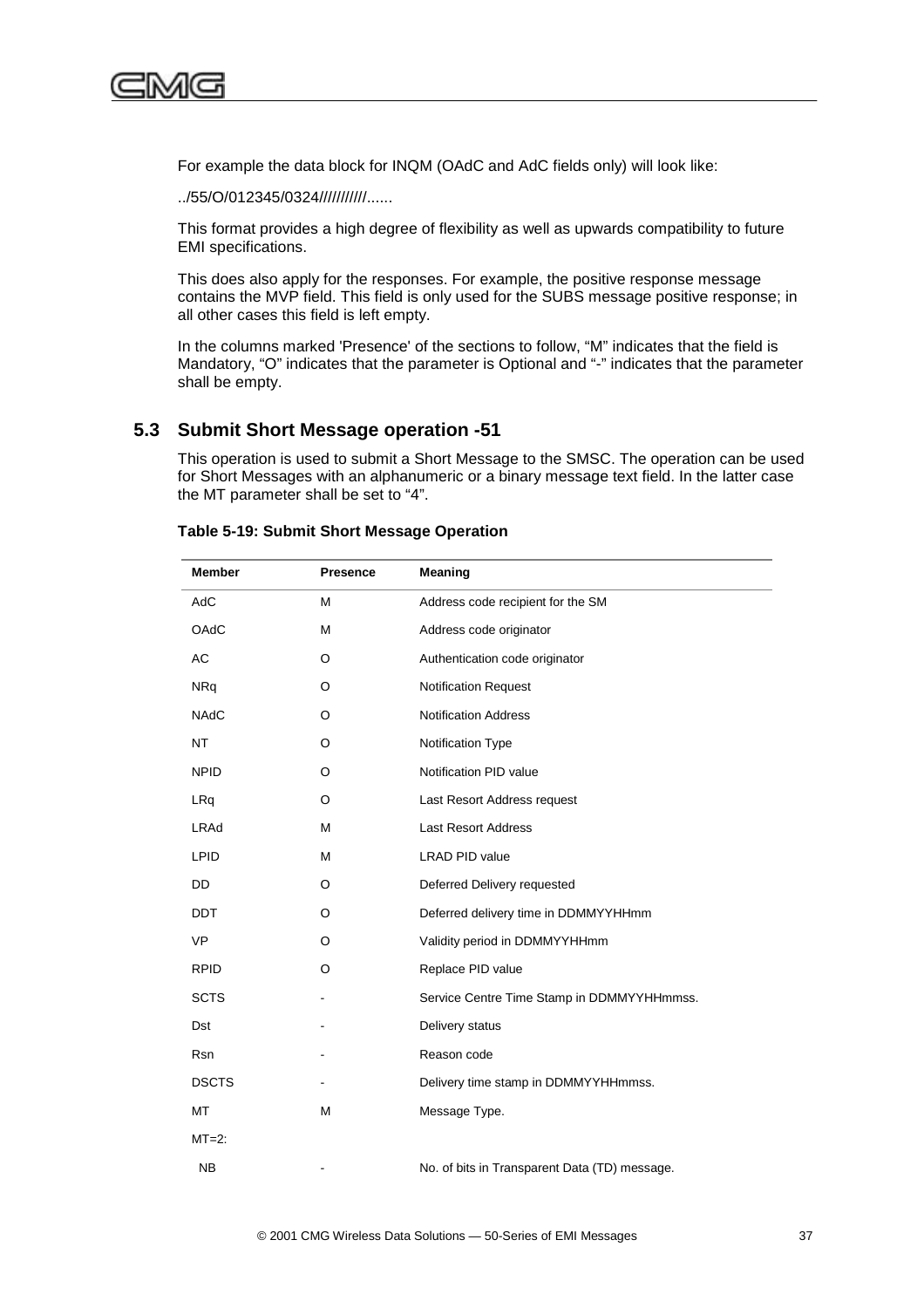| <b>Member</b>          | <b>Presence</b> | Meaning                                                                                                 |
|------------------------|-----------------|---------------------------------------------------------------------------------------------------------|
| NMsg                   | O               | Numeric message.                                                                                        |
| $MT=3$ :               |                 |                                                                                                         |
| <b>NB</b>              |                 | No. of bits in Transparent Data (TD) message.                                                           |
| AMsg                   | O               | Alphanumeric message encoded into IRA characters.                                                       |
| $MT=4$ :               |                 |                                                                                                         |
| <b>NB</b>              | C               | No. of bits in Transparent Data (TD) message. This field is M<br>(Mandatory) if the TMsg field is used. |
| TMsg                   | O               | TD message encoded into IRA characters.                                                                 |
| <b>MMS</b>             | O               | More Messages to Send (to the same SME)                                                                 |
| <b>PR</b>              | O               | <b>Priority Requested</b>                                                                               |
| <b>DCs</b>             |                 | Deprecated                                                                                              |
| <b>MCLs</b>            | O               | Message Class. Shall be supplied when MT=4 and Xser<br>"GSM DCS information" is not supplied.           |
| <b>RPI</b>             | O               | <b>Reply Path</b>                                                                                       |
| CP <sub>q</sub>        |                 | (reserved for Code Page)                                                                                |
| <b>RPL<sub>V</sub></b> |                 | (reserved for Reply type)                                                                               |
| <b>OTOA</b>            | O               | Originator Type Of Address                                                                              |
| <b>HPLMN</b>           |                 | Home PLMN Address                                                                                       |
| <b>XSer</b>            | O               | <b>Extra Services</b>                                                                                   |
| RES4                   |                 |                                                                                                         |
| RES <sub>5</sub>       |                 |                                                                                                         |

- If the AC field is used, it should contain at least 4 numeric characters in every message, which are not all equal to zero, otherwise it shall be rejected.
- If the option 'Long Message' is not supported on the SMSC, the maximum length of AMsg represents 160 characters and NMsg is 160 digits.
- If NRq is used, and NAdC and NPID are both used, then this address will be used as notification address.
- If NRq is used, and NAdC or NPID or both are left empty, then the notification is sent to the originator in the current session. If in this case :
	- ⋅ the session is ended,
	- ⋅ the originator is not known to the SMSC to have more than one address,
	- ⋅ and the notification has not yet been delivered,

then the notification is deleted by the SMSC.

- If LRq is used, and LRAd and LPID are both used, then this address (user supplied) will be used as Last Resort address.
- If LRq is used, and LRAd or LPID or both are left empty, then the Last Resort address is the current session. If in this case: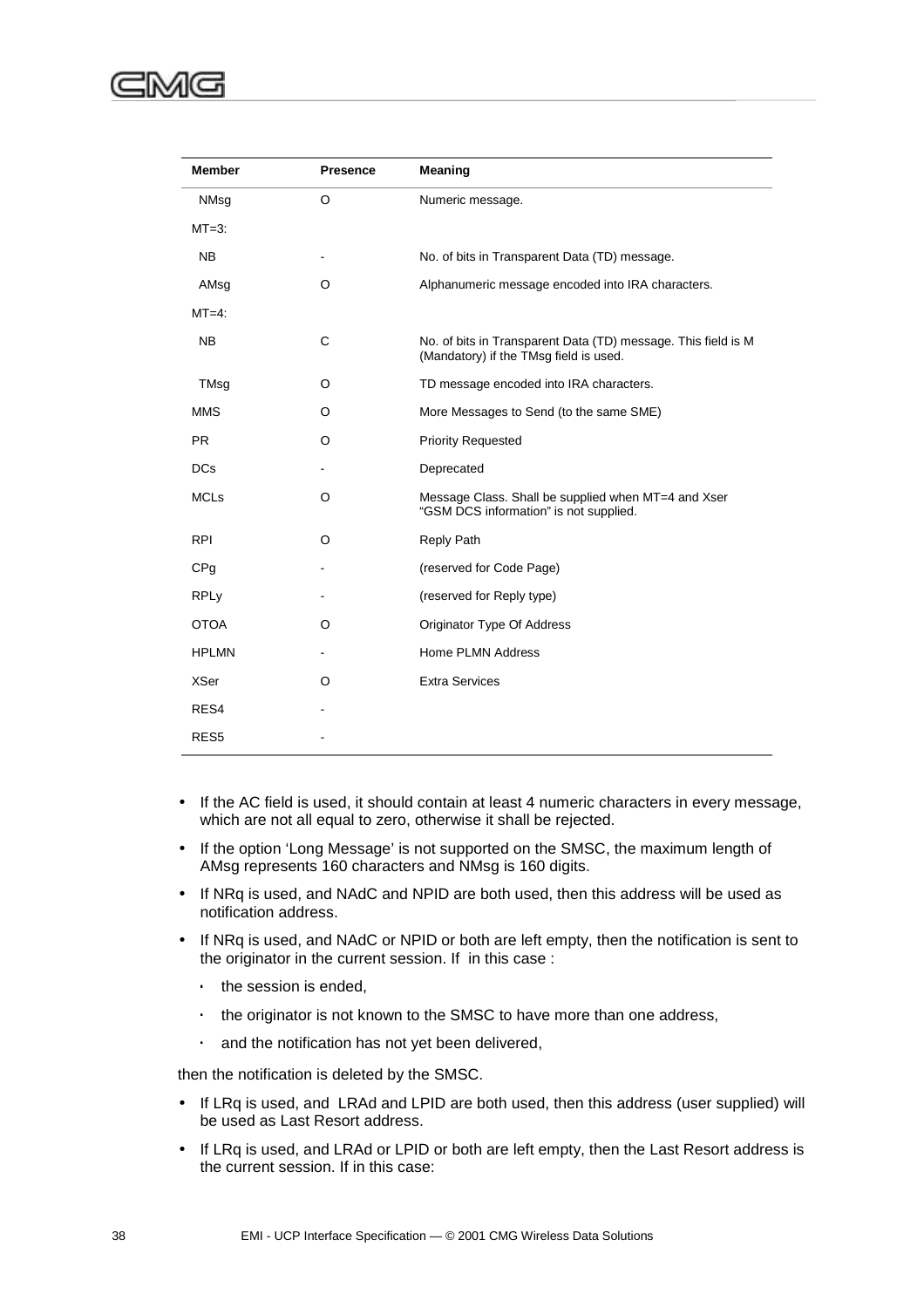

- ⋅ the session is ended,
- the originator is not known to the SMSC to have more than one address,
- and the short message has not yet been delivered,

then the short message is deleted by the SMSC.

- If LRq is empty, the contents of LRAd and LPID are ignored.
- If DD is used, then DDT is mandatory.
- The priority message field PR can only be used if the originator is subscribed to this service.
- If RPID value 0127 (SIM Data Download) is used, MT must be 4 and either MCLs must be 2 or Xser "GSM DCS information" must be 0xF6 otherwise the message is rejected. RPID value 0127 (SIM Data Download) is only supported for SMSC Large Accounts. Last resort addressing and Reply path functionality is not applicable to this type of message. The contents of LRq and RPl is ignored.
- If the MCLs field is also specified, the GSM DCS information field in the XSER field overrules the MCLs field.
- If the originator of the UCP51 message is not registered in the SMSC as being a Large Account and the Billing Identifier in the XSER field is used, then the UCP51 operation will be rejected with error code 04 "Operation not allowed".

#### Examples:

• Alphanumeric message 'Message 51' with validity period set and with notification request to a PC application over TCP/IP.

18/00113/O/51/012345/09876//1/1920870340125000/4/0539//////3012961212//////3//4D6573 73616765203531/////////////CD

• TD message with deferred delivery set and notification request within the session for all types of notification

39/00099/O/51/0657467/078769//1//7//1/0545765/0122/1/0808971800///////4/32/F5AA34DE// //1/////////65

#### **5.3.1 Submit Short Message operation (positive result)**

The following table shows the parameters in the positive result data field:

#### **Table 5-20: Parameter Positive Result Data Field Submit Short Message Operation**

| <b>Parameter</b> | Type            | <b>Presence</b> | <b>Description</b>       |
|------------------|-----------------|-----------------|--------------------------|
| <b>ACK</b>       | Char "A"        | М               | Positive acknowledgement |
| <b>MVP</b>       | String of char  | O               | Modified validity period |
| <b>SM</b>        | String of char. |                 | System message           |

The SM parameter contains the following three fields:

#### **Table 5-21: Short Message Parameter Field Submit Short Message Operation**

| <b>SM Parameter</b> | `ype | <b>Description</b> |
|---------------------|------|--------------------|
|                     |      |                    |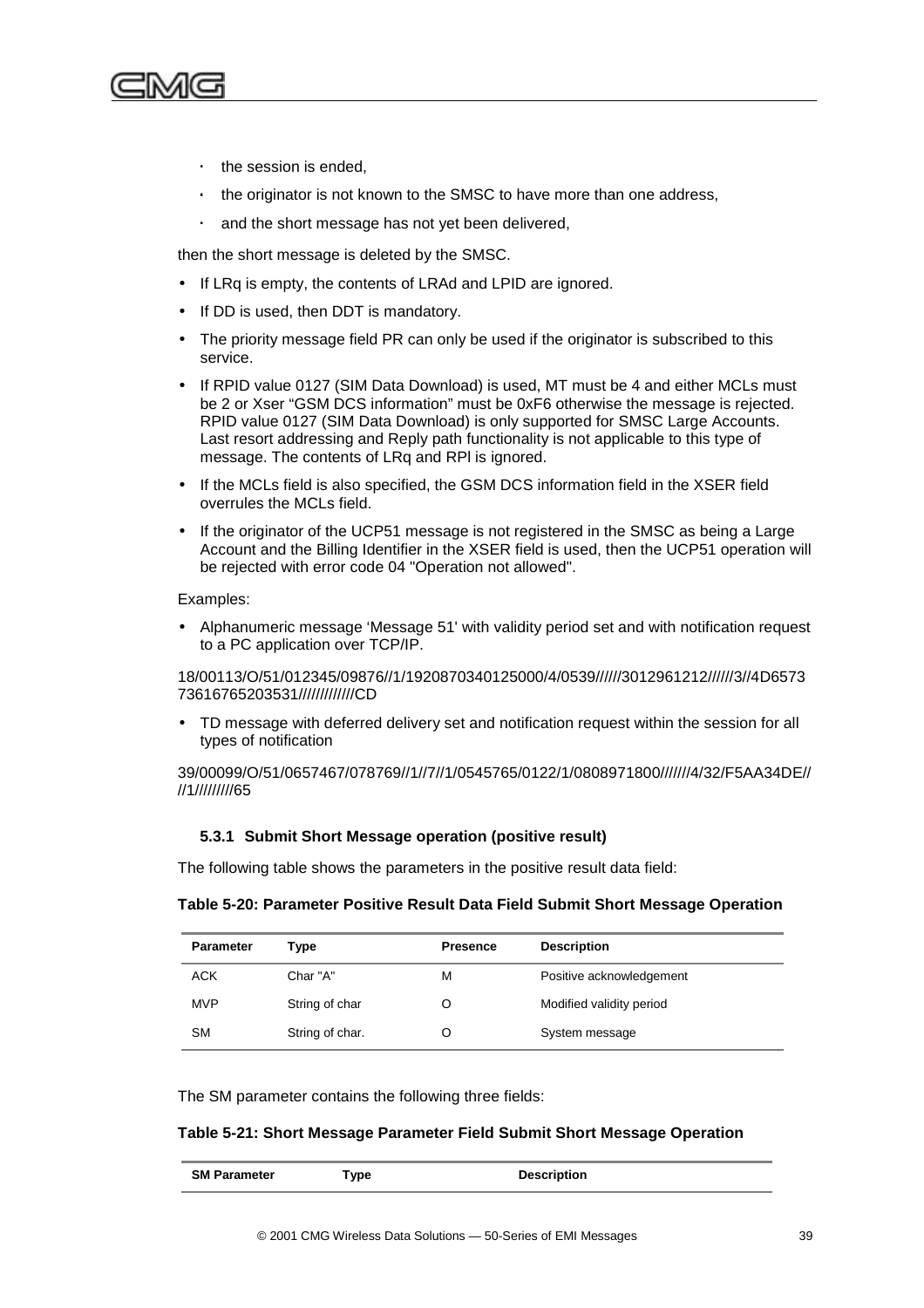| AdC         | String of num. char.    | Address code recipient, maximum length is<br>16 digits. |
|-------------|-------------------------|---------------------------------------------------------|
| <b>SEP</b>  | char ":"                | Separator                                               |
| <b>SCTS</b> | String of 12 num. char. | Service Centre time-stamp<br><b>DDMMYYhhmmss</b>        |

Example:

• 00/00039/R/51/A//012234:090996101010/68

#### **5.3.2 Submit Short Message operation (negative result)**

The following table shows the parameters in the negative result data field:

**Table 5-22: Parameter Negative Result Data Field Submit Short Message Operation**

| <b>Parameter</b> | Type            | <b>Presence</b> | <b>Description</b>       |
|------------------|-----------------|-----------------|--------------------------|
| <b>NACK</b>      | Char "N"        | М               | Negative acknowledgement |
| EC               | 2 num. char.    | M               | Error code               |
| <b>SM</b>        | String of char. | O               | System message           |

Example:

• 00/00022/R/51/N/31//07

## **5.4 Delivery Short Message operation -52**

This operation (DELS) is used to deliver a Short Message. The operation is initiated by the SMSC and answered by the SMT.

**Table 5-23: Delivery Short Message Operation**

| <b>Member</b> | <b>Presence</b> | Meaning                           |
|---------------|-----------------|-----------------------------------|
| <b>AdC</b>    | M               | Address code recipient for the SM |
| OAdC          | М               | Address code originator           |
| AC            |                 | Authentication code originator    |
| <b>NRq</b>    |                 | <b>Notification Request</b>       |
| <b>NAdC</b>   |                 | <b>Notification Address</b>       |
| NT            |                 | <b>Notification Type</b>          |
| <b>NPID</b>   |                 | Notification PID value            |
| LRq           |                 | Last Resort Address request       |
| <b>LRAd</b>   |                 | <b>Last Resort Address</b>        |
| <b>LPID</b>   |                 | <b>LRAD PID value</b>             |
| DD            |                 | Deferred Delivery requested       |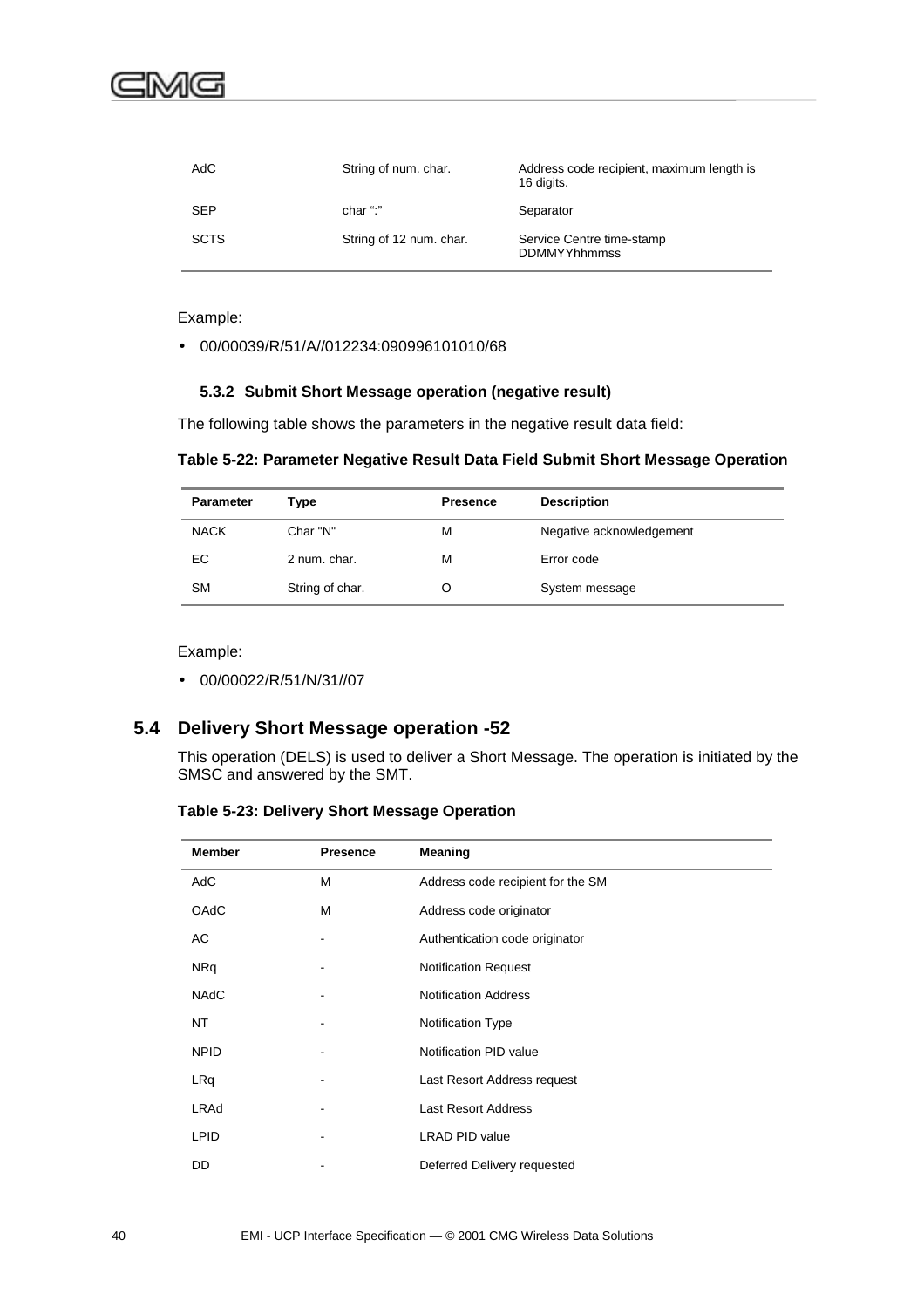#### ⋐ :MG

| Member           | <b>Presence</b> | <b>Meaning</b>                                                                                                                 |
|------------------|-----------------|--------------------------------------------------------------------------------------------------------------------------------|
| DDT              |                 | Deferred delivery time in DDMMYYHHmm                                                                                           |
| <b>VP</b>        |                 | Validity period in DDMMYYHHmm                                                                                                  |
| <b>RPID</b>      | O               | Replace PID value                                                                                                              |
| <b>SCTS</b>      | М               | Service Centre Time Stamp in DDMMYYHHmmss.                                                                                     |
| Dst              |                 | Delivery status                                                                                                                |
| Rsn              |                 | Reason code                                                                                                                    |
| <b>DSCTS</b>     |                 | Delivery time stamp in DDMMYYHHmmss.                                                                                           |
| МT               | М               | Message Type.                                                                                                                  |
| $MT=2$ :         |                 |                                                                                                                                |
| NB.              |                 | No. of bits in Transparent Data (TD) message.                                                                                  |
| NMsq             | O               | Numeric message.                                                                                                               |
| $MT=3$ :         |                 |                                                                                                                                |
| NB.              |                 | No. of bits in Transparent Data (TD) message.                                                                                  |
| AMsg             | O               | Alphanumeric message encoded into IRA characters.                                                                              |
| $MT=4$ :         |                 |                                                                                                                                |
| NB.              | C               | No. of bits in Transparent Data (TD) message. This field is M<br>(Mandatory) if the TMsg field is used.                        |
| TMsg             | O               | TD message encoded into IRA characters.                                                                                        |
| <b>MMS</b>       | O               | More Messages to Send (to the same SME)                                                                                        |
| PR.              |                 | (reserved for Priority Requested)                                                                                              |
| <b>DCs</b>       | O               | Deprecated. Applications must ignore this field and retrieve<br>message coding information from Xser "GSM DCS<br>information". |
| <b>MCLs</b>      | O               | Message Class                                                                                                                  |
| RPI              | O               | <b>Reply Path</b>                                                                                                              |
| CPg              |                 | (reserved for Code Page)                                                                                                       |
| <b>RPLy</b>      |                 | (reserved for Reply type)                                                                                                      |
| <b>OTOA</b>      |                 | Originator Type Of Address                                                                                                     |
| <b>HPLMN</b>     | O               | Home PLMN Address                                                                                                              |
| <b>XSer</b>      | O               | Extra Services.                                                                                                                |
| RES4             |                 |                                                                                                                                |
| RES <sub>5</sub> |                 |                                                                                                                                |
|                  |                 |                                                                                                                                |

• If the recipient of the UCP52 operation is registered in the SMSC as being a Large Account, the MSC ISDN address of the mobile originator is stored in the HPLMN field when the option HOMEPLMN\_IN\_UCP52 is active.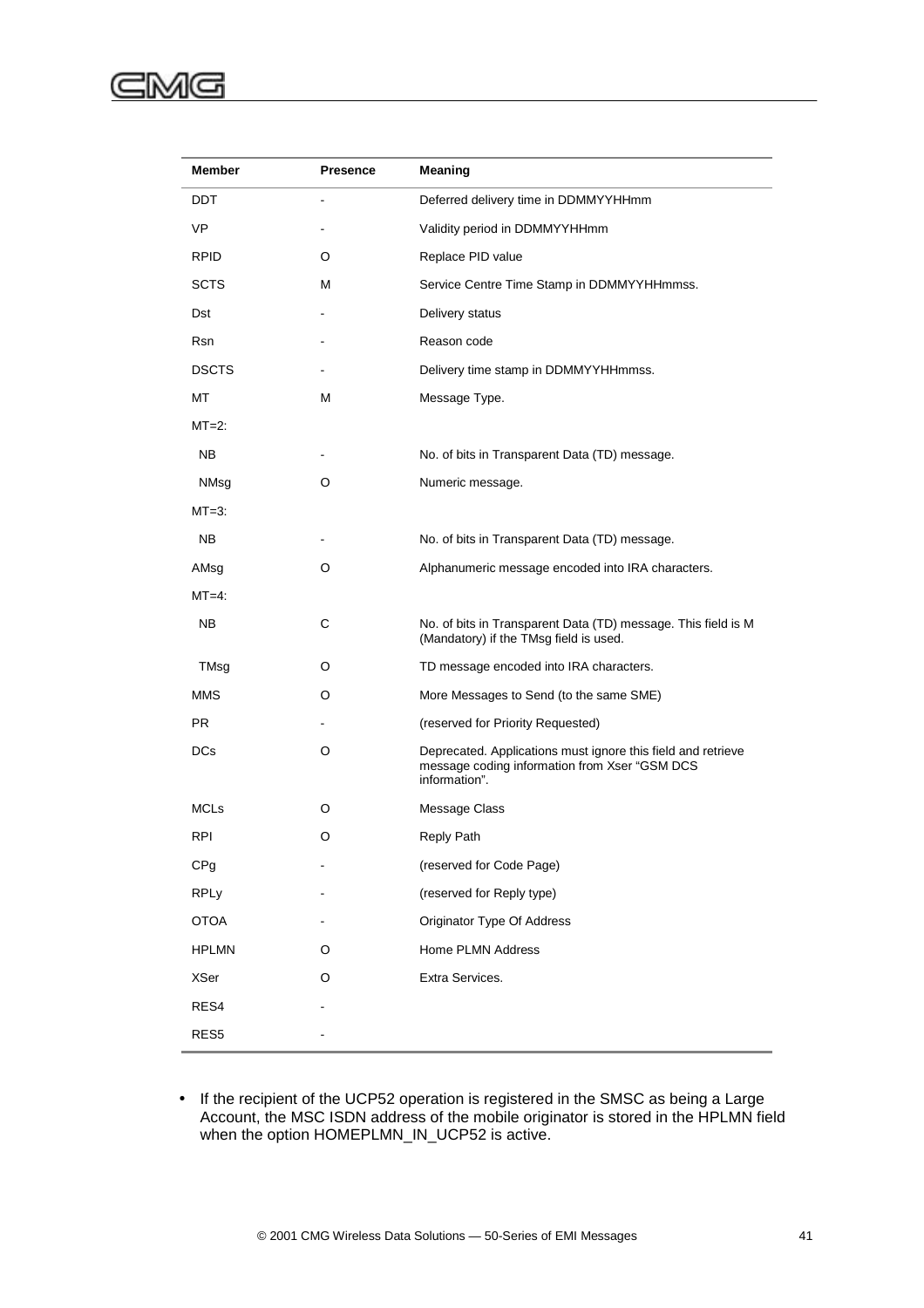

- If the recipient of the UCP52 operation is registered in the SMSC as being a Large Account and the originator of the Short Message has anonymised the message (Hide CLI), then the OAdC field contains the used SMSC address.
- If the option 'Long Message' is not supported on the SMSC, the maximum length of AMsg represents 160 characters and NMsg is 160 digits.
- Recipients of UCP52 operations with a UDH specified in the XSer field must be registered in the SMSC as Large Accounts.
- If the MCLs field is also specified, the GSM DCS information field in the XSER overrules the MCLs field.
- If the Billing Identifier in the XSER field is used in a UCP52 operation, the short message will be rejected with error code 02 "Syntax error".

Example:

• Alphanumeric message 'Call you back later.' received from originator 07686745

00/00120/O/52/076523578/07686745/////////////120396111055////3//43616C6C20796F752062 61636B206C617465722E///0//////////A3

#### **5.4.1 Delivery Short Message operation (positive result)**

The following table shows the parameters in the positive result data field:

#### **Table 5-24: Parameter Positive Result Data Field Delivery Short Message Operation**

| <b>Parameter</b> | Type            | <b>Presence</b>          | <b>Description</b>       |
|------------------|-----------------|--------------------------|--------------------------|
| <b>ACK</b>       | Char "A"        | м                        | Positive acknowledgement |
| <b>MVP</b>       | String of char  | $\overline{\phantom{a}}$ | Modified validity period |
| SM               | String of char. |                          | System message           |

Example:

• 00/00039/R/52/A//076567:010196010101/6C

#### **5.4.2 Delivery Short Message operation (negative result)**

The following table shows the parameters in the negative result data field:

**Table 5-25: Parameter Negative Result Data Field Delivery Short Message Operation**

| <b>Parameter</b> | Type            | <b>Presence</b> | <b>Description</b>       |
|------------------|-----------------|-----------------|--------------------------|
| <b>NACK</b>      | Char "N"        | м               | Negative acknowledgement |
| EC               | 2 num. char.    | м               | Error code               |
| <b>SM</b>        | String of char. | O               | System message           |

#### Example:

• 00/00022/R/52/N/01//05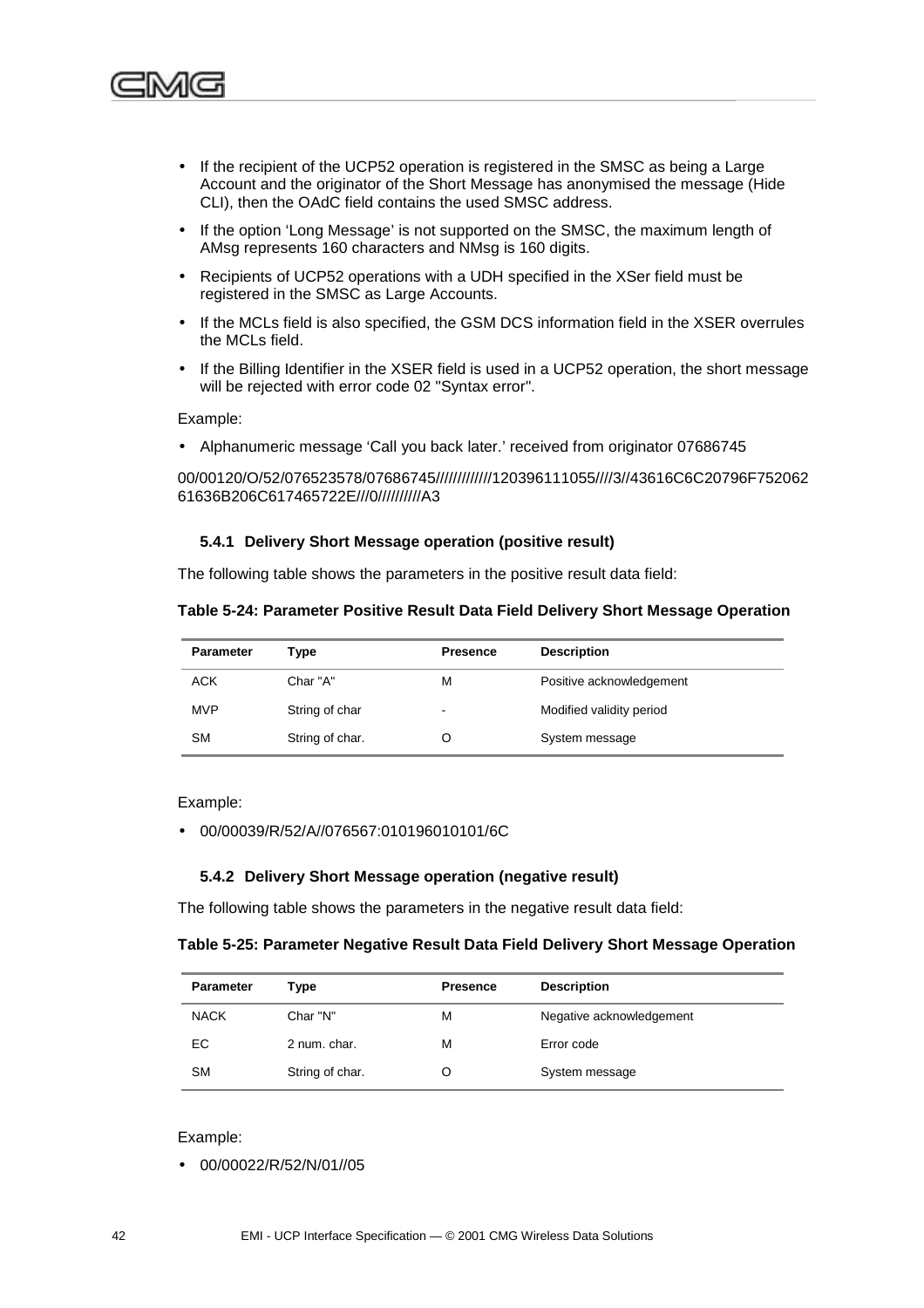## **5.5 Delivery notification operation -53**

This operation (DELN) is used to indicate the (changed) status of a previously submitted Short Message to the SMSC. The operation is initiated by the SMSC.

**Table 5-26: Delivery Notification Operation**

| Member       | <b>Presence</b> | Meaning                                                                                                                                                            |  |
|--------------|-----------------|--------------------------------------------------------------------------------------------------------------------------------------------------------------------|--|
| AdC          | м               | Address code recipient for the SM                                                                                                                                  |  |
| OAdC         | М               | Address code originator                                                                                                                                            |  |
| АC           |                 | Authentication code originator                                                                                                                                     |  |
| <b>NRq</b>   |                 | <b>Notification Request</b>                                                                                                                                        |  |
| <b>NAdC</b>  |                 | <b>Notification Address</b>                                                                                                                                        |  |
| NT           |                 | Notification Type                                                                                                                                                  |  |
| <b>NPID</b>  |                 | Notification PID value                                                                                                                                             |  |
| LRq          |                 | Last Resort Address request                                                                                                                                        |  |
| LRAd         |                 | <b>Last Resort Address</b>                                                                                                                                         |  |
| <b>LPID</b>  |                 | LRAD PID value                                                                                                                                                     |  |
| DD           |                 | Deferred Delivery requested                                                                                                                                        |  |
| DDT          |                 | Deferred delivery time in DDMMYYHHmm                                                                                                                               |  |
| VP           |                 | Validity period in DDMMYYHHmm                                                                                                                                      |  |
| <b>RPID</b>  |                 | Replace PID value                                                                                                                                                  |  |
| SCTS         | М               | Service Centre Time Stamp in DDMMYYHHmmss. This is the<br>time stamp of the corresponding Short Message.                                                           |  |
| Dst          | м               | Delivery status                                                                                                                                                    |  |
| <b>Rsn</b>   | М               | Reason code                                                                                                                                                        |  |
| <b>DSCTS</b> | М               | Delivery time stamp in DDMMYYHHmmss. Indicates the time<br>of (non-) delivery of the corresponding Short Message, or the<br>time of creation of this notification. |  |
| МT           | М               | Message Type.                                                                                                                                                      |  |
| $MT=2$ :     |                 |                                                                                                                                                                    |  |
| NB.          |                 | No. of bits in Transparent Data (TD) message.                                                                                                                      |  |
| NMsg         |                 | Numeric message.                                                                                                                                                   |  |
| $MT=3$ :     |                 |                                                                                                                                                                    |  |
| <b>NB</b>    |                 | No. of bits in Transparent Data (TD) message                                                                                                                       |  |
| AMsg         | O               | Alphanumeric message encoded into IRA characters.                                                                                                                  |  |
| $MT=4$ :     |                 |                                                                                                                                                                    |  |
| <b>NB</b>    |                 | No. of bits in Transparent Data (TD) message                                                                                                                       |  |
| TMsg         |                 | TD message encoded into IRA characters.                                                                                                                            |  |
| <b>MMS</b>   | O               | More Messages to Send (to the same SME)                                                                                                                            |  |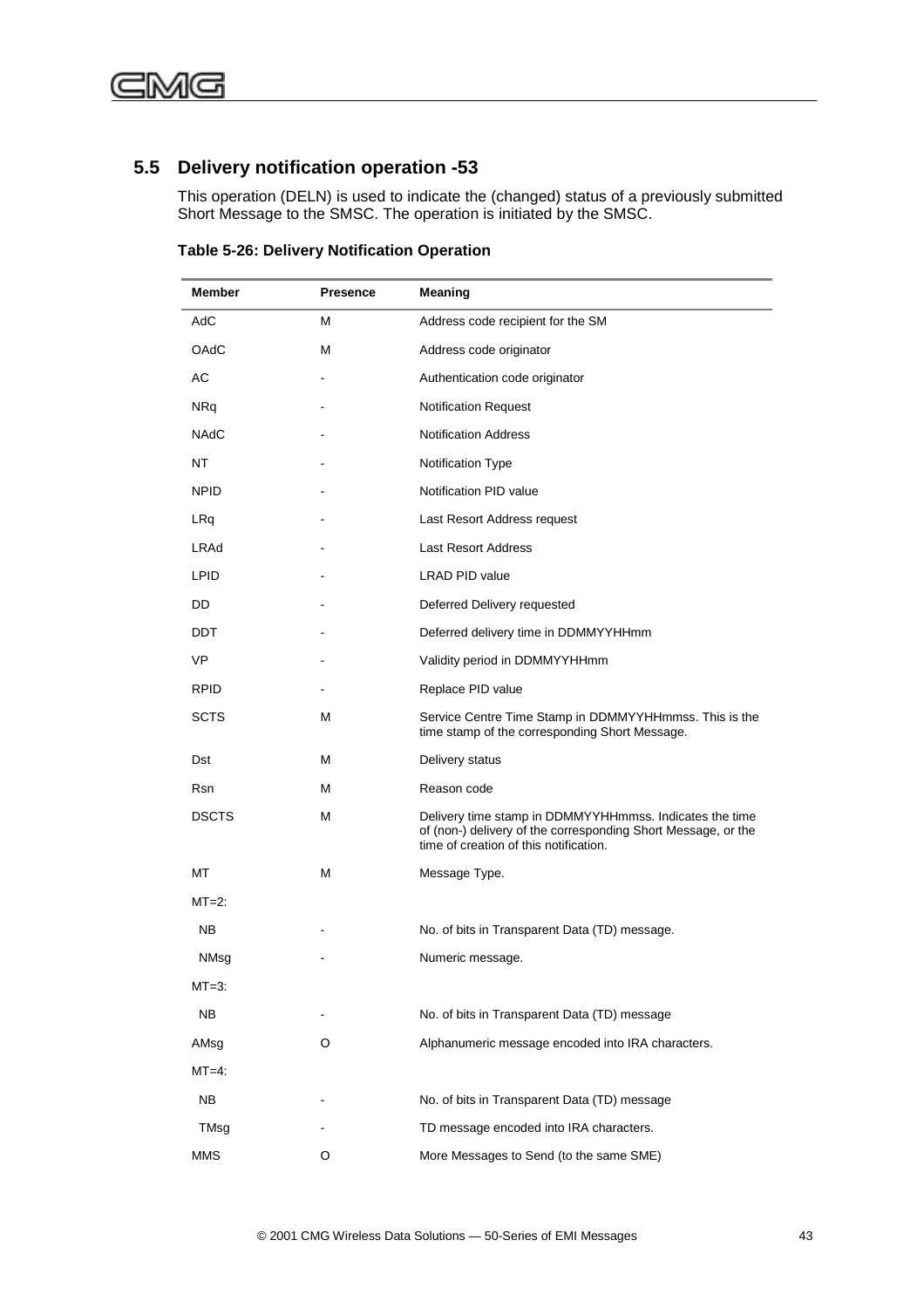| <b>Member</b>    | <b>Presence</b> | <b>Meaning</b>                    |
|------------------|-----------------|-----------------------------------|
| <b>PR</b>        |                 | (reserved for Priority Requested) |
| <b>DCs</b>       |                 | Deprecated                        |
| <b>MCLs</b>      |                 | Message Class                     |
| <b>RPI</b>       |                 | <b>Reply Path</b>                 |
| CPg              |                 | (reserved for Code Page)          |
| <b>RPLy</b>      |                 | (reserved for Reply type)         |
| <b>OTOA</b>      |                 | Originator Type of Address        |
| <b>HPLMN</b>     | O               | Home PLMN Address                 |
| <b>XSer</b>      |                 |                                   |
| RES4             |                 |                                   |
| RES <sub>5</sub> |                 |                                   |

- If the recipient of the UCP53 operation is registered in the SMSC as being a Large Account and the originator of the Short Message has anonymised the message (Hide CLI), then the OAdC field contains the used SMSC address.
- If the option 'Long Message' is not supported on the SMSC, the maximum length of AMsg represents 160 characters and NMsg is 160 digits.

#### Example:

• Notification 'Message for 3155555, with identification 960109161057 has been buffered' received

00/00234/O/53/1299998/3155555/////////////090196161057/1/108/090196161105/3//4D65737 361676520666F7220333135353535352C2077697468206964656E74696669636174696F6 E2039363031303931363130353720686173206265656E206275666665726564/////////////1F

#### **5.5.1 Delivery Notification operation (positive result)**

The following table shows the parameters in the positive result data field:

| Table 5-27: Parameter Positive Result Data Field Delivery Notification Operation |  |  |
|----------------------------------------------------------------------------------|--|--|
|                                                                                  |  |  |

| <b>Parameter</b> | Type            | <b>Presence</b> | <b>Description</b>       |
|------------------|-----------------|-----------------|--------------------------|
| <b>ACK</b>       | Char "A"        | М               | Positive acknowledgement |
| <b>MVP</b>       | String of char  | $\,$            | Modified validity period |
| <b>SM</b>        | String of char. |                 | System message           |

Example:

• 00/00032/R/53/A//020296020202/F2

#### **5.5.2 Delivery Notification operation (negative result)**

The following table shows the parameters in the negative result data field: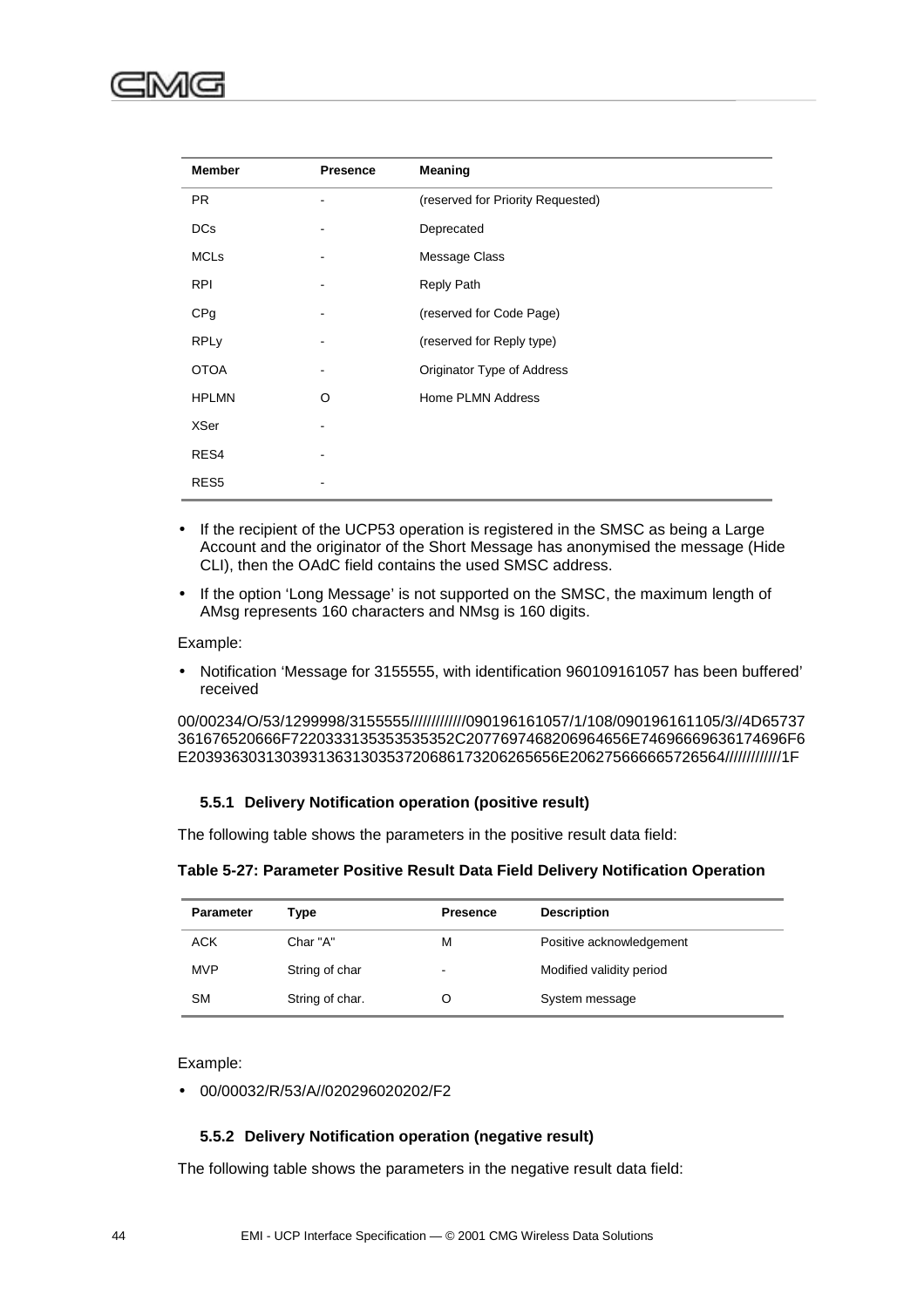| <b>Parameter</b> | Type            | <b>Presence</b> | <b>Description</b>       |
|------------------|-----------------|-----------------|--------------------------|
| <b>NACK</b>      | Char "N"        | М               | Negative acknowledgement |
| EC.              | 2 num. char.    | М               | Error code               |
| <b>SM</b>        | String of char. |                 | System message           |

#### **Table 5-28: Parameter Negative Result Data Field Delivery Notification Operation**

Example:

• 00/00022/R/53/N/02//07

### **5.6 Modify Short Message operation - 54**

The operation requires option 014 on the SMSC.

This operation is used to modify a previously submitted Short Message which is still buffered in the SMSC. The originally submitted has to be a UCP51 operation. The AdC field in combination with the SCTS field identifies the message to be modified. Extra security is provided by an optional check on the OAdC and the AC field.

The message that is buffered in the SMSC will be identified by the modify operation as the message to be modified, in the following cases.

- 1. Calling Line Identification (CLI) available: AdC, OAdC and SCTS should all match. If the AC field was used in the original submitted message, this must match as well. If the CLI address differs from the OAdC field, then the CLI address must match as well.
- 2. No Calling Line Identification available: AdC, OAdC, AC and SCTS of the original message and the modify operation should all match and all be filled in.

Furthermore, if the original message was submitted via a port on the SMSC that is associated with a Virtual SMSC (VSMSC), then the modify operation has to be sent via the same VSMSC. If the message is not found in the SMSC, a negative acknowledge is returned.

The above implies that the recipient address, originator address, authentication code and timestamp of a previously submitted message cannot be changed.

All other fields can be changed. If a field is left empty in the modify operation, it will leave the related field in the original submitted short message unchanged. Below the effect is described in more detail.

- 1. Notifications.
	- If Nrq is empty, no changes are made. The contents of NAdC, NPID and NT are ignored.
	- If Nrq is "0", the notification request is cancelled. The contents of NAdC, NPID and NT are ignored.
	- If Nrq is "1", then NAdC and NPID must be both left empty or both used, otherwise a negative acknowledge is returned.
	- If Nrq is "1" and NAdC and NPID are left empty, then the notification is sent to the originator in the current session, if in this case:
		- the session is ended.
		- the originator is not known to the SMSC to have more than one address,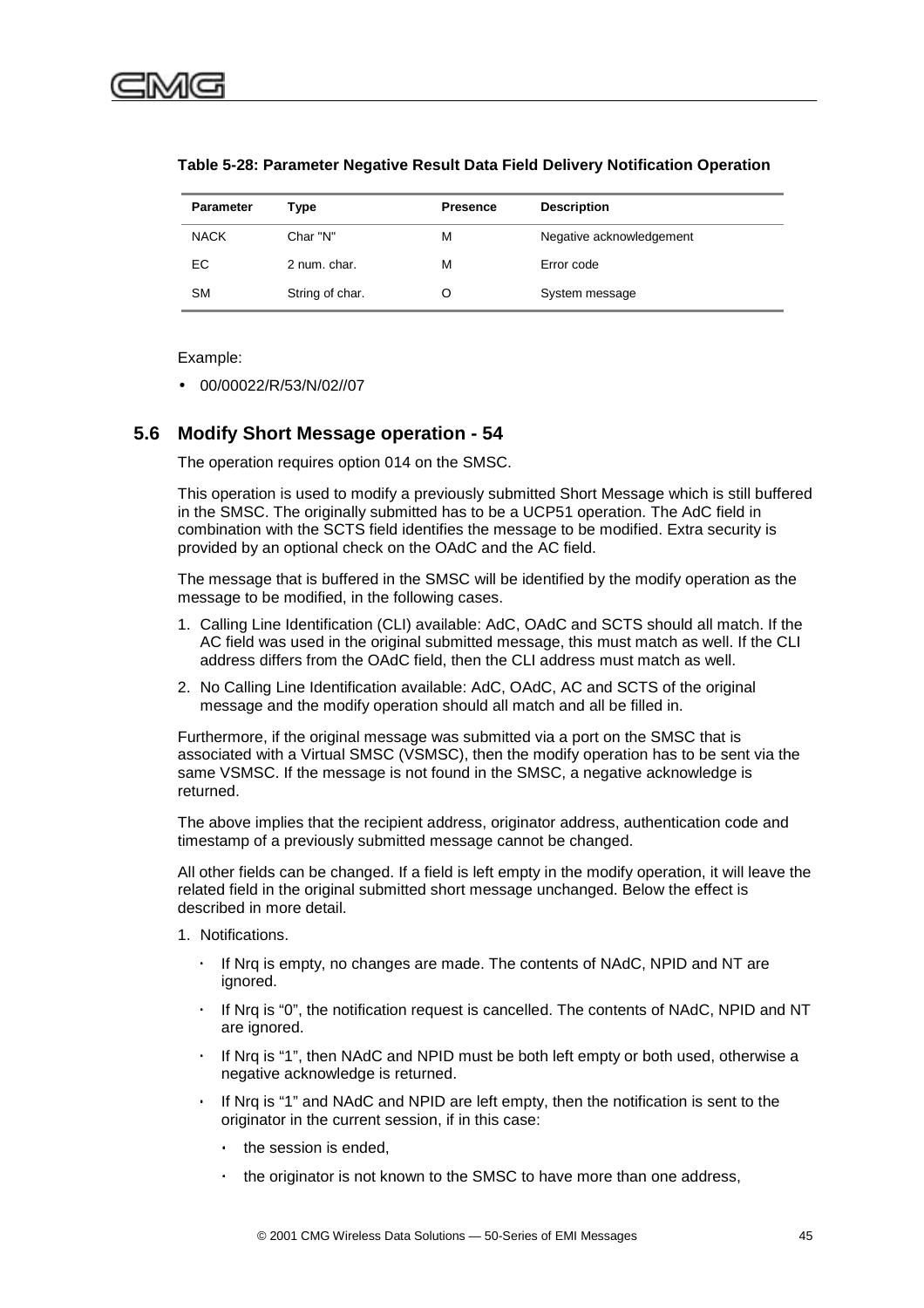

- and the notification has not been delivered, then the notification is deleted by the SMSC.
- ⋅ NT can only be used if NRq is set to "1", otherwise the contents of this field is ignored.
- 2. Last resort
	- If LRq is "1", then a Last Resort Address is requested. LRAd and LPID are mandatory, otherwise a negative acknowledge is returned.
	- If LRq is empty, no changes are made. LRAd and LPID must be empty otherwise a negative acknowledge is returned.
	- If LRq is "0", the Last Resort Address request is cancelled. The contents of LRAd and LPID are ignored.
- 3. Deferred delivery time
	- DDT can only be set if the original message to be modified is already scheduled for deferred delivery, otherwise the contents of this field is ignored.
- 4. Validity period
	- VP should be larger than the current time (time when the UCP54 is received by the SMSC) and smaller than the maximum validity period of the SMSC, otherwise a negative acknowledge is returned.
	- VP should be larger than the deferred delivery time (if used), otherwise a negative acknowledge is returned.
- 5. Replace PID
	- If a RPID value (other than 0127 (SIM Data Download)) is used that is already in use by a buffered message for the same recipient, a negative acknowledge is returned.
	- If RPID contains an invalid value, then a negative acknowledge is returned.
	- If RPID value 0127 (SIM Data Download) is used : see section ["Submit Short](#page-50-0)" [Message operation -51"](#page-50-0).
- 6. Message type
	- If MT is set to "4" (binary message), then the fields NB and TMsg should be filled in. Either the field MCLs should be supplied or the Xser "GSM DCS information" should be supplied. Otherwise a negative acknowledge is returned.
- 7. Reply path
	- The field RPI can only be set to "1" (reply path request) or left empty, otherwise a negative acknowledge is returned. Note that a reply request can not be cancelled.
- 8. Billing Identifier
	- If the Billing Identifier tag is not present in the Xser field, no changes are made to the Billing Identifier.
	- If the Billing Identifier tag is present, but the length of the data part is zero, then the Billing Identifier is cleared (all bytes put to zero).
	- ⋅ If the Billing Identifier tag is present and the length of the data part is not zero then the value of the Billing Identifier is changed.

#### **Table 5-29: Modify Short Message Operation**

| Member | <b>Presence</b> | Meaning                                          |
|--------|-----------------|--------------------------------------------------|
| AdC    | м               | Address code recipient for the SM to be modified |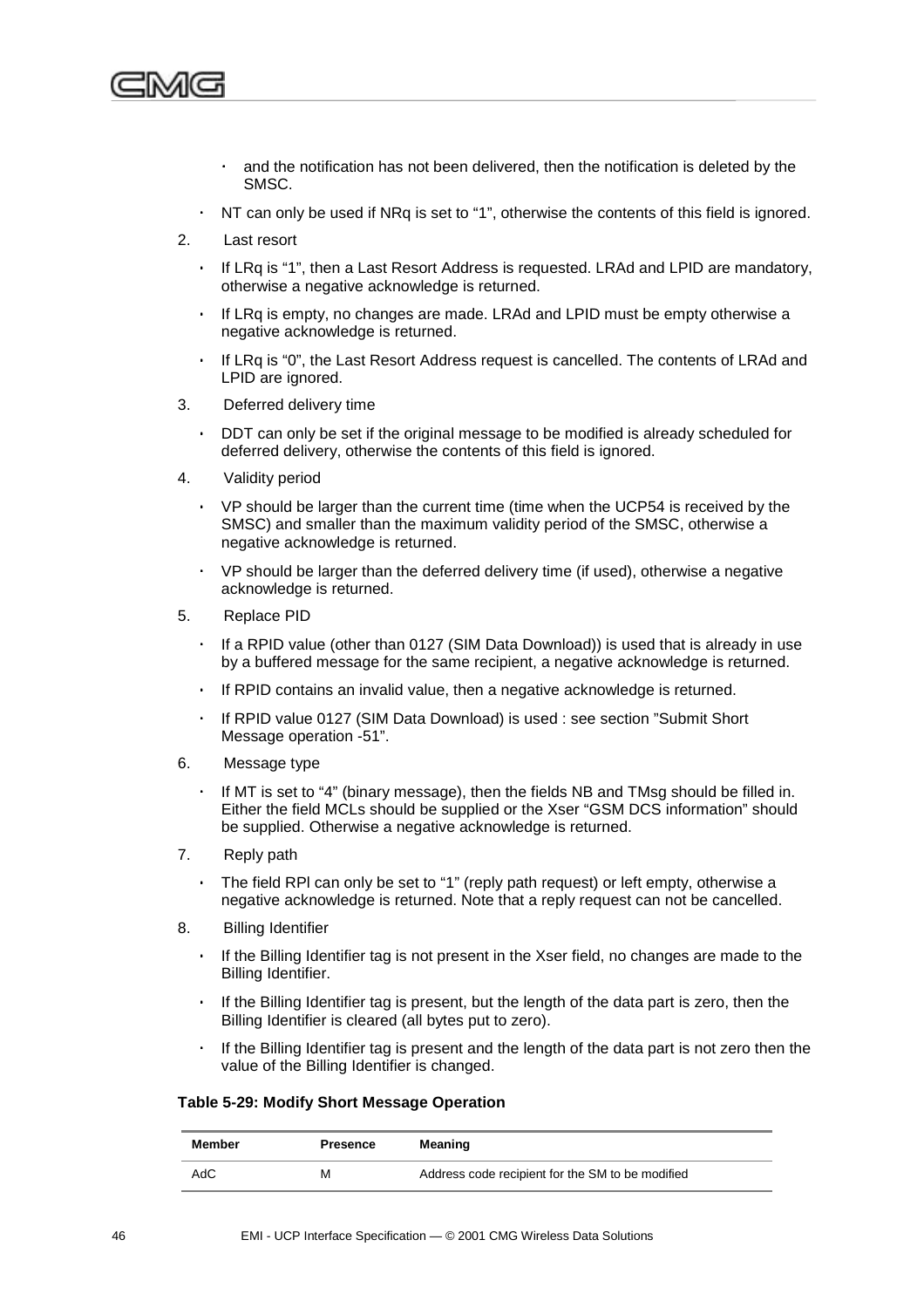# GMG

| Member          | <b>Presence</b> | Meaning                                                                                                       |  |
|-----------------|-----------------|---------------------------------------------------------------------------------------------------------------|--|
| OAdC            | М               | Address code originator of the SM to be modified                                                              |  |
| АC              | O               | Authentication code originator of the SM to be modified                                                       |  |
| <b>NRq</b>      | O               | Notification Request                                                                                          |  |
| <b>NAdC</b>     | O               | <b>Notification Address Code</b>                                                                              |  |
| NT              | O               | Notification Type                                                                                             |  |
| <b>NPID</b>     | O               | Notification PID value                                                                                        |  |
| LRq             | O               | Last Resort request                                                                                           |  |
| LRAd            | O               | <b>Last Resort Address</b>                                                                                    |  |
| <b>LPID</b>     | O               | LRAD PID value                                                                                                |  |
| DD              |                 | Deferred Delivery requested                                                                                   |  |
| <b>DDT</b>      | O               | Deferred delivery time in DDMMYYHHmm                                                                          |  |
| VP              | O               | validity period in DDMMYYHHmm                                                                                 |  |
| <b>RPID</b>     | O               | Replace PID value                                                                                             |  |
| <b>SCTS</b>     | М               | Service Centre Time Stamp that identifies the message in the<br>SMSC that is to be modified, in DDMMYYHHmmss. |  |
| Dst             |                 | Delivery status                                                                                               |  |
| Rsn             |                 | Reason code                                                                                                   |  |
| <b>DSCTS</b>    |                 | Delivery time stamp in DDMMYYHHmmss.                                                                          |  |
| МT              | O               | Message Type.                                                                                                 |  |
| $MT=2$ :        |                 |                                                                                                               |  |
| <b>NB</b>       |                 | No. of bits in Transparent Data (TD) message.                                                                 |  |
| NMsg            | O               | Numeric message.                                                                                              |  |
| $MT=3:$         |                 |                                                                                                               |  |
| NB              |                 | No. of bits in Transparent Data (TD) message.                                                                 |  |
| AMsg            | O               | Alphanumeric message encoded into IRA characters.                                                             |  |
| $MT=4$ :        |                 |                                                                                                               |  |
| <b>NB</b>       | м               | No. of bits in Transparent Data (TD) message.                                                                 |  |
| TMsg            | O               | TD message encoded into IRA characters.                                                                       |  |
| MMS             |                 | More Messages to Send (to the same SME)                                                                       |  |
| PR.             |                 | (reserved for Priority Requested)                                                                             |  |
| DCs             |                 | Deprecated                                                                                                    |  |
| <b>MCLs</b>     | O               | Message Class. See section "Submit Short Message<br>operation -51".                                           |  |
| <b>RPI</b>      | O               | reply Path                                                                                                    |  |
| CP <sub>g</sub> |                 | (reserved for Code Page)                                                                                      |  |
| <b>RPLy</b>     |                 | (reserved for Reply type)                                                                                     |  |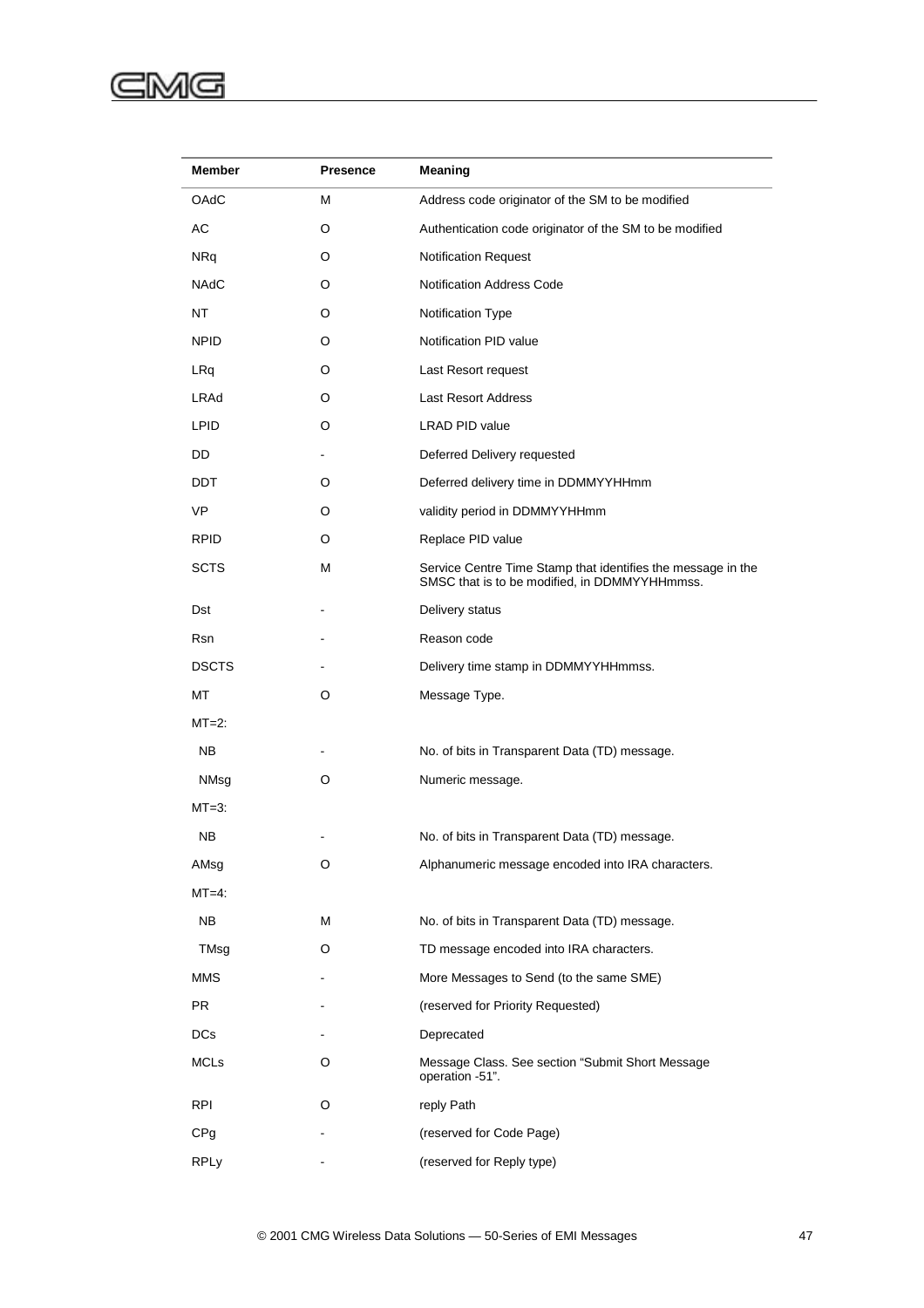| <b>Member</b>    | <b>Presence</b> | Meaning                    |
|------------------|-----------------|----------------------------|
| <b>OTOA</b>      | $\blacksquare$  | Originator Type Of Address |
| <b>HPLMN</b>     | O               | Home PLMN Address          |
| XSer             | Ω               | <b>Extra Services</b>      |
| RES4             | $\,$            |                            |
| RES <sub>5</sub> | $\,$            |                            |

- When the AC field is used, it should contain at least 4 numeric characters in every message, which are not all equal to zero, otherwise it shall be rejected.
- If a message is to be modified that was conditionally or unconditionally forwarded, a negative acknowledge is returned.
- If the option 'Long Message' is not supported on the SMSC, the maximum length of AMsg represents 160 characters and NMsg is 160 digits.
- A UCP 54 operation that requires modification of the message contents of a buffered message that contains a UDH is rejected by the SMSC.
- UCS2 as well as GSM Message Waiting Indications can be supplied in the GSM DCS information field in the UCP XSer field. Hereby, UCS2 messages can also be modified.
- If the GSM DCS information field is specified in the UCP XSer field, the UCP MCIs field is over-ruled and does not have to be supplied.
- If the stored message contains a message content, the UCP54 message must have the same alphabet and compression or a new message content must be supplied else the operation is rejected.
- GSM Message Waiting Indications can be modified only if no MT and NMsg, Amsg or TMsg is supplied and the alphabet and compression is the same as of the stored message.
- If the originator of the UCP51 message is not registered in the SMSC as being a Large Account and the Billing Identifier in the XSER field is used, then the UCP54 operation will be rejected with error code 04 "Operation not allowed".

#### Examples:

• Previously submitted message to recipient 012345 with timestamp 010197120501 is modified with a new (mobile) last resort address 0654321.

00/00087/O/54/012345/0111111//////1/0654321/0100/////010197120501////3///////////////4C

#### **5.6.1 Modify Short Message operation (positive result)**

The following table shows the parameters in the positive result data field:

#### **Table 5-30: Parameter Positive Result Data Field Modify Short Message Operation**

| <b>Parameter</b> | Type            | <b>Presence</b> | <b>Description</b>       |
|------------------|-----------------|-----------------|--------------------------|
| <b>ACK</b>       | Char "A"        | м               | Positive acknowledgement |
| <b>MVP</b>       | String of char  | O               | Modified validity period |
| <b>SM</b>        | String of char. |                 | System message           |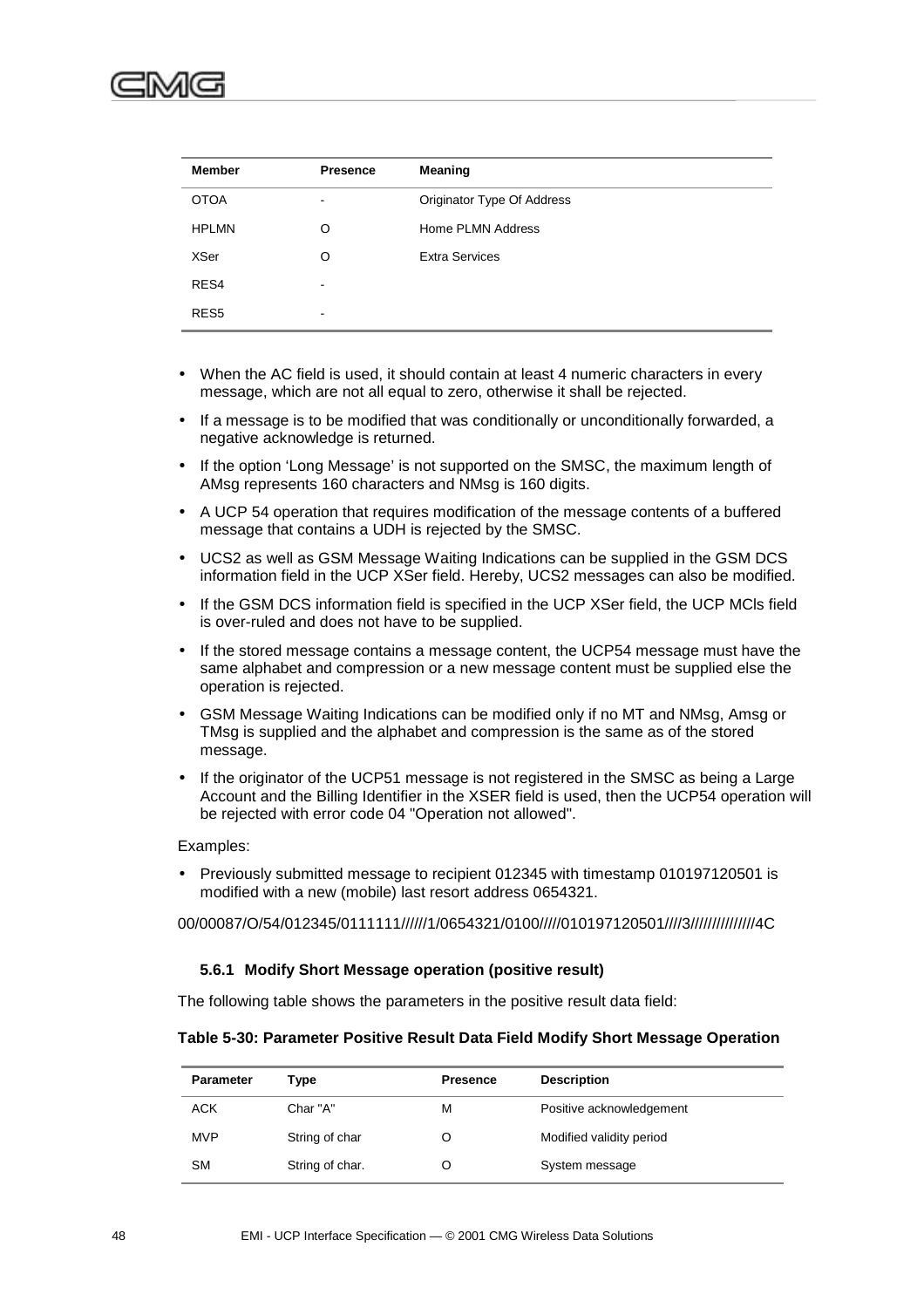The SM parameter contains the following three fields:

**Table 5-31: Short Message Parameter Field Modify Short Message Operation**

| <b>SM Parameter</b> | Type                    | <b>Description</b>                                      |
|---------------------|-------------------------|---------------------------------------------------------|
| AdC                 | String of num. char.    | Address code recipient, maximum length is<br>16 digits. |
| <b>SEP</b>          | char ":"                | Separator                                               |
| <b>SCTS</b>         | String of 12 num. char. | Service Centre time-stamp<br><b>DDMMYYhhmmss</b>        |

Example:

• 00/00039/R/54/A//012345:020197120005/65

#### **5.6.2 Modify Short Message operation (negative result)**

The following table shows the parameters in the negative result data field:

#### **Table 5-32: Parameter Negative Result Data Field Modify Short Message Operation**

| <b>Parameter</b> | Type            | <b>Presence</b> | <b>Description</b>       |
|------------------|-----------------|-----------------|--------------------------|
| <b>NACK</b>      | Char "N"        | М               | Negative acknowledgement |
| EС               | 2 num. char.    | м               | Error code               |
| <b>SM</b>        | String of char. |                 | System message           |

#### Example:

• 00/00022/R/54/N/04//0A

### **5.7 Inquiry message operation -55**

This operation is initiated by the SMT towards the SMSC to inquire about the status of a buffered message. As a result the SMSC can initiate a Response Inquiry message operation.

#### **Table 5-33: Inquiry Message Operation**

| <b>Member</b> | <b>Presence</b>          | Meaning                           |
|---------------|--------------------------|-----------------------------------|
| AdC           | м                        | Address code recipient for the SM |
| <b>OAdC</b>   | М                        | Address code originator           |
| АC            | O                        | Authentication code originator    |
| <b>NRq</b>    | $\overline{\phantom{a}}$ | <b>Notification Request</b>       |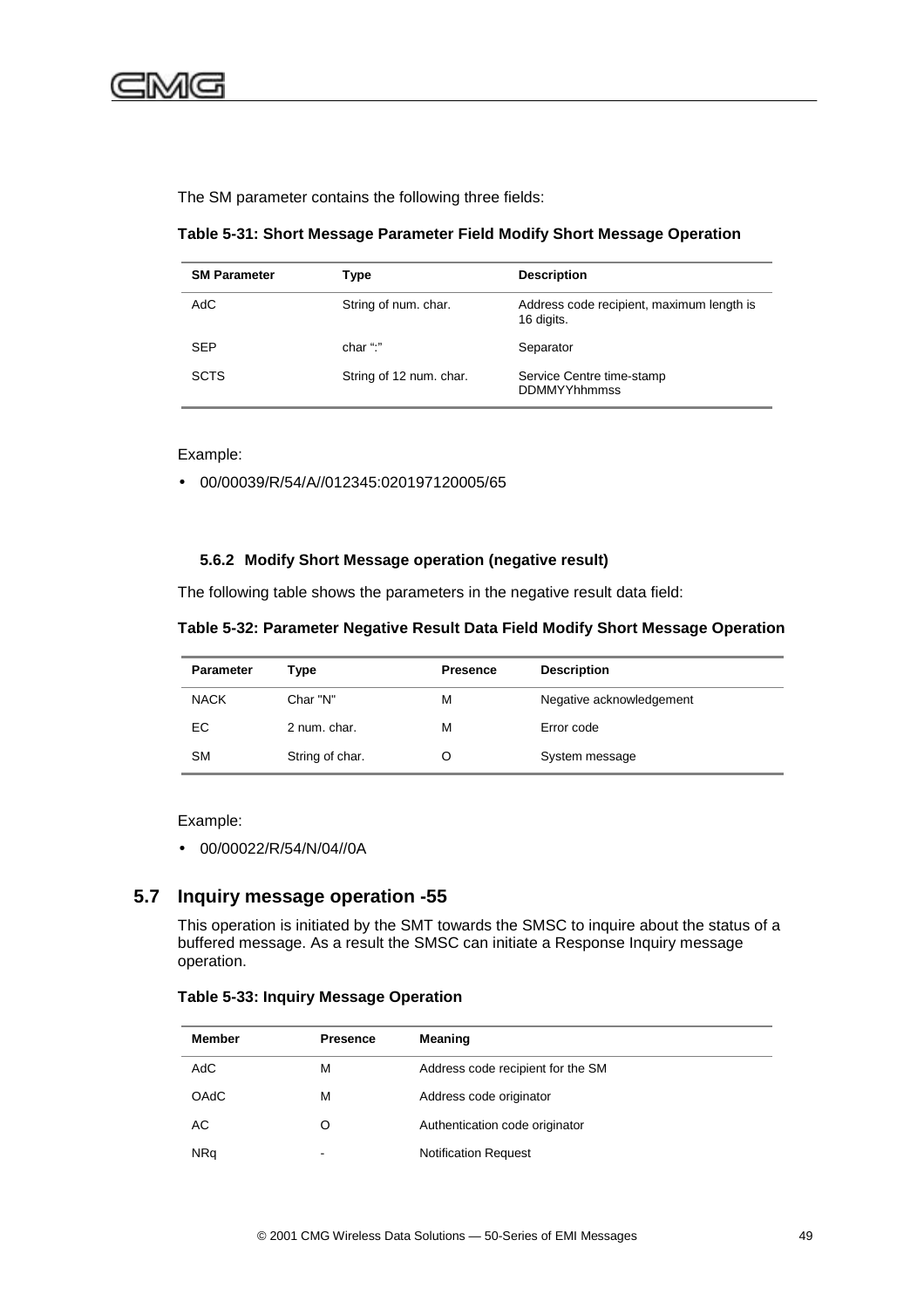#### ⋐ :MG

| Member          | <b>Presence</b> | Meaning                                           |
|-----------------|-----------------|---------------------------------------------------|
| NAdC            | $\blacksquare$  | <b>Notification Address</b>                       |
| NT              |                 | Notification Type                                 |
| <b>NPID</b>     |                 | Notification PID value                            |
| LRq             |                 | Last Resort Address request                       |
| LRAd            |                 | Last Resort Address                               |
| <b>LPID</b>     |                 | LRAD PID value                                    |
| DD              |                 | Deferred Delivery requested                       |
| DDT             |                 | Deferred delivery time in DDMMYYHHmm              |
| VP              |                 | Validity period in DDMMYYHHmm                     |
| <b>RPID</b>     |                 | Replace PID value                                 |
| <b>SCTS</b>     |                 | Service Centre Time Stamp in DDMMYYHHmmss.        |
| Dst             |                 | Delivery status                                   |
| Rsn             |                 | Reason code                                       |
| <b>DSCTS</b>    |                 | Delivery time stamp in DDMMYYHHmmss.              |
| MT              |                 | Message Type.                                     |
| $MT=2$ :        |                 |                                                   |
| NB.             |                 | No. of bits in Transparent Data (TD) message.     |
| NMsg            |                 | Numeric message.                                  |
| $MT=3$ :        |                 |                                                   |
| NB.             |                 | No. of bits in Transparent Data (TD) message.     |
| AMsg            |                 | Alphanumeric message encoded into IRA characters. |
| $MT=4$ :        |                 |                                                   |
| NΒ              |                 | No. of bits in Transparent Data (TD) message.     |
| TMsg            |                 | TD message encoded into IRA characters.           |
| <b>MMS</b>      |                 | More Messages to Send (to the same SME)           |
| <b>PR</b>       |                 | (reserved for Priority Requested)                 |
| <b>DCs</b>      |                 | Deprecated                                        |
| <b>MCLs</b>     |                 | Message Class                                     |
| <b>RPI</b>      |                 | Reply Path                                        |
| CP <sub>g</sub> |                 | (reserved for Code Page)                          |
| <b>RPLy</b>     |                 | (reserved for Reply type)                         |
| <b>OTOA</b>     |                 | Originator Type Of Address                        |
| <b>HPLMN</b>    | O               | Home PLMN Address                                 |
| XSer            |                 |                                                   |
| RES4            |                 |                                                   |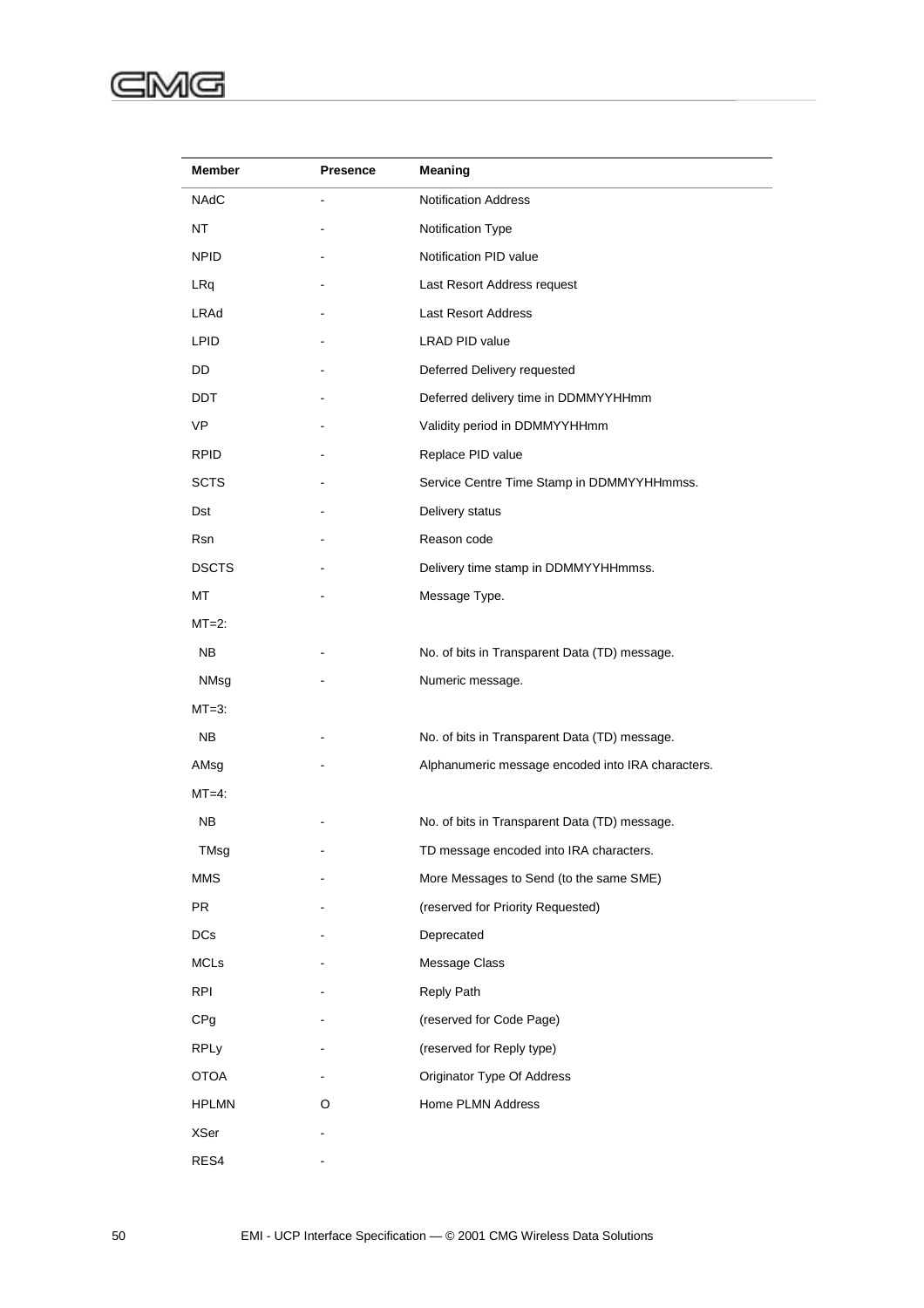

| Member           | Presence | Meaning |
|------------------|----------|---------|
| RES <sub>5</sub> |          |         |

- When the AC field is used, it should contain at least 4 numeric characters in every message which are not all equal to zero, otherwise it shall be rejected.
- If the option 'Long Message' is not supported on the SMSC, the maximum length of AMsg represents 160 characters and NMsg is 160 digits.

Example:

• Inquiry message on recipient 0786483 from originator 0786875676

65/00066/O/55/0786483/0786875676////////////////////////////////7B

#### **5.7.1 Inquiry message operation (positive result)**

The following table shows the parameters in the positive result data field:

**Table 5-34: Parameter Positive Result Data Field Inquiry Message Operation**

| <b>Parameter</b> | Type            | <b>Presence</b>          | <b>Description</b>       |
|------------------|-----------------|--------------------------|--------------------------|
| <b>ACK</b>       | Char "A"        | М                        | Positive acknowledgement |
| <b>MVP</b>       | String of char  | $\overline{\phantom{a}}$ | Modified validity period |
| <b>SM</b>        | String of char. |                          | System message           |

Example:

• 00/00032/R/55/A//030395030303/F8

#### **5.7.2 Inquiry message operation (negative result)**

The following table shows the parameters in the negative result data field:

#### **Table 5-35: Parameter Negative Result Data Field Inquiry Message Operation**

| <b>Parameter</b> | Type            | <b>Presence</b> | <b>Description</b>       |
|------------------|-----------------|-----------------|--------------------------|
| <b>NACK</b>      | Char "N"        | м               | Negative acknowledgement |
| EС               | 2 num. char.    | м               | Error code               |
| <b>SM</b>        | String of char. |                 | System message           |

Example:

• 09/00022/R/55/N/02//12

### **5.8 Delete message operation -56**

This operation is initiated by the SMT to delete one or more buffered Short Messages.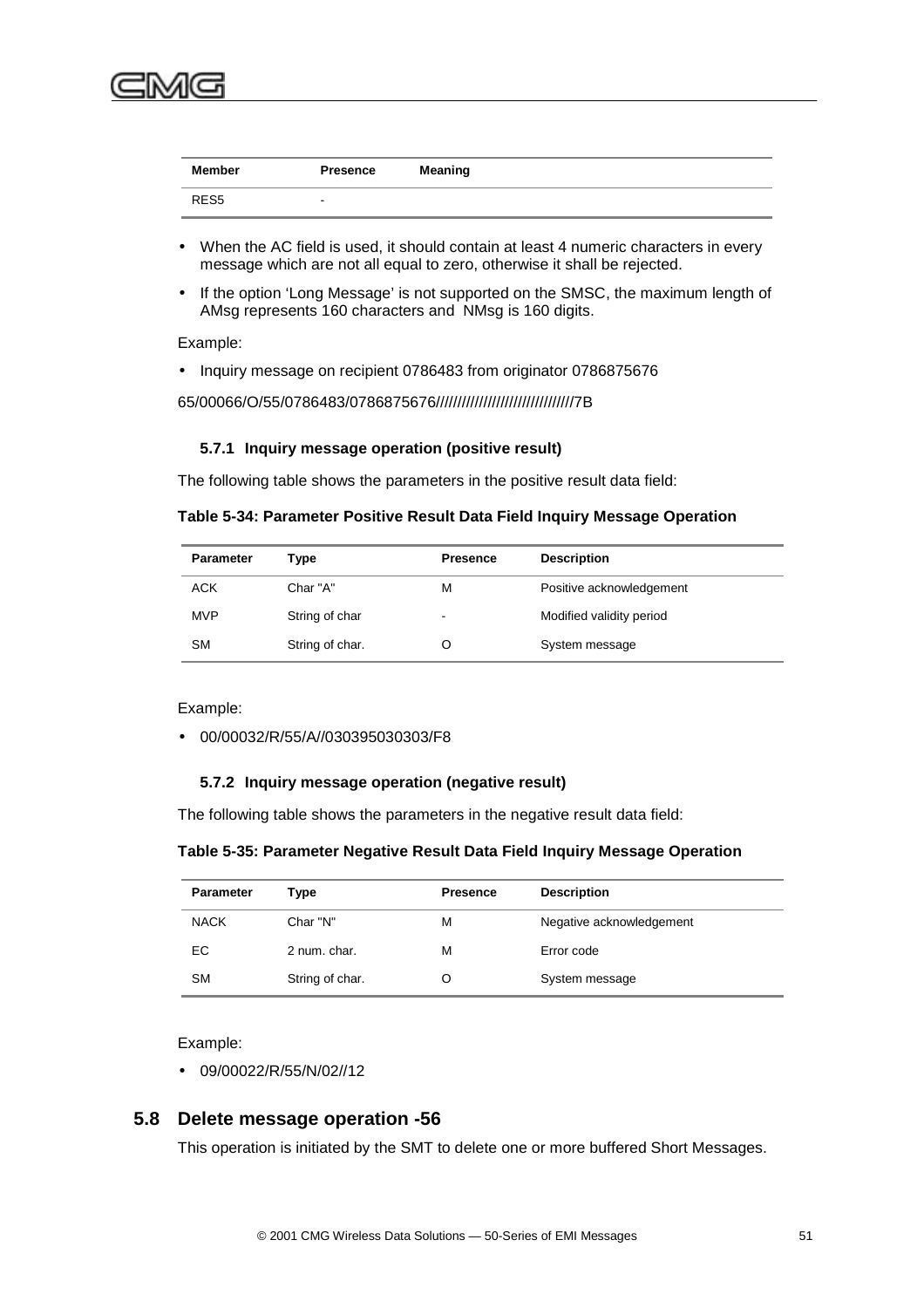#### G (c

| <b>Member</b> | <b>Presence</b> | Meaning                                                                                                                                                                                        |
|---------------|-----------------|------------------------------------------------------------------------------------------------------------------------------------------------------------------------------------------------|
| AdC           | м               | Address code recipient for the SM                                                                                                                                                              |
| OAdC          | м               | Address code originator                                                                                                                                                                        |
| AC            | O               | Authentication code originator                                                                                                                                                                 |
| <b>NRq</b>    |                 | Notification Request                                                                                                                                                                           |
| <b>NAdC</b>   |                 | <b>Notification Address</b>                                                                                                                                                                    |
| NT            |                 | Notification Type                                                                                                                                                                              |
| <b>NPID</b>   |                 | Notification PID value                                                                                                                                                                         |
| LRq           |                 | Last Resort Address request                                                                                                                                                                    |
| LRAd          |                 | Last Resort Address                                                                                                                                                                            |
| LPID.         |                 | LRAD PID value                                                                                                                                                                                 |
| DD            |                 | Deferred Delivery requested                                                                                                                                                                    |
| DDT.          |                 | Deferred delivery time in DDMMYYHHmm                                                                                                                                                           |
| <b>VP</b>     |                 | Validity period in DDMMYYHHmm                                                                                                                                                                  |
| <b>RPID</b>   |                 | Replace PID value                                                                                                                                                                              |
| <b>SCTS</b>   |                 | Service Centre Time Stamp in DDMMYYHHmmss.                                                                                                                                                     |
| Dst           |                 | Delivery status                                                                                                                                                                                |
| Rsn           |                 | Reason code                                                                                                                                                                                    |
| <b>DSCTS</b>  |                 | Delivery time stamp in DDMMYYHHmmss.                                                                                                                                                           |
| МT            | М               | Message Type.                                                                                                                                                                                  |
| $MT=2$ :      |                 |                                                                                                                                                                                                |
| NB.           |                 | No. of bits in Transparent Data (TD) message.                                                                                                                                                  |
| NMsg          |                 | Numeric message.                                                                                                                                                                               |
| $MT=3$ :      |                 |                                                                                                                                                                                                |
| NB.           |                 | No. of bits in Transparent Data (TD) message.                                                                                                                                                  |
| AMsg          | O               | Alphanumeric message encoded into IRA characters.<br>Contains the time stamps (format YYMMDDhhmmss) of the<br>buffered Short Message(s), separated by spaces. Format:<br>TIMESTAMP {TIMESTAMP} |
| $MT=4$ :      |                 |                                                                                                                                                                                                |
| NB.           |                 | No. of bits in Transparent Data (TD) message.                                                                                                                                                  |
| TMsg          |                 | TD message encoded into IRA characters.                                                                                                                                                        |
| <b>MMS</b>    |                 | More Messages to Send (to the same SME)                                                                                                                                                        |
| PR.           |                 | (reserved for Priority Requested)                                                                                                                                                              |
| <b>DCs</b>    |                 | Deprecated                                                                                                                                                                                     |
| <b>MCLs</b>   |                 | Message Class                                                                                                                                                                                  |

## **Table 5-36: Delete Message Operation**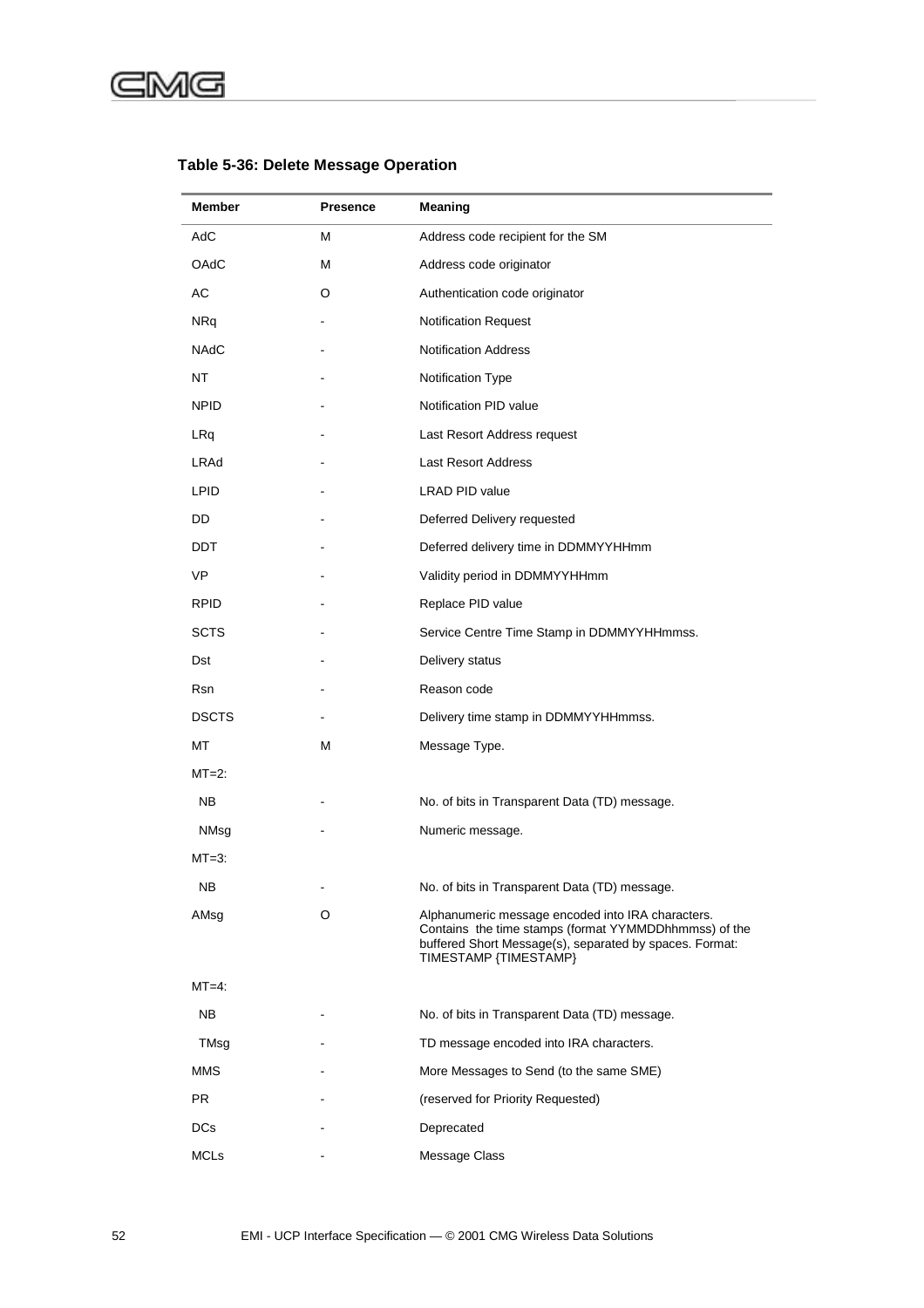

| <b>Member</b>    | <b>Presence</b> | Meaning                    |
|------------------|-----------------|----------------------------|
| <b>RPI</b>       |                 | Reply Path                 |
| CPg              |                 | (reserved for Code Page)   |
| <b>RPLy</b>      |                 | (reserved for Reply type)  |
| <b>OTOA</b>      |                 | Originator Type Of Address |
| <b>HPLMN</b>     | O               | Home PLMN Address          |
| <b>XSer</b>      |                 |                            |
| RES4             |                 |                            |
| RES <sub>5</sub> | -               |                            |

- When the AC field is used, it should contain at least 4 numeric characters in every message which are not all equal to zero, otherwise it shall be rejected.
- If the option 'Long Message' is not supported on the SMSC, the maximum length of AMsg represents 160 characters and NMsg is 160 digits.

#### Example:

• Delete messages with timestamps '960901113944 960808122222' for recipient 0546546 from originator 08456556

12/00115/O/56/0546546/08456556/////////////////3//39363039303131313339343420393630383 038313232323232/////////////2A

#### **5.8.1 Delete message operation (positive result)**

The following table shows the parameters in the positive result data field:

#### **Table 5-37: Parameter Positive Result Data Field Delete Message Operation**

| <b>Parameter</b> | Type            | <b>Presence</b> | <b>Description</b>       |
|------------------|-----------------|-----------------|--------------------------|
| <b>ACK</b>       | Char "A"        | М               | Positive acknowledgement |
| <b>MVP</b>       | String of char  | $\,$            | Modified validity period |
| <b>SM</b>        | String of char. |                 | System message           |

Example:

• 10/00032/R/56/A//040497161604/07

#### **5.8.2 Delete message operation (negative result)**

The following table shows the parameters in the negative result data field:

#### **Table 5-38: Parameter Negative Result Data Field Delete Message Operation**

| Parameter   | Tvpe     | Presence | <b>Description</b>       |
|-------------|----------|----------|--------------------------|
| <b>NACK</b> | Char "N" | M        | Negative acknowledgement |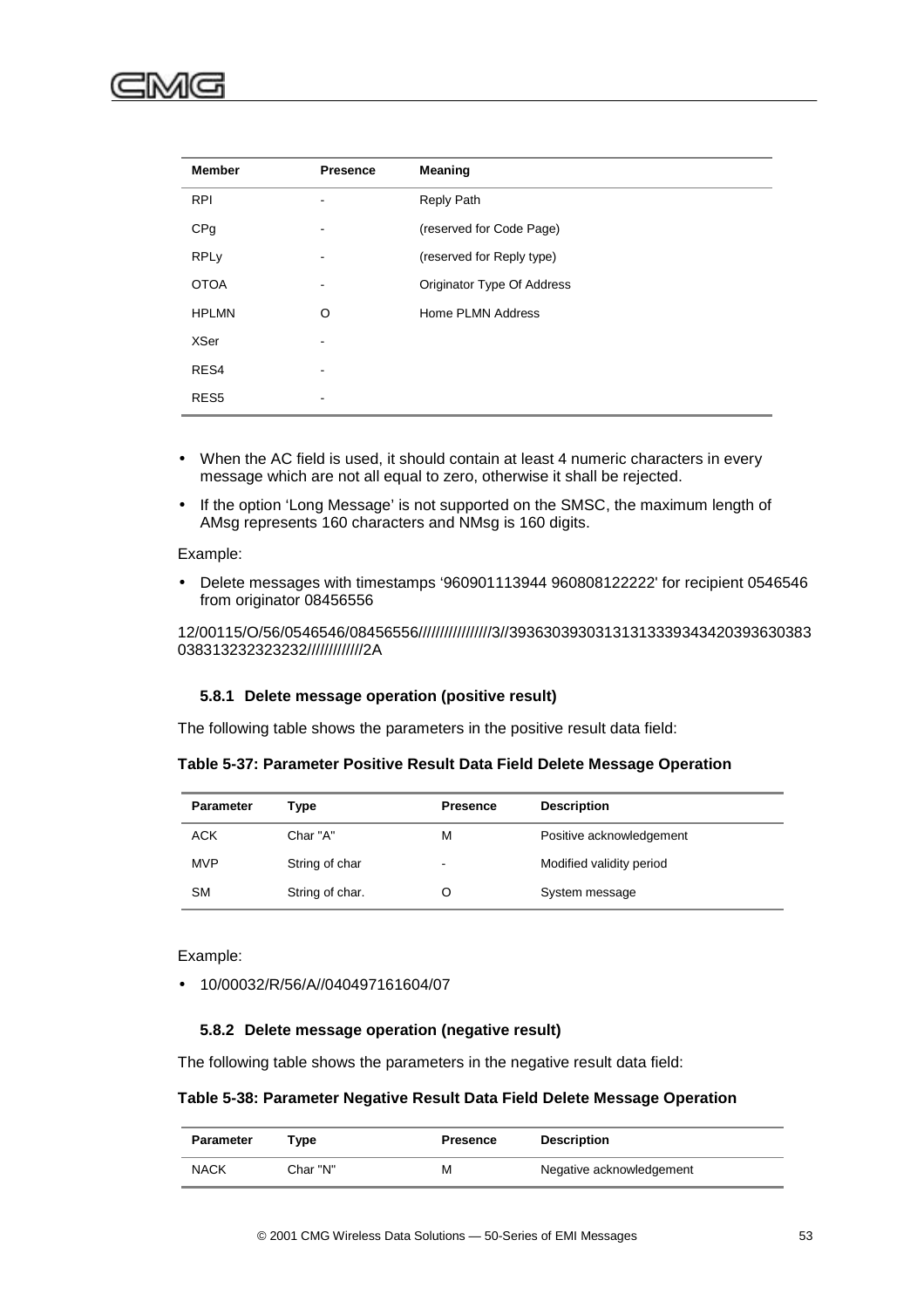

| EC | 2 num. char.    | М | Error code     |
|----|-----------------|---|----------------|
| SΜ | String of char. |   | System message |

Example:

• 00/00022/R/56/N/01//09

## **5.9 Response Inquiry message operation -57**

This operation is initiated by the SMSC in response to an Inquiry message operation. If necessary, the SMSC will start a dial-back session.

| Table 5-39: Response Inquiry Message Operation |
|------------------------------------------------|
|------------------------------------------------|

| <b>Member</b> | <b>Presence</b> | <b>Meaning</b>                                |
|---------------|-----------------|-----------------------------------------------|
| AdC           | M               | Address code recipient for the SM             |
| <b>OAdC</b>   | M               | Address code originator                       |
| AC            | O               | Authentication code originator                |
| <b>NRq</b>    |                 | Notification Request                          |
| <b>NAdC</b>   |                 | <b>Notification Address</b>                   |
| NT            |                 | Notification Type                             |
| <b>NPID</b>   |                 | Notification PID value                        |
| LRq           |                 | Last Resort Address request                   |
| LRAd          |                 | <b>Last Resort Address</b>                    |
| <b>LPID</b>   |                 | <b>LRAD PID value</b>                         |
| DD            |                 | Deferred Delivery requested                   |
| <b>DDT</b>    |                 | Deferred delivery time in DDMMYYHHmm          |
| VP            |                 | Validity period in DDMMYYHHmm                 |
| <b>RPID</b>   |                 | Replace PID value                             |
| <b>SCTS</b>   |                 | Service Centre Time Stamp in DDMMYYHHmmss.    |
| Dst           |                 | Delivery status                               |
| Rsn           |                 | Reason code                                   |
| <b>DSCTS</b>  |                 | Delivery time stamp in DDMMYYHHmmss.          |
| МT            | М               | Message Type.                                 |
| $MT=2$ :      |                 |                                               |
| <b>NB</b>     |                 | No. of bits in Transparent Data (TD) message. |
| NMsg          |                 | Numeric message.                              |
| $MT=3$ :      |                 |                                               |
| <b>NB</b>     |                 | No. of bits in Transparent Data (TD) message. |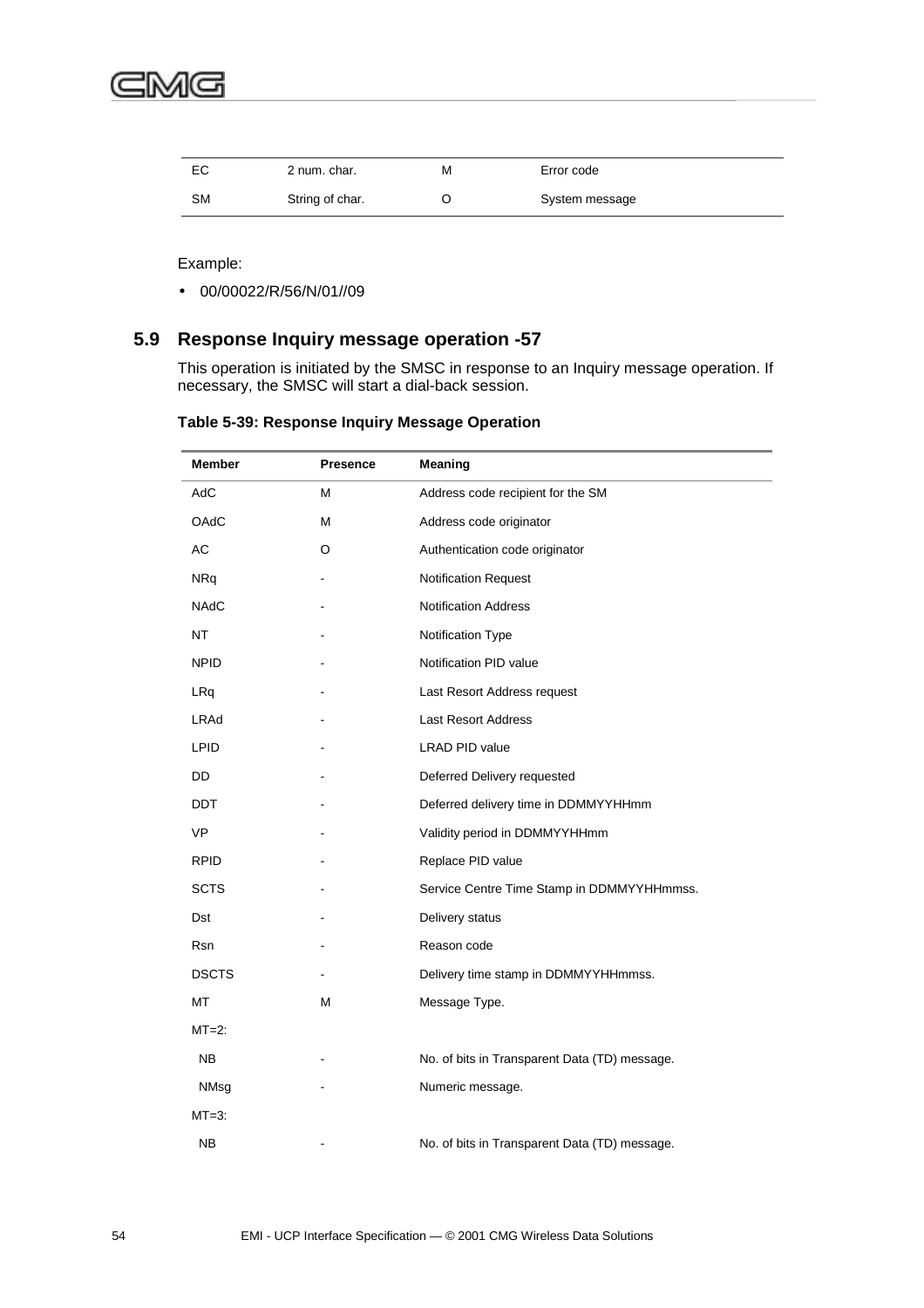| <b>Member</b>    | <b>Presence</b> | Meaning                                                                                                                                                                                                                                        |
|------------------|-----------------|------------------------------------------------------------------------------------------------------------------------------------------------------------------------------------------------------------------------------------------------|
| AMsg             | O               | Alphanumeric message encoded into IRA characters.<br>Contains the recipient address and the time stamps (format<br>YYMMDDhhmmss) of the buffered Short Message(s),<br>separated by spaces. Format: [TEXT1] <adc> [TEXT2]<br/>{TIMESTAMP}</adc> |
| $MT=4$ :         |                 |                                                                                                                                                                                                                                                |
| <b>NB</b>        |                 | No. of bits in Transparent Data (TD) message.                                                                                                                                                                                                  |
| TMsg             |                 | TD message encoded into IRA characters.                                                                                                                                                                                                        |
| <b>MMS</b>       |                 | More Messages to Send (to the same SME)                                                                                                                                                                                                        |
| <b>PR</b>        |                 | (reserved for Priority Requested)                                                                                                                                                                                                              |
| <b>DCs</b>       |                 | Deprecated                                                                                                                                                                                                                                     |
| <b>MCLs</b>      |                 | Message Class                                                                                                                                                                                                                                  |
| <b>RPI</b>       |                 | <b>Reply Path</b>                                                                                                                                                                                                                              |
| CP <sub>g</sub>  |                 | (reserved for Code Page)                                                                                                                                                                                                                       |
| <b>RPLy</b>      |                 | (reserved for Reply type)                                                                                                                                                                                                                      |
| <b>OTOA</b>      |                 | Originator Type Of Address                                                                                                                                                                                                                     |
| <b>HPLMN</b>     | O               | Home PLMN Address                                                                                                                                                                                                                              |
| <b>XSer</b>      |                 |                                                                                                                                                                                                                                                |
| RES4             |                 |                                                                                                                                                                                                                                                |
| RES <sub>5</sub> |                 |                                                                                                                                                                                                                                                |

• If the option 'Long Message' is not supported on the SMSC, the maximum length of AMsg represents 160 characters and NMsg is 160 digits.

Example:

• There are no messages for 0666666 waiting to be send

17/00098/O/57/55555//////////////////3//44657374696E6174696F6E3A203036363636363620/1/ ///////////37

#### **5.9.1 Response inquiry message operation (positive result)**

The following table shows the parameters in the positive result data field:

#### **Table 5-40: Parameter Positive Result Data Field Response Inquiry Message Operation**

| <b>Parameter</b> | Type            | <b>Presence</b>          | <b>Description</b>       |
|------------------|-----------------|--------------------------|--------------------------|
| <b>ACK</b>       | Char "A"        | м                        | Positive acknowledgement |
| <b>MVP</b>       | String of char  | $\overline{\phantom{a}}$ | Modified validity period |
| <b>SM</b>        | String of char. |                          | System message           |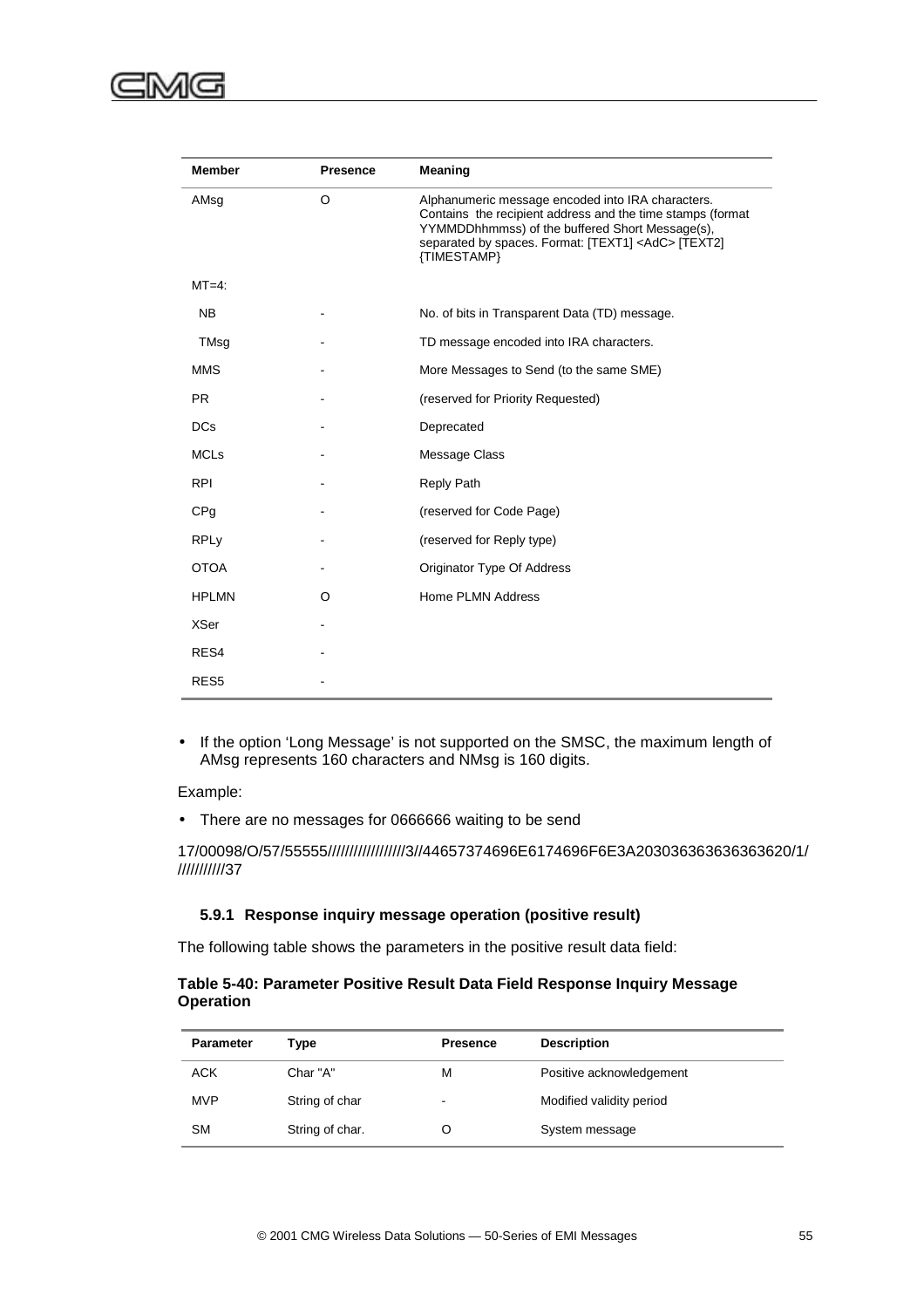

Example:

• 00/00020/R/57/A///9A

#### **5.9.2 Response inquiry message operation (negative result)**

The following table shows the parameters in the negative result data field:

#### **Table 5-41: Parameter Negative Result Data Field Response Inquiry Operation**

| <b>Parameter</b> | Type            | <b>Presence</b> | <b>Description</b>       |
|------------------|-----------------|-----------------|--------------------------|
| <b>NACK</b>      | Char "N"        | М               | Negative acknowledgement |
| EC               | 2 num. char.    | М               | Error code               |
| <b>SM</b>        | String of char. |                 | System message           |

Example:

• 47/00022/R/57/N/02//16

### **5.10 Response delete message operation -58**

This operation is initiated by the SMSC to indicate which Short Messages have been deleted successfully.

| Table 5-42: Response Delete Message Operation |  |  |  |
|-----------------------------------------------|--|--|--|
|-----------------------------------------------|--|--|--|

| <b>Member</b> | <b>Presence</b> | Meaning                                    |  |
|---------------|-----------------|--------------------------------------------|--|
| AdC           | M               | Address code recipient for the SM          |  |
| OAdC          |                 | Address code originator                    |  |
| AC            |                 | Authentication code originator             |  |
| <b>NRq</b>    |                 | <b>Notification Request</b>                |  |
| <b>NAdC</b>   |                 | <b>Notification Address</b>                |  |
| <b>NT</b>     |                 | Notification Type                          |  |
| <b>NPID</b>   |                 | Notification PID value                     |  |
| LRq           |                 | Last Resort Address request                |  |
| <b>LRAd</b>   |                 | <b>Last Resort Address</b>                 |  |
| <b>LPID</b>   |                 | <b>LRAD PID value</b>                      |  |
| DD            |                 | Deferred Delivery requested                |  |
| <b>DDT</b>    |                 | Deferred delivery time in DDMMYYHHmm       |  |
| <b>VP</b>     |                 | Validity period in DDMMYYHHmm              |  |
| <b>RPID</b>   |                 | Replace PID value                          |  |
| <b>SCTS</b>   |                 | Service Centre Time Stamp in DDMMYYHHmmss. |  |
| Dst           |                 | Delivery status                            |  |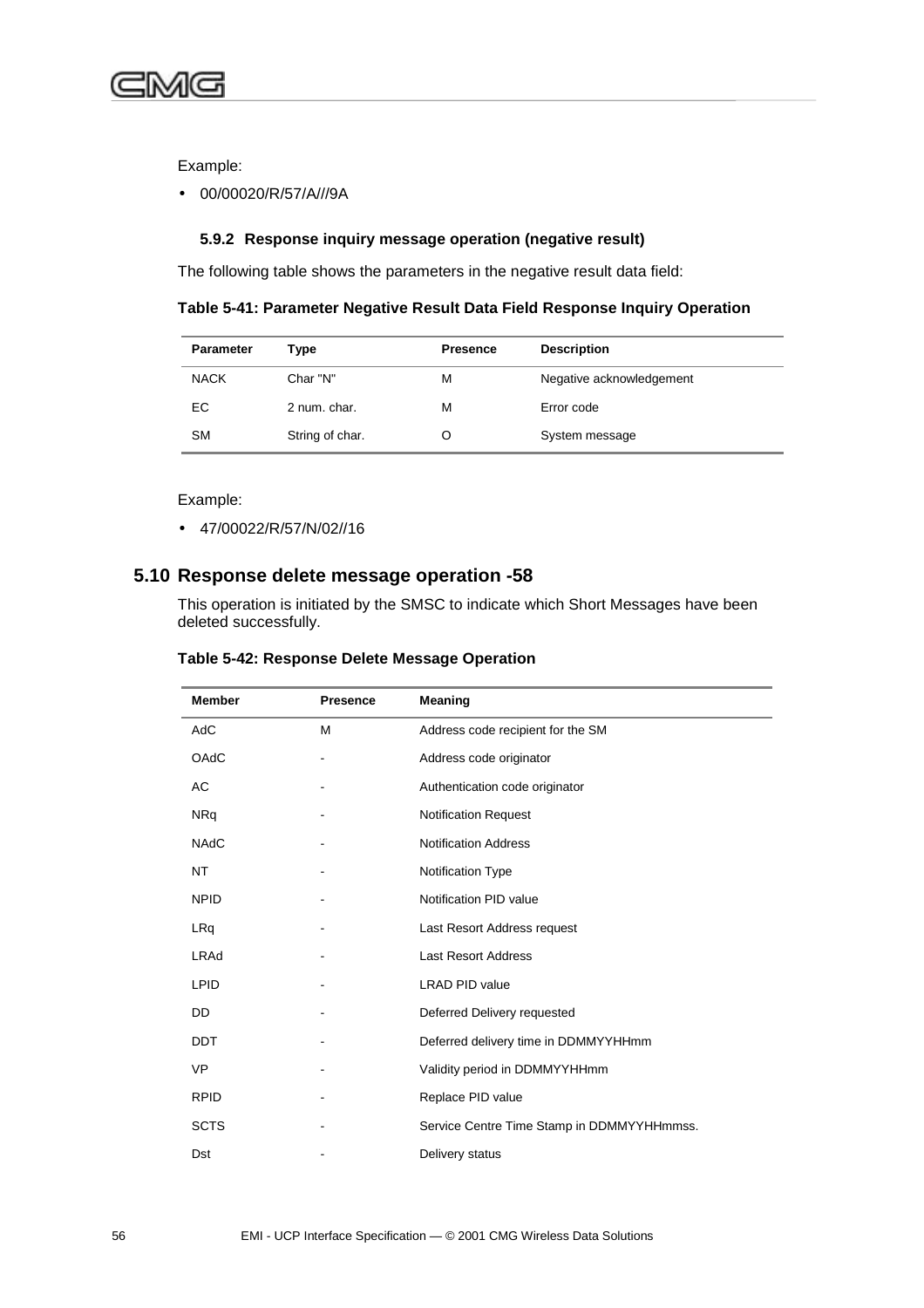| <b>Member</b>   | <b>Presence</b> | Meaning                                                                                                                                                                                                                                               |  |
|-----------------|-----------------|-------------------------------------------------------------------------------------------------------------------------------------------------------------------------------------------------------------------------------------------------------|--|
| <b>Rsn</b>      |                 | Reason code                                                                                                                                                                                                                                           |  |
| <b>DSCTS</b>    |                 | Delivery time stamp in DDMMYYHHmmss.                                                                                                                                                                                                                  |  |
| МT              | M               | Message Type.                                                                                                                                                                                                                                         |  |
| $MT=2$ :        |                 |                                                                                                                                                                                                                                                       |  |
| NB.             |                 | No. of bits in Transparent Data (TD) message.                                                                                                                                                                                                         |  |
| NMsg            |                 | Numeric message.                                                                                                                                                                                                                                      |  |
| $MT=3$ :        |                 |                                                                                                                                                                                                                                                       |  |
| <b>NB</b>       |                 | No. of bits in Transparent Data (TD) message.                                                                                                                                                                                                         |  |
| AMsg            | O               | Alphanumeric message encoded into IRA characters.<br>Contains the recipient address and the time stamps (format<br>YYMMDDhhmmss) of the deleted Short Message(s),<br>separated by spaces. Format: [TEXT3] <adc> [TEXT4]<br/>{TIMESTAMP} [TEXT5]</adc> |  |
| $MT=4$ :        |                 |                                                                                                                                                                                                                                                       |  |
| NB              |                 | No. of bits in Transparent Data (TD) message.                                                                                                                                                                                                         |  |
| TMsg            |                 | TD message encoded into IRA characters.                                                                                                                                                                                                               |  |
| <b>MMS</b>      | O               | More Messages to Send (to the same SME)                                                                                                                                                                                                               |  |
| <b>PR</b>       |                 | (reserved for Priority Requested)                                                                                                                                                                                                                     |  |
| DCs             |                 | Deprecated                                                                                                                                                                                                                                            |  |
| <b>MCLs</b>     |                 | Message Class                                                                                                                                                                                                                                         |  |
| <b>RPI</b>      |                 | <b>Reply Path</b>                                                                                                                                                                                                                                     |  |
| CP <sub>g</sub> |                 | (reserved for Code Page)                                                                                                                                                                                                                              |  |
| <b>RPLy</b>     |                 | (reserved for Reply type)                                                                                                                                                                                                                             |  |
| <b>OTOA</b>     |                 | Originator Type Of Address                                                                                                                                                                                                                            |  |
| <b>HPLMN</b>    | O               | Home PLMN Address                                                                                                                                                                                                                                     |  |
| <b>XSer</b>     |                 |                                                                                                                                                                                                                                                       |  |
| RES4            |                 |                                                                                                                                                                                                                                                       |  |
| RES5            |                 |                                                                                                                                                                                                                                                       |  |

• If the option 'Long Message' is not supported on the SMSC, the maximum length of AMsg represents 160 characters and NMsg is 160 digits.

Example:

• Message for 0666666 with timestamp 960110091043 has been deleted

22/00188/O/58/55555//////////////////3//44657374696E6174696F6E2030363636363636206964 656E74696669636174696F6E3A2039363031313030393130343320686173206265656E20 64656C657465642E/1////////////FF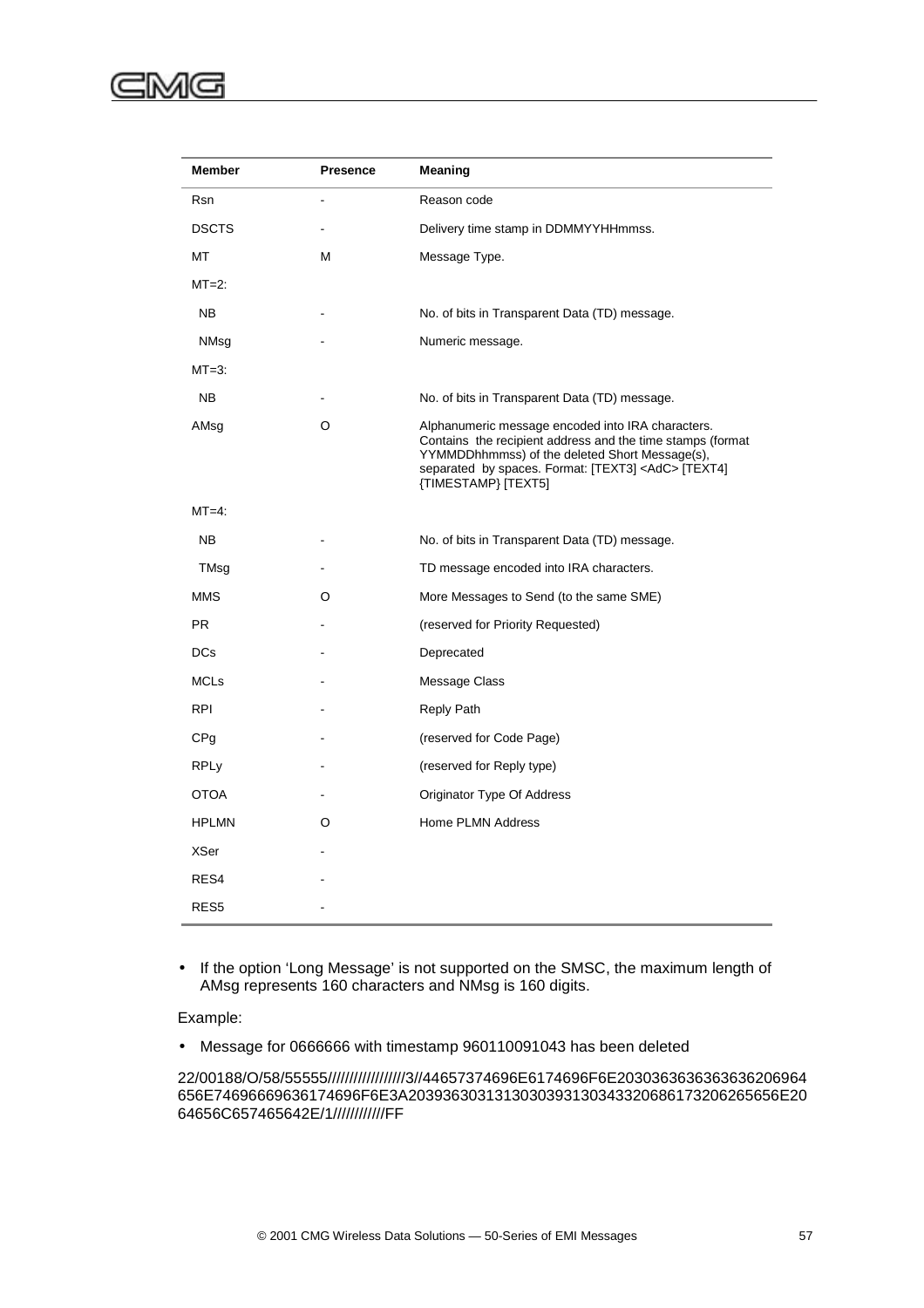#### **5.10.1 Response delete message operation (positive result)**

The following table shows the parameters in the positive result data field:

**Table 5-43: Parameter Positive Result Data Field Response Delete Message Operation**

| <b>Parameter</b> | Type            | <b>Presence</b> | <b>Description</b>       |
|------------------|-----------------|-----------------|--------------------------|
| <b>ACK</b>       | Char "A"        | M               | Positive acknowledgement |
| <b>MVP</b>       | String of char  | $\blacksquare$  | Modified validity period |
| SM               | String of char. |                 | System message           |

Example:

• 00/00029/R/58/A//064564565/7D

#### **5.10.2 Response delete message operation (negative result)**

The following table shows the parameters in the negative result data field:

| Table 5-44: Parameter Negative Result Data Field Response Inquiry Operation |  |  |
|-----------------------------------------------------------------------------|--|--|
|                                                                             |  |  |

| <b>Parameter</b> | Type            | <b>Presence</b> | <b>Description</b>       |
|------------------|-----------------|-----------------|--------------------------|
| <b>NACK</b>      | Char "N"        | м               | Negative acknowledgement |
| EC               | 2 num. char.    | м               | Error code               |
| <b>SM</b>        | String of char. |                 | System message           |

Example:

• 00/00027/R/58/N/02/07567/1A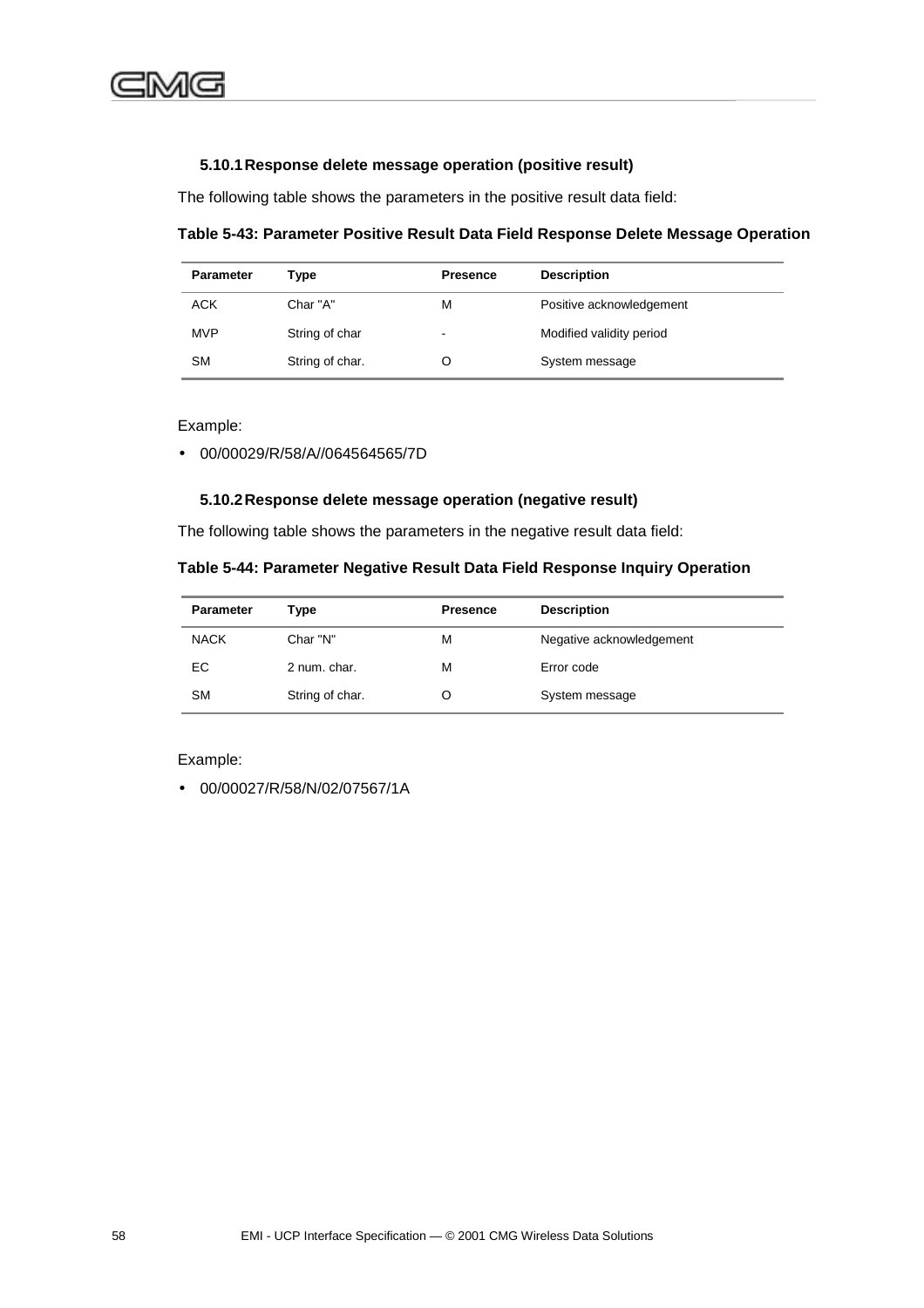# **6 60-Series of EMI Messages**

This chapter introduces the 60-series of operations. The 60-series are used in combination with the Large Account Database option. The following table defines these operations:

|  |  |  |  | Table 6-1: 60-Series of EMI Messages |
|--|--|--|--|--------------------------------------|
|--|--|--|--|--------------------------------------|

| <b>EMI Operation</b> | Name                      | Initiated by |
|----------------------|---------------------------|--------------|
| 60                   | <b>Session Management</b> | <b>SMT</b>   |
| 61                   | List Management           | <b>SMT</b>   |

## **6.1 Abstract Data Types**

For a higher maintainability a generic Abstract Data Type (ADT) is introduced for all operations described in this chapter. This means that all 60-series of EMI strings, including responses, shall contain all fields listed, fields not appropriate shall be left empty.

The following table is a description of this generic ADT (where 'Num. string' indicates 'string of numeric char.'):

| <b>Member</b>    | Length | Type         | Meaning                                      |
|------------------|--------|--------------|----------------------------------------------|
| <b>OAdC</b>      | 16     | Num. string  | Address code originator                      |
| <b>OTON</b>      | 1      | Num. char.   | Originator Type of Number                    |
| <b>ONPI</b>      | 1      | Num. char.   | Originator Numbering Plan Id                 |
| <b>STYP</b>      | 1      | Num. char.   | Subtype of operation                         |
| <b>PWD</b>       | 16     | Char. string | Current password encoded into IRA characters |
| <b>NPWD</b>      | 16     | Char. string | New password encoded into IRA characters     |
| <b>VERS</b>      | 4      | Num. string  | Version number                               |
| LAdC             | 16     | Num. string  | Address for VSMSC list operation             |
| <b>LTON</b>      | 1      | Char. string | Type of Number list address                  |
| <b>LNPI</b>      | 1      | Char. string | Numbering Plan Id list address               |
| OPID             | 2      | Num. string  | Originator Protocol Identifier               |
| RES <sub>1</sub> | X      | Num. string  | (reserved for future use)                    |

### **Table 6-2: Abstract Data Types 60-Series**

A generic ADT for the EMI response is defined as follows:

For a positive response: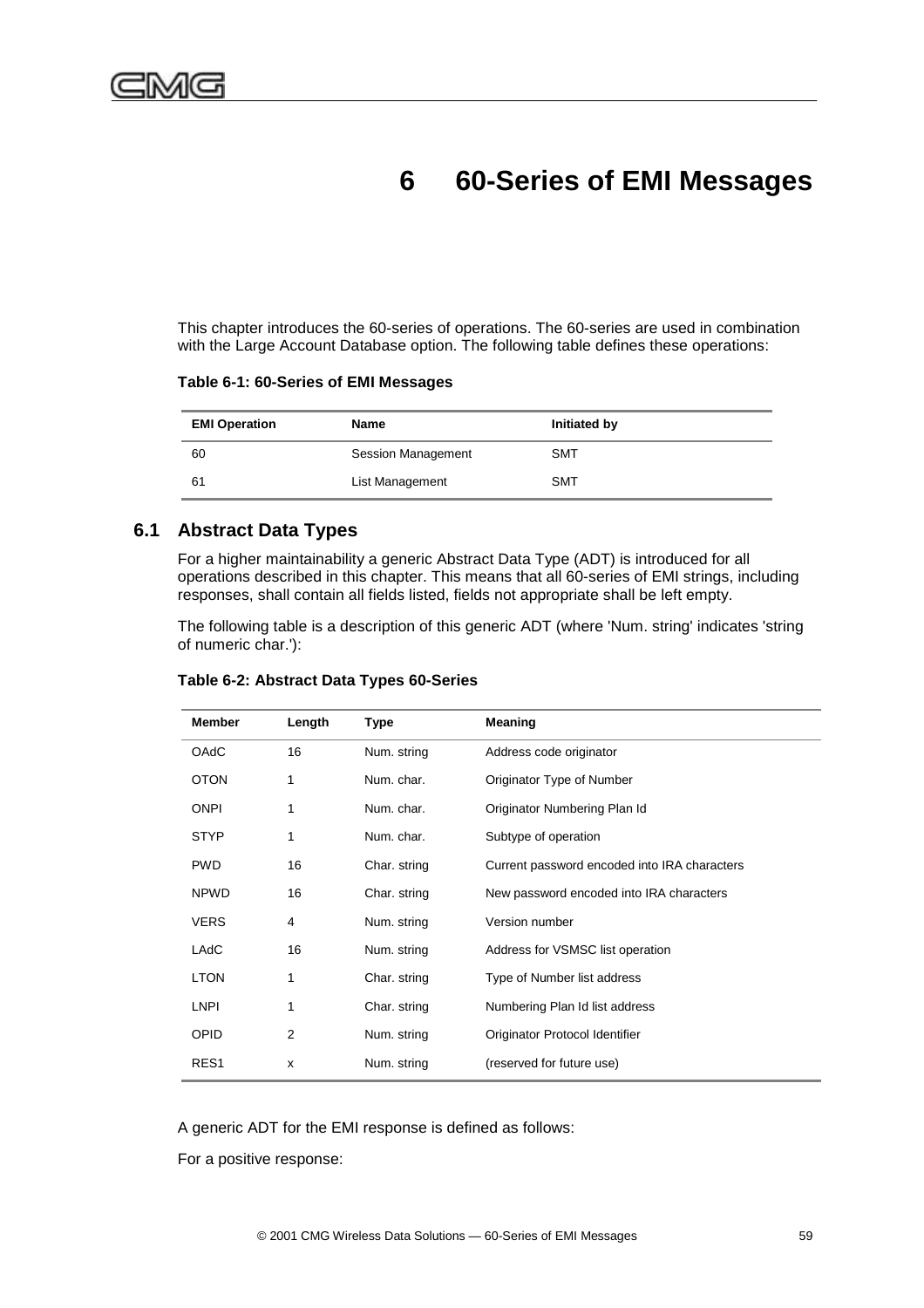| <b>Member</b> | Type                     |
|---------------|--------------------------|
| <b>ACK</b>    | Positive acknowledgement |
| <b>SM</b>     | <b>System Message</b>    |

### **Table 6-3: Generic ADT for EMI Positive Response**

For a negative response:

### **Table 6-4: Generic ADT for EMI Negative Response**

| <b>Member</b> | Type                     |
|---------------|--------------------------|
| <b>NAcK</b>   | Negative acknowledgement |
| EC.           | Error code               |
| <b>SM</b>     | System Message           |

## **6.2 Standard string**

The advantage of using the generic ADT for all new EMI operations is, that one standard string can be used for all operations. The string is build according to the specifications in [1] as follows:

stx <header> / <data> / <checksum> etx

 $o$  stx = 02(hex)

 $o$  etx = 03(hex)

The string header is build up in the same way as is done in UCP.

The data field shall always contain **ALL fields** listed in the 6x series generic ADT. These fields are separated by "/". If a member of the ADT is not used in a specific message type, its place in the data string is empty, but the field separators will be present ("//").

This format provides a high degree of flexibility as well as upwards compatibility to future EMI specifications.

In the columns marked 'Presence' of the sections to follow, "M" indicates that the field is Mandatory, "O" indicates that the parameter is Optional and "-" indicates that the parameter shall be empty.

## **6.3 Session management operation -60**

This operation provides the facility to open a session and to modify the submit and provisioning passwords.

### **Table 6-5: Session Management Operation**

| Member      | Presence | Meaning                                                                  |
|-------------|----------|--------------------------------------------------------------------------|
| <b>OAdC</b> | м        | Any valid X.121, E164, TCP/IP or abbreviated address, excluding prefixes |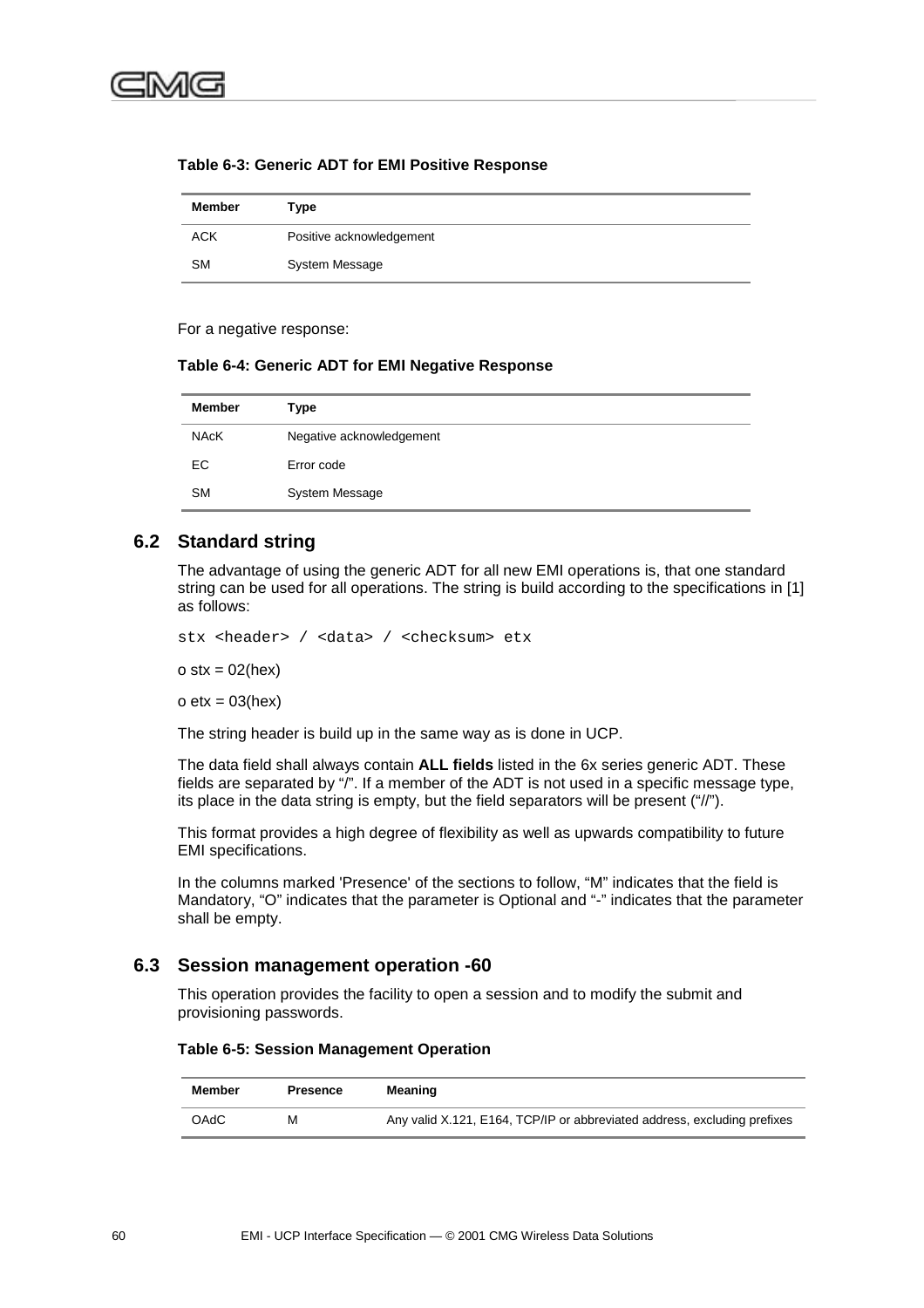| <b>OTON</b>      | O | Originator Type of Number:                              |
|------------------|---|---------------------------------------------------------|
|                  |   | 1 = International number (starts with the country code) |
|                  |   | 2 = National number (default value if omitted)          |
|                  |   | $6 =$ Abbreviated number (short number alias)           |
| <b>ONPI</b>      | O | Originator Numbering Plan Id:                           |
|                  |   | $1 = E.164$ address (default value if omitted)          |
|                  |   | $3 = X121$ address                                      |
|                  |   | 5 = Private (TCP/IP address/abbreviated number address) |
| STYP             | M | Subtype of operation:                                   |
|                  |   | $1 =$ open session                                      |
|                  |   | $2 =$ reserved                                          |
|                  |   | $3 = change$ password                                   |
|                  |   | $4 =$ open provisioning session                         |
|                  |   | $5 =$ reserved                                          |
|                  |   | $6$ = change provisioning password                      |
| <b>PWD</b>       | М | Current password encoded into IRA characters            |
| <b>NPWD</b>      | O | New password encoded into IRA characters                |
| <b>VERS</b>      | M | Version number '0100'                                   |
| LAdC             |   | Address for VSMSC list operation                        |
| <b>LTON</b>      |   | Type of Number list address                             |
| <b>LNPI</b>      |   | Numbering Plan Id list address                          |
| OPID             | O | Originator Protocol Identifier:                         |
|                  |   | $00 =$ Mobile station                                   |
|                  |   | $39 = PC$ application                                   |
| RES <sub>1</sub> |   |                                                         |

- If ISDN is used as access method to the SMSC, then the ONPI field should remain empty.
- In case STYP=4 or STYP=6 (provisioning) then the physical address from which the connection is set up (CLI-address) is **not checked**. That is, the connection may be set up from any address.
- The session setup is refused by the SMSC when:
	- ⋅ the Large Account Database defines a check on the physical address for a particular Large Account **and** STYP=1 or STYP=3 **and** the CLI-address (connect address) is not an address in the Large Account Database.
	- the OAdC contains an address or abbreviated short number that is not in the Large Account Database.
	- ⋅ the supplied password does not match.

### Example: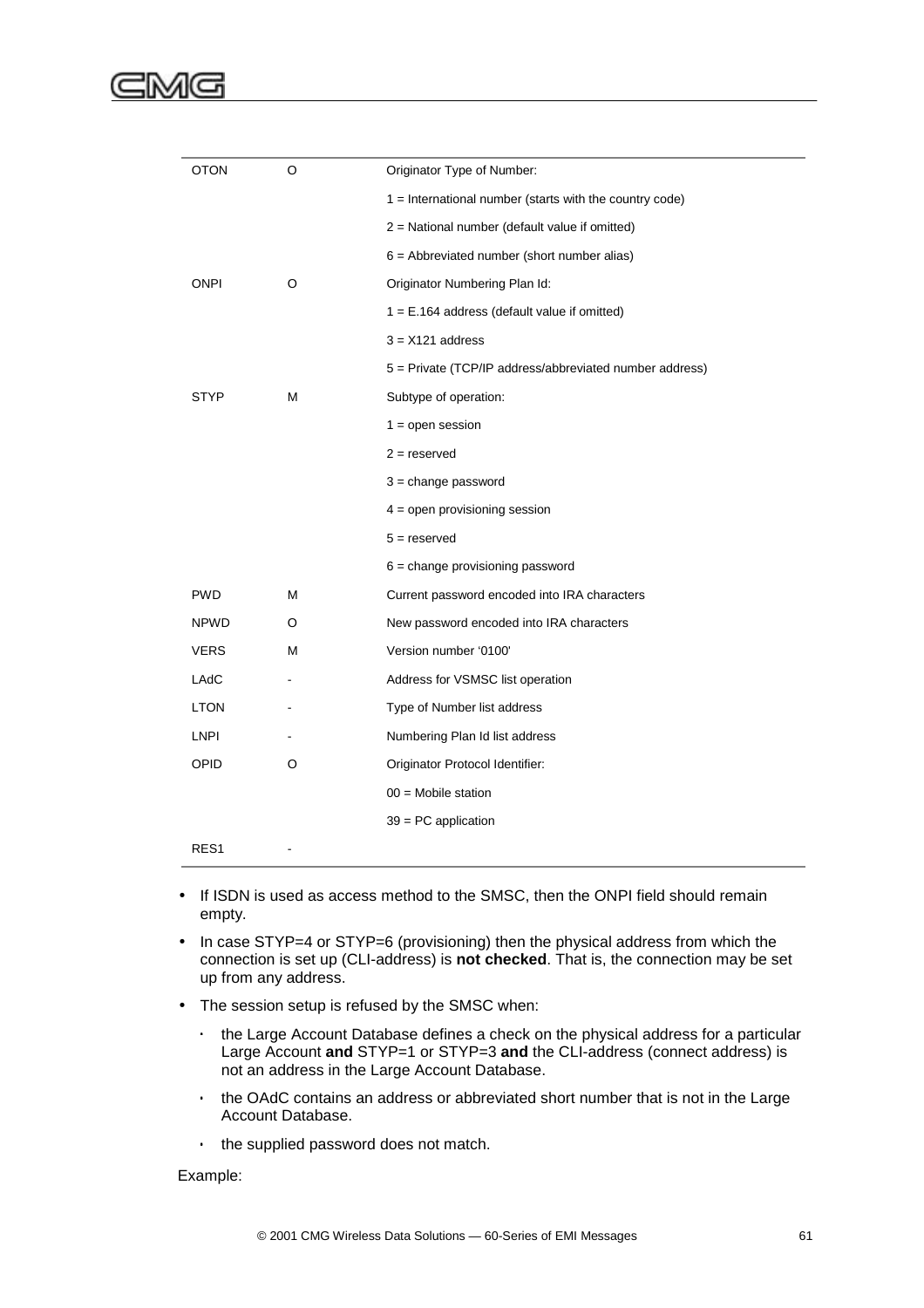### • 02/00059/O/60/07656765/2/1/1/50617373776F7264//0100//////61

### **6.3.1 Session management operation (positive result)**

The following table shows the parameters in the positive result data field:

**Table 6-6: Parameter Positive Result Data Field Session Management Operation**

| <b>Parameter</b> | Type            | <b>Presence</b> | <b>Description</b>       |
|------------------|-----------------|-----------------|--------------------------|
| ACK              | Char "A"        | м               | Positive acknowledgement |
| <b>SM</b>        | String of char. |                 | System message           |

Example:

• 00/00019/R/60/A//6D

### **6.3.2 Session management operation (negative result)**

The following table shows the parameters in the negative result data field:

|  | Table 6-7: Parameter Negative Result Data Field Session Management Operation |  |  |  |  |  |
|--|------------------------------------------------------------------------------|--|--|--|--|--|
|--|------------------------------------------------------------------------------|--|--|--|--|--|

| <b>Parameter</b> | Type            | <b>Presence</b> | <b>Description</b>       |
|------------------|-----------------|-----------------|--------------------------|
| <b>NACK</b>      | Char "N"        | М               | Negative acknowledgement |
| EC               | 2 num. char.    | м               | Error code               |
| <b>SM</b>        | String of char. |                 | System message           |

Example:

• 00/00022/R/60/N/01//04

### **6.4 Provisioning actions operation -61**

With this operation items can be verified, added or removed from the mobile originated and mobile terminated lists.

### **Table 6-8: Provisioning Actions Operation**

| <b>Member</b> | <b>Presence</b> | Meaning                                                                  |  |
|---------------|-----------------|--------------------------------------------------------------------------|--|
| <b>OAdC</b>   | М               | Any valid X.121, E164, TCP/IP or abbreviated address, excluding prefixes |  |
| <b>OTON</b>   | O               | Originator Type of Number:                                               |  |
|               |                 | $1 =$ International number (starts with the country code)                |  |
|               |                 | $2$ = National number (default value if omitted)                         |  |
|               |                 | $6$ = Abbreviated number (short number alias)                            |  |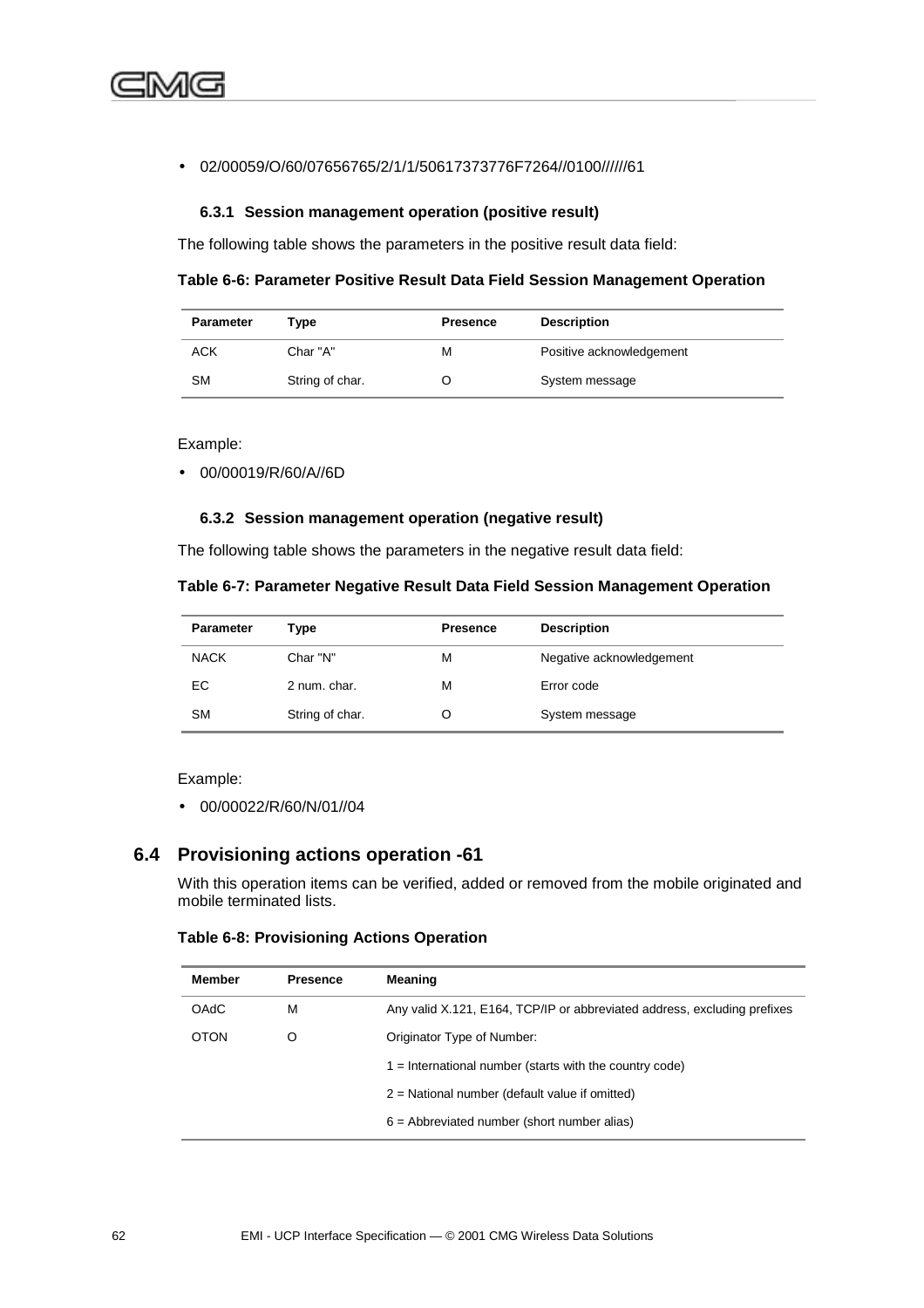# C)

| Member           | <b>Presence</b> | Meaning                                                                                                                                         |
|------------------|-----------------|-------------------------------------------------------------------------------------------------------------------------------------------------|
| ONPI             | O               | Originator Numbering Plan Id:                                                                                                                   |
|                  |                 | $1 = E.164$ address (default value if omitted)                                                                                                  |
|                  |                 | $3 = X121$ address                                                                                                                              |
|                  |                 | 5 = Private (TCP/IP address/abbreviated number address)                                                                                         |
| STYP             | M               | Subtype of operation:                                                                                                                           |
|                  |                 | $1 = add item to mo-list$                                                                                                                       |
|                  |                 | $2$ = remove item from mo-list                                                                                                                  |
|                  |                 | $3 =$ verify item mo-list                                                                                                                       |
|                  |                 | $4 = add item to mt-list$                                                                                                                       |
|                  |                 | $5 =$ remove item from mt-list                                                                                                                  |
|                  |                 | $6 =$ verify item mt-list                                                                                                                       |
| <b>PWD</b>       |                 | Current password encoded into IRA characters                                                                                                    |
| NPWD             |                 | New password encoded into IRA characters                                                                                                        |
| <b>VERS</b>      | м               | Version number '0100'                                                                                                                           |
| LAdC             | M               | Address to be 'filled in', 'removed from' or 'checked in' a VSMSC list,<br>containing a valid X.121, E.164 or TCP/IP address excluding prefixes |
| <b>LTON</b>      | O               | Type of Number list address:                                                                                                                    |
|                  |                 | $1 =$ International number (starts with the country code)                                                                                       |
|                  |                 | 2 = National number (default value if omitted)                                                                                                  |
| LNPI             | O               | Numbering Plan Id list address:                                                                                                                 |
|                  |                 | $1 = E.164$ address (default value if omitted)                                                                                                  |
|                  |                 | $3 = X121$ address                                                                                                                              |
|                  |                 | $5 = TCP/IP$ address                                                                                                                            |
| RES1             |                 |                                                                                                                                                 |
| RES <sub>2</sub> |                 |                                                                                                                                                 |

Example:

• 00/00058/O/61/04568768///2///0100/1920870340094000//5///06

### **6.4.1 Provisioning actions operation (positive result)**

The following table shows the parameters in the positive result data field:

## **Table 6-9: Parameter Positive Result Data Field Provisioning Actions Operation**

| Parameter | Tvpe     | <b>Presence</b> | <b>Description</b>       |
|-----------|----------|-----------------|--------------------------|
| ACK       | Char "A" | М               | Positive acknowledgement |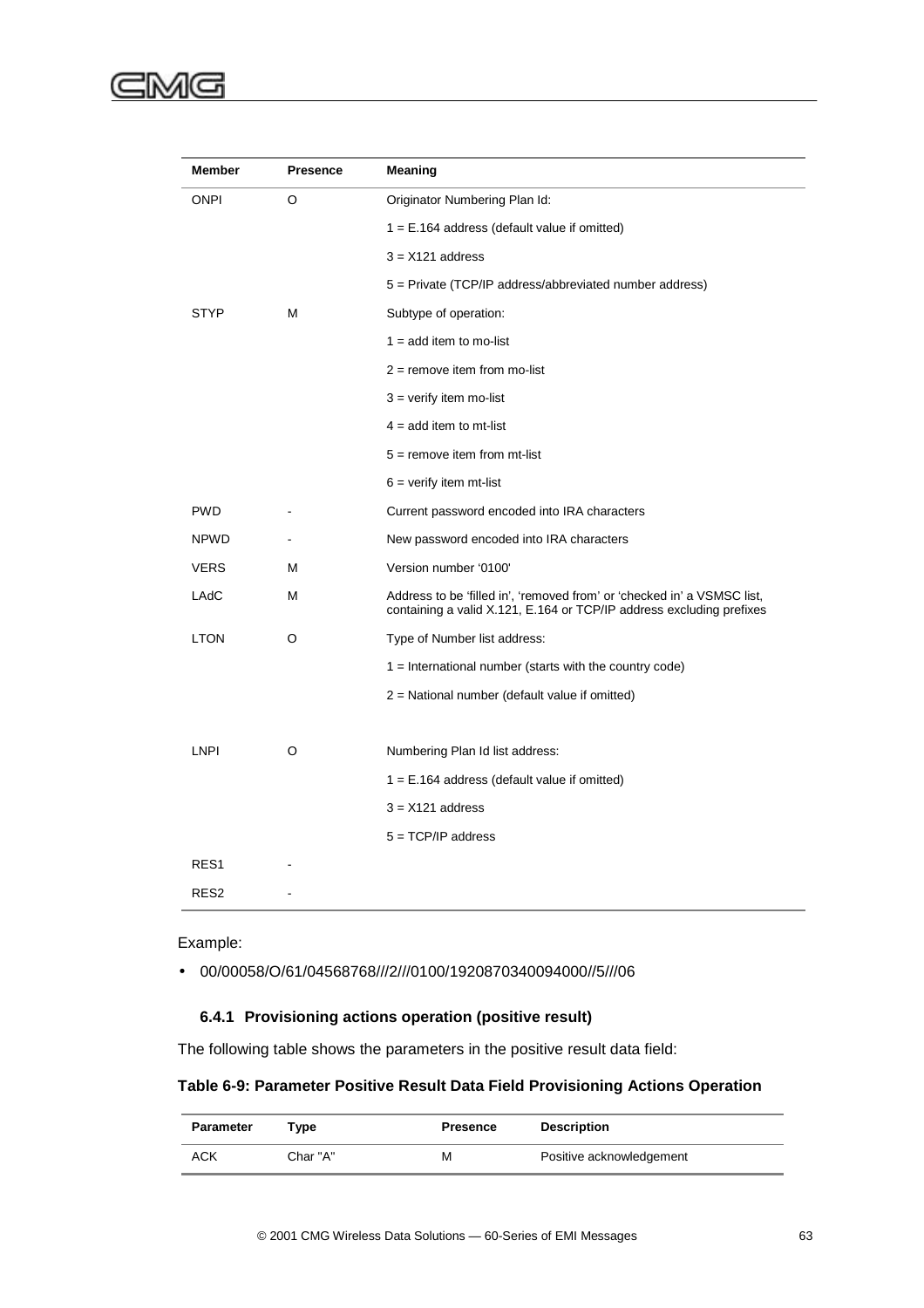| SM | String of char. | System message |  |
|----|-----------------|----------------|--|
|    |                 |                |  |

Example:

• 00/00019/R/61/A//6E

# **6.4.2 Provisioning actions operation (negative result)**

The following table shows the parameters in the negative result data field:

| <b>Parameter</b> | Type            | <b>Presence</b> | <b>Description</b>       |
|------------------|-----------------|-----------------|--------------------------|
| <b>NACK</b>      | Char "N"        | М               | Negative acknowledgement |
| EC.              | 2 num. char.    | м               | Error code               |
| <b>SM</b>        | String of char. |                 | System message           |

### Example:

• 00/00022/R/61/N/02//06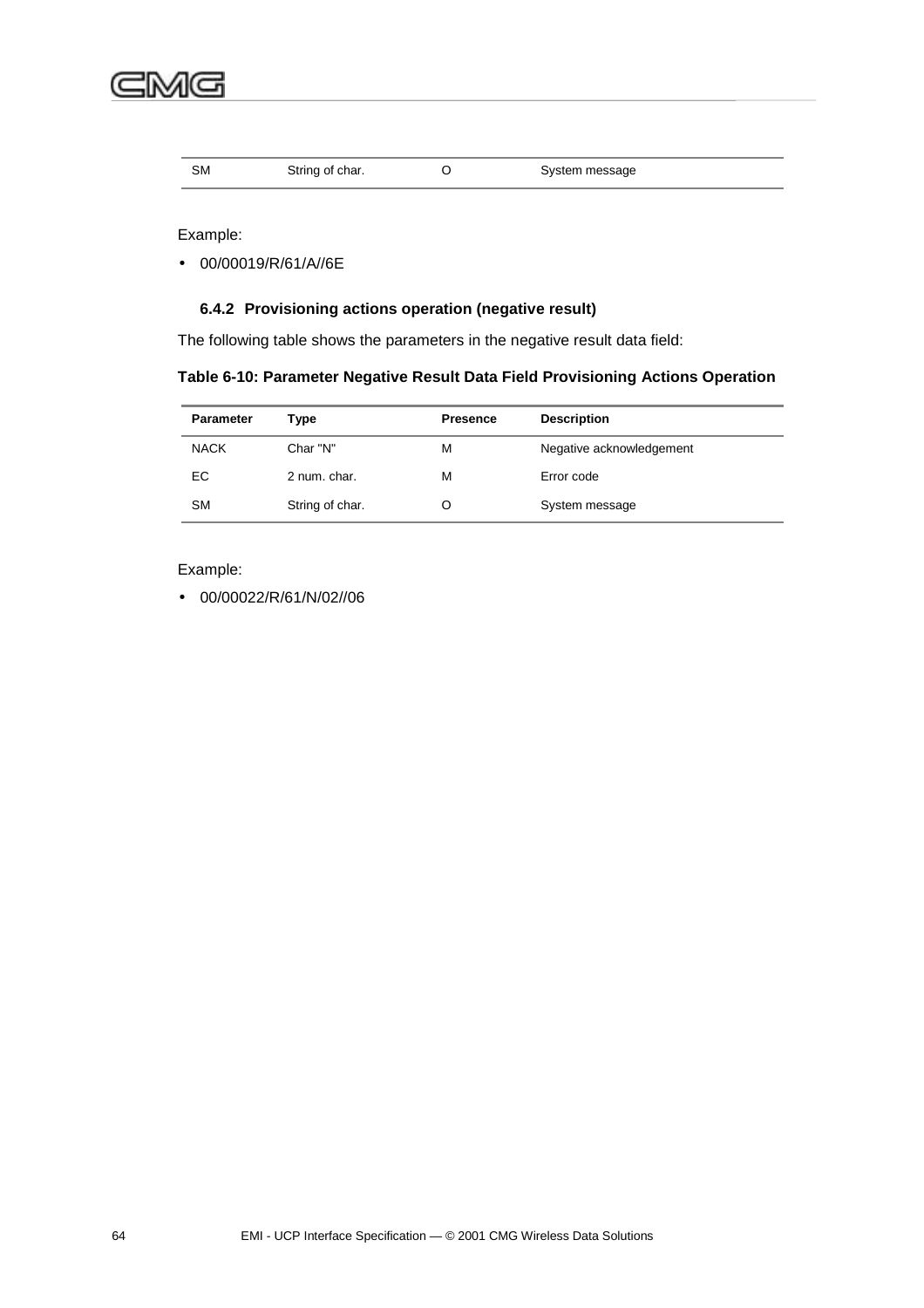# **7 Error Codes Overview**

Error codes, which can be returned in the operations negative result, are listed in [1] paragraph 9.2.6. For all operations defined in the ERMES recommendation, which are not implemented in the SMSC, EMI returns with error code 03 ("Operation not supported by system").

## **7.1 Error codes**

| <b>Error Code</b> | <b>Message</b>                                  |
|-------------------|-------------------------------------------------|
| 01                | Checksum error                                  |
| 02                | Syntax error                                    |
| 03                | Operation not supported by system               |
| 04                | Operation not allowed                           |
| 05                | Call barring active                             |
| 06                | AdC invalid                                     |
| 07                | Authentication failure                          |
| 08                | Legitimisation code for all calls, failure      |
| 09                | GA not valid                                    |
| 10                | Repetition not allowed                          |
| 11                | Legitimisation code for repetition, failure     |
| 12                | Priority call not allowed                       |
| 13                | Legitimisation code for priority call, failure  |
| 14                | Urgent message not allowed                      |
| 15                | Legitimisation code for urgent message, failure |
| 16                | Reverse charging not allowed                    |
| 17                | Legitimisation code for rev. charging, failure  |
| 18                | Deferred delivery not allowed                   |
| 19                | New AC not valid                                |
| 20                | New legitimisation code not valid               |
| 21                | Standard text not valid                         |
| 22                | Time period not valid                           |
| 23                | Message type not supported by system            |

### **Table 7-1: Error Codes**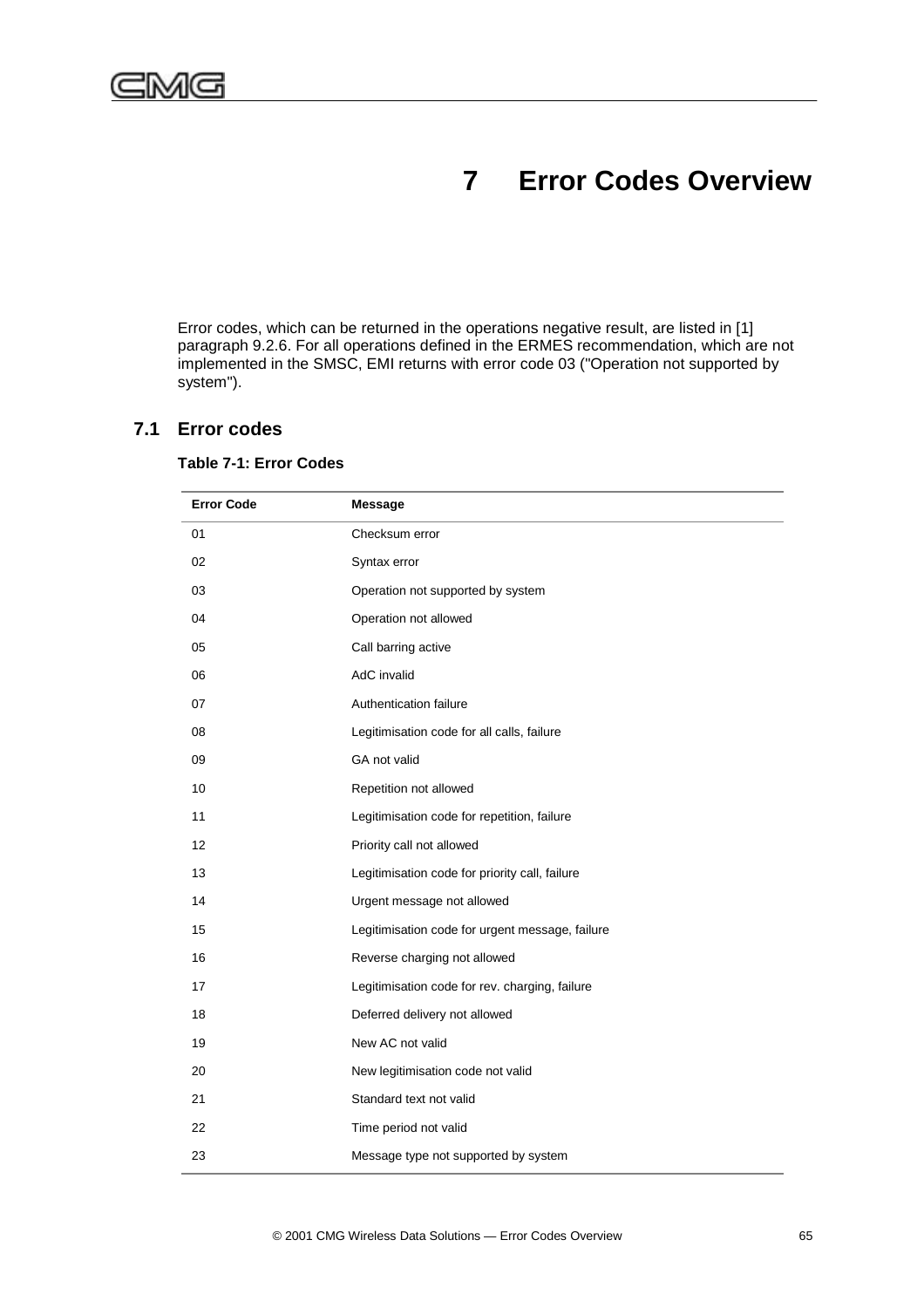| <b>Error Code</b> | <b>Message</b>                                    |
|-------------------|---------------------------------------------------|
| 24                | Message too long                                  |
| 25                | Requested standard text not valid                 |
| 26                | Message type not valid for the pager type         |
| 27                | Message not found in smsc                         |
| 30                | Subscriber hang-up                                |
| 31                | Fax group not supported                           |
| 32                | Fax message type not supported                    |
| 33                | Address already in list (60 series)               |
| 34                | Address not in list (60 series)                   |
| 35                | List full, cannot add address to list (60 series) |
| 36                | RPID already in use                               |
| 37                | Delivery in progress                              |
| 38                | Message forwarded                                 |

The following table summarises some special occurrences of error codes:

### **Table 7-2: Special Occurrences of Error Codes**

| <b>Error Code</b> | Meaning                                                                                                                                                                                                                                      |
|-------------------|----------------------------------------------------------------------------------------------------------------------------------------------------------------------------------------------------------------------------------------------|
| 02                | Error in the NPID parameter (SMS Message transfer) or in the PID<br>parameter (SMT Alert).                                                                                                                                                   |
| 04                | Any internal error (e.g. no resources), often of temporary nature. If the RAd:s<br>(number of addresses) parameter contained more addresses than the<br>specified maximum, the System Message parameter will contain "too many<br>addresses" |
| 05                | One of the addresses is on the blacklist.                                                                                                                                                                                                    |
| 07                | Authentication failure (PWD parameter in 60-series)                                                                                                                                                                                          |
| 19                | New AC not valid (NPWD parameter in 60-series)                                                                                                                                                                                               |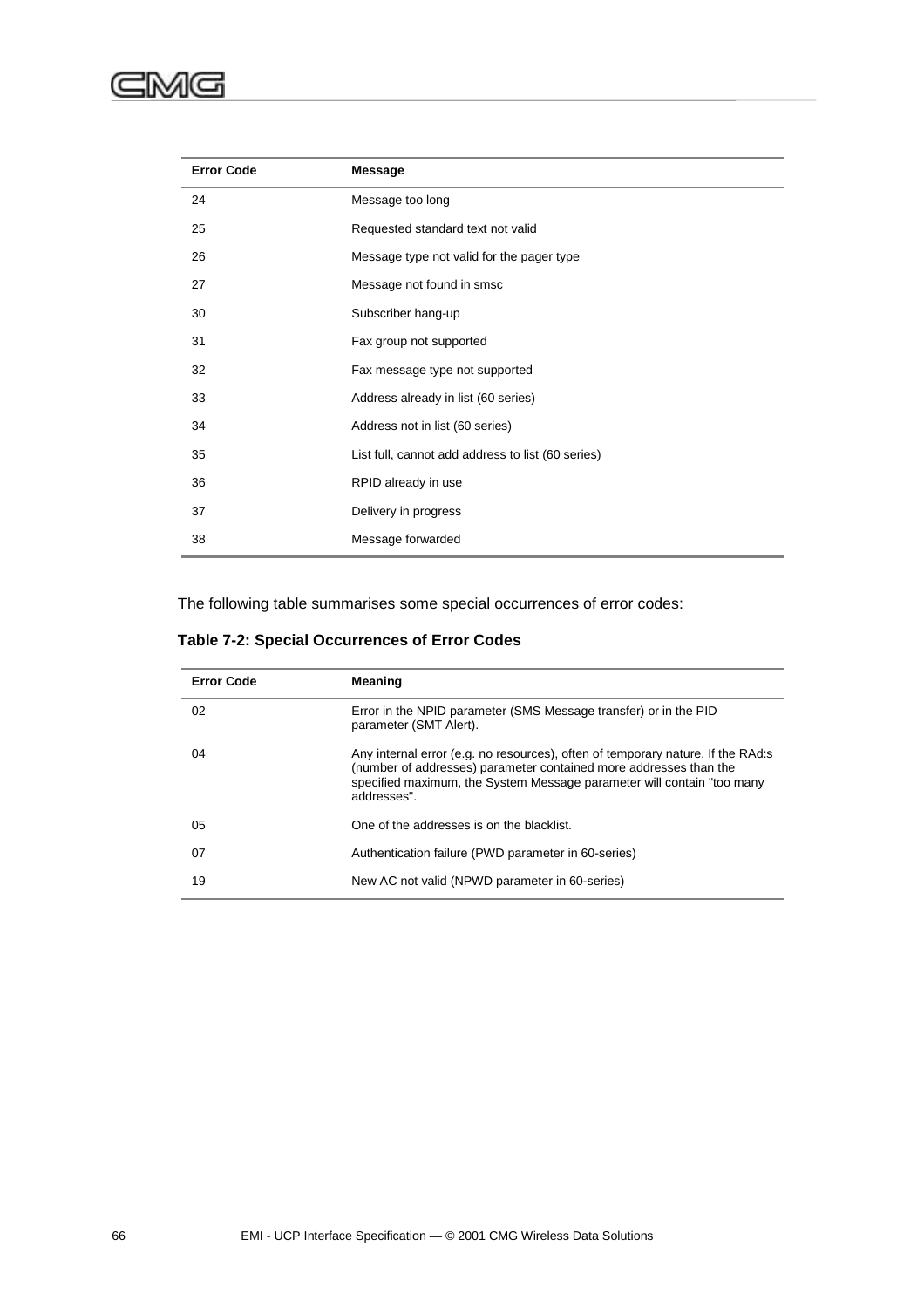# **Appendix A. Changes with respect to previous versions**

# **Changes with respect to EMI specification 2.4**

- New UCP 54 (Modify short message) operation.
- The field PR in the UCP51 is no longer reserved. In the UCP51 the field is optional and can be used to request priority.
- Multiple Address Large Account support.
- In the UCP60 (Session management) the field RES1 has been renamed to OPID. This is an optional field in the UCP60. The OPID is used for GSM subscriber via fixed access.
- A (Multiple Address) Large Account can now use its short number in a UCP60 to login. The short number should be passed in the OAdC, OTON should be set to 6 (abbreviated) and ONPI to 5 (Private).
- The remark "AC parameter is discarded if present" in the description of UCP51 has been removed.
- The UCP02 (Multiple address call input) is currently not supported for Large Accounts in combination with throughput regulation. A remark has been added in the description of UCP02.
- When the AC field (Authentication code originator) is used, the AC shall contain at least 4 numeric characters in every message which are not equal to all zero's, otherwise it will be rejected. A remark has been added in the description of the following UCP operations: 30, 51, 55 and 56.
- In the description of UCP56 (Delete message) the field MMS was listed as an optional parameter. However this field has no meaning in the UCP56 operation. Therefor the description now states that this field should be left empty.
- In paragraph '4.1 Address syntax' the following line has been removed:
- <+><country-code><telephone\_nr> (This format may only be used on Mobile Stations.)

# **Changes with respect to EMI specification 3.1.0**

• The RES3 (reserved field) is now used for extra services (XSer field) in UCP 51 and 52 operations. This patch allows the UCP application to specify a User Data Header. The functionality is an add-on (patch) to the SMSC 3.1 Release.

## **Changes with respect to EMI specification 3.1.1**

• Clarification on the format of the XSer field and the format of the XSer service type "GSM UDH information".

## **Changes with respect to EMI specification 3.1.2**

• The XSer service type "GSM DCS information" is introduced. Its intention is to give more control to the user applications to send and receive GSM DCS values. It provides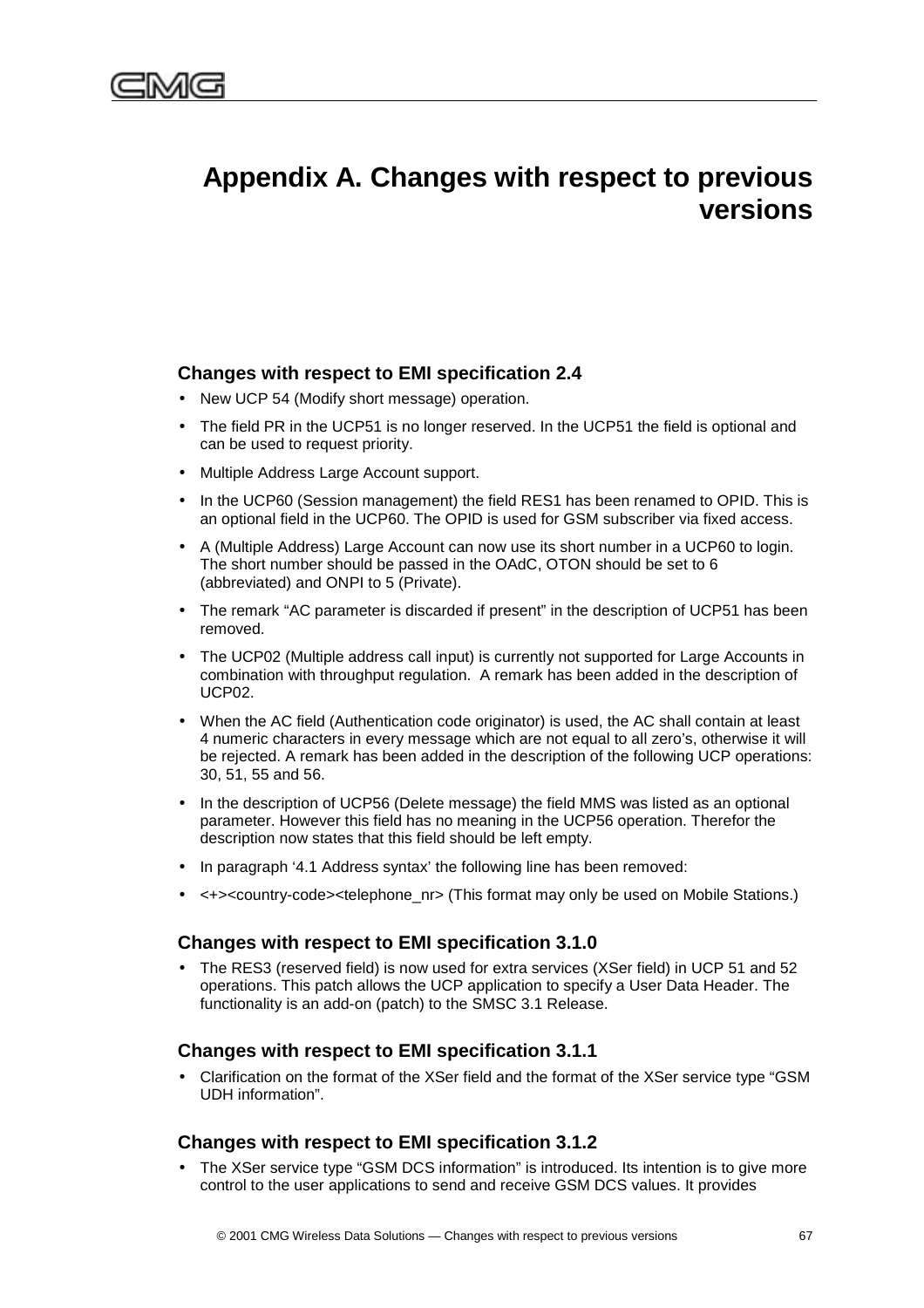

support for "7-bit alphabet", "8-bit data", "UCS2 alphabet", "Message Waiting Indications" and "Message Class Meaning".

- The UCP 50 series field "DCs" has been deprecated.
- Applications are advised to use the XSer service type "GSM DCS information" as a replacement for the UCP 50 series field MCLs.
- The 50 series RPID field range has been corrected to include 0000…0071.
- Added an example of encoding an alphanumeric address.
- The TMsg field in the UCP51 and UCP52 messages is changed from M (Mandatory) to O (Optional).
- Statement that the address fields are encoded according to E.164.

# **Changes with respect to EMI specification 3.1.4**

- The XSer service types 03 0B have been introduced in order to support functionality for TDMA within the UCP51 and UCP52 messages.
- The length of the TMsg field in the UCP51 and UCP52 messages for MT=4 has been extended from 140 to 160 octets to support 160 byte binary data for TDMA.
- The number-of-messages-waiting field in the response of a SMT alert message (UCP31) has been specified as always being '0000' for a Multiple Address Large Account.
- The "GSM DCS information" field can be specified in the modified message (UCP54) XSer field.

## **Changes with respect to EMI specification 3.5**

- The XSer service type 0C has been introduced to support the Billing Identifier in UCP51 and UCP54 messages.
- The XSer service type 0D has been introduced to support Single Shot indication.
- Support for the EURO sign / GSM default alphabet extension table.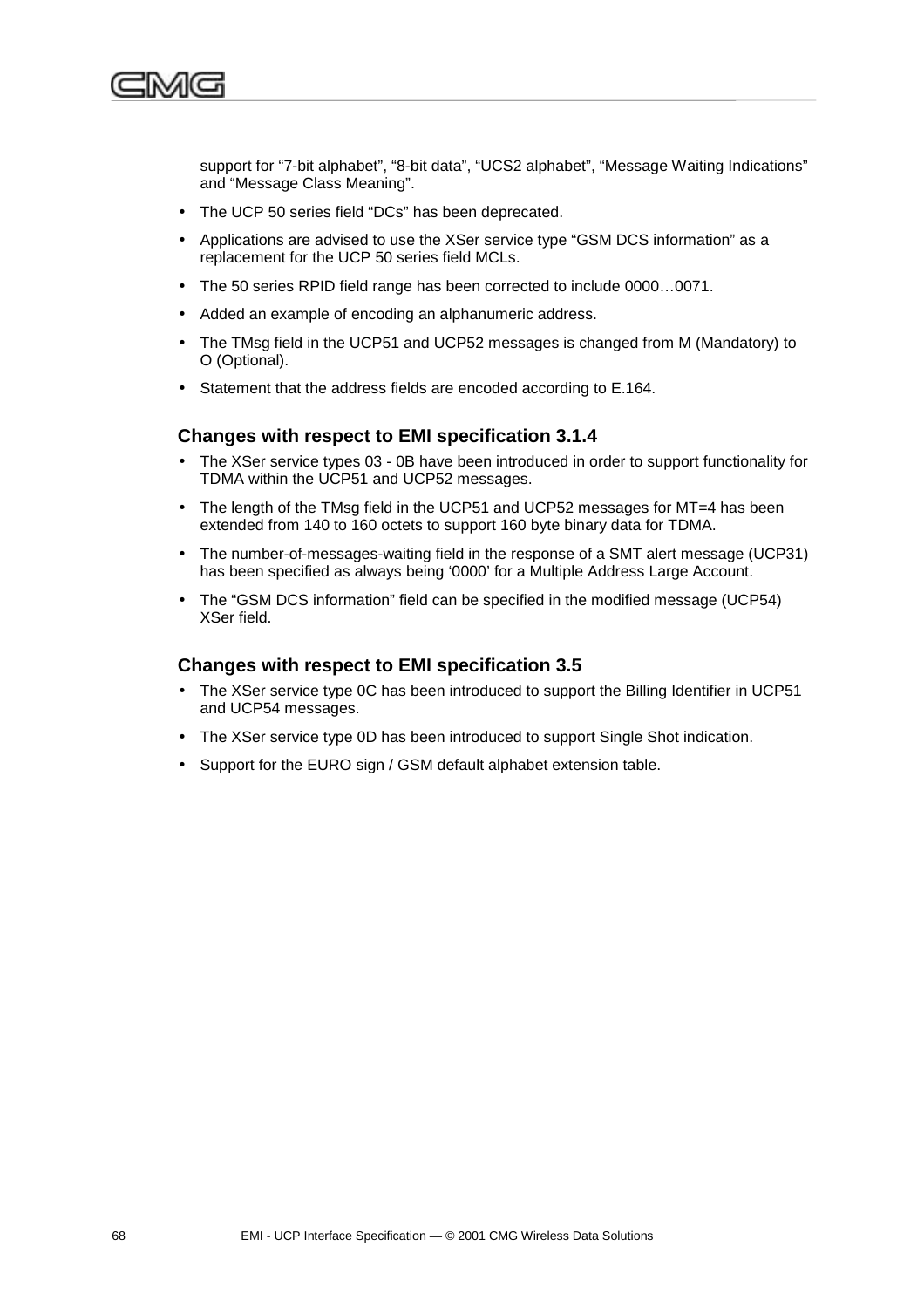# **Appendix B. Error Messages and Reason Codes in Notifications**

| <b>Reason Code</b> | Meaning                         |
|--------------------|---------------------------------|
| 000                | Unknown subscriber              |
| 001                | Service temporary not available |
| 002                | Service temporary not available |
| 003                | Service temporary not available |
| 004                | Service temporary not available |
| 005                | Service temporary not available |
| 006                | Service temporary not available |
| 007                | Service temporary not available |
| 008                | Service temporary not available |
| 009                | Illegal error code              |
| 010                | Network time-out                |
| 100                | Facility not supported          |
| 101                | Unknown subscriber              |
| 102                | Facility not provided           |
| 103                | Call barred                     |
| 104                | Operation barred                |
| 105                | SC congestion                   |
| 106                | Facility not supported          |
| 107                | Absent subscriber               |
| 108                | Delivery fail                   |
| 109                | Sc congestion                   |
| 110                | Protocol error                  |
| 111                | MS not equipped                 |
| 112                | Unknown SC                      |
| 113                | SC congestion                   |
| 114                | <b>Illegal MS</b>               |
| 115                | MS not a subscriber             |

### **Table B-3: Error Messages and Reason Codes in Notifications**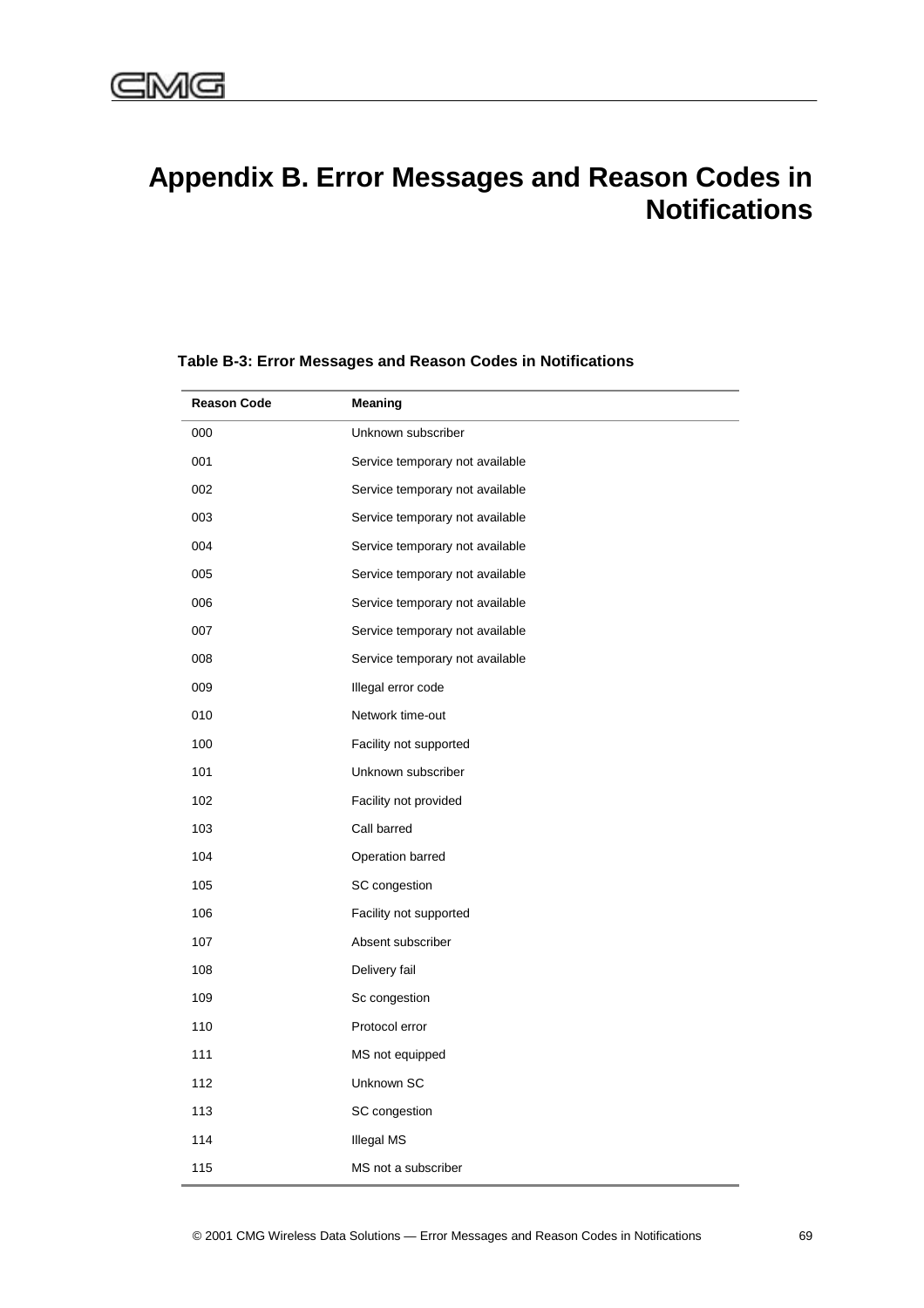### ⋐ :MG

| <b>Reason Code</b> | <b>Meaning</b>                    |
|--------------------|-----------------------------------|
| 116                | Error in MS                       |
| 117                | SMS lower layer not provisioned   |
| 118                | System fail                       |
| 119                | PLMN system failure               |
| 120                | HLR system failure                |
| 121                | VLR system failure                |
| 122                | Previous VLR system failure       |
| 123                | Controlling MSC system failure    |
| 124                | VMSC system failure               |
| 125                | EIR system failure                |
| 126                | System failure                    |
| 127                | Unexpected data value             |
| 200                | Error in address service centre   |
| 201                | Invalid absolute Validity Period  |
| 202                | Short message exceeds maximum     |
| 203                | Unable to Unpack GSM message      |
| 204                | Unable to convert to IRA ALPHABET |
| 205                | Invalid validity period format    |
| 206                | Invalid destination address       |
| 207                | Duplicate message submit          |
| 208                | Invalid message type indicator    |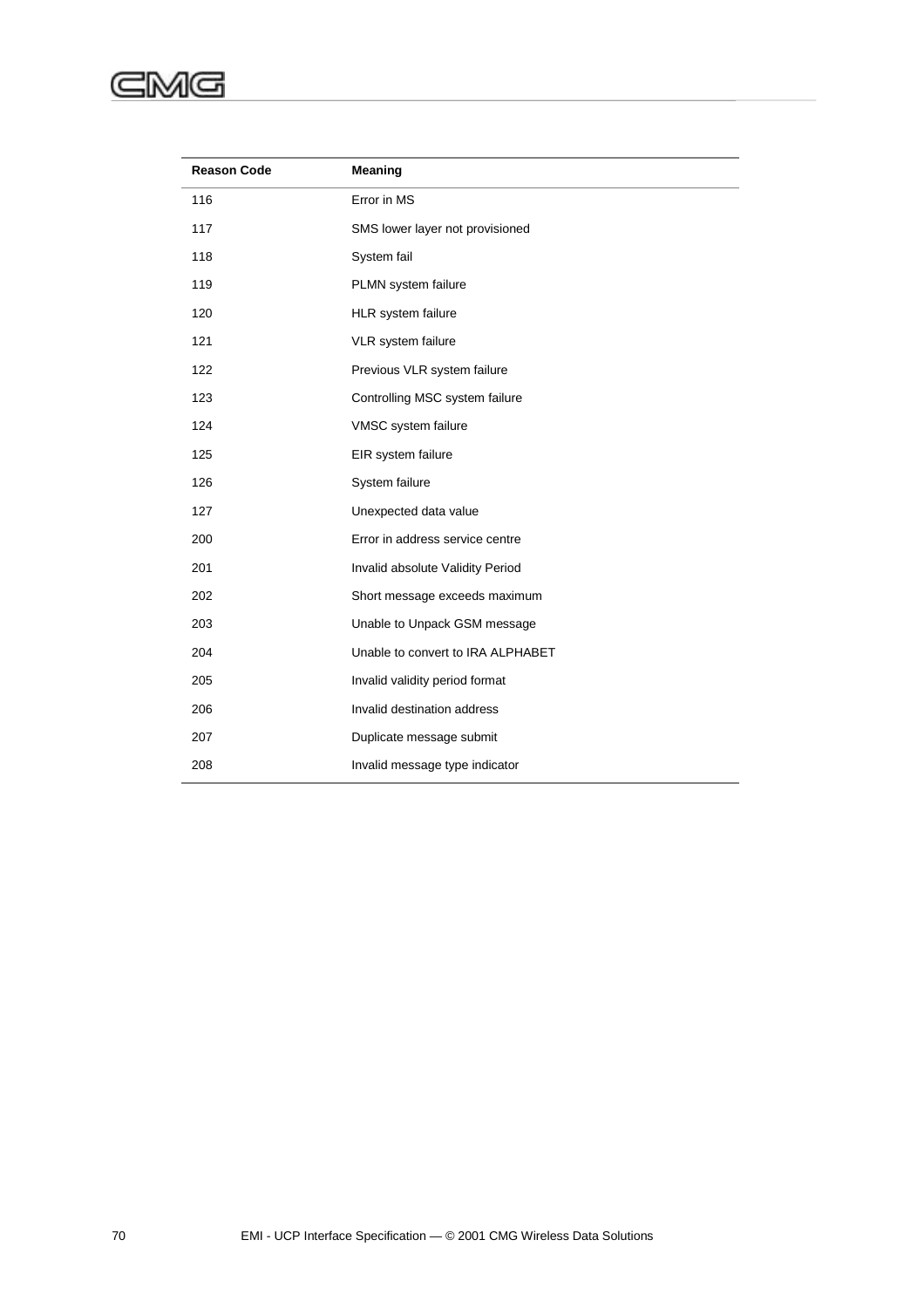

# **Abbreviations**

| <b>CDMA</b>  | <b>Code Division Multiple Access</b>                       |
|--------------|------------------------------------------------------------|
| <b>CLI</b>   | Calling Line Identifier                                    |
| <b>DCS</b>   | Data Coding Scheme                                         |
| EMI          | <b>External Machine Interface</b>                          |
| <b>ERMES</b> | European Radio Messaging System                            |
| <b>ETS</b>   | European Technical Standard                                |
| <b>FAX</b>   | Facsimile                                                  |
| <b>GPRS</b>  | General Packet Radio Service                               |
| <b>GSM</b>   | Global System for Mobile communication                     |
| IA5          | International Alphabet 5                                   |
| <b>IRA</b>   | International Reference Alphabet [ITU T.50] (formerly IA5) |
| IVR.         | Interactive Voice Response                                 |
| <b>MS</b>    | <b>Mobile Station</b>                                      |
| O&M          | <b>Operations and Maintenance</b>                          |
| PC           | <b>Personal Computer</b>                                   |
| <b>PLMN</b>  | <b>Public Land Mobile Network</b>                          |
| <b>PSTN</b>  | <b>Public Switched Telephone Network</b>                   |
| <b>SM</b>    | Short Message                                              |
| SME          | <b>Short Message Entity</b>                                |
| SMH          | Short Message Handler                                      |
| <b>SMS</b>   | <b>Short Message Service</b>                               |
| <b>SMSC</b>  | <b>Short Message Service Centre</b>                        |
| <b>SMT</b>   | Short Message Terminal                                     |
| <b>TDMA</b>  | <b>Time Division Multiple Access</b>                       |
| <b>UCP</b>   | <b>Universal Computer Protocol</b>                         |
| <b>UDH</b>   | User Data Header                                           |
| <b>UMTS</b>  | Universal Mobile Telecommunications System                 |
| <b>VMS</b>   | Voice Mail System                                          |
|              |                                                            |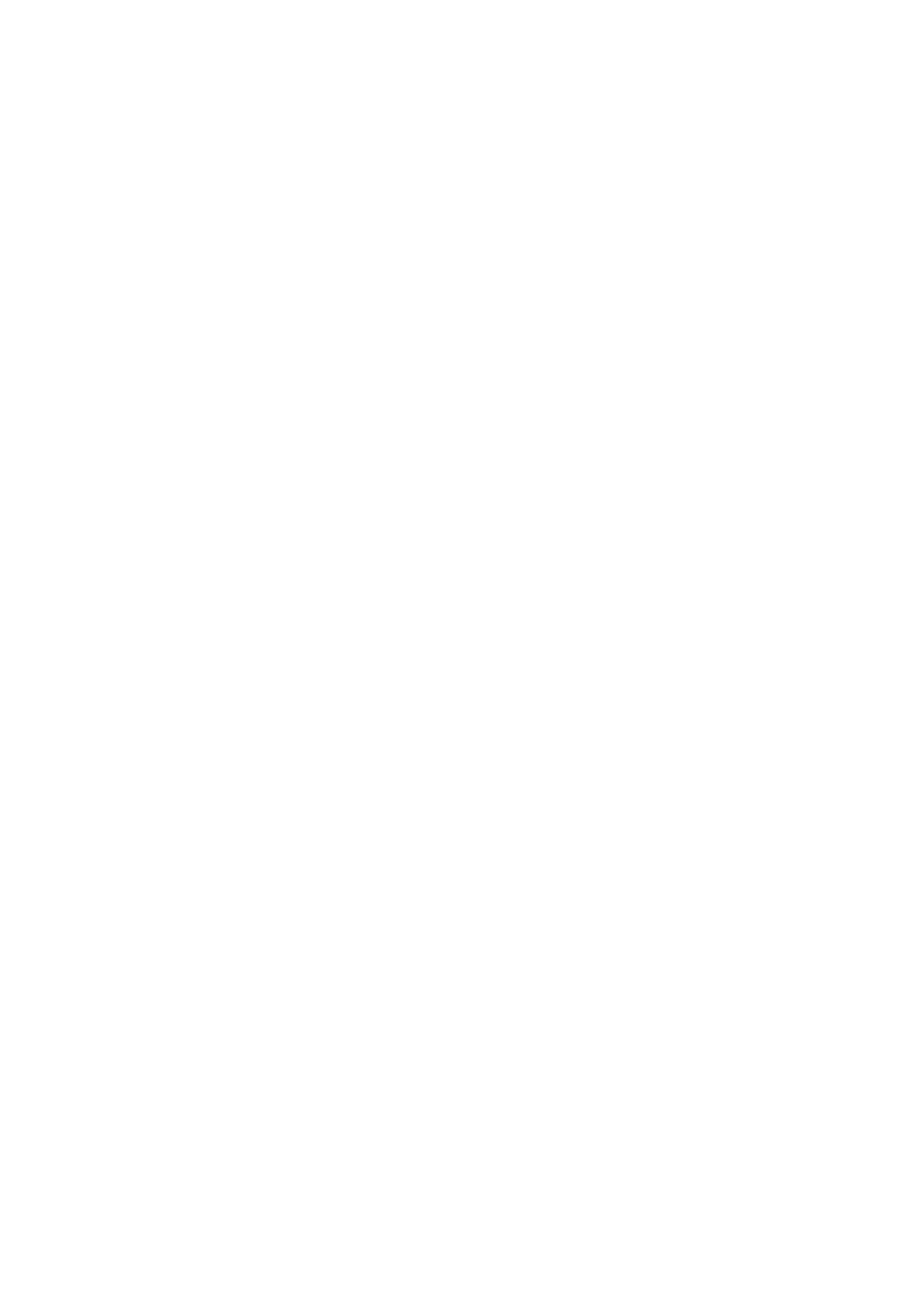

# **References**

| [ETSI 03.00]       | ETSI ETS 300 133-3 Paging Systems (PS); European Radio<br>Messaging System (ERMES) Part 3: Network aspects; Section 9: 15<br>interface.                                     |
|--------------------|-----------------------------------------------------------------------------------------------------------------------------------------------------------------------------|
| [ETSI GSM 03.40]   | ETSI GSM 03.38 Version 7.1.0; Alphabets and language-specific<br>information; European digital cellular telecommunications system<br>(Phase 2+).                            |
| [ETSI GSM 03.40]   | ETSI GSM 03.40 Version 7.1.0; Technical realisation of the Short<br>Message Service (SMS) Pont-To-Point; European digital cellular<br>telecommunications system (Phase 2+). |
| $[ITU-T]$          | ITU-T Recommendation X.208, Open Systems Interconnection Model<br>and Notation, Specification of Abstract Syntax Notation One (ASN.1).                                      |
| [TIA/EIA-136-710a] | TIA/EIA-136-710a, Short Message Service - Cellular Messaging<br>Teleservice, 20 November 1998.                                                                              |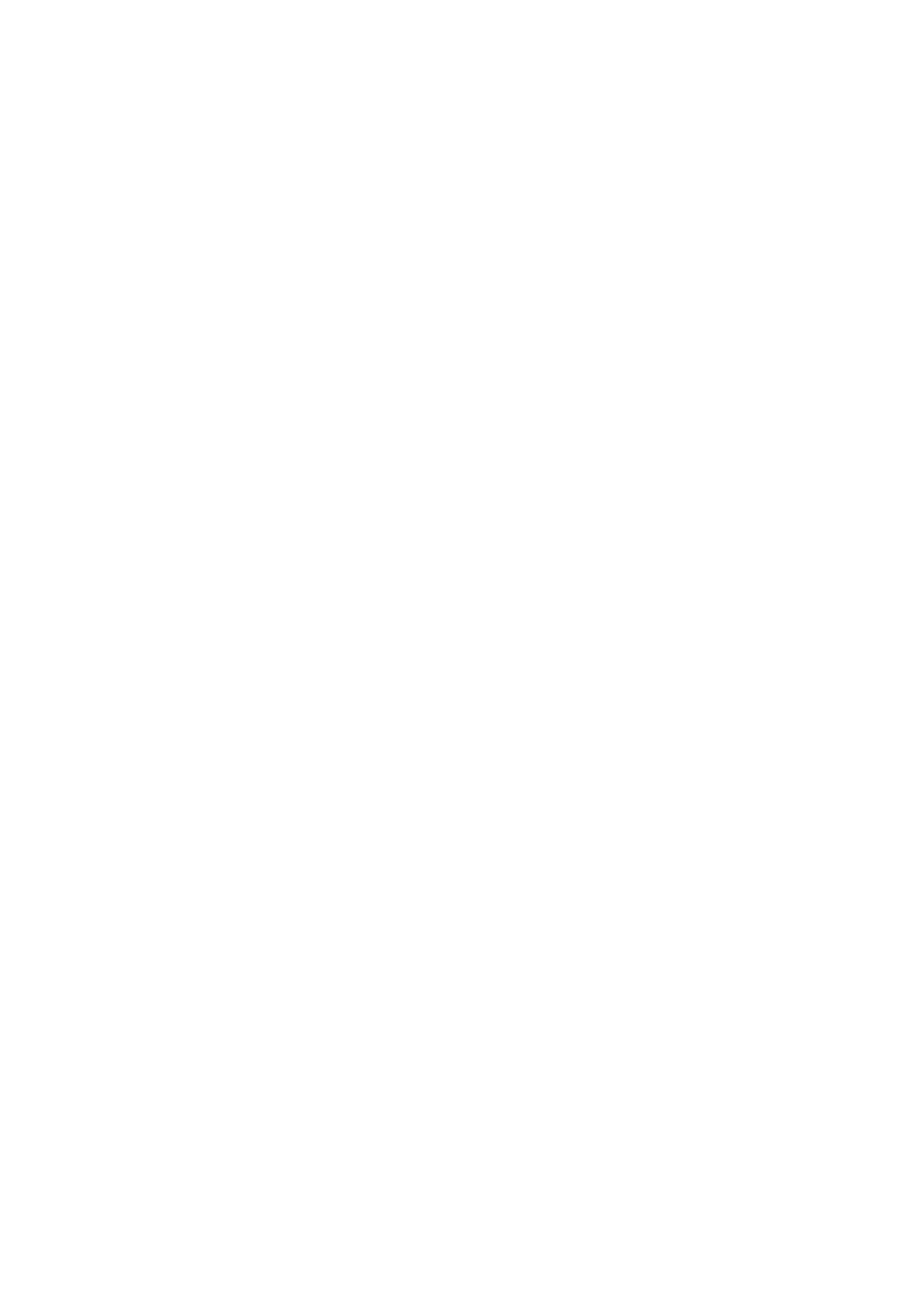

# **Index**

**—5—**

50-Series of EMI Messages iv, 24

**—6—**

60-Series of EMI Messages iv, xi, 65

**—A—**

Abbreviations v, 77 Abstract Data Types iv, ix, xi, 24, 65 Address syntax iii, 10, 73 alphanumeric OadC iv, 29

# **—C—**

Call input operation iii, 7, 8, 10, 11, 12 Call input with supplementary services operation (positive result) iii Call input with supplementary services operation -03 iii

## **—D—**

Delete message operation -56 iv, 56 Delivery notification operation -53 iv, 46 Delivery Short Message operation -52 iv, 43 document audience xiii organisation xiii purpose xiii

$$
-\mathsf{E}-
$$

EMI Commands iii, 7, 10 EMI External View vii, 1 Error Codes v, xi, 10, 71, 72 Error Codes Overview v, 10

**—F—**

Flow control iii, 8

**—I—**

Inquiry message operation -55 iv, 53 Interface history iii, 2



Modify Short Message operation - 54 iv, 49 MS message transfer operation -30 iii, 19 MT alert operation -31 iii, 21 Multiple address call input operation iii, 7, 13, 14, 15

## **—P—**

Provisioning actions operation -61 iv, 69

**—R—**

Reason Codes v, xi, 75 References iii, v, xiv, 79 Response delete message operation -58 iv, 61 Response Inquiry message operation -57 iv, 58

## **—S—**

Session management operation -60 iv, 66 SMSC xiii SMSC initiated commands iii, 8 SMT initiated commands iii, 7 Standard string iv, 39, 66 Structure of EMI Messages iii Submit Short Message operation -51 iv, 40, 50, 51 supplementary services operation iii, 7, 8, 15, 17, 18

**—T—**

typographic conventions xiii

**—X—**

XSer Extra Services iv, 28, 30